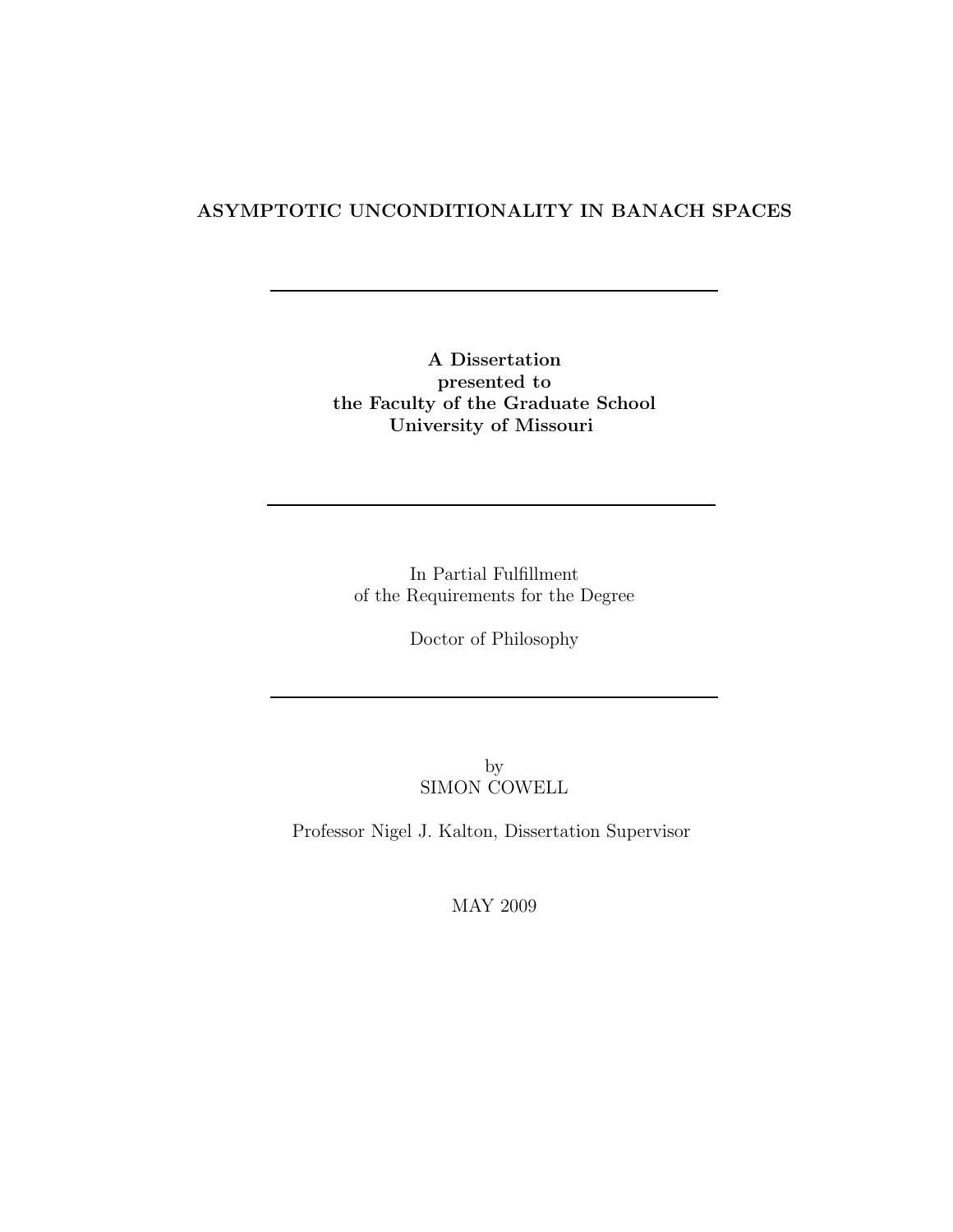The undersigned, appointed by the Dean of the Graduate School, have examined the dissertation entitled

#### ASYMPTOTIC UNCONDITIONALITY IN BANACH SPACES

presented by Simon Cowell

a candidate for the degree of Doctor of Philosophy

and hereby certify that in their opinion it is worthy of acceptance.

| Prof. Nigel J. Kalton  |
|------------------------|
| Prof. Peter G. Casazza |
|                        |
|                        |
|                        |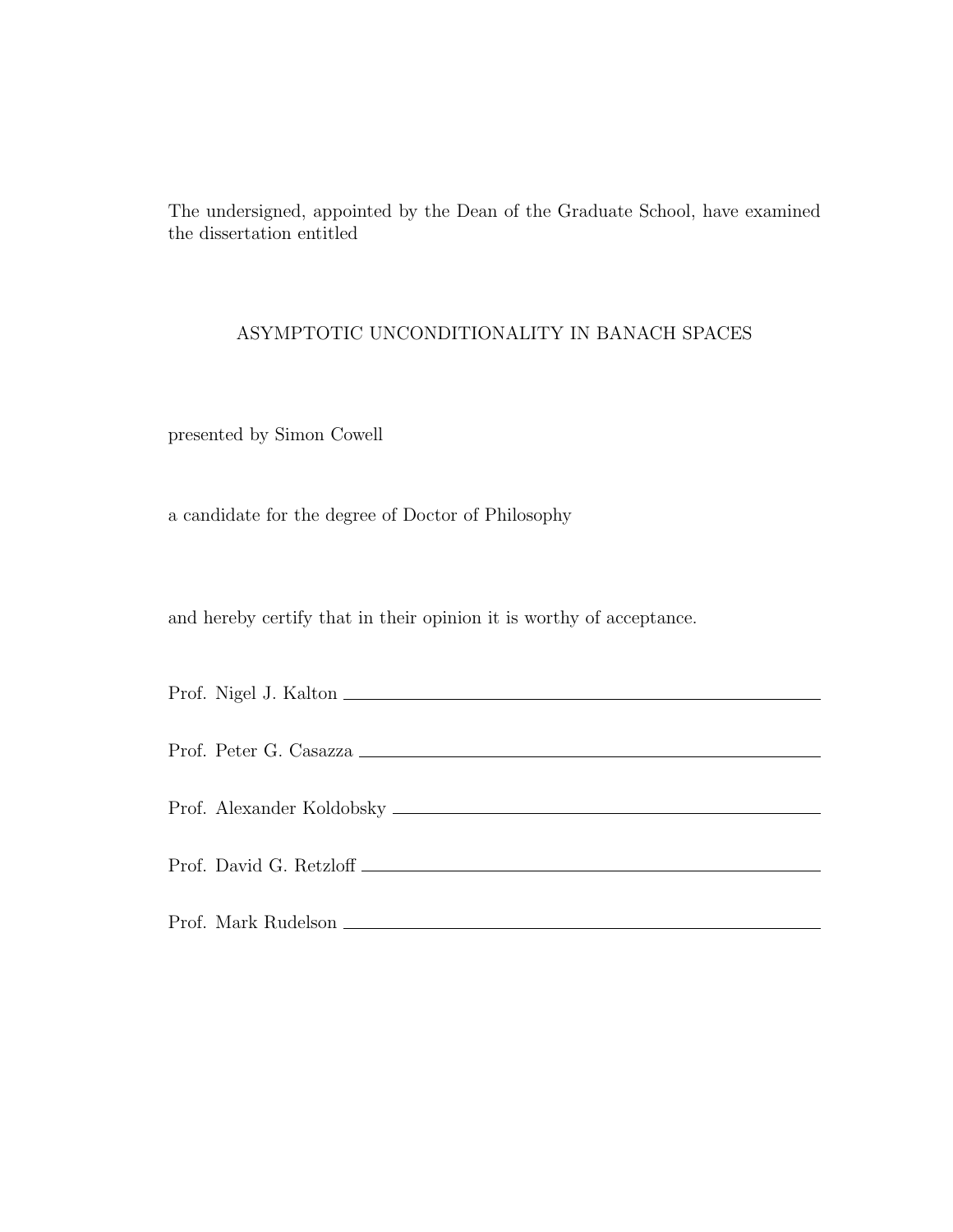Thank you very much indeed to my Family for all their support and encouragement. Lots of love to you.

Also many thanks to my other friends.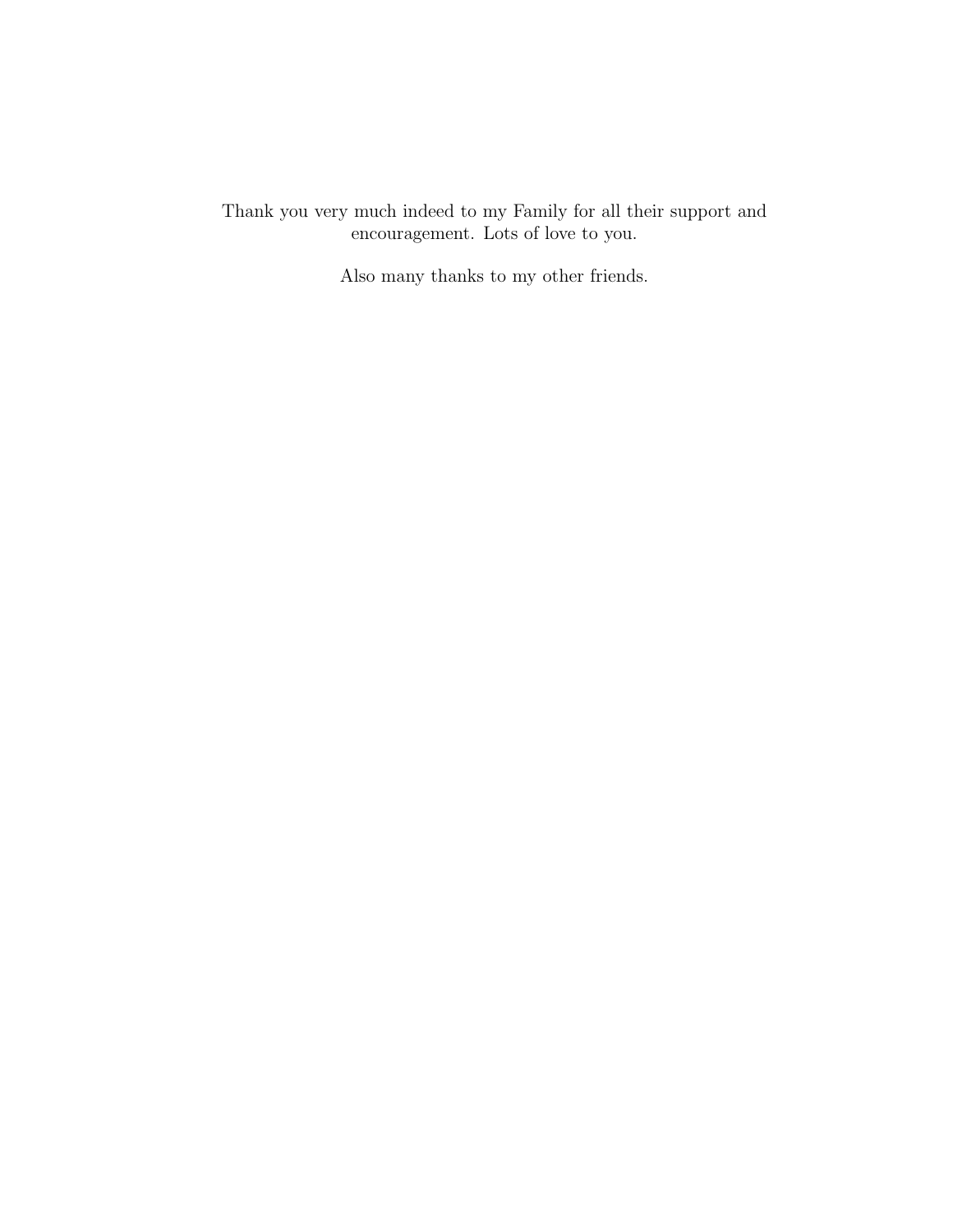#### ACKNOWLEDGMENTS

Thank you very much to my advisor, Prof. Nigel J. Kalton, for all his help over the years. I greatly appreciate what he has done for me.

Many thanks to Prof. Gilles Godefroy, Vegard Lima and Lova Randrianarivony for some helpful comments.

Also thank you to all the other participants of the Banach Spaces seminar at the University of Missouri for many interesting discussions.

I was partly supported by my advisor's NSF grant DMS-0555670.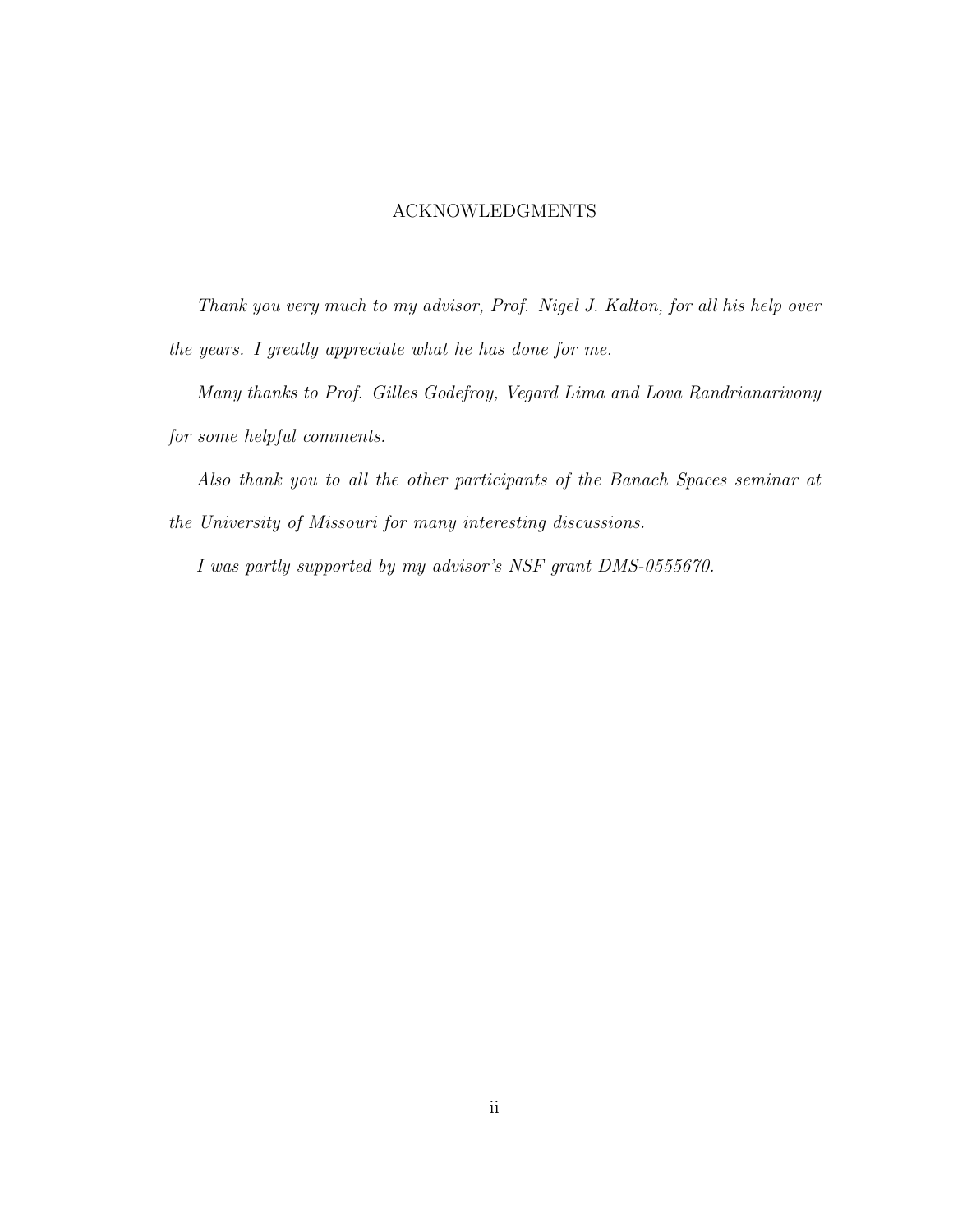| Chapter        |  |  |
|----------------|--|--|
| $\mathbf{1}$ . |  |  |
| 2.             |  |  |
| 3.             |  |  |
| 4.             |  |  |
| 5.             |  |  |
| 6.             |  |  |
| 7.             |  |  |
|                |  |  |
|                |  |  |

#### TABLE OF CONTENTS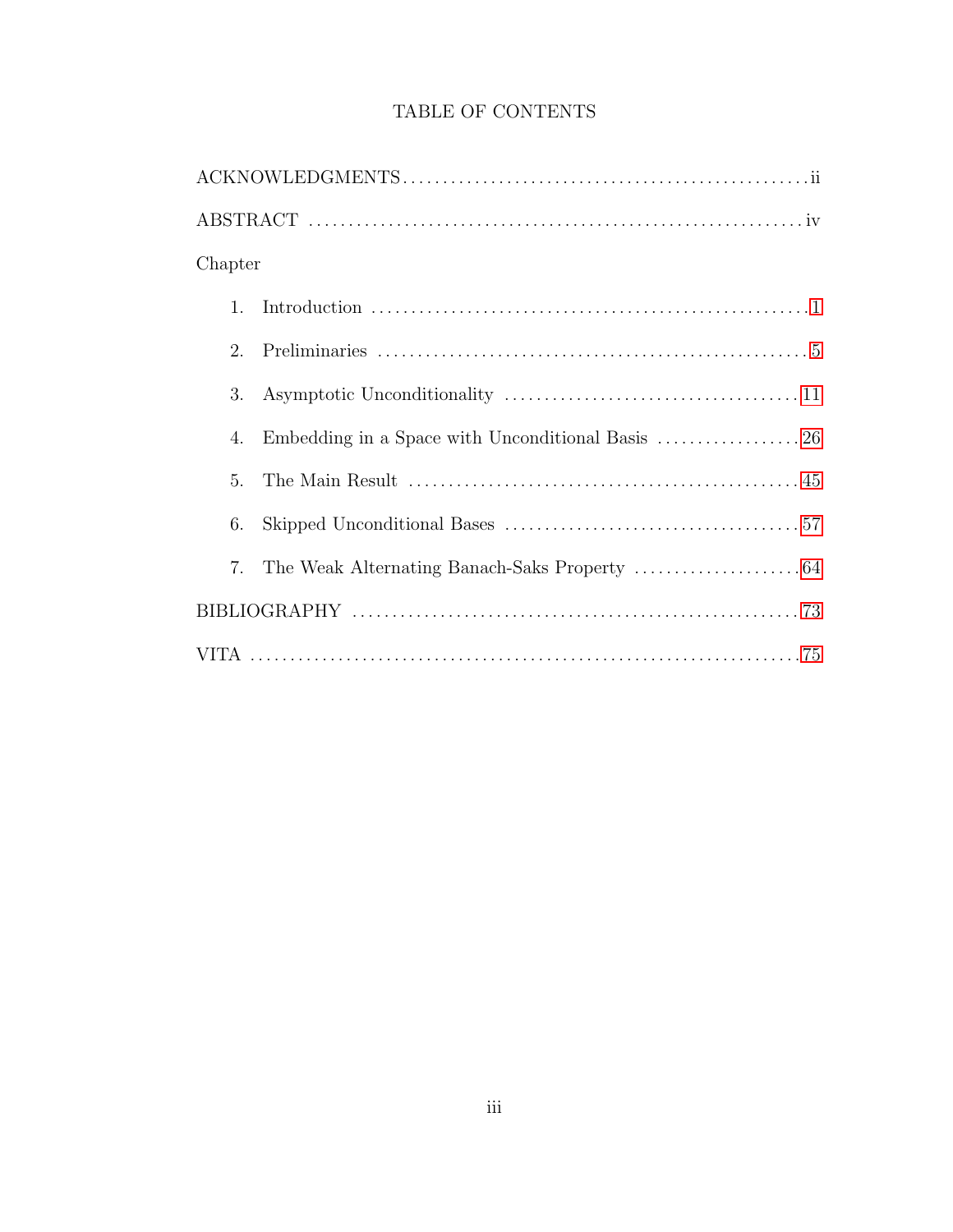#### ASYMPTOTIC UNCONDITIONALITY IN BANACH SPACES

#### Simon Cowell

Professor Nigel J. Kalton, Dissertation Supervisor

#### ABSTRACT

We show that a separable real Banach space embeds almost isometrically in a space Y with a shrinking 1-unconditional basis if and only if  $\lim_{n\to\infty}||x^* + x^*_{n}|| =$  $\lim_{n\to\infty} ||x^* - x^*||$  whenever  $x^* \in X^*$ ,  $(x^*_n)_{n=1}^{\infty}$  is a weak\*-null sequence and both limits exist. If  $X$  is reflexive then  $Y$  can be assumed reflexive. These results provide the isometric counterparts of recent work of Johnson and Zheng.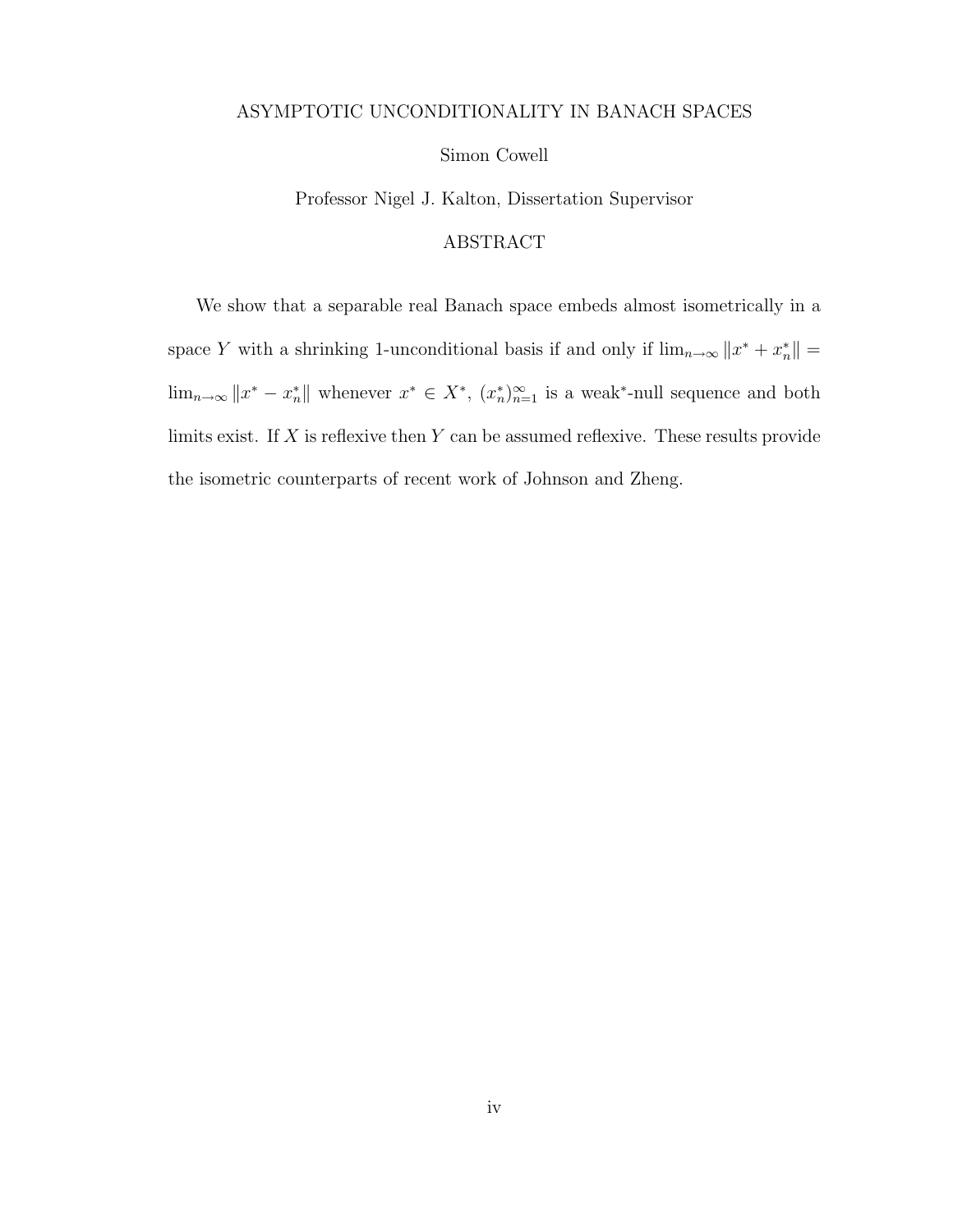### <span id="page-6-0"></span>Chapter 1 Introduction

In this thesis we consider only real Banach spaces. Recently, Johnson and Zheng [\[11\]](#page-78-1) gave an intrinsic characterization of separable reflexive Banach spaces which embed isomorphically into a reflexive Banach space with unconditional basis. Precisely a separable reflexive Banach space  $X$  embeds into a (reflexive) Banach space with unconditional basis if and only if  $X$  has the unconditional tree property (UTP), i.e. for some  $C$ , every weakly null tree has a  $C$ -unconditional branch. The use of tree properties to describe subspaces of certain Banach spaces is a recent development in Banach space theory which originates in [\[15\]](#page-78-2) and was later developed in [\[24\]](#page-79-1).

The results of [\[15\]](#page-78-2) and [\[24\]](#page-79-1) are both, in a certain sense, isomorphic versions of earlier isometric results from [\[17\]](#page-79-2). In the latter paper, for  $1 < p < \infty$ , it is shown that if X is a separable Banach space containing no copy of  $\ell_1$ , then X  $(1 + \delta)$ −embeds in an  $\ell_p$ −sum of finite-dimensional spaces for every  $\delta > 0$  if and only if

$$
\lim_{n \to \infty} (\|x + x_n\|^p - \|x\|^p - \|x_n\|^p) = 0
$$

whenever  $x \in X$  and  $(x_n)_{n=1}^{\infty}$  is a weakly null sequence. Similarly, again assuming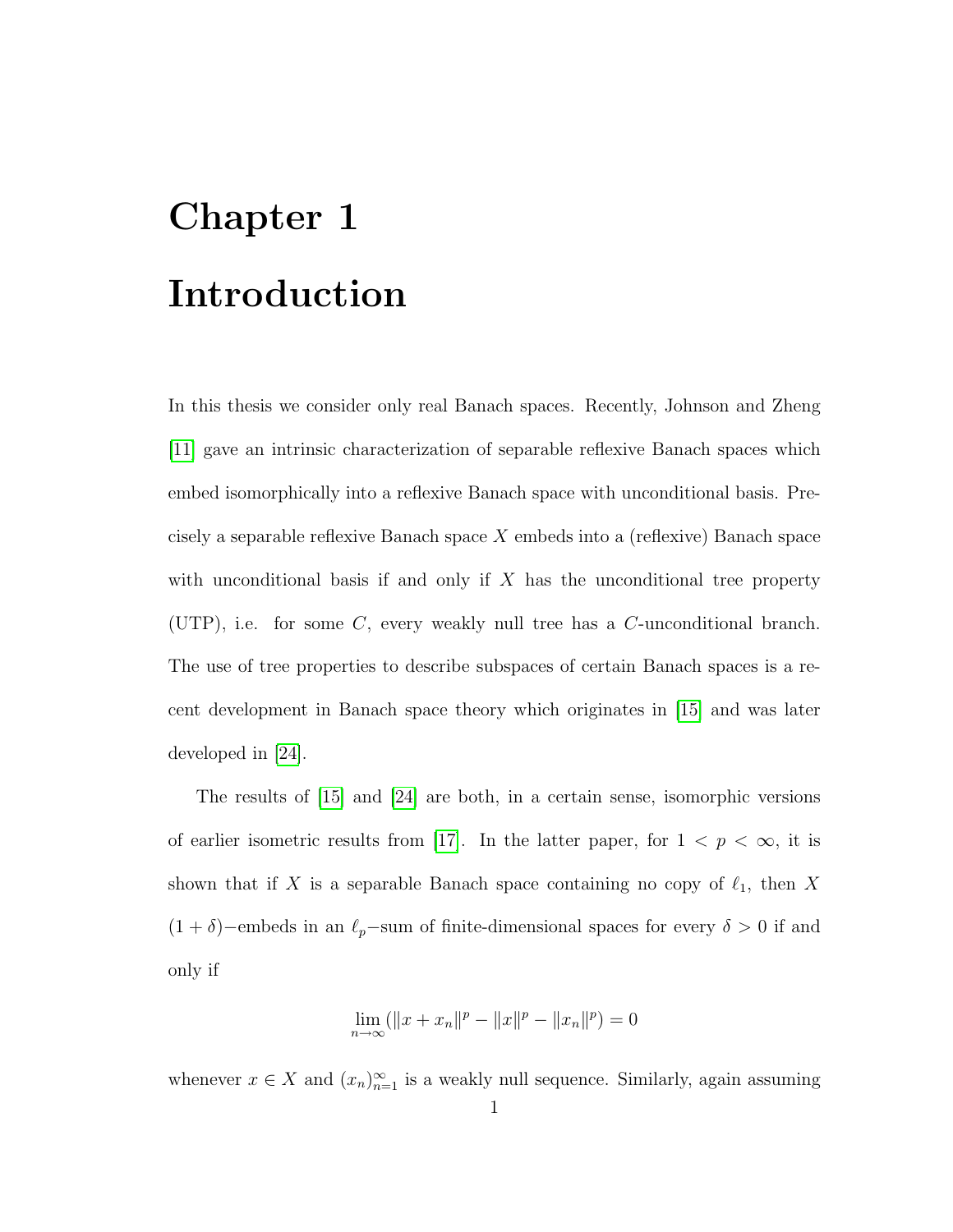X is separable and contains no copy of  $\ell_1$ , X  $(1 + \delta)$ −embeds into  $c_0$  for every  $\delta > 0$  if and only if

$$
\lim_{n \to \infty} (\|x + x_n\| - \max(\|x\|, \|x_n\|)) = 0
$$

whenever  $x \in X$  and  $(x_n)_{n=1}^{\infty}$  is weakly null.

In  $|15|$  it was shown that a separable Banach space X, containing no copy of  $\ell_1$ , embeds isomorphically into  $c_0$  if and only if every weakly null tree has a  $c_0$ branch; the corresponding result for  $1 < p < \infty$  was given in [\[24\]](#page-79-1) where it was shown that a reflexive Banach space X embeds isomorphically into an  $\ell_p$ −sum of finite-dimensional spaces if and only if every weakly null tree has an  $\ell_p$ -branch. We remark that in [\[15\]](#page-78-2) the proof of the isomorphic result was given by renorming and reducing to a situation very similar to the isometric result.

The aim of this thesis is to prove an isometric analogue of the Johnson-Zheng theorem. We say that a separable Banach space X has *property (au)* if and only if given any  $x \in X$  and  $\delta > 0$  there is a closed subspace F of finite codimension such that

$$
||x - y|| \le (1 + \delta) ||x + y||,
$$
  $y \in F.$ 

This could be restated as

$$
\lim_{d \in D} (\|x + x_d\| - \|x - x_d\|) = 0
$$

whenever  $x \in X$  and  $(x_d)_{d \in D}$  is a bounded weakly null net. If X has separable dual we may replace nets by sequences in this definition. In general, we call the sequential version of this property,  $(\omega$ -au). There is also a natural dual notion; a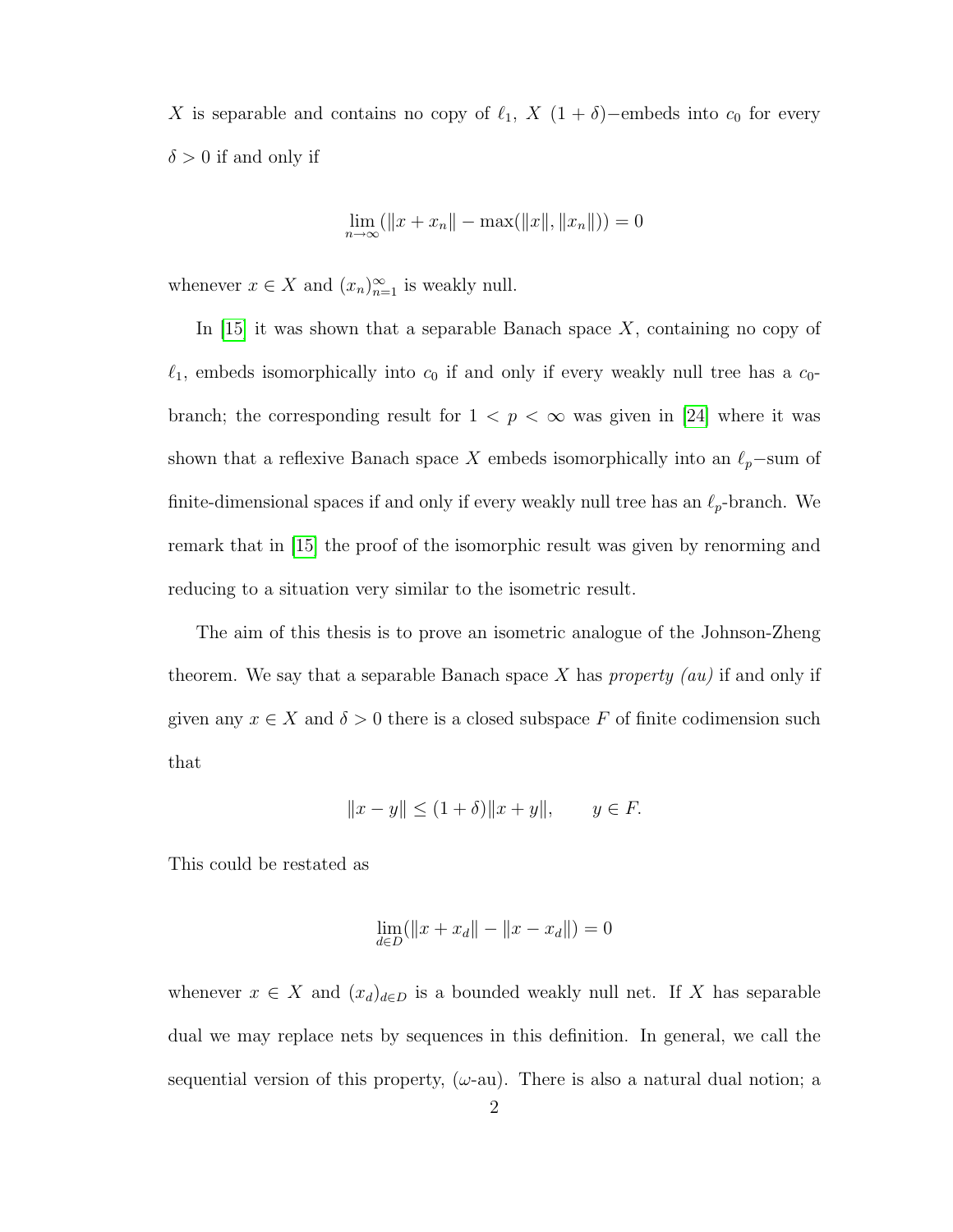separable Banach space X has *property*  $(au^*)$  if given any  $x^* \in X^*$  and  $\delta > 0$  there is a weak<sup>\*</sup> closed subspace  $F$  of finite codimension in  $X^*$  such that

$$
||x^* - y^*|| \le (1 + \delta) ||x^* + y^*||, \qquad y^* \in F.
$$

This is equivalent to

$$
\lim_{n \to \infty} (\|x^* + x_n^*\| - \|x^* - x_n^*\|) = 0
$$

whenever  $x^* \in X^*$  and  $(x_n^*)_{n=1}^{\infty}$  is a weak\* null sequence in  $X^*$ . Both these concepts already exist in the literature under different names (see [\[28\]](#page-79-3), [\[18\]](#page-79-4), [\[22\]](#page-79-5) and [\[15\]](#page-78-2).) It can be shown that (au<sup>\*</sup>) implies (au) (Proposition [3.0.7](#page-23-0) below) but the converse is false (take  $X = \ell_1$ ).

Our main result (Theorem [5.0.16\)](#page-52-0) is that a separable Banach space  $X$  has property (au<sup>\*</sup>) if and only if for every  $\delta > 0$  there is a Banach space Y with a shrinking 1-unconditional basis and a subspace  $X_{\delta}$  of Y with  $d(X, X_{\delta}) < 1 + \delta$ ; Y may be assumed reflexive when  $X$  is reflexive. A special case of this theorem was already implicit in the literature. Recall that a separable Banach space  $X$  has the unconditional metric approximation property (UMAP) [\[5\]](#page-78-3) if there is a sequence of finite rank operators such that  $\lim_{n\to\infty} T_n x = x$  for  $x \in X$  and  $\lim_{n\to\infty} ||I - 2T_n|| =$ 1; if additionally  $\lim_{n\to\infty} T_n^* x^* = x^*$  for  $x^* \in X^*$  we say that X has shrinking (UMAP). Lima [\[18\]](#page-79-4) showed that if X is a separable Banach space with property  $(au<sup>*</sup>)$  and such that  $X<sup>*</sup>$  has the approximation property then X has (shrinking) (UMAP). In [\[7\]](#page-78-4) (Corollary IV.4) it is shown that if X has shrinking (UMAP) then X can be  $(1 + \delta)$ −embedded in a space with a shrinking 1-unconditional basis; unfortunately the proof of this result is inaccurate (as Haskell Rosenthal has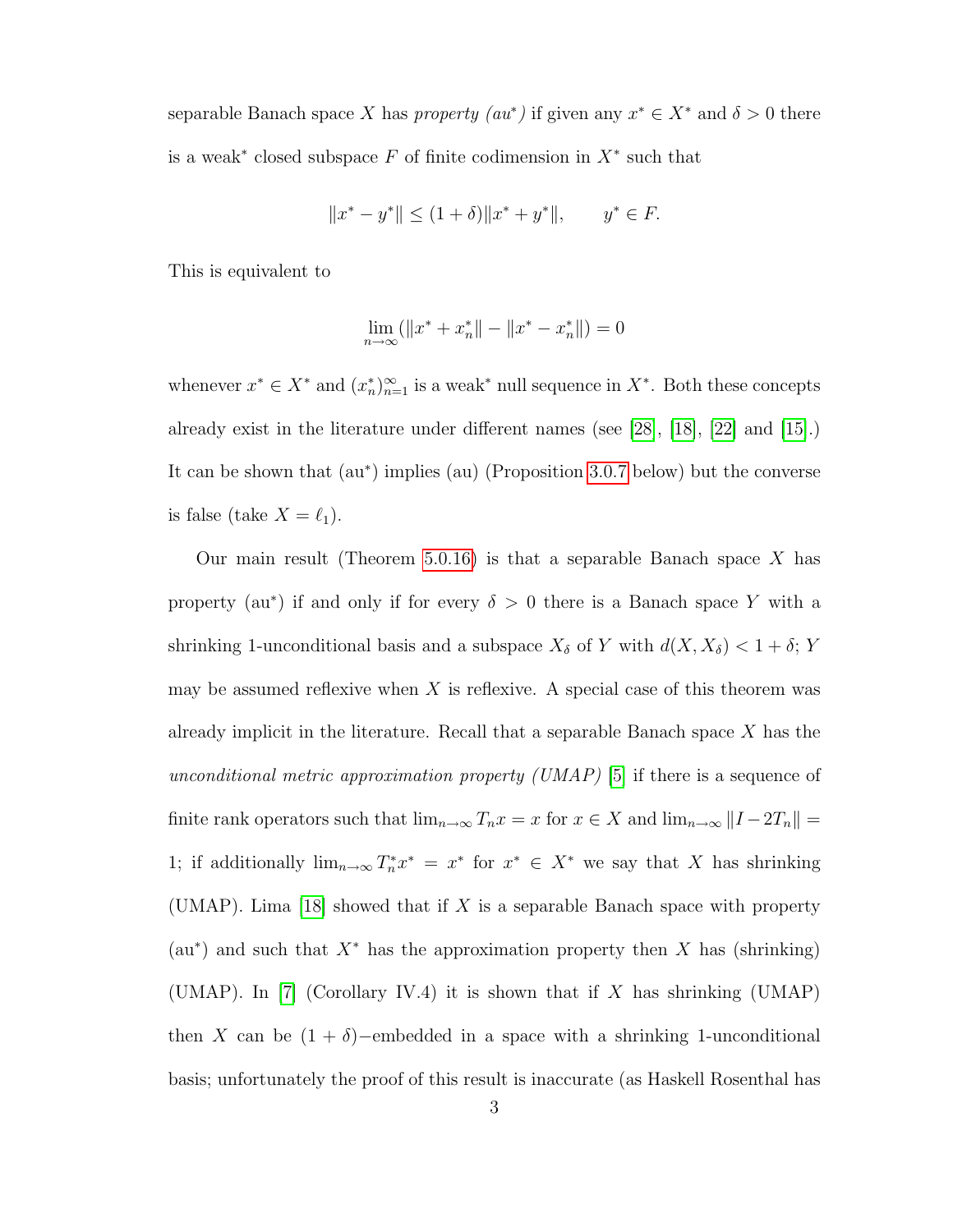pointed out to us) and we give a corrected proof below (contained in Proposition [4.0.13\)](#page-44-0). Thus the novelty in Theorem [5.0.16](#page-52-0) is the removal of the approximation property hypothesis. Let us also remark at this point that Johnson and Zheng [\[12\]](#page-78-5) have informed us that they have extended the methods of [\[11\]](#page-78-1) to show that a separable Banach space X with separable dual embeds isomorphically into a space with a shrinking unconditional basis if and only if  $X^*$  has the weak<sup>\*</sup>-(UTP). This provides a complete isomorphic analogue of Theorem [5.0.16.](#page-52-0)

If X is reflexive then (au) is equivalent to  $(au^*)$  and so Theorem [5.0.16](#page-52-0) could be restated using property (au). We conjecture that if X contains no copy of  $\ell_1$ then (au) and (au<sup>∗</sup> ) are equivalent. We are not quite able to prove this, but we do prove a result very close to it. We say that a separable Banach space has property (WABS) (weak alternating Banach-Saks property) if given any bounded sequence  $(x_n)_{n=1}^{\infty}$  we can find a sequence of convex blocks  $(y_n)_{n=1}^{\infty}$  such that

$$
\lim_{n \to \infty} \sup_{r_1 < r_2 < \dots < r_n} \| \frac{1}{n} \sum_{j=1}^n (-1)^j y_{r_j} \| = 0.
$$

This condition is implied by reflexivity or the Alternating Banach-Saks property. Then X has property  $(au^*)$  if and only if X has property  $(au)$  and  $(WABS)$ . The example of the James space [\[10\]](#page-78-6) shows then there is a space with separable dual and (UTP) which has no equivalent renorming to have property (au).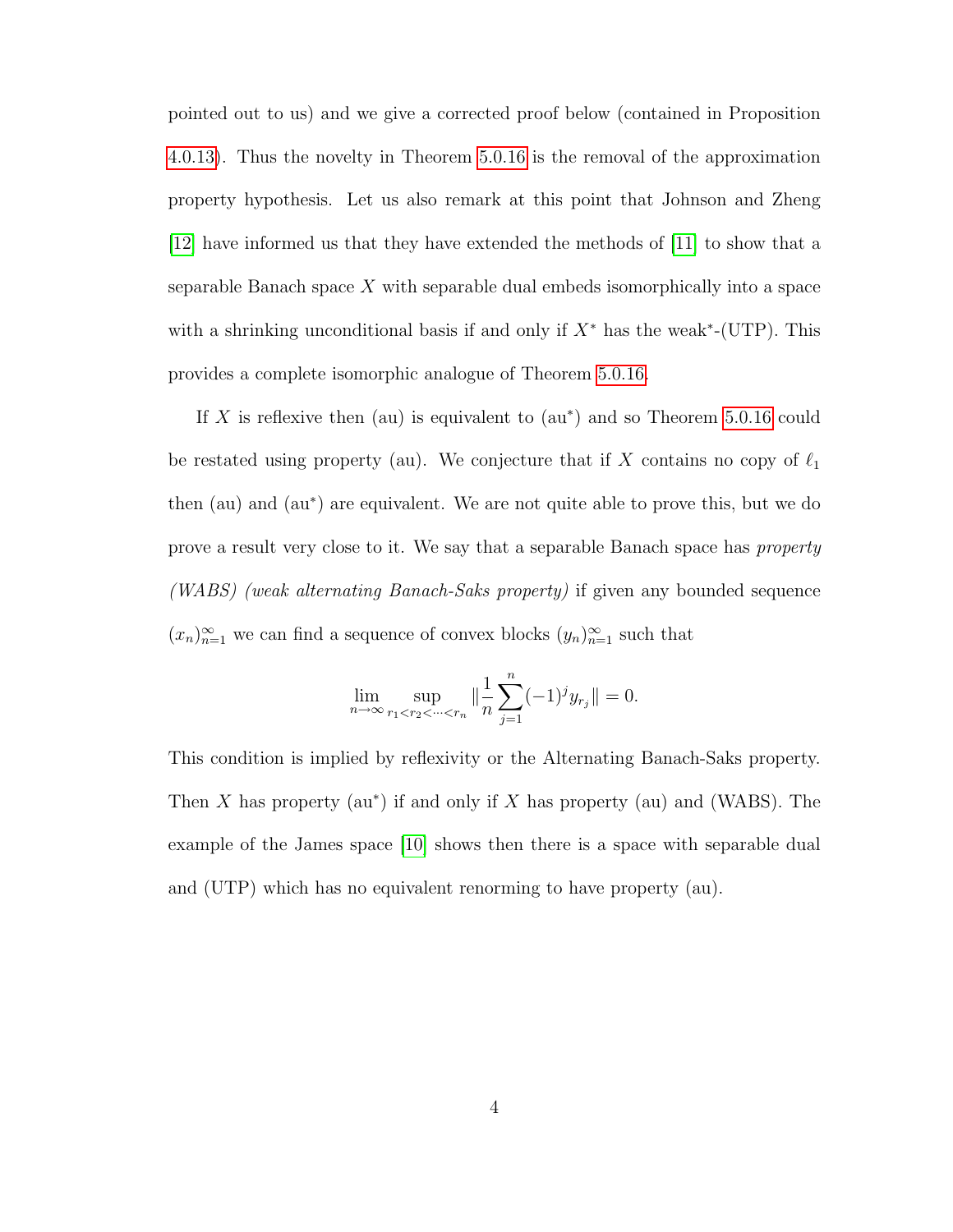# <span id="page-10-0"></span>Chapter 2 Preliminaries

Unless stated otherwise,  $X$  will be assumed to be a real, infinite dimensional Banach space.

• Given a subset E of a normed space Y, we denote by  $\langle E \rangle$  the linear span of  $E$ , that is, the intersection of all subspaces of Y containing E, equivalently, the least subspace on Y containining  $E$ , equivalently, the space of all linear combinations of elements of E.

We denote by  $[E]$  the closed linear span of E, that is, the intersection of all closed subspaces of Y containing  $E$ , equivalently, the least closed subspace of Y containing E. Since Y is a normed space,  $[E] = \langle \overline{E} \rangle$ , although this is not generally true, for topological vector spaces, see Exercise 1.12 of [\[21\]](#page-79-6).

• A sequence of elements  $(e_n)_{n=1}^{\infty}$  in X is said to be a *basis* of X if for each  $x \in X$  there is a unique sequence of scalars  $(a_n)_{n=1}^{\infty}$  such that  $x = \sum_{n=1}^{\infty} a_n e_n$ , that is,  $||x - \sum_{i=1}^n a_i e_i|| \xrightarrow{n \to \infty} 0$ .

A sequence  $(e_n)_{n=1}^{\infty} \subset X$  is called a *basic sequence* if it is a basis for its closed linear span  $[e_n : n \in \mathbb{N}].$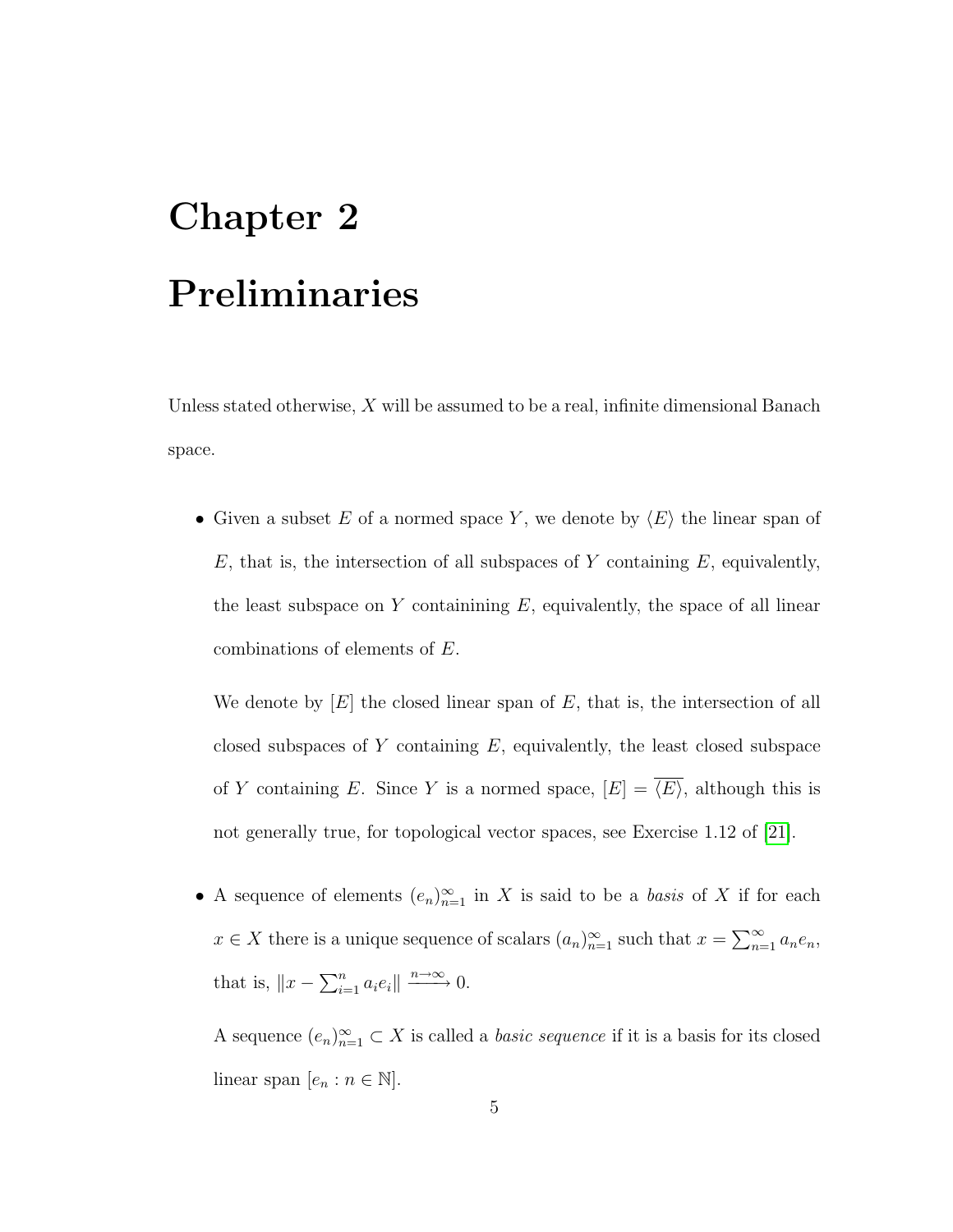A sequence of finite-rank operators  $(T_n)_{n=1}^{\infty}$ , with  $T_n: X \to X$ , is said to be a finite dimensional decomposition (FDD) if for each  $x \in X$  there is a unique sequence  $(x_n)_{n=1}^{\infty}$  with  $x_n \in T_n(X)$  such that  $x = \sum_{n=1}^{\infty} x_n$ . In this case, it can be shown that the operators  $T_n$  are bounded linear projections, and that  $x_n = T_n x$ . See eg Theorem 1.1.3 of [\[1\]](#page-78-7).

Thus if each operator  $T_n$  has rank 1, then we may choose a basis  $(e_n)_{n=1}^{\infty}$  for X, with  $e_n \in T_n(X)$  for all n.

If  $(T_n)_{n=1}^{\infty}$  is an FDD for X, then the Uniform Boundedness Principle implies that the partial sum operators  $S_n = \sum_{i=1}^n T_i$  are uniformly bounded, although this already follows from the proof of Theorem 1.1.3 of [\[1\]](#page-78-7).

The quantity  $K = \sup_{n \in \mathbb{N}} ||S_n||$  is called the *FDD constant*, and in the case of a basis, the basis constant.

Suppose that  $(e_n)_{n=1}^{\infty}$  is a basis for X, that  $p_0 = 0 < p_1 < p_2 < \cdots$  and that  $(a_n)_{n=1}^{\infty}$  are scalars. Then a sequence of nonzero vectors  $(u_n)_{n=1}^{\infty}$  in X of the form  $u_n = \sum_{j=p_{n-1}+1}^{p_n} a_j e_j$  is called a *block basic sequence* of  $(e_n)_{n=1}^{\infty}$ .

In this case, it can be shown that  $(u_n)_{n=1}^{\infty}$  is a basic sequence with basis constant at most that of  $(e_n)_{n=1}^{\infty}$ . See eg Lemma 1.3.5 of [\[1\]](#page-78-7).

A formal series  $\sum_{n=1}^{\infty} x_n$  in X is said to *converge unconditionally* precisely when  $\sum_{n=1}^{\infty} x_{\pi(n)}$  converges for every permutation  $\pi$  of N. In this case, it can be shown that all permutations of the series have the same limit. It can also be shown that  $\sum_{n=1}^{\infty} x_n$  converges unconditionally if and only if  $\sum_{n=1}^{\infty} \epsilon_n x_n$ converges for every choice of signs  $\epsilon_n = \pm 1$ . Moreover, it can be shown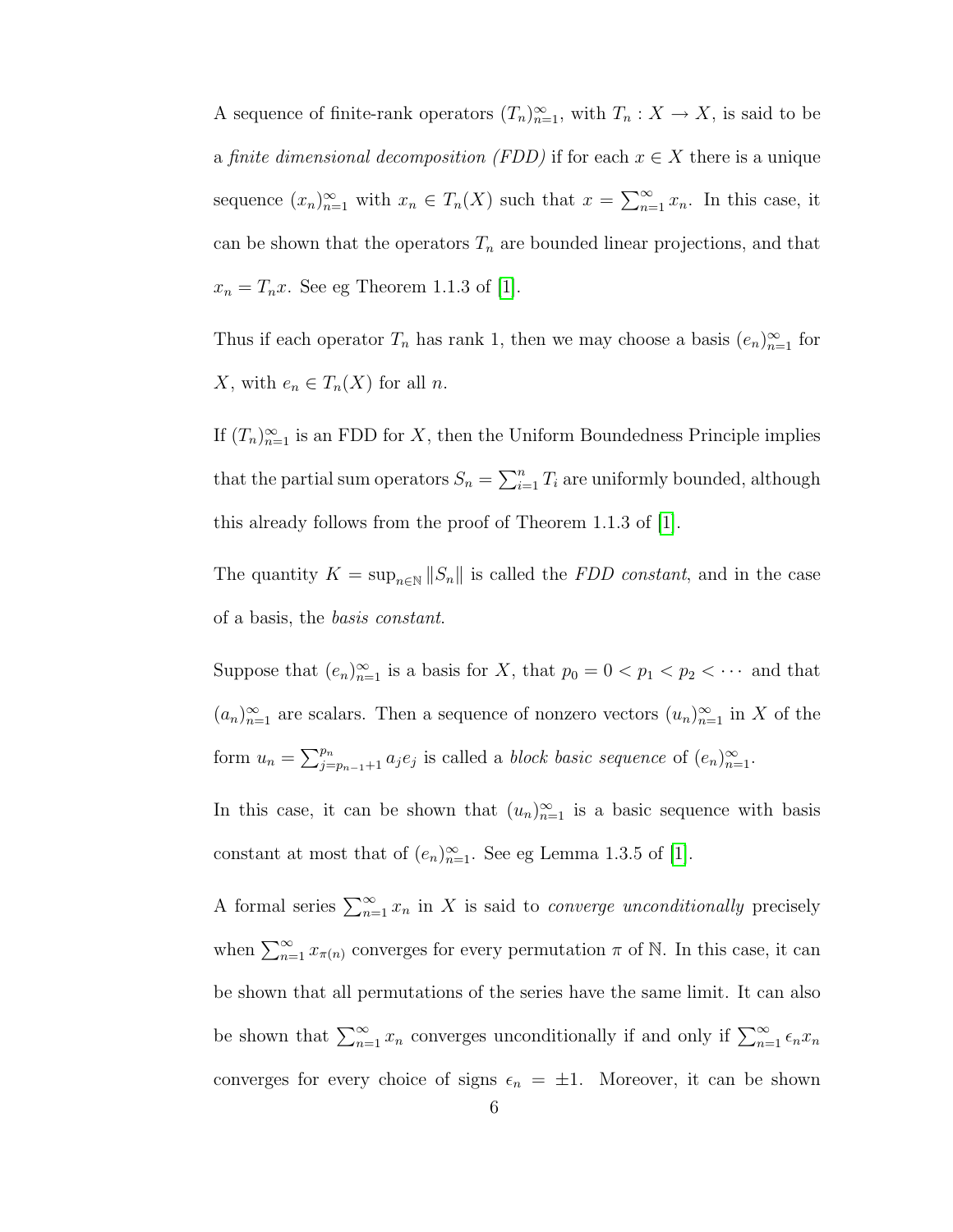that in this case the set  $\{\sum_{i=1}^{\infty} \epsilon_i x_n : \epsilon_i = \pm 1\}$  is compact, in particular,  $\sup_{\epsilon_i=\pm 1} \|\sum_{i=1}^{\infty} \epsilon_i x_i\| < \infty$ . See eg Chapter 10 of [\[4\]](#page-78-8). Since

$$
\sum_{i=1}^{n} \epsilon_i x_i = \frac{1}{2} \left( \left( \sum_{i=1}^{n} \epsilon_i x_i + \sum_{i=n+1}^{\infty} x_i \right) + \left( \sum_{i=1}^{n} \epsilon_i x_i + \sum_{i=n+1}^{\infty} (-x_i) \right) \right)
$$

we have

<span id="page-12-0"></span>
$$
\sup_{n \in \mathbb{N}} \sup_{\epsilon_i = \pm 1} \|\sum_{i=1}^n \epsilon_i x_i\| = \sup_{\epsilon_i = \pm 1} \|\sum_{i=1}^\infty \epsilon_i x_i\| < \infty. \tag{2.1}
$$

An FDD  $(T_n)_{n=1}^{\infty}$  for X is called *unconditional* if for each  $x \in X$  the series  $x =$  $\sum_{n=1}^{\infty} T_n x$  converges unconditionally. Given  $(\epsilon_n)_{n=1}^{\infty} \in \{-1,1\}^{\mathbb{N}}$ , let  $M_{(\epsilon_n)}$ :  $X \to X$  be the isomorphism defined by  $M_{(\epsilon_n)}(\sum_{n=1}^{\infty} T_n x) = \sum_{n=1}^{\infty} \epsilon_n T_n x$ . Then the Uniform Boundedness Principle implies that

$$
K_u = \sup\{\|M_{(\epsilon_n)}\| : (\epsilon_n)_{n=1}^{\infty} \in \{-1,1\}^{\mathbb{N}}\} < \infty.
$$

In this case, the quantity  $K_u$  is called the unconditional constant of the FDD, and the FDD is said to be  $K_u$ -unconditional.

Note that [\(2.1\)](#page-12-0) implies that

$$
K_u = \sup_{\epsilon_n = \pm 1} \sup_{\parallel \sum_{n=1}^{\infty} T_n x \parallel = 1} \|\sum_{n=1}^{\infty} \epsilon_n T_n x \parallel
$$
  
\n
$$
= \sup_{\parallel \sum_{n=1}^{\infty} T_n x \parallel = 1} \sup_{\epsilon_n = \pm 1} \|\sum_{n=1}^{\infty} \epsilon_n T_n x \parallel
$$
  
\n
$$
= \sup_{\parallel \sum_{n=1}^{\infty} T_n x \parallel = 1} \sup_{n \in \mathbb{N}} \sup_{\epsilon_i = \pm 1} \|\sum_{i=1}^n \epsilon_i T_i x \parallel
$$
  
\n
$$
= \sup_{n \in \mathbb{N}} \sup_{\epsilon_i = \pm 1} \sup_{\parallel \sum_{n=1}^{\infty} T_n x \parallel = 1} \|\sum_{i=1}^n \epsilon_i T_i x \parallel
$$
  
\n
$$
= \sup_{n \in \mathbb{N}} \sup_{\epsilon_i = \pm 1} \|\sum_{i=1}^n \epsilon_i T_i \parallel.
$$
  
\n
$$
= 7
$$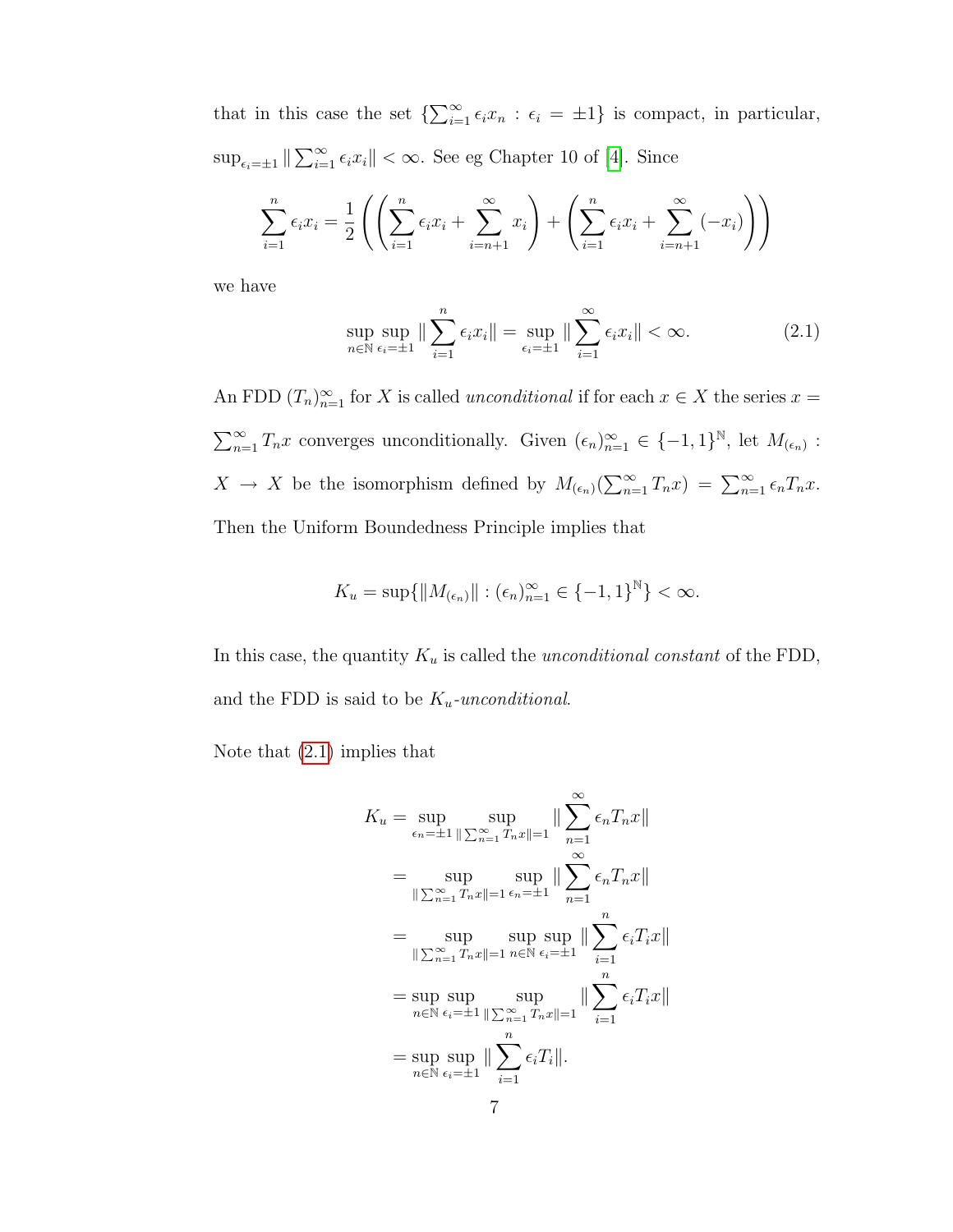Necessarily  $K_u \geq 1$ , but as pointed out on page 19 of [\[19\]](#page-79-7), X can be equivalently renormed by  $|||x||| = \sup_{(\epsilon_n)_{n=1}^{\infty} \in \{-1,1\}^{\mathbb{N}}} ||M_{(\epsilon_n)}x||$ , and with respect to this norm, the FDD  $(T_n)_{n=1}^{\infty}$  is 1-unconditional.

Note that if an FDD  $(T_n)_{n=1}^{\infty}$  is  $\lambda$ -unconditional, then so is the sequence  $(T_n^*)_{n=1}^{\infty}$ .

Given an FDD  $(T_n)_{n=1}^{\infty}$  for X, the sequence  $(T_n^*)_{n=1}^{\infty}$  is an FDD for  $H =$  $[T_n^*(X^*) : n \in \mathbb{N}]$ . But in general H need not equal all of  $X^*$ . That is, although for all  $x^* \in X^*$ ,  $\sum_{i=1}^n T_i^* x^* \xrightarrow{n \to \infty} x^*$  weak\*, there may be some  $x^* \in X^*$  for which the series does not converge in norm.

The FDD is called *shrinking* precisely when  $H = X^*$ . In case each  $T_n$  has rank 1, so we may choose a basis  $(e_n)_{n=1}^{\infty}$  for X with  $e_n \in T_n(X)$ , the operators  $T_n$ have the form  $T_n(\sum_{i=1}^{\infty} a_n e_n) = a_n e_n$ . The bounded linear functional  $x \mapsto a_n$ is denoted by  $e_n^*$ . Thus  $T_n x = e_n^*(x)e_n$ . The sequence  $(e_n^*)_{n=1}^{\infty}$  are called the biorthogonal functionals of the basis  $(e_n)_{n=1}^{\infty}$ . They have the property that  $e_n^*(e_m) = \delta_{m,n}$ . The dual operators  $T_n^*$  have the form  $T_n^* x^* = x * (e_n) e_n^*$ . Then a basis  $(e_n)_{n=1}^{\infty}$  for X is shrinking if and only if  $(e_n^*)_{n=1}^{\infty}$  is a basis for  $X^*$ .

As in Proposition 3.2.6 of [\[1\]](#page-78-7), an FDD is shrinking if and only if whenever  $x^* \in X^*$ 

$$
\lim_{N \to \infty} ||x^*|_{[T_n(X):n > N]}|| = 0,
$$

where  $x^*|_{[T_n(X):n>N]}$  denotes the restriction of  $x^*$  to the closed linear span of ranges of the  $T_n$  such that  $n > N$ .

• A formal series  $\sum_{n=1}^{\infty} x_n$  in X is said to be *weakly unconditionally Cauchy*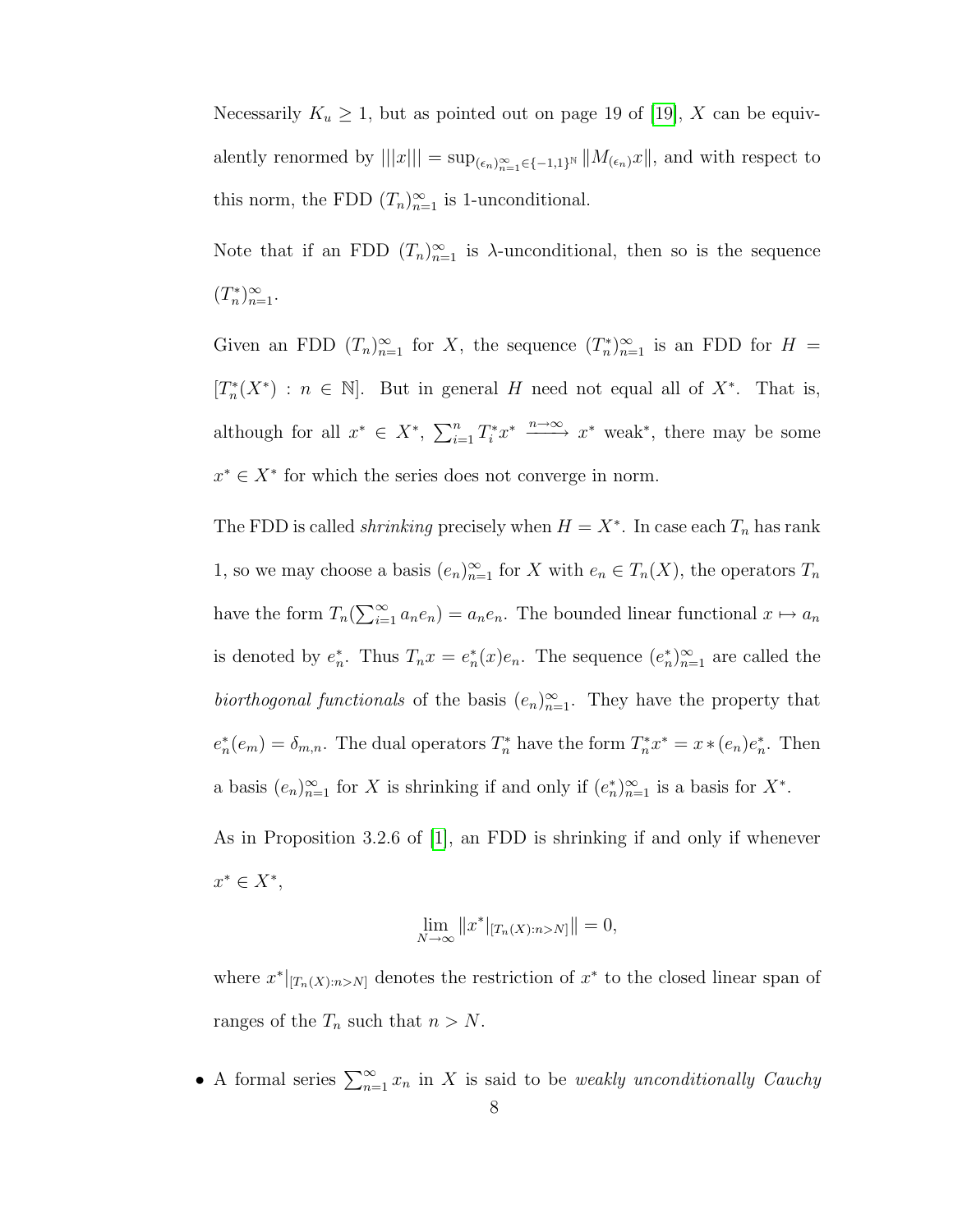(WUC) if and only if, for each  $x^* \in X^*$  the series  $\sum_{n=1}^{\infty} x^*(x_n)$  is unconditionally convergent in  $\mathbb{R}$ . Recall that for series in  $\mathbb{R}$ , unconditional convergence is equivalent to absolute convergence, by a theorem of Riemann. In infinite dimensional Banach spaces, absolute convergence is strictly stronger than unconditional convergence. See eg Chapter 8 of [\[1\]](#page-78-7) and Chapter 1 of [\[21\]](#page-79-6). Note that a WUC series need not be weakly convergent. See eg Section 2.4 of [\[1\]](#page-78-7). In Lemma 2.4.6 of [\[1\]](#page-78-7) it is shown that a formal series  $\sum_{n=1}^{\infty} x_n$  in X is WUC if and only if there exists a  $C > 0$  such that for any finite subset F of N and all  $\epsilon_n = \pm 1$ ,

$$
\|\sum_{n\in F}\epsilon_n x_n\|\leq C.
$$

Note that this is equivalent to the condition that for all  $n \in \mathbb{N}$  and all  $\epsilon_i = \pm 1$ ,

$$
\|\sum_{i=1}^n \epsilon_i x_i\| \le C.
$$

One implication is immediate; for the other, represent the sum over  $F$  as the average of two sums of the second type.

- We will use two notations for the action of continuous linear functionals  $x^*$ on X, either  $x^*(x)$  or  $\langle x, x^* \rangle$ .
- When a Banach space is isometrically embedded in another Banach space, sometimes our notation will make explicit the isometric isomorphism, and sometimes the former space will simply be regarded as a subspace of the latter. We will use whichever notation is most convenient, and we may use both in the same proof ! (eg the proof of Proposition [4.0.12.](#page-38-0))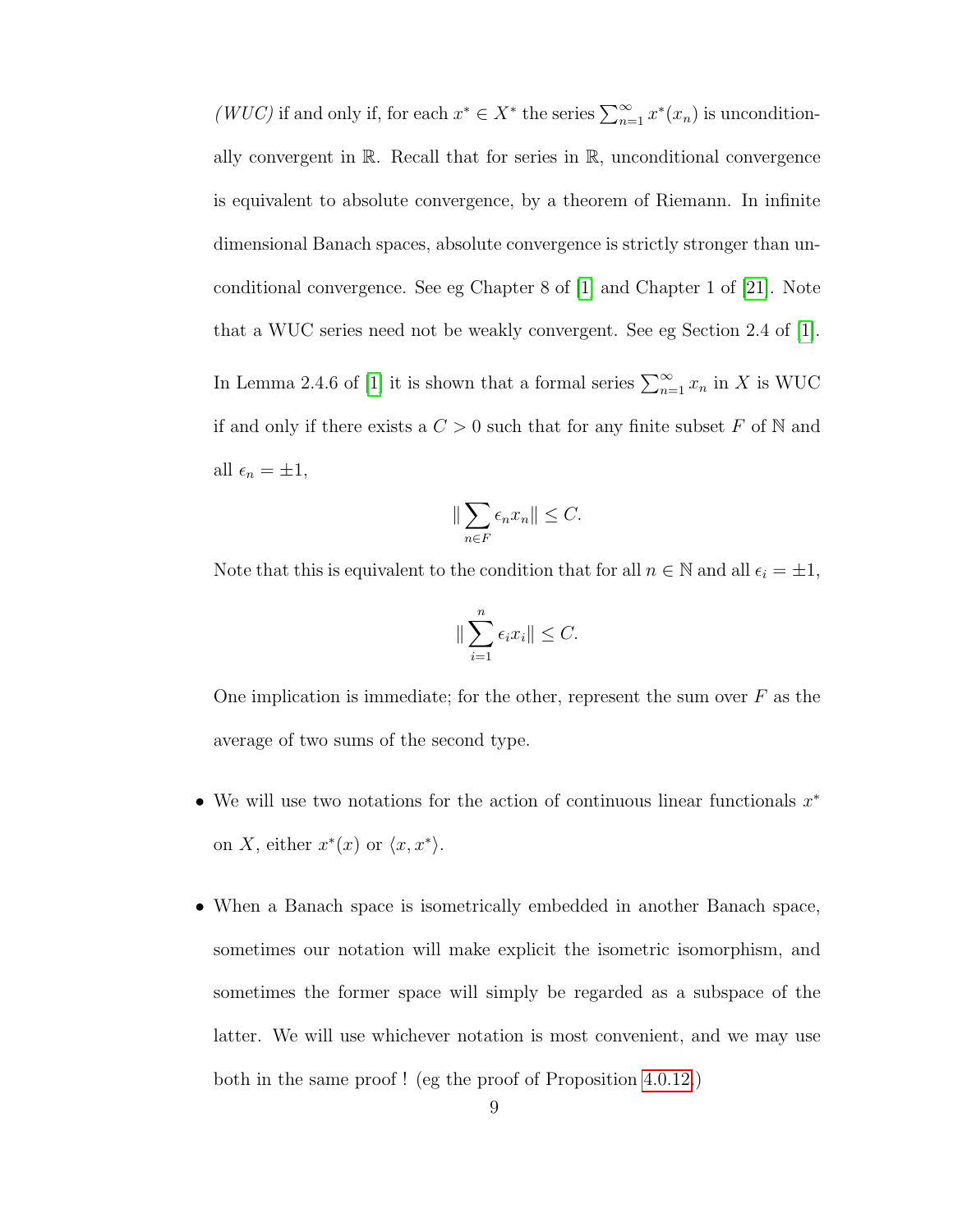• Given two isomorphic Banach spaces  $X$  and  $Y$ , their Banach-Mazur distance  $d(X, Y)$  is defined as

$$
d(X, Y) = \inf\{\|T\| \|T^{-1}\|\},\
$$

where the infimum is taken over all isomorphisms  $T$  from  $X$  onto  $Y$ . Thus  $d(X, Y) \geq 1, d(X, Y) = 1$  if and only if X and Y are isometrically isomorphic,  $d(X, Z) \leq d(X, Y) d(Y, Z)$ . Then log  $\circ d$  is a metric on the class of Banach spaces isomorphic to a given Banach space  $X$ , modulo isometric isomorphism.

- A separable Banach space  $X$  has the unconditional metric approximation property (UMAP) [\[5\]](#page-78-3) if there is a sequence of finite rank operators such that  $\lim_{n\to\infty} T_n x = x$  for  $x \in X$  and  $\lim_{n\to\infty} ||I - 2T_n|| = 1$ ; if additionally  $\lim_{n\to\infty} T_n^* x^* = x^*$  for  $x^* \in X^*$  we say that X has shrinking (UMAP).
- Given two Banach spaces X and Y,  $\mathcal{K}(X, Y)$  will denote the space of compact linear operators from  $X$  into  $Y$ .
- A theorem of Mazur, which we will use several times, states that if  $C$  is a convex set in a normed space X, then the weak closure  $\overline{C}^w$  of C coincides with the norm closure  $\overline{C}$  of C.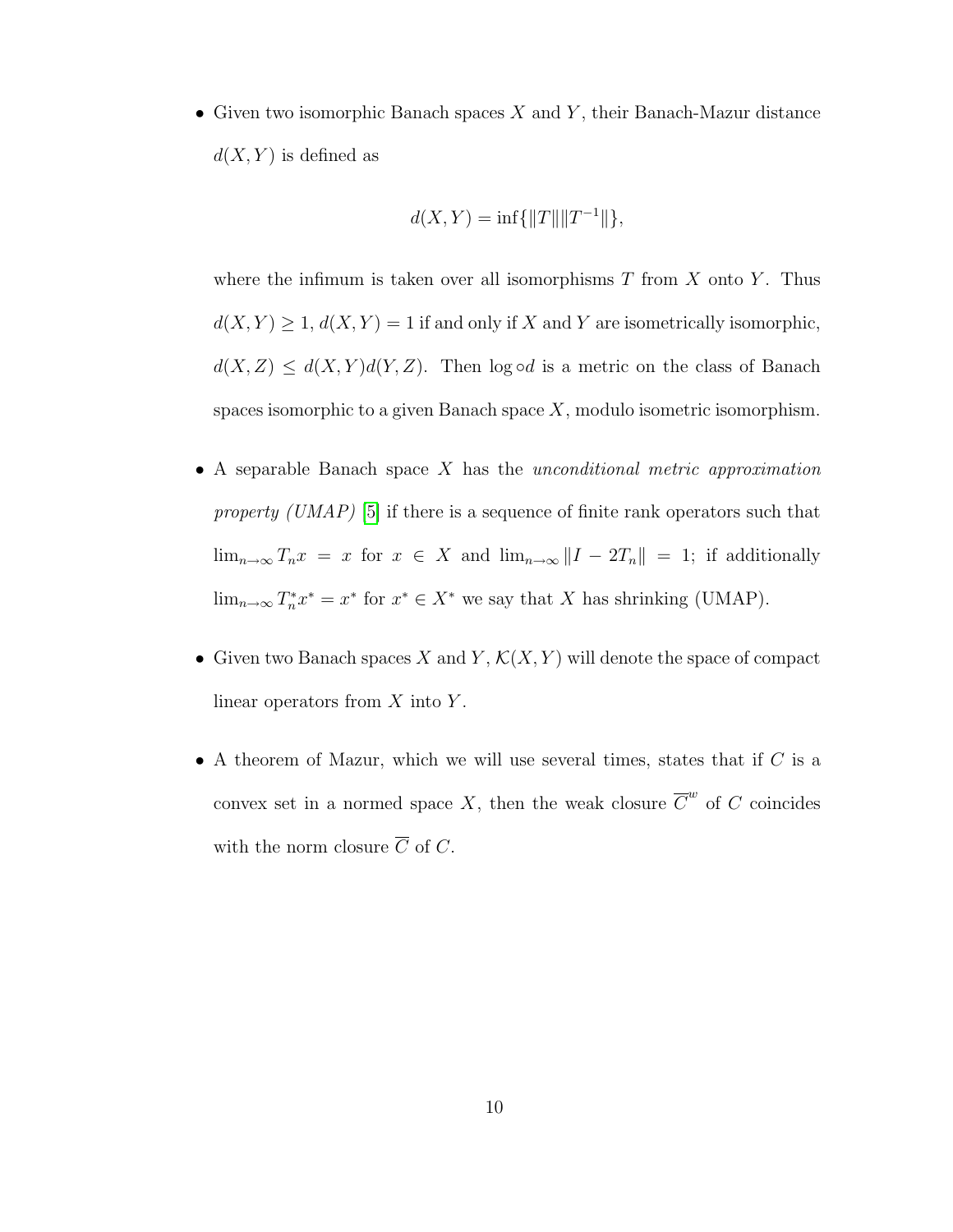# <span id="page-16-0"></span>Chapter 3 Asymptotic Unconditionality

Throughout, unless stated otherwise, X will be a separable, real Banach space.

**Definition 3.0.1.** We will say that X is asymptotically unconditional (au) if and only if given any  $x \in X$  and  $\delta > 0$  there is a closed finite co-dimensional subspace W of X such that

$$
||x - w|| \le (1 + \delta) ||x + w||
$$
,  $w \in W$ .

**Remark** Note that since  $w \in W \Leftrightarrow -w \in W$ , this condition is equivalent to

$$
\frac{1}{(1+\delta)}\|x-w\| \le \|x+w\| \le (1+\delta)\|x-w\|, \ w \in W.
$$

<span id="page-16-1"></span>Proposition 3.0.2. The following are equivalent.

- $(i)$  X has property  $(au)$ .
- (ii) Whenever  $x \in X$  and  $(u_d)_{d \in D}$  is a bounded weakly null net,

$$
\lim_{d \in D} (||x + u_d|| - ||x - u_d||) = 0.
$$

**Proof:** (i)  $\implies$  (ii): Suppose (i) holds, and choose an  $x \in X$ , and a bounded weakly null net  $(u_d)_{d\in D}$ . Suppose that  $||u_d|| \leq M < \infty$  for all  $d \in D$ . Let  $\delta > 0$ , to be chosen later, and let  $W$  be as in the definition of (au), so that

$$
||x - w|| \le (1 + \delta) ||x + w||, \ w \in W.
$$
  
11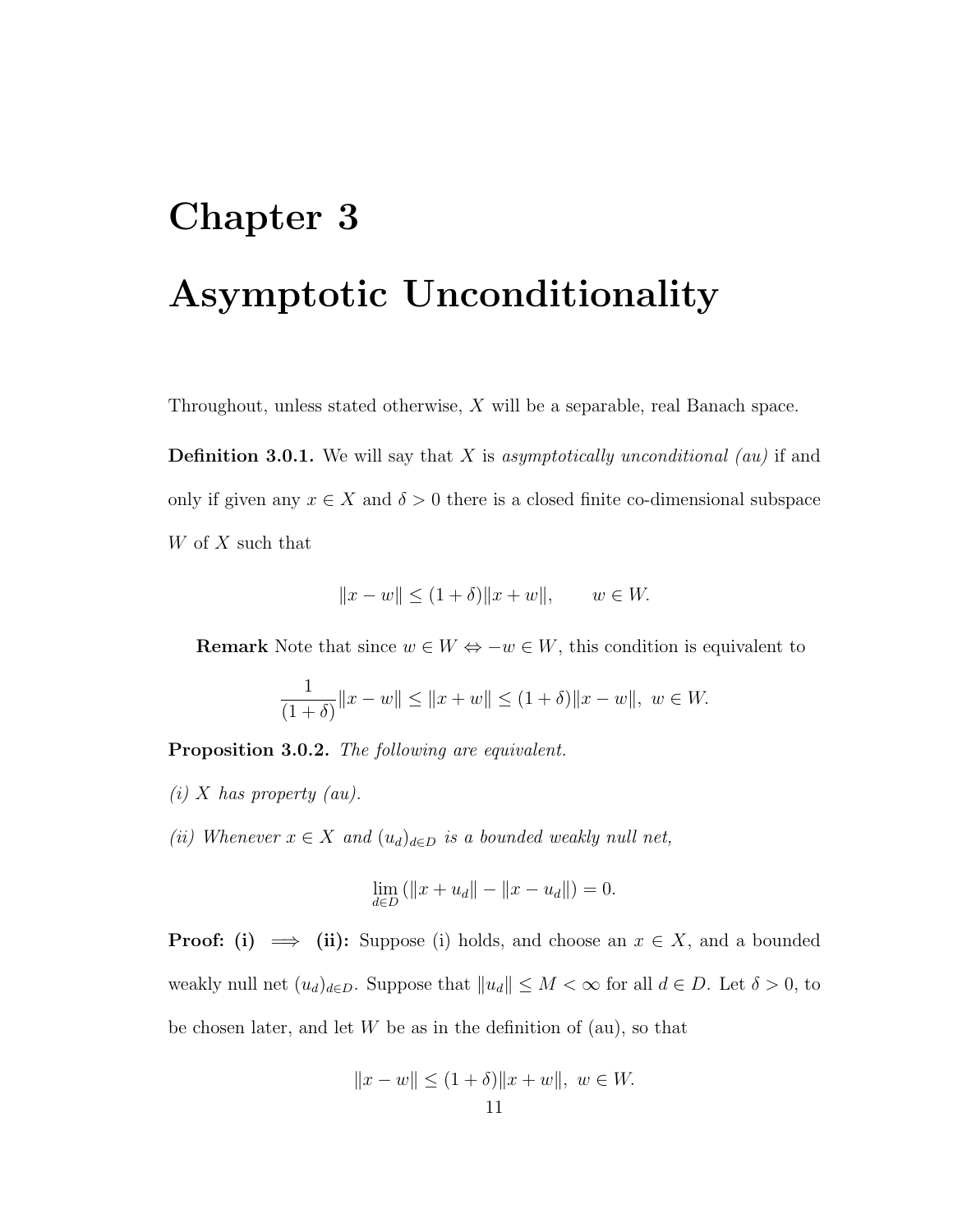Let  $x_1^*, \ldots, x_n^*$  be a basis for  $W^{\perp} \subset X^*$ . Then

$$
|||x+W|||=\max_{1\leq i\leq n}|\langle x,x^*_i\rangle|
$$

defines a norm on the *n*-dimensional space  $X/W$ . Since all norms on a finite dimensional space are equivalent, this norm is equivalent to the usual quotient norm on  $X/W$ , defined by

$$
||x + W|| = \inf{||x - w|| : w \in W}.
$$

Since  $(u_d)$  is weakly null,  $\lim_{d \in D} ||u_d + W|| = 0$ , hence  $\lim_{d \in D} ||u_d + W|| = 0$ . Let  $\gamma > 0$ , to be chosen later, and choose  $d_0 \in D$  and a net  $(y_d)_{d \in D, d \geq d_0} \subset W$  such that

$$
||u_d - y_d|| < \gamma, \ d \ge d_0.
$$

Then

$$
|\|x + u_d\| - \|x - u_d\|| < \|\|x + y_d\| - \|x - y_d\|\| + 2\gamma
$$
\n
$$
\leq \delta(\|x\| + \|y_d\|) + 2\gamma
$$
\n
$$
< \delta(\|x\| + M + \gamma) + 2\gamma,
$$

whenever  $d \geq d_0$ .

Given  $\varepsilon > 0$ , let

$$
\gamma = \min(1, \varepsilon/3),
$$

and let

$$
\delta = \frac{\varepsilon}{3(\|x\| + M + 1)}.
$$

Then

$$
|\|x + u_d\| - \|x - u_d\|| < \varepsilon, \ d \ge d_0,
$$
\n12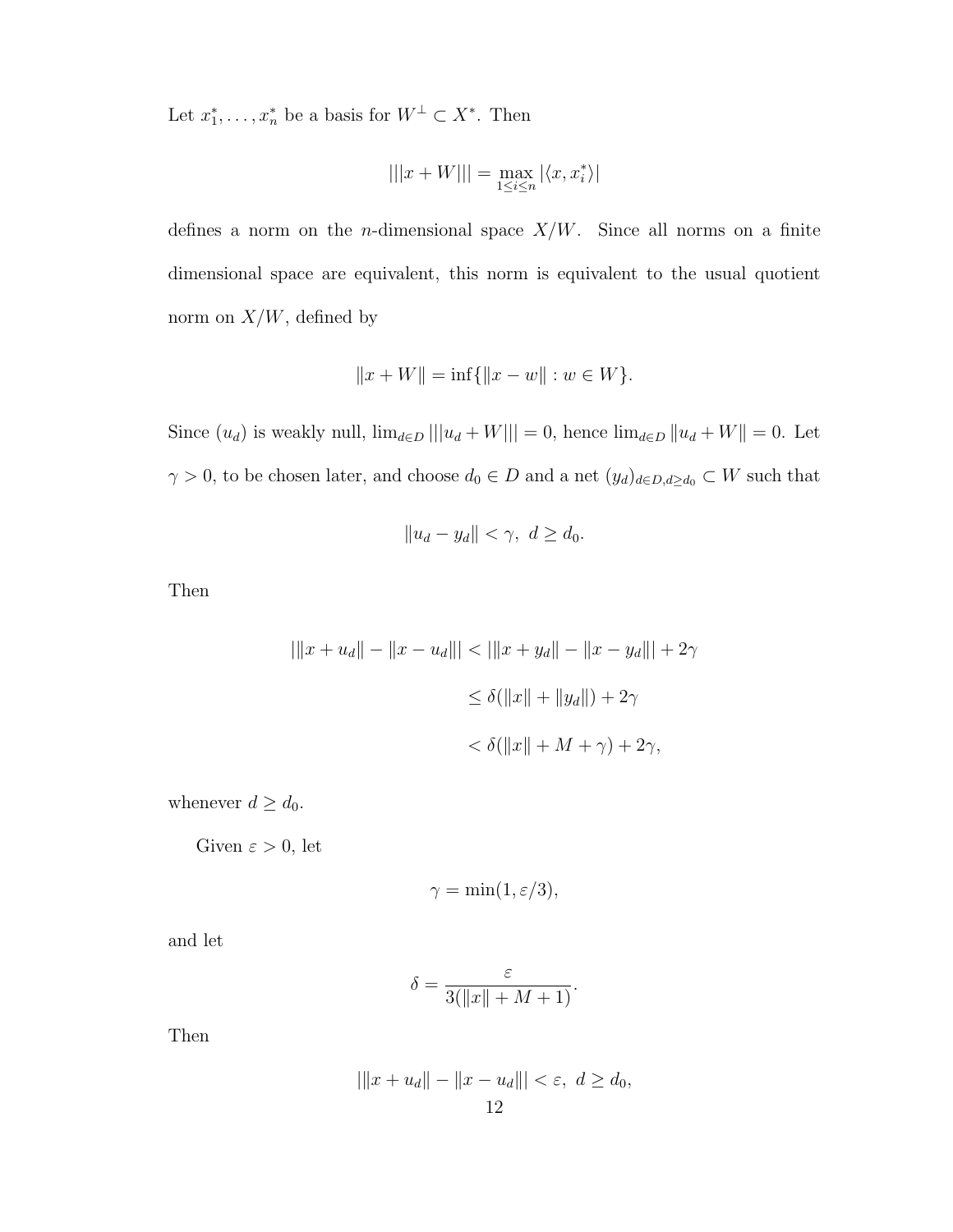so  $\lim_{d \in D} (\|x + u_d\| - \|x - u_d\||) = 0$ , as required.

(ii)  $\Rightarrow$  (i): Conversely, suppose the first condition fails. Then there exist an  $x \in X$  and a  $\delta > 0$ , such that for every closed finite co-dimensional subspace W of X, there exists a  $u_W \in W$  such that

$$
||x - u_W|| > (1 + \delta) ||x + u_W||.
$$

The closed finite co-dimensional subspaces  $W$  of  $X$  form a directed set with respect to the partial order of reverse inclusion, thus  $(u_W)$  is a net in X.

Also

$$
||x|| + ||u_W|| \ge ||x - u_W|| > (1 + \delta) ||x + u_W|| \ge (1 + \delta) ||x|| - ||u_W||,
$$

so

$$
||x|| + ||u_W|| > (1 + \delta)(||x|| - ||u_W||),
$$

and

$$
||x|| + ||u_W|| > (1 + \delta)(||u_W|| - ||x||).
$$

So  $(2 + \delta) \|u_W\| > \delta \|x\|$ , or  $\|u_W\| > (\delta/(2 + \delta)) \|x\|$ , and  $\delta \|u_W\| < (2 + \delta) \|x\|$ , or  $||u_W|| < ((2 + \delta)/\delta)||x||$ . That is,

$$
\frac{\delta}{2+\delta}||x|| < ||u_W|| < \frac{2+\delta}{\delta}||x||.
$$

In particular,  $(u_W)$  is bounded.

We can assume that  $||x + u_W||$  does not tend to zero, otherwise  $u_W$  would converge in norm to  $-x$ , and since its weak limit must equal its norm limit, it would follow that  $x = 0$ . But this would contradict all the inequalities  $||x - u_W||$  >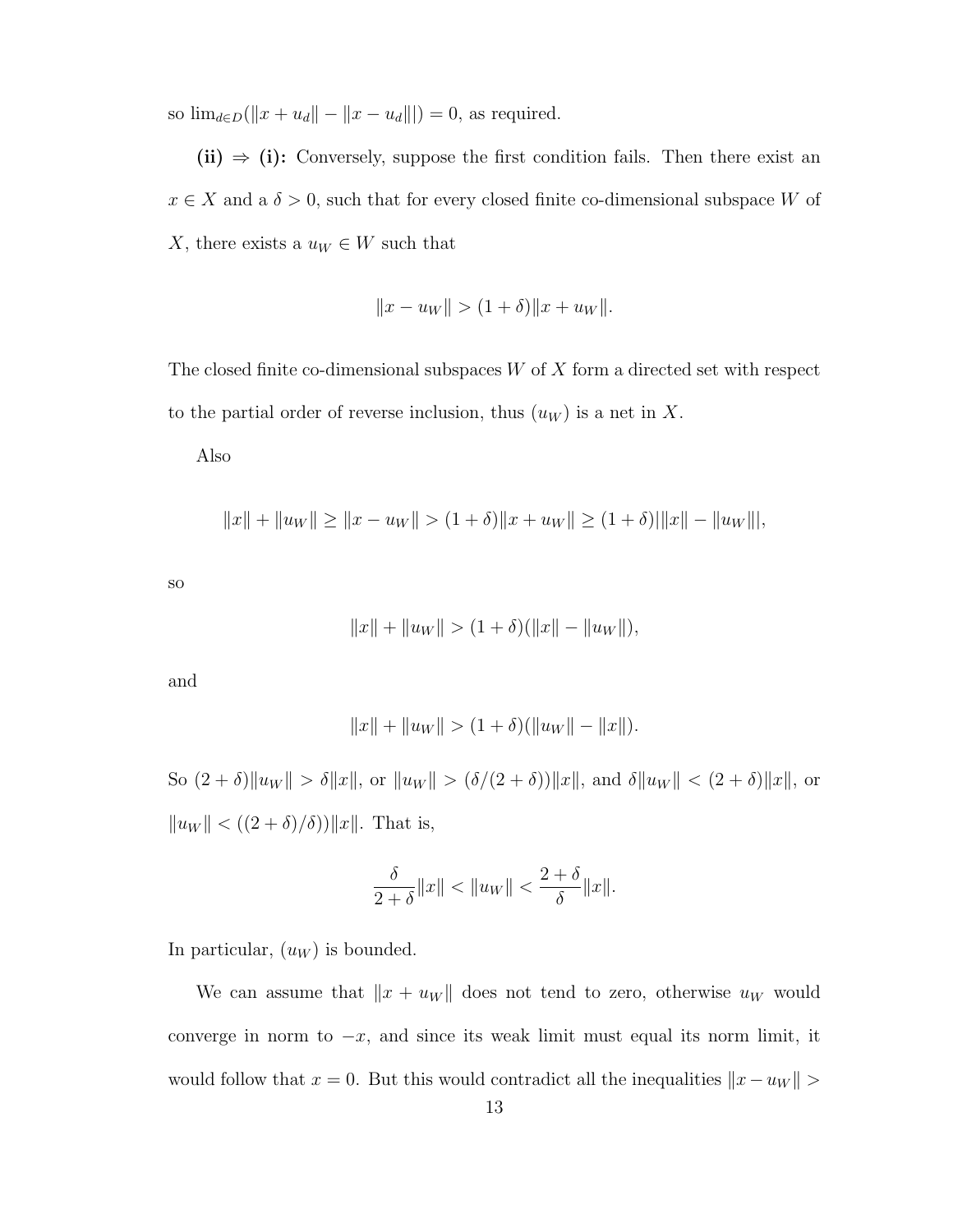$(1 + \delta) \|x + u_W\|$ . Passing to a subnet  $(u_d)_{d \in D}$  of  $(u_W)$ , we can assume that there is some  $\varepsilon > 0$  such that for all  $d \in D$ ,  $||x + u_d|| \ge \varepsilon$ .

It follows that

$$
||x - u_d|| - ||x + u_d|| > \delta ||x + u_d|| \ge \delta \varepsilon > 0, \ d \in D.
$$

Therefore  $||x + u_d|| - ||x - u_d|| \to 0$ . Since  $(u_d)_{d \in D}$  is bounded and weakly null, (ii) fails, as required.  $\Box$ 

**Definition 3.0.3.** We shall say that  $X$  is sequentially asymptotically unconditional  $(\omega$ -au) if and only if

$$
\lim_{n \to \infty} (||x + u_n|| - ||x - u_n||) = 0
$$

whenever  $x \in X$  and  $(u_n)_{n=1}^{\infty}$  is a weakly null sequence.

This condition has already been considered by Sims [\[28\]](#page-79-3) under the acronym WORTH, by Neuwirth [\[22\]](#page-79-5) under the name " $\tau$ -unconditionality", and by Kalton [\[15\]](#page-78-2) under the name "unconditional type". Note that if  $X^*$  is separable then the weak topology is metrizable on bounded sets and in this case X is  $(\omega$ -au) if and only if  $X$  is (au).

**Definition 3.0.4.** We shall say that X is \*-asymptotically unconditional  $(au^*)$  if and only if

$$
\lim_{n \to \infty} (\|x^* + x_n^*\| - \|x^* - x_n^*\|) = 0
$$

whenever  $x^* \in X^*$  and  $(x_n^*)_{n=1}^{\infty}$  is a weak\*-null sequence in  $X^*$ .

This condition has been considered under the name  $(wM^*)$  by Lima [\[18\]](#page-79-4); later Oja [\[25\]](#page-79-8) considered a family of more general conditions. Also Kalton [\[15\]](#page-78-2) con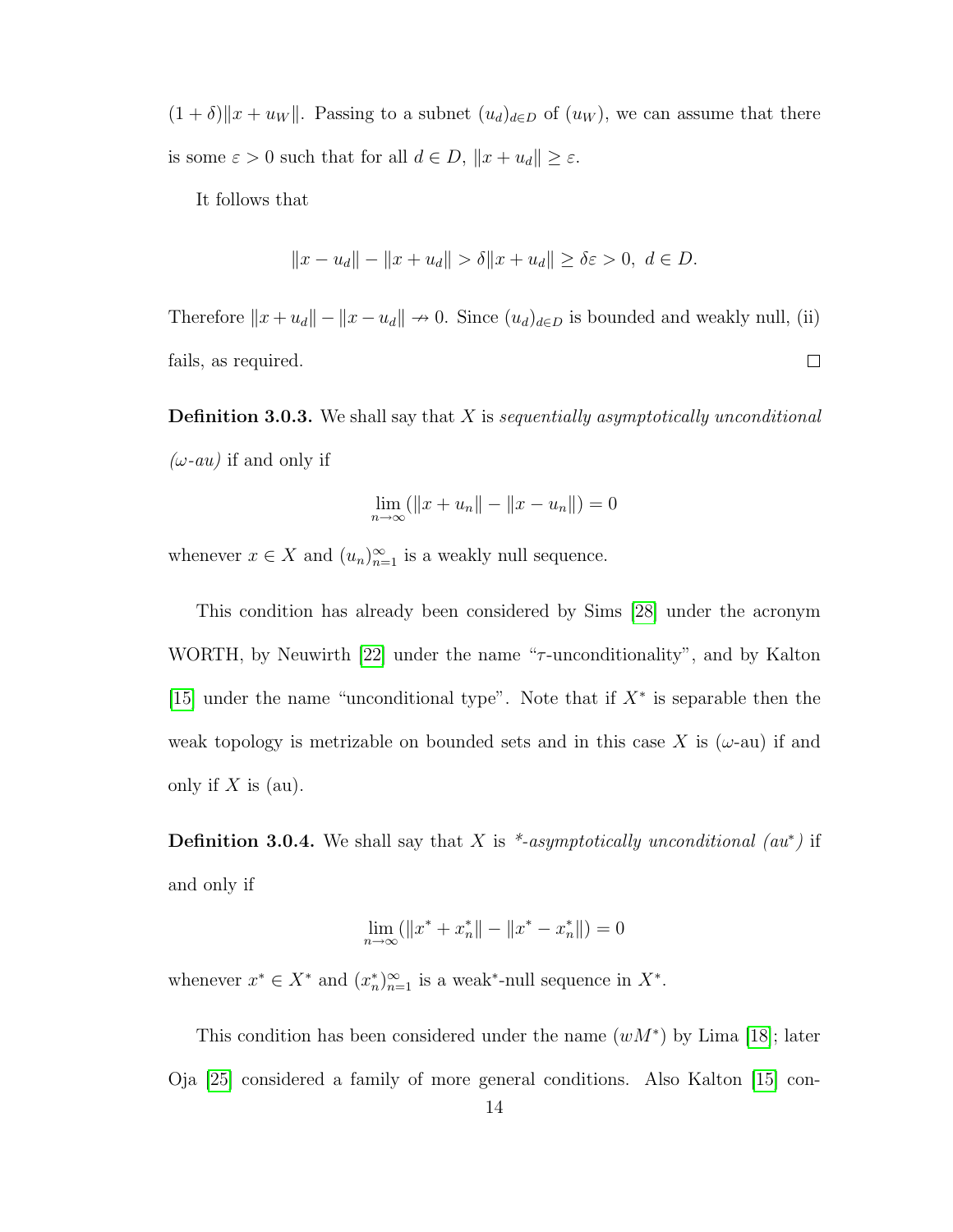sidered (au<sup>\*</sup>) under the name "shrinking unconditional type". Since  $X$  is assumed separable, the weak<sup>\*</sup>-topology on bounded sets is metrizable, and so  $X^*$ is \*-asymptotically unconditional if and only if either given any  $x^* \in X^*$  and  $\delta > 0$ there is a weak<sup>\*</sup>-closed finite co-dimensional subspace  $W$  of  $X^*$  such that

$$
||x^* - w^*|| \le (1 + \delta) ||x^* + w^*||, \qquad w^* \in W,
$$

or, equivalently,

$$
\lim_{d\in D}(\|x^*+u_d^*\|-\|x^*-u_d^*\|)=0
$$

whenever  $x^* \in X^*$  and  $(u_d^*)_{d \in D}$  is a bounded weak<sup>\*</sup>-null net. The equivalence of these last two formulations can be proved exactly in the way that Proposition [3.0.2](#page-16-1) was proved.

<span id="page-20-0"></span>We state a principle based on compactness that will be used frequently:

**Lemma 3.0.5.** (i) Let X be a separable Banach space. Then X has property (au) if and only if, given any finite-dimensional subspace E of X and  $\delta > 0$  there is a closed finite co-dimensional subspace  $F$  of  $X$  such that

$$
||e - f|| \le (1 + \delta) ||e + f||, \qquad e \in E, f \in F.
$$

(ii) Let X be a separable Banach space. Then X has property  $(au^*)$  if and only if, given any finite-dimensional subspace E of  $X^*$  and  $\delta > 0$  there is a weak<sup>\*</sup>-closed finite co-dimensional subspace  $F$  of  $X^*$  such that

$$
||e^* - f^*|| \le (1 + \delta) ||e^* + f^*||, \qquad e^* \in E, f^* \in F.
$$

Proof: In both statements, one implication is immediate from the definitions. We prove the converse implications.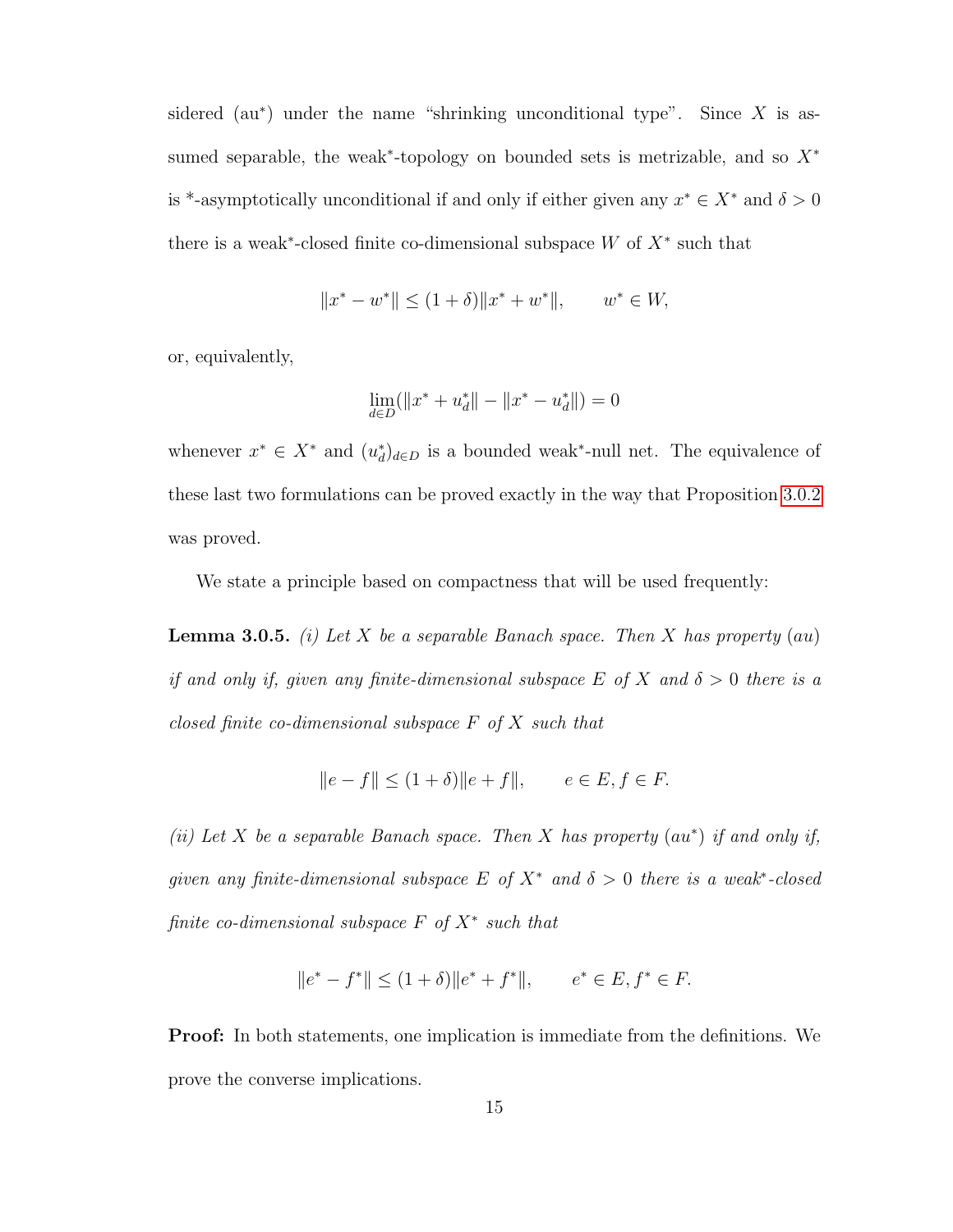(i) By homogeneity of the norm, it is enough to prove the inequality in the case  $e \in S_E$ . Let  $x_1, \ldots, x_n \in S_E$  be an  $\varepsilon$ -net, where  $\varepsilon > 0$  will be chosen later. For  $1 \leq i \leq n$ , let  $F_i \subset X$  be a closed finite co-dimensional subspace such that  $||x_i - f_i|| \leq (1 + \frac{\delta}{2}) ||x_i + f_i||$  for all  $f_i \in F_i$ . Let  $F = \bigcap_{i=1}^n F_i$ . Then F is a closed finite co-dimensional subspace of  $X$ .

Let  $e \in S_E$  and choose i so that  $||e - x_i|| < \varepsilon$ . Let  $f \in F$ . Then

$$
||e - f|| - ||e + f|| < ||x_i - f|| - ||x_i + f|| + 2\varepsilon
$$
  
\n
$$
\leq \frac{\delta}{2} ||x_i + f|| + 2\varepsilon
$$
  
\n
$$
< \frac{\delta}{2} (||e + f|| + \varepsilon) + 2\varepsilon,
$$

hence

<span id="page-21-0"></span>
$$
||e - f|| < (1 + \frac{\delta}{2})||e + f|| + \varepsilon(2 + \frac{\delta}{2}).
$$
\n(3.1)

Case I: If  $\varepsilon(2+\frac{\delta}{2}) \leq \frac{\delta}{2}$  $\frac{\delta}{2} \|e + f\|$  then there is nothing left to prove. Case II: Suppose instead that  $\varepsilon(2+\frac{\delta}{2}) > \frac{\delta}{2}$  $\frac{\delta}{2}||e+f||.$  Note that

$$
1 = ||e|| \le \frac{1}{2} (||e + f|| + ||e - f||) \implies ||e - f|| \ge 2 - ||e + f||.
$$

Therefore

$$
\|e - f\| \ge 2 - \frac{\varepsilon (2 + \frac{\delta}{2})}{\frac{\delta}{2}} = \frac{2\delta - \varepsilon (4 + \delta)}{\delta}.
$$

Now [\(3.1\)](#page-21-0) implies that

$$
\frac{2\delta - \varepsilon(4+\delta)}{\delta} < (1+\frac{\delta}{2})\|e+f\| + \varepsilon(2+\frac{\delta}{2})
$$
\n
$$
< (1+\frac{\delta}{2})\frac{\varepsilon(2+\frac{\delta}{2})}{\frac{\delta}{2}} + \varepsilon(2+\frac{\delta}{2})
$$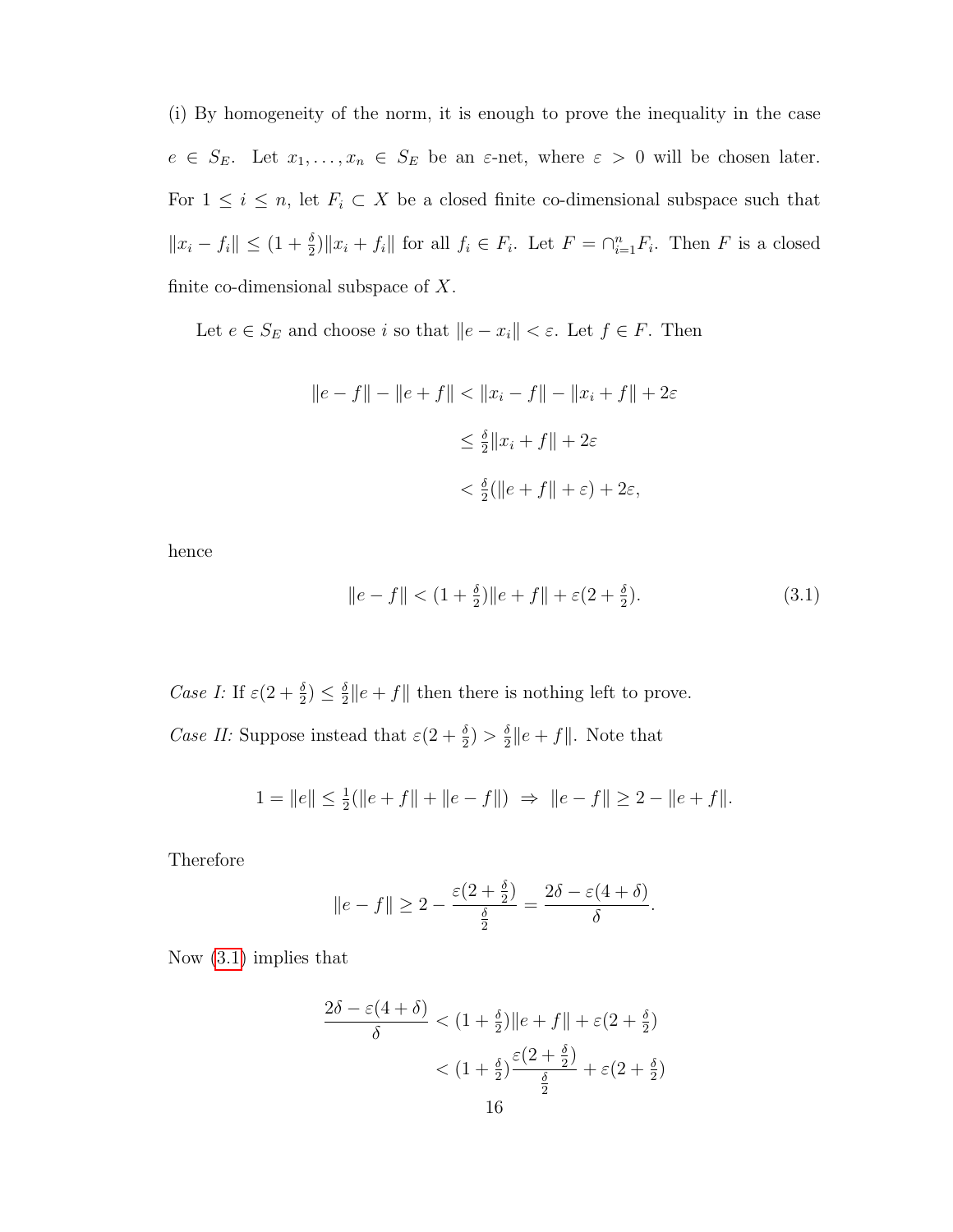$$
=\varepsilon\frac{(4+\delta)(1+\delta)}{\delta},
$$

hence

$$
\varepsilon > \frac{2\delta}{(4+\delta)(2+\delta)}.
$$

So if  $\varepsilon$  does not exceed this quantity, then Case II cannot arise. Setting  $\varepsilon$  =  $2\delta$  $\frac{2\delta}{(4+\delta)(2+\delta)}$  is sufficient.

(ii) The same argument works.

 $\Box$ 

The following result is a consequence of [\[18\]](#page-79-4) Proposition 4.1, but we give an independent proof.

**Proposition 3.0.6.** If X is a separable Banach space with  $(au^*)$  then  $X^*$  has no proper closed norming subspace and hence is separable.

**Proof:** Let M be a closed norming subspace of  $X^*$ . Note that  $B_{X^*} \cap M$  is weak<sup>\*</sup>dense in  $B_{X^*}$ . Indeed, if not then there exist an  $x^* \in B_{X^*}$  and an  $x \in X$  such that

$$
\langle x, x^* \rangle > \sup_{y^* \in B_{X^*} \cap M} \langle x, y^* \rangle = ||x||,
$$

which implies that  $||x^*|| > 1$ , a contradiction. Moreover, X being separable, the weak<sup>\*</sup> topology is metrizable on bounded sets in  $X^*$ , so given any  $x^* \in B_{X^*}$  we may find a sequence  $(x_n^*) \subset B_{X^*} \cap M$  tending weak\* to  $x^*$ .

If  $M \neq X^*$  then by Riesz's lemma (see [\[1\]](#page-78-7) or [\[21\]](#page-79-6),) there exists an  $x^* \in X^*$ with  $||x^*|| = 1$  and  $d(x^*, M) > 1/2$ . Let  $(x_n^*)$  be a sequence in  $B_{X^*} \cap M$  which weak<sup>\*</sup>-converges to  $x^*$ . Then by property  $(au^*)$ 

 $\limsup \|2x^* - x_n^*\| = \limsup \|x^* - (x_n^* - x^*)\| = \limsup \|x^* + (x_n^* - x^*)\| = \limsup \|x_n^*\| \le 1.$ 17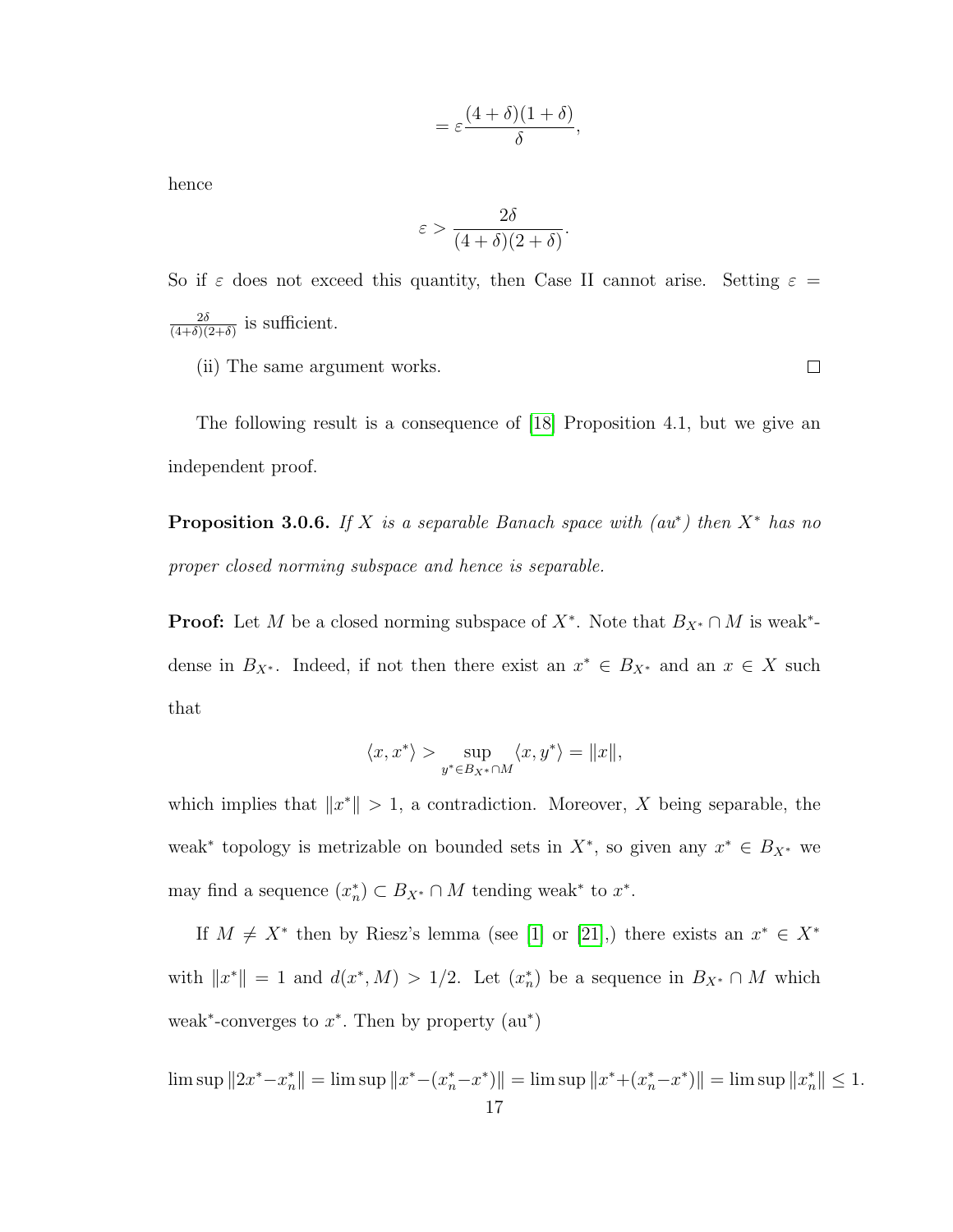Hence  $\limsup \|x^* - \frac{x_n^*}{2}\| \leq \frac{1}{2}$ , a contradiction.

Finally, let  $(x_n) \subset X$  be a dense sequence in X. Using the Hahn-Banach theorem, choose  $x_n^* \in S_{X^*}$  such that  $\langle x_n, x_n^* \rangle = ||x_n||$ . Then the closed linear span  $[x_n^*]$  of  $(x_n^*)$  is a closed separable norming subspace for X in X<sup>\*</sup>. Indeed, let  $x \in X$ , let  $\varepsilon > 0$  and choose n so that  $||x - x_n|| < \frac{\varepsilon}{2}$  $\frac{\varepsilon}{2}$ . Then

$$
\langle x, x_n^* \rangle = \langle x_n, x_n^* \rangle - \langle x_n - x, x_n^* \rangle
$$

$$
= ||x_n|| - \langle x_n - x, x_n^* \rangle
$$

$$
\ge ||x_n|| - ||x_n - x||
$$

$$
\ge ||x|| - 2||x_n - x||
$$

$$
> ||x|| - \varepsilon.
$$

 $\Box$ 

Then  $[x_n^*] = X^*$ , hence  $X^*$  is itself separable.

<span id="page-23-0"></span>Part (a) of the next proposition appears as Lemma 2.4 in [\[15\]](#page-78-2).

**Proposition 3.0.7.** Suppose  $X$  is a separable Banach space. Then (a) If X has  $(au^*)$  then X has  $(au)$ . (b) If X is reflexive then X has  $(au^*)$  if and only if X has  $(au)$ .

**Proof:** (a): We want to show that if  $x \in X$  and  $(u_d)_{d \in D}$  is a bounded weakly null net, then  $\lim_{d \in D} (\Vert x + u_d \Vert - \Vert x - u_d \Vert) = 0$ . It is enough to show that if  $\lim_{d\in D} ||x+u_d||$  and  $\lim_{d\in D} ||x-u_d||$  exist, then  $\lim_{d\in D} ||x+u_d|| = \lim_{d\in D} ||x-u_d||$ . In this case, by symmetry  $((-u_d)_{d\in D})$  is weakly null if and only if  $(u_d)_{d\in D}$  is weakly null,) it is enough to show that  $\lim_{d\in D} ||x-u_d|| \ge \lim_{d\in D} ||x+u_d||$ . By homogeneity of the norm, we can assume that  $\lim_{d \in D} ||x + u_d|| = 1$ .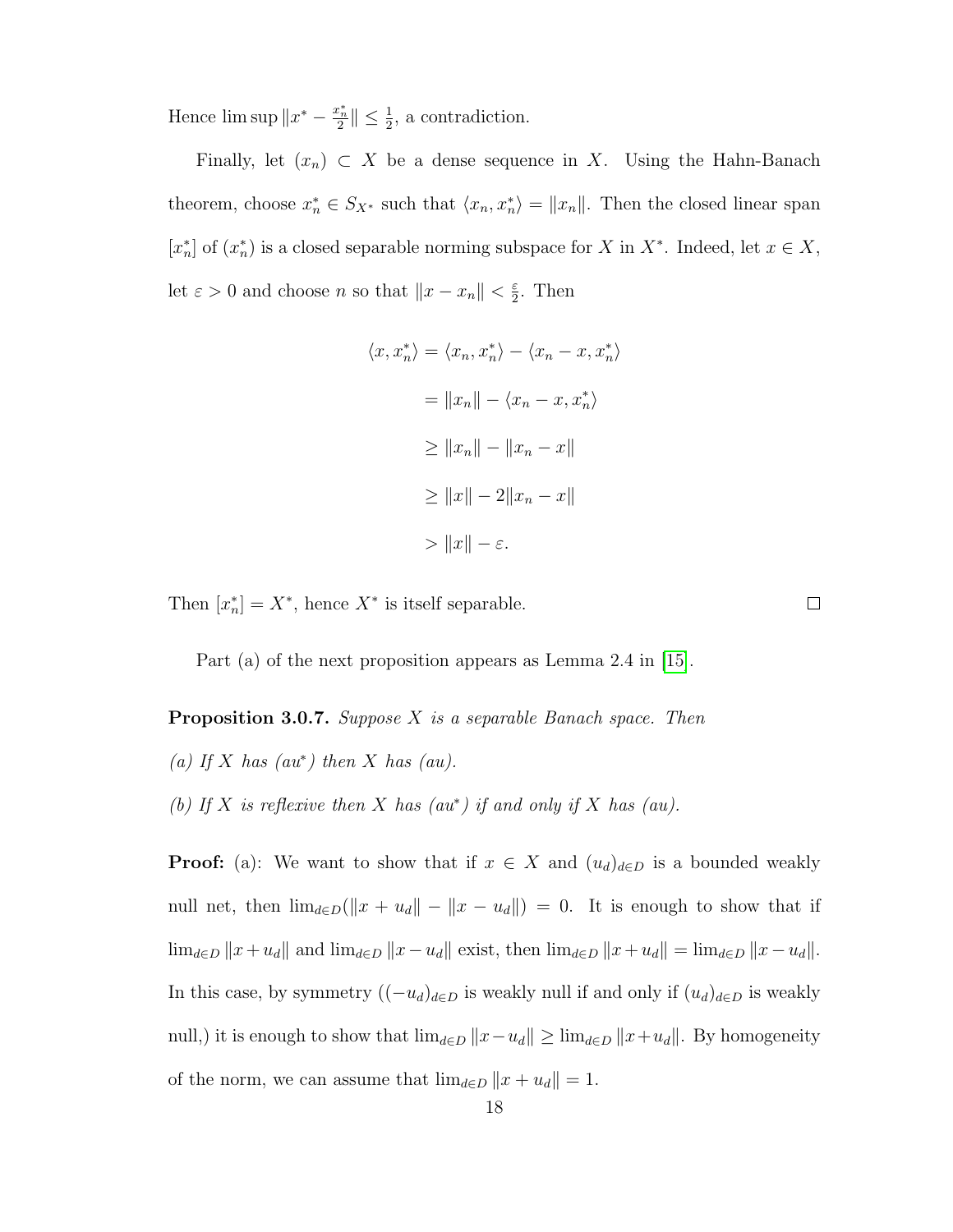In summary, it is enough to show that if  $x \in X$  and  $(u_d)_{d \in D}$  is a bounded weakly null net with

$$
\lim_{d \in D} ||x + u_d|| = 1 \quad \text{and} \quad \lim_{d \in D} ||x - u_d|| = \theta
$$

then  $\theta \geq 1$ . To do this we may by the Hahn-Banach theorem pick  $(x_d^*)_{d \in D}$  with  $x_d^*(x + u_d) = ||x + u_d||$  and  $||x_d^*|| = 1$ . By weak<sup>\*</sup>-compactness of  $B_{X^*}$  we may then pass to subnets of  $(x_d^*)_{d\in D}$  and  $(u_d)_{d\in D}$  and assume that  $(x_d^*)_{d\in D}$  is weak\*-convergent to some  $x^*$ . Let  $x_d^* = x^* + u_d^*$ , so that  $(u_d^*)_{d \in D}$  is weak\*-null. Then

$$
1 = \lim_{d \in D} (x^* + u_d^*)(x + u_d)
$$
  
\n
$$
= \lim_{d \in D} (x^*(x) + x^*(u_d) + u_d^*(x) + u_d^*(u_d))
$$
  
\n
$$
= \lim_{d \in D} (x^*(x) - x^*(u_d) - u_d^*(x) + u_d^*(u_d))
$$
  
\n
$$
= \lim_{d \in D} (x^* - u_d^*)(x - u_d)
$$
  
\n
$$
\leq \limsup_{d \in D} ||x^* - u_d^*|| ||x - u_d||
$$
  
\n
$$
= \limsup_{d \in D} ||x^* + u_d^*|| ||x - u_d||
$$
  
\n
$$
= \limsup_{d \in D} ||x - u_d||
$$
  
\n
$$
= \theta.
$$

This proves (a).

(b): One direction is given by (a). It remains to show that if  $X$  is reflexive and has (au), then X has (au\*). But in this case X has (au)  $\Leftrightarrow X^*$  has (au\*)  $\stackrel{(a)}{\Rightarrow} X^*$ has (au)  $\Leftrightarrow$  X has (au\*).  $\Box$ 

<span id="page-24-0"></span>The next proposition duplicates some parts of Lemmas 2.5 and 2.6 of [\[15\]](#page-78-2).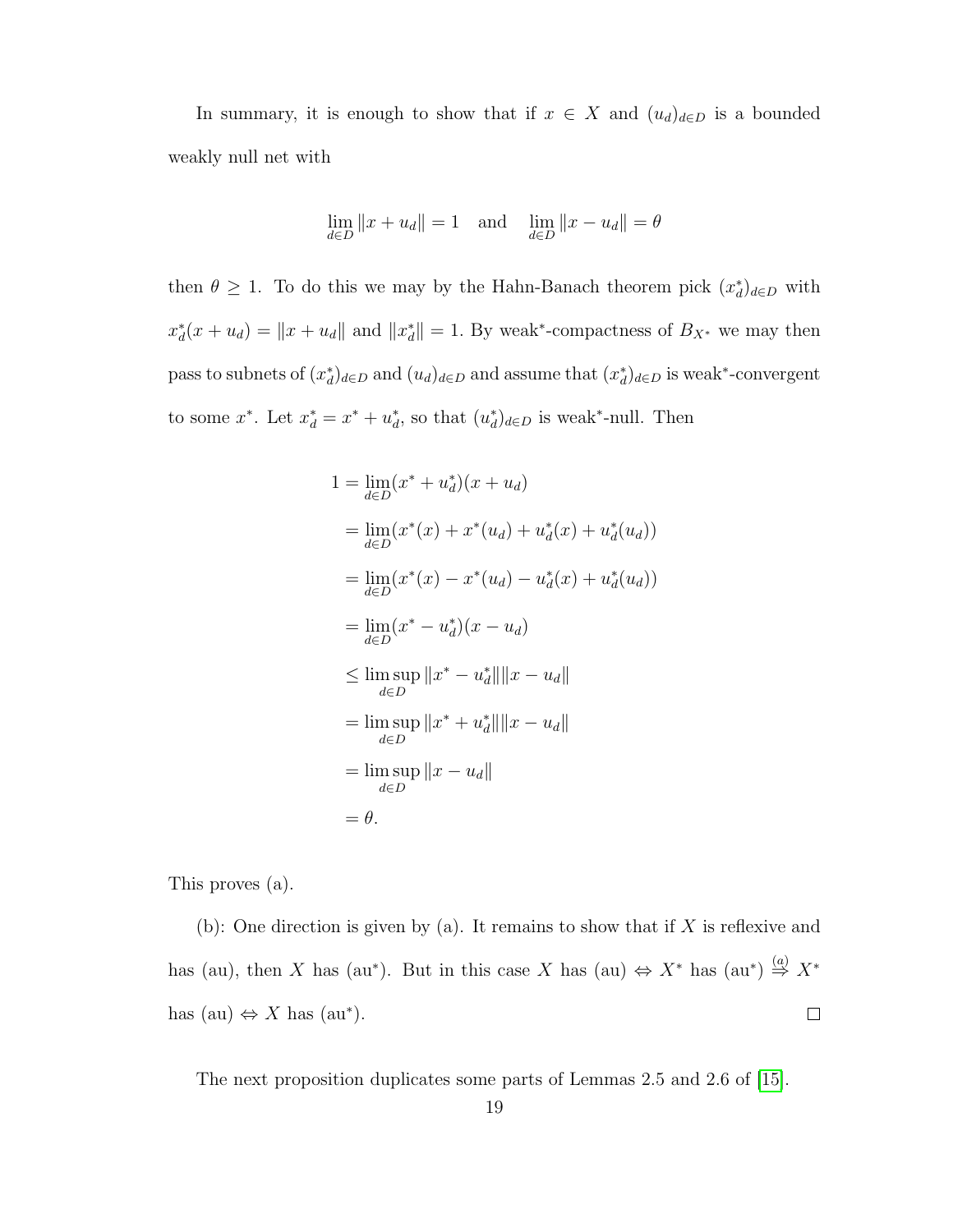**Proposition 3.0.8.** (i) If X is a Banach space with a 1-unconditional UFDD then  $X$  has  $(au)$ .

(ii) If X is a Banach space with a shrinking 1-unconditional UFDD then X has  $(au^*)$ .

(iii) If Y is a Banach space with (au) then any subspace  $X$  of  $Y$  also has (au).

(iv) If Y is a separable Banach space with  $(au^*)$  then any subspace or quotient X of Y also has  $(au^*)$ .

**Proof:** (i): Denote by  $(S_n)_{n=1}^{\infty}$  the UFDD for X. Let  $x \in X \setminus \{0\}$  and let  $\delta >$ 0. We want to find a closed, finite-codimensional subspace  $W$  of  $X$  such that  $||x - w|| \le (1 + \delta) ||x + w||$  for all  $w \in W$ . We imitate part of the proof of Lemma [3.0.5.](#page-20-0)

By homogeneity of the norm, we assume without loss of generality that  $||x|| = 2$ . We also assume without loss of generality that  $\delta \leq 2$ . Choose an  $n \in \mathbb{N}$  such that  $||x - S_nx|| \leq \frac{\delta}{2}$ . Let  $W = (I - S_n)X = \text{ker } S_n$ . Then W is a finite-codimensional subspace of  $X$ , and as the kernel of a bounded linear operator,  $W$  is closed. Let  $w \in W$ . Since the FDD is 1-unconditional,  $||S_n x - w|| = ||S_n x + w||$ . Therefore

<span id="page-25-0"></span>
$$
||x - w|| \le ||S_n x - w|| + \frac{\delta}{2} = ||S_n x + w|| + \frac{\delta}{2} \le ||x + w|| + \delta.
$$
 (3.2)

But  $2 = ||x|| \le \frac{1}{2} (||x - w|| + ||x + w||)$ , which with [\(3.2\)](#page-25-0) implies that

$$
||x + w|| \ge 4 - ||x - w|| \ge 4 - ||x + w|| - \delta \ge 2 - ||x + w||,
$$

hence  $||x+w|| \ge 1$ . Therefore  $||x+w|| + \delta \le (1+\delta)||x+w||$ , and [\(3.2\)](#page-25-0) implies that

$$
||x - w|| \le (1 + \delta) ||x + w||,
$$
  
20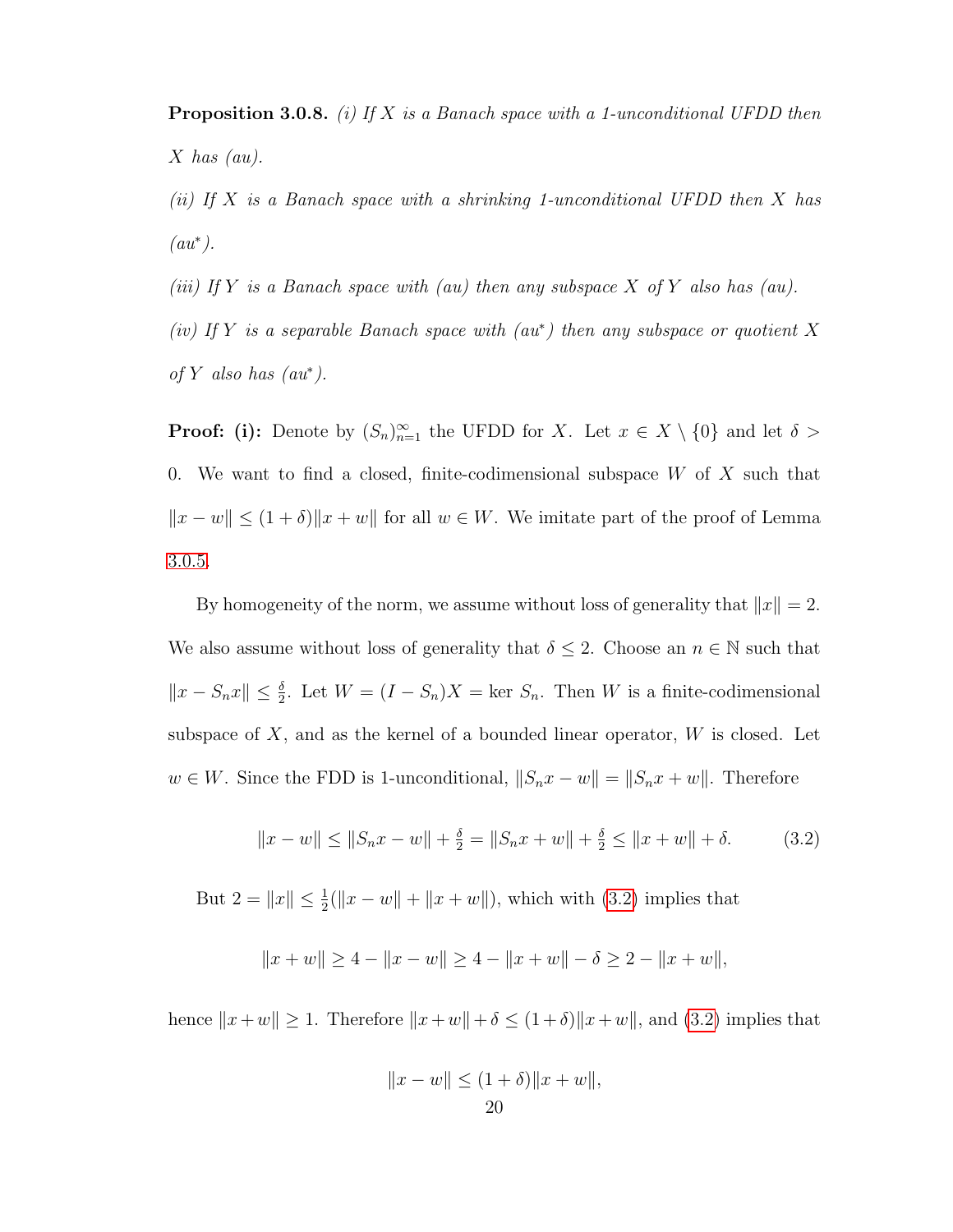as required.

The proof of (ii) is similar.

(iii): Denote by  $i: X \to Y$  the inclusion map. Then  $i^* : Y^* \to X^*$  is the restriction map of  $Y^*$  onto  $X^*$ . If  $(u_d)_{d\in D} \subset X$  is a bounded weakly null net in X, and  $y^* \in Y^*$ , then  $\langle ix_d, y^* \rangle = \langle x_d, i^*y^* \rangle \to 0$ . Thus  $(ix_d)_{d \in D} \subset Y$  is weakly null in Y, and (iii) follows.

(iv): First suppose that  $Q: Y \to X$  is a quotient map from Y onto X. Then  $Q^* : X^* \to Y^*$  is an isometric isomorphism from  $X^*$  into  $Y^*$ . Fix  $x^* \in X^*$  and let  $(u_n^*)_{n\in\mathbb{N}}\subset X^*$  be a weak<sup>\*</sup>-null sequence in  $X^*$ . Then  $(Q^*u_n^*)_{n\in\mathbb{N}}$  is a weak\*-null sequence in  $Y^*$ , so

$$
\lim_{n \to \infty} (||Q^*x^* + Q^*u_n^*|| - ||Q^*x^* - Q^*u_n^*||) = 0.
$$

But  $||Q^*x^* \pm Q^*u_n^*|| = ||x^* \pm u_n^*||$ , so we are done.

Next consider the case when  $X$  is a subspace of  $Y$ .

Suppose  $x^* \in X^*$  and  $(u_n^*)$  is a weak<sup>\*</sup> null sequence in  $X^*$  such that  $\lim_{n\to\infty} ||x^* +$  $u_n^*$  = 1 and  $\lim_{n\to\infty}$   $||x^*-\overline{u}_n^*||$  exists. It is enough to show that  $\lim_{n\to\infty}$   $||x^*-\overline{u}_n^*|| \le$ 1. Let  $y_n^* \in Y^*$  be Hahn-Banach extensions of  $x^* + u_n^*$  to Y with  $||y_n^*|| = ||x^* + u_n^*||$ . Passing to a subsequence we can suppose  $(y_n^*)$  converges weak<sup>\*</sup> to some  $y^* \in Y^*$ . Then for all  $x \in X$ ,

$$
\langle x, 2y^* - y_n^* \rangle = 2 \lim_{m \to \infty} \langle x, y_m^* \rangle - \langle x, y_n^* \rangle
$$
  
= 
$$
2 \lim_{m \to \infty} \langle x, x^* + u_m^* \rangle - \langle x, x^* + u_n^* \rangle
$$
  
= 
$$
2\langle x, x^* \rangle - \langle x, x^* + u_n^* \rangle
$$
  
= 
$$
\langle x, x^* - u_n^* \rangle,
$$
  
21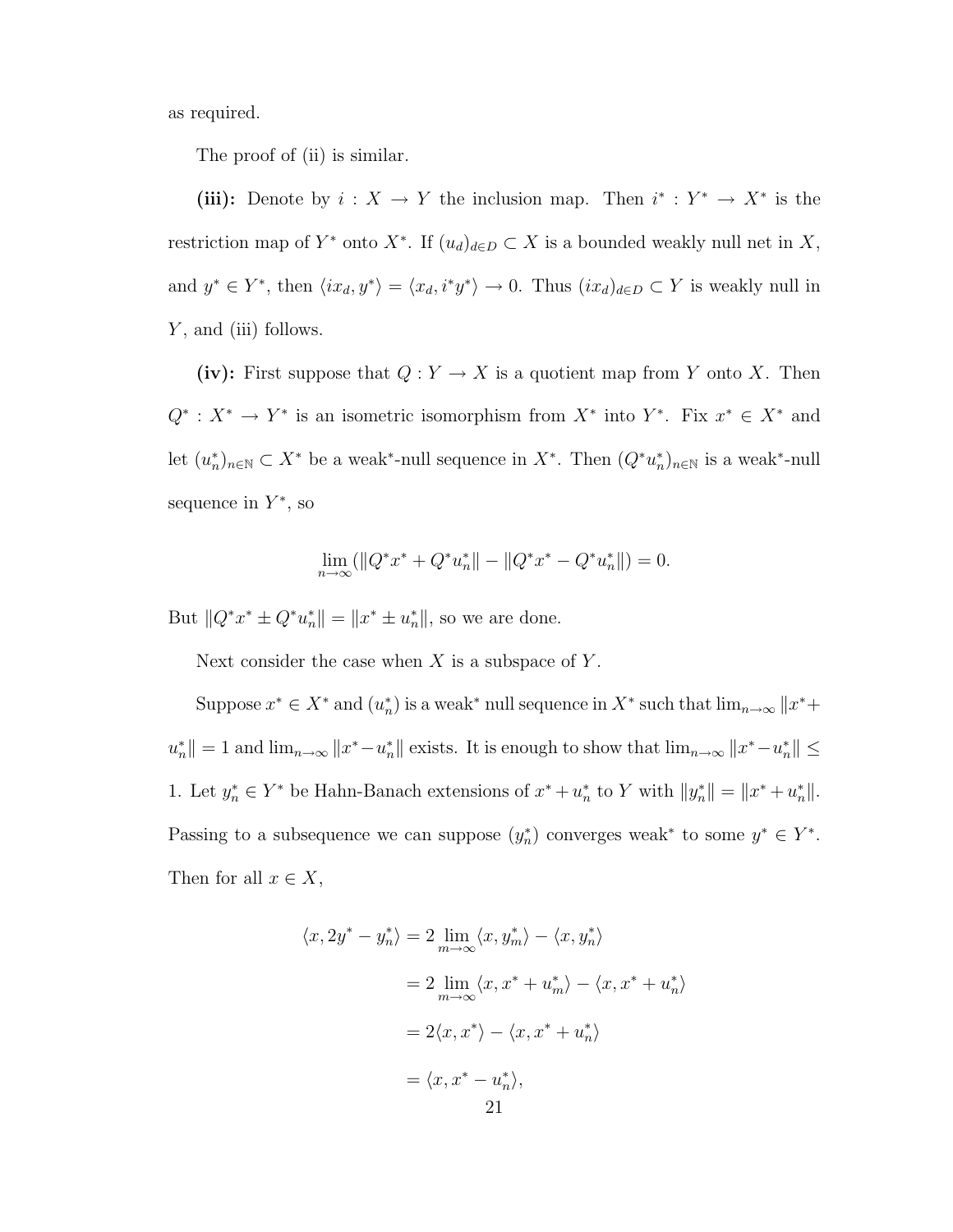thus  $(2y^* - y_n^*)|_X = x^* - u_n^*$ , and  $||x^* - u_n^*|| \le ||2y^* - y_n^*||$ . But

$$
\limsup_{n \to \infty} ||2y^* - y_n^*|| = \limsup_{n \to \infty} ||y^* - (y_n^* - y^*)||
$$
  
\n
$$
= \limsup_{n \to \infty} ||y^* + (y_n^* - y^*)|| \quad \text{since } Y \text{ has (au*)},
$$
  
\n
$$
= \limsup_{n \to \infty} ||y_n^*||
$$
  
\n
$$
= \limsup_{n \to \infty} ||x^* + u_n^*||
$$
  
\n
$$
= 1,
$$

and similarly,  $\liminf_{n\to\infty} ||2y^* - y_n^*|| = 1$ , so  $\lim_{n\to\infty} ||2y^* - y_n^*||$  exists and equals 1. Therefore  $\lim_{n\to\infty} ||x^* - u^*_{n}|| \le \lim_{n\to\infty} ||2y^* - y^*_{n}|| = 1.$  $\Box$ 

Remark Note that property (au) does not pass to quotients since every separable Banach space is a quotient of  $\ell_1$ , (see, eg, Corollary 2.3.2 of [\[1\]](#page-78-7).) In fact,  $\ell_1$ has a 1-unconditional basis, namely its standard basis, so by Proposition [3.0.8](#page-24-0) (i) above,  $\ell_1$  has (au). However, James's space  $\mathcal J$  is a separable Banach space which fails (au).

For each  $\xi = (\xi(n))_{n=1}^{\infty}$  in  $c_0$ , let

$$
\|\xi\|_{\mathcal{J}} = \frac{1}{\sqrt{2}} \sup \left\{ \left( (\xi(p_0) - \xi(p_n))^2 + \sum_{k=1}^n (\xi(p_k) - \xi(p_{k-1}))^2 \right)^{1/2} \right\},\,
$$

where the supremum is taken over all  $n \in \mathbb{N}$  and all sequences  $(p_j)_{j=0}^n \subset \mathbb{N}$  with  $1 \leq p_0 < p_1 < \cdots < p_n$ . James's space  $\mathcal J$  is the subspace of  $c_0$  comprising all  $\xi$ such that  $\|\xi\|_{\mathcal{J}}$  is finite, equipped with the norm  $\|\cdot\|_{\mathcal{J}}$ .

The standard unit vectors  $(e_n)_{n=1}^{\infty}$  are a shrinking basis for  $\mathcal J$  (see, eg, [\[1\]](#page-78-7) or [\[21\]](#page-79-6).) Therefore  $(e_n)_{n=1}^{\infty}$  is a weakly null sequence in  $\mathcal{J}$ . However, for  $n \geq 3$ ,  $||e_1 + e_n||_{\mathcal{J}} =$ √ 2 and  $||e_1 - e_n||_{\mathcal{J}} = 2$ , so  $\mathcal J$  does not have (au).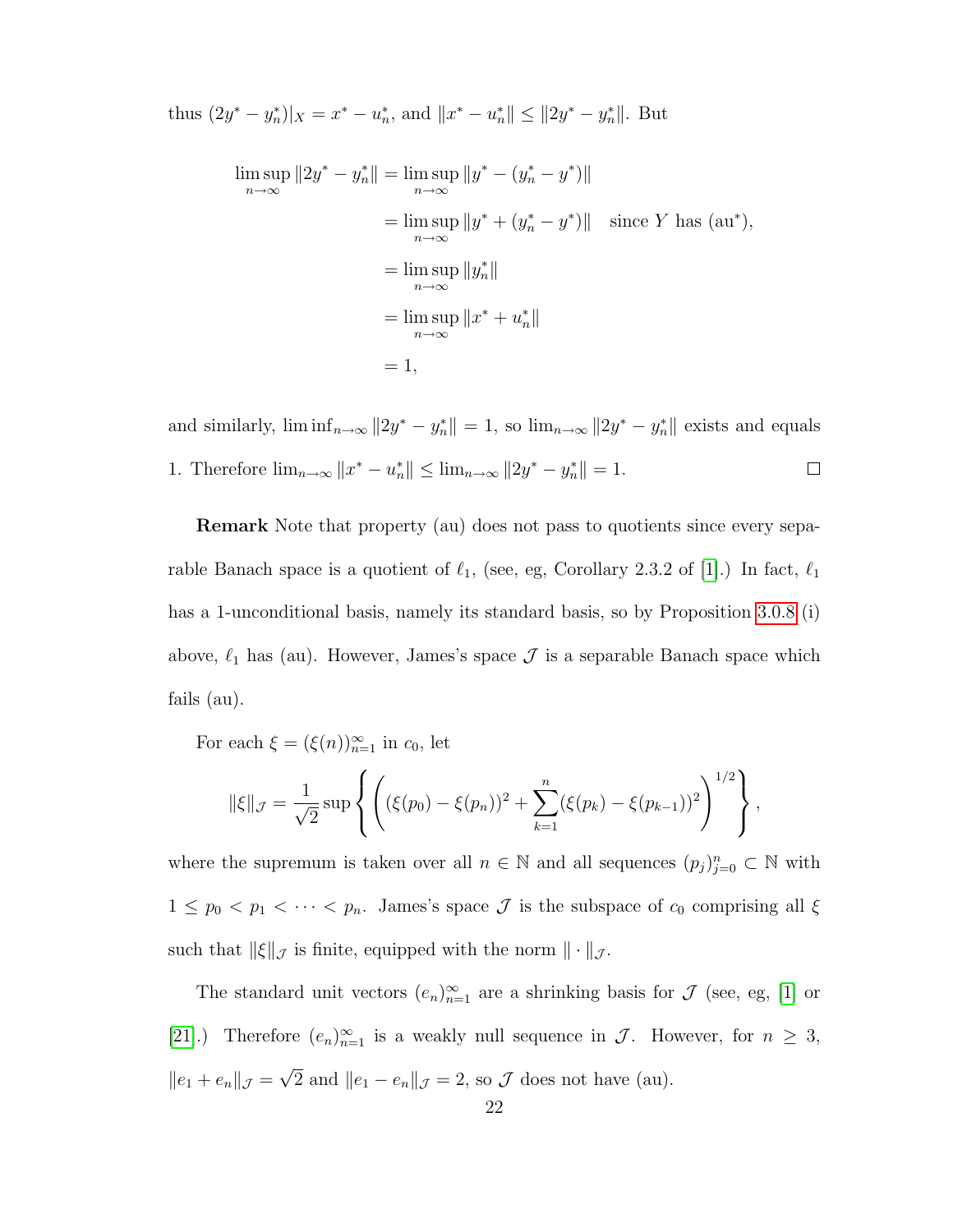We end this section with a Lemma which will be useful later.

**Lemma 3.0.9.** (i) Let X be a separable Banach space with property  $(au)$ , and suppose that  $(x_n)_{n=1}^{\infty}$  is a weakly null sequence which is not norm convergent to 0. Then, given  $\delta > 0$ , there is a subsequence  $(y_n)_{n=1}^{\infty}$  of  $(x_n)_{n=1}^{\infty}$  such that the sequence  $(y_n)_{n=1}^{\infty}$  is  $(1+\delta)-unconditional.$ 

(ii) Let X be a separable Banach space with property (au\*), and suppose that  $(x_n^*)_{n=1}^{\infty}$ is a weak<sup>\*</sup>-null sequence in  $X^*$  which is not norm convergent to 0. Then, given  $\delta > 0$ , there is a subsequence  $(y_n^*)_{n=1}^{\infty}$  of  $(x_n^*)_{n=1}^{\infty}$  such that the sequence  $(y_n^*)_{n=1}^{\infty}$  is  $(1 + \delta)$  – unconditional.

**Proof:** (i): Since  $(x_k)_{k=1}^{\infty}$  is weak<sup>\*</sup>-null as a sequence in  $X^{**}$ , the Uniform Boundedness Principle guarantees a  $C < \infty$  such that  $||x_k|| \leq C$ . We may suppose by passing to a subsequence, that there exists a c such that  $0 < c \le ||x_k|| \le C < \infty$ . We may therefore pass to a further subsequence such that  $(x_n)_{n=1}^{\infty}$  is basic (see e.g. [\[1\]](#page-78-7) Theorem 1.5.2, and note again that  $X \hookrightarrow X^{**}$ .) Let K be the basis constant for the sequence  $(x_n)_{n=1}^{\infty}$ .

Choose  $(\delta_n)_{n=1}^{\infty} \subset (0,1)$  to be a decreasing sequence so that  $\prod_{j=1}^{\infty} (1+\delta_j) < 1+\delta$ . We will construct a subsequence  $(y_n)_{n=1}^{\infty}$  of  $(x_n)_{n=1}^{\infty}$  and a sequence  $(F_n)_{n=1}^{\infty}$  of closed finite-codimensional subspaces inductively.

Let  $y_1 = x_1$  and  $F_1 = X$ . If  $y_1, \ldots, y_{n-1}$  and  $F_1, \ldots, F_{n-1}$  have been chosen then by Lemma [3.0.5](#page-20-0) we may choose a closed subspace  $F_n$  of finite codimension so that if  $w \in [y_j]_{j=1}^{n-1}$  and  $z \in F_n$  then

$$
||w - z|| \le (1 + \frac{1}{4}\delta_n) ||w + z||.
$$
  
23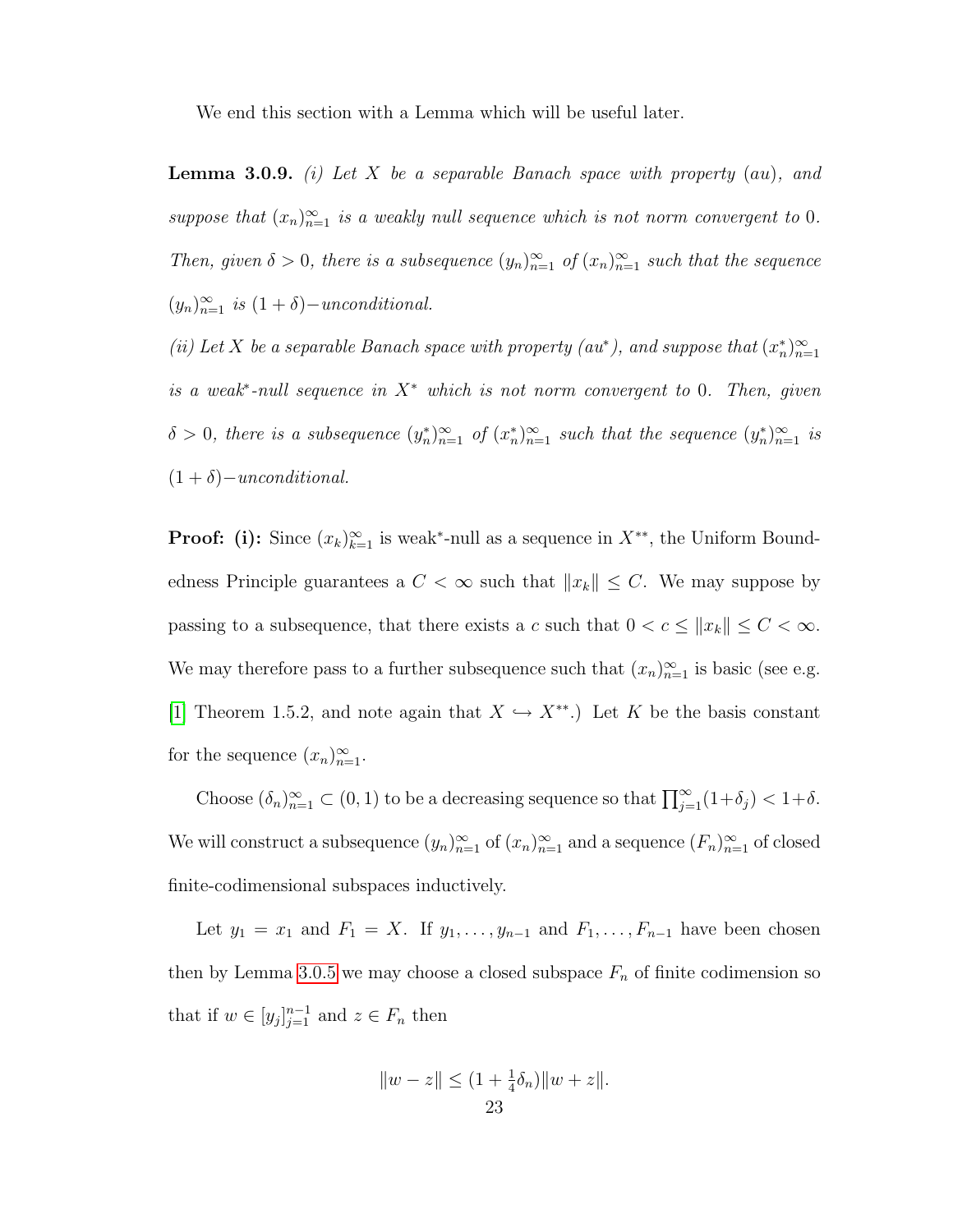Let  $Q_j: X \to X/F_j$  denote the quotient map for  $1 \leq j \leq n$ . Since  $(x_n)_{n=1}^{\infty}$  is weakly null and  $Q_j$  is finite-rank,  $Q_j x_n \xrightarrow{n \to \infty} 0$ . So if  $y_{n-1} = x_{m_n}$  we may pick  $y_n = x_{m_{n+1}}$  with  $m_{n+1} > m_n$  so that

$$
||Q_jy_n|| \le \frac{2^{j-n-1}c\delta_j}{10K}, \qquad 1 \le j \le n.
$$

Thus we construct  $(y_n)_{n=1}^{\infty}$  and  $(F_n)_{n=1}^{\infty}$ .

Now suppose  $2 \le n \le N$ ,  $w = \sum_{j=1}^{n-1} a_j y_j$  and  $z = \sum_{j=n}^{N} a_j y_j$  where  $||w+z|| = 1$ . Note that for  $1 \leq j \leq N$ ,

$$
|a_j|c \le |a_j| \|y_j\| = \|a_j y_j\| \le 2K \|\sum_{k=1}^N a_k y_k\| = 2K,
$$

so  $|a_j| \leq 2Kc^{-1}$ . Therefore

$$
||Q_nz|| = ||\sum_{j=n}^N a_j Q_n y_j|| \le \sum_{j=n}^N |a_j| ||Q_n y_j|| \le \frac{2K}{c} \sum_{j=n}^\infty ||Q_n y_j|| \le \frac{\delta_n}{5}.
$$

Hence there exists  $z' \in F_n$  such that  $||z - z'|| \leq \delta_n/4$  and thus

$$
||w - z|| \le ||w - z'|| + \frac{1}{4}\delta_n
$$
  
\n
$$
\le (1 + \frac{1}{4}\delta_n) ||w + z'|| + \frac{1}{4}\delta_n
$$
  
\n
$$
\le (1 + \frac{1}{4}\delta_n) (||w + z|| + \frac{1}{4}\delta_n) + \frac{1}{4}\delta_n
$$
  
\n
$$
= (1 + \frac{1}{4}\delta_n)(1 + \frac{1}{4}\delta_n) + \frac{1}{4}\delta_n
$$
  
\n
$$
< 1 + \frac{13}{16}\delta_n
$$
  
\n
$$
< 1 + \delta_n
$$
  
\n
$$
= (1 + \delta_n) ||w + z||.
$$

Thus we have the inequality

<span id="page-29-0"></span>
$$
\|\sum_{j=1}^{n-1} a_j y_j - \sum_{j=n}^{N} a_j y_j \| \le (1 + \delta_n) \|\sum_{j=1}^{N} a_j y_j \|.
$$
 (3.3)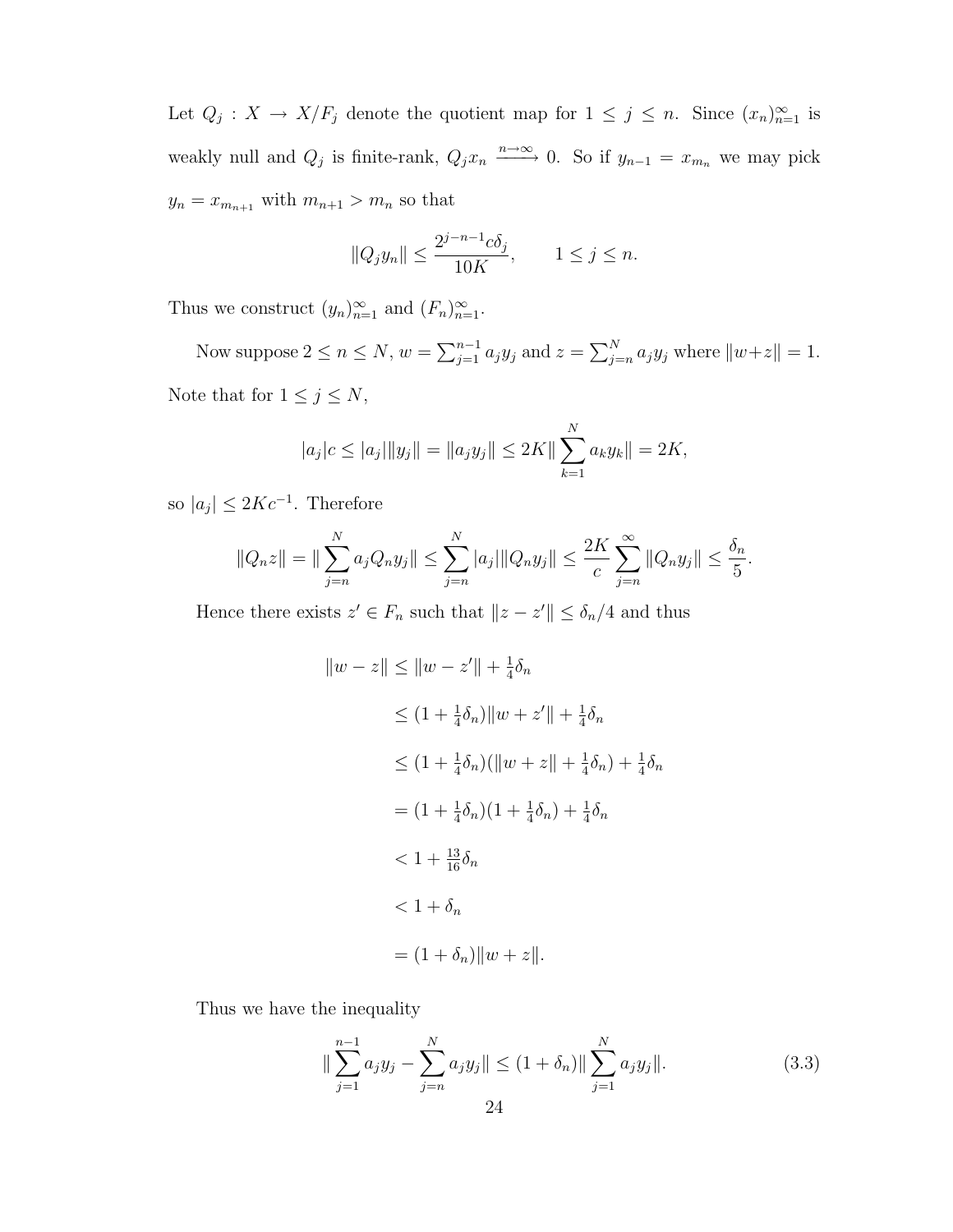Then we claim that if  $2 \leq k \leq n$  and  $\epsilon_j = \pm 1$  with  $\epsilon_j = 1$  for  $1 \leq j \leq k$  we

have

<span id="page-30-3"></span>
$$
\|\sum_{j=1}^{n} \epsilon_j a_j y_j \| \le \prod_{j=k}^{\infty} (1+\delta_j) \|\sum_{j=1}^{n} a_j y_j \|.
$$
 (3.4)

This is proved for fixed  $n$  by backwards induction on  $k$ .

Indeed for  $k = n$  it follows from [\(3.3\)](#page-29-0). Next suppose it is proved for  $k + 1$  and suppose that  $\epsilon_k = -1$  but  $\epsilon_j = 1$  for  $1 \le j \le k$ . Then by [\(3.3\)](#page-29-0),

<span id="page-30-0"></span>
$$
\|\sum_{j=1}^{n} \epsilon_j a_j y_j\| = \|\sum_{j=1}^{k-1} a_j y_j + \sum_{j=k}^{n} \epsilon_j a_j y_j\| \le (1 + \delta_k) \|\sum_{j=1}^{k-1} a_j y_j - \sum_{j=k}^{n} \epsilon_j a_j y_j\|. \quad (3.5)
$$

But

<span id="page-30-1"></span>
$$
\sum_{j=1}^{k-1} a_j y_j - \sum_{j=k}^n \epsilon_j a_j y_j = \sum_{j=1}^k a_j y_j - \sum_{j=k+1}^n \epsilon_j a_j y_j = \sum_{j=1}^k a_j y_j + \sum_{j=k+1}^n (-\epsilon_j) a_j y_j, \tag{3.6}
$$

since  $\epsilon_k = -1$ . Then by the induction hypothesis,

<span id="page-30-2"></span>
$$
\|\sum_{j=1}^{k} a_j y_j + \sum_{j=k+1}^{n} (-\epsilon_j) a_j y_j \| \le \prod_{j=k+1}^{\infty} (1+\delta_j) \|\sum_{j=1}^{n} a_j y_j \|.
$$
 (3.7)

Combining [\(3.5\)](#page-30-0), [\(3.6\)](#page-30-1) and [\(3.7\)](#page-30-2),

$$
\|\sum_{j=1}^n \epsilon_j a_j y_j\| \le (1+\delta_k) \prod_{j=k+1}^\infty (1+\delta_j) \|\sum_{j=1}^n a_j y_j\| = \prod_{j=k}^\infty (1+\delta_j) \|\sum_{j=1}^n a_j y_j\|,
$$

completing the proof of [\(3.4\)](#page-30-3).

It follows from [\(3.4\)](#page-30-3) that if  $\epsilon_j = \pm 1$  for  $1 \le j \le n$ , then

$$
\|\sum_{j=1}^n \epsilon_j a_j y_j\| \le \prod_{j=1}^\infty (1+\delta_j) \|\sum_{j=1}^n a_j y_j\| < (1+\delta) \|\sum_{j=1}^n a_j y_j\|,
$$

as required. Note that since  $\|-x\| = \|x\|$  we were able to assume without loss of generality that  $\epsilon_1 = 1$ .

The proof of (ii) is similar.

25

 $\Box$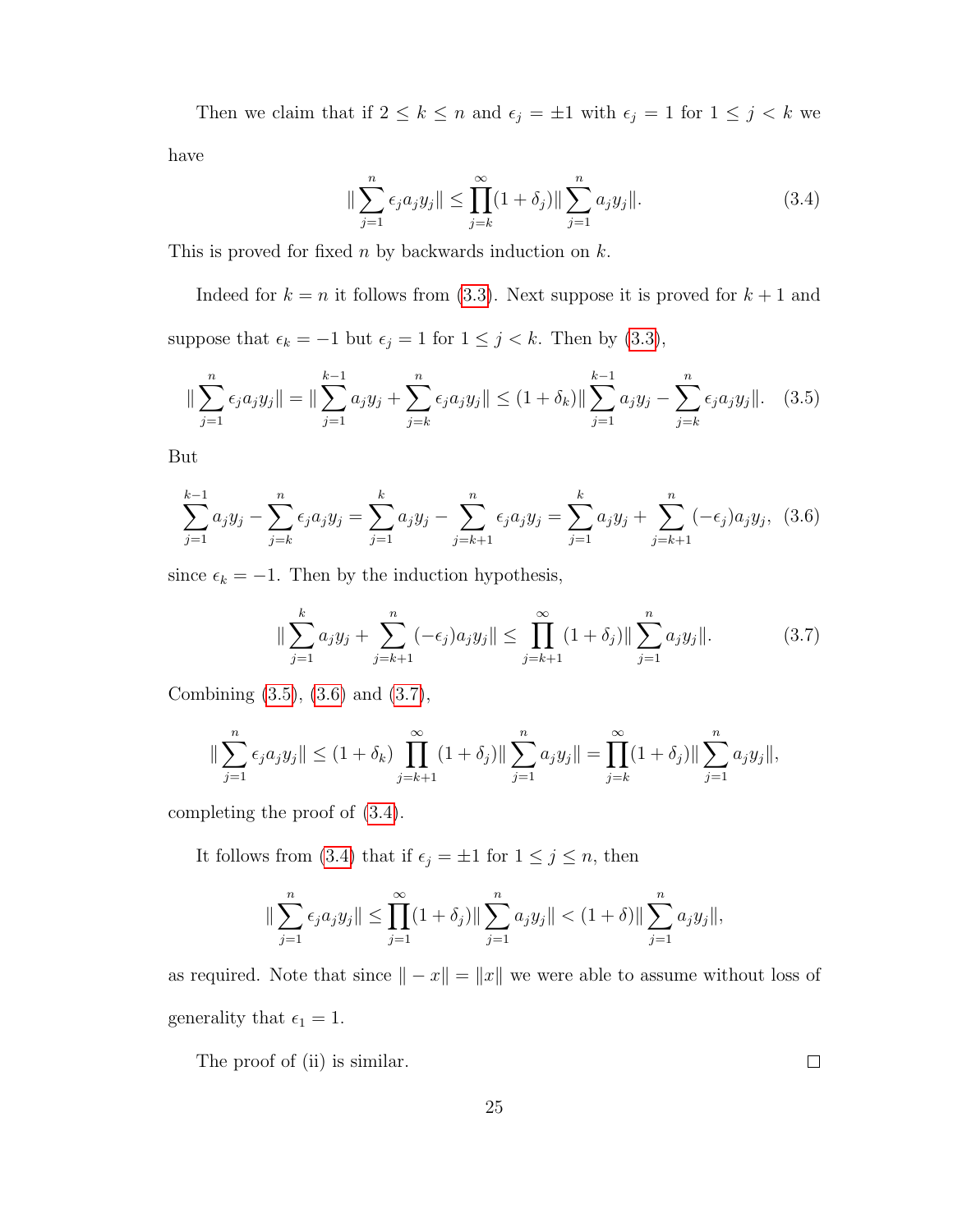### <span id="page-31-0"></span>Chapter 4

### Embedding in a Space with Unconditional Basis

**Lemma 4.0.10.** Suppose that X and Y are normed spaces and that  $T : X \rightarrow Y$ is an isomorphism from X into Y. Choose M so that for all  $x \in X$ ,

$$
||x|| \le M||Tx||.
$$

Then the quantity

$$
|||y||| = \inf\{||x|| + M||y - Tx|| : x \in X\}
$$

is an equivalent norm on  $Y$  with respect to which  $T$  is an isometry. In particular, for all  $y \in Y$ 

$$
\frac{1}{\|T\|} \cdot \|y\| \le |||y||| \le M \cdot \|y\|.
$$

**Proof:** Evidently  $|||\cdot||| \geq 0$ . Since X is a vector space, it is straightforward to check that  $|||\cdot|||$  is a seminorm.

Note that  $M \geq ||T||^{-1}$ . So if  $x = 0$ , then

$$
||x|| + M||y - Tx|| = M||y|| \ge \frac{||y||}{||T||}.
$$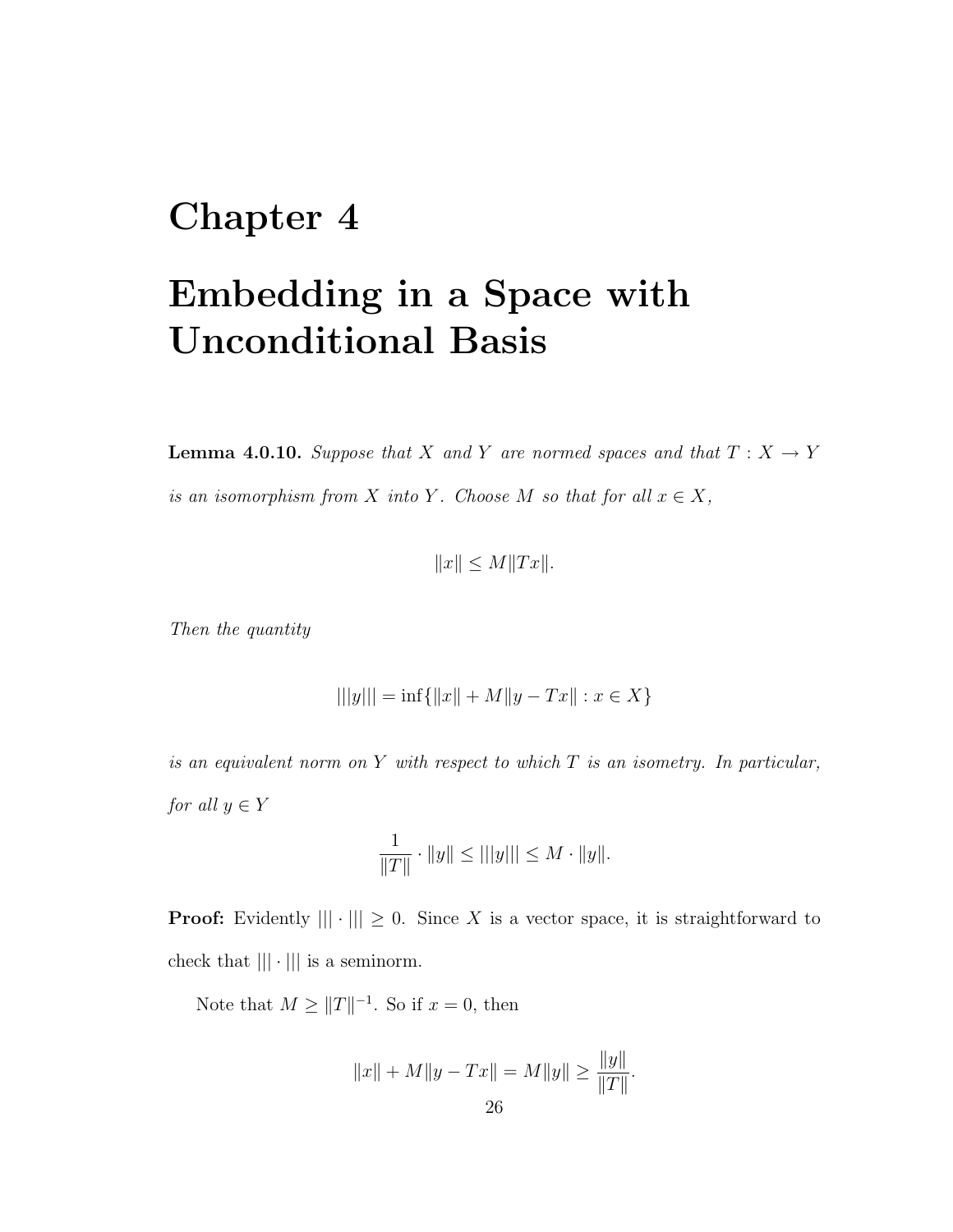Let  $x \in X \setminus \{0\}$ . Then

$$
||x|| + M||y - Tx|| \ge ||x|| + M(||y|| - ||Tx||)
$$
  
\n
$$
\ge ||x|| + \frac{||x||}{||Tx||} (||y|| - ||Tx||)
$$
  
\n
$$
= \frac{||x||}{||Tx||} ||y||
$$
  
\n
$$
\ge \frac{||y||}{||T||}.
$$

In either case,  $||x|| + M||y - Tx|| \ge ||y||/||T||$ , and taking the infimum over  $x \in X$ we have

$$
|||y||| \ge \frac{||y||}{||T||}.
$$

On the other hand,

$$
|||y||| \le ||0|| + M||y - 0|| = M||y||.
$$

So for all  $y\in Y,$ 

$$
\frac{1}{\|T\|} \cdot \|y\| \le |||y||| \le M \cdot \|y\|.
$$

In particular, the seminorm  $|||\cdot|||$  is a norm on  $Y$  which is equivalent to the original norm.

Let  $x, x' \in X$ . If  $x' = x$ , then

$$
||x'|| + M||Tx - Tx'|| = ||x'|| = ||x||,
$$

so  $|||Tx||| \leq ||x||$ . If  $x' \neq x$ , then

$$
||x'|| + M||Tx - Tx'|| = ||x'|| + M||T(x - x')||
$$
  
\n
$$
\geq ||x'|| + \frac{||x - x'||}{||T(x - x')||} ||T(x - x')||
$$
  
\n27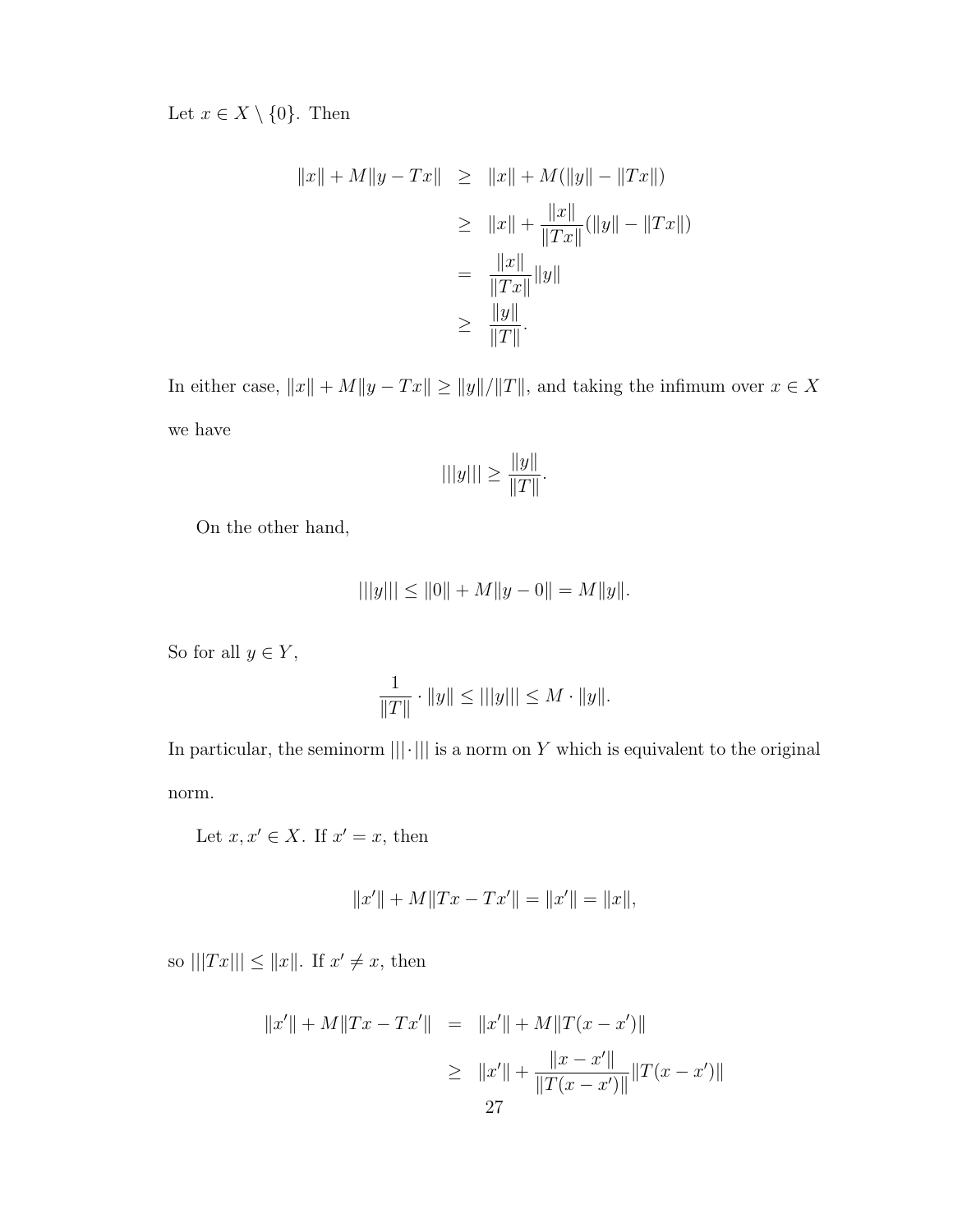$$
= \|x'\| + \|x - x'\|
$$
  

$$
\geq \|x\|,
$$

so  $|||Tx||| \ge ||x||$ . Therefore

$$
|||Tx||| = ||x||,
$$

as required.

Let Y be a space with an FDD  $(Q_j)_{j=1}^{\infty}$  and let X be a subspace of Y. Then we will say that X satisfies the *density condition* with respect to  $(Q_j)_{j=1}^{\infty}$  if there is a dense subset D of X such that if  $x \in D$  we have

$$
x = \sum_{j=1}^{n} Q_j x
$$

<span id="page-33-0"></span>for some  $n = n(x) \in \mathbb{N}$ . The following Lemma is similar to Lemma 2.1 in [\[8\]](#page-78-9).

**Lemma 4.0.11.** Let Y be a space with an FDD  $(Q_j)_{j=1}^{\infty}$  and let X be a subspace of Y. Then given  $\delta > 0$  there exists an automorphism  $T: Y \to Y$  so that  $||T - I|| < \delta$ and X satisfies the density condition with respect to the FDD  $(TQ_jT^{-1})_{j=1}^{\infty}$ .

We first prove the following claim:

*Claim:* Suppose  $(Q'_j)_{j=1}^{\infty}$  is any FDD of Y and  $x \in Y$ . Then given  $n \in \mathbb{N}$ and  $\nu > 0$  there exists an automorphism  $S: Y \to Y$ , with  $||S - I|| < \nu$ , such that  $SQ'_{j}S^{-1}(Y) = Q'_{j}(Y)$  for  $1 \leq j \leq n$  and for some  $m \geq n$  we have  $x =$  $\sum_{j=1}^m SQ'_jS^{-1}x.$ 

**Proof of the claim:** Let K be the FDD-constant of  $(Q'_j)_{j=1}^{\infty}$ . If  $\sum_{j=1}^n Q'_j x = x$ we take  $m = n$  and  $S = I$ , and the claim is proved in this case. Otherwise we have

 $\Box$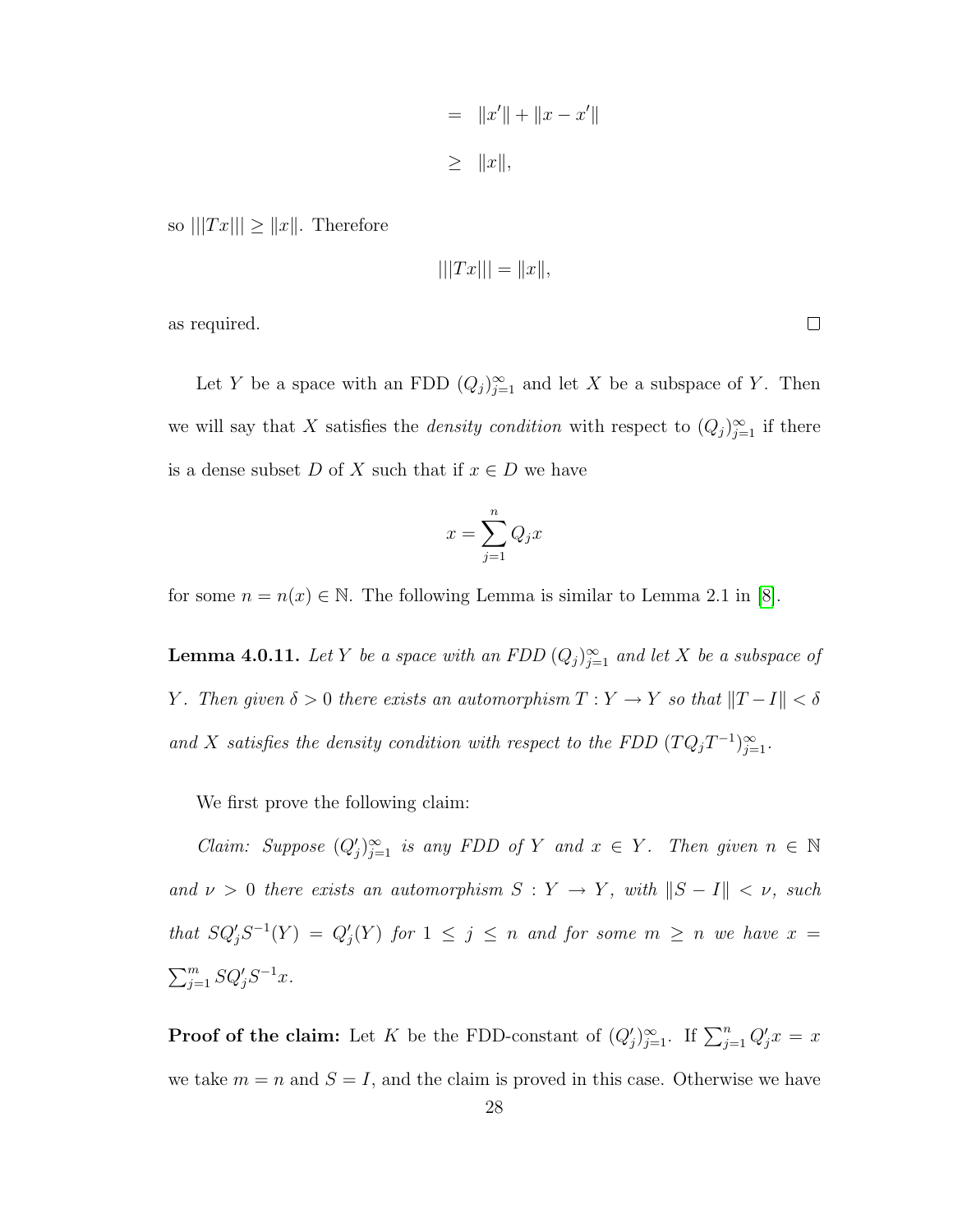that  $x - \sum_{j=1}^{n} Q'_j x \neq 0$ . Then  $\|\sum_{j=n+1}^{m} Q'_j x\| \xrightarrow{m \to \infty} \|x - \sum_{j=1}^{n} Q'_j x\| > 0$ , and  $||x - \sum_{j=1}^{m} Q'_j x|| \xrightarrow{m \to \infty} 0$ . Therefore we can choose  $m > n$  so that

$$
\frac{\|x-\sum_{j=1}^mQ'_jx\|}{\|\sum_{j=n+1}^mQ'_jx\|}
$$

is as small as we like. We choose  $m > n$  so that

$$
||x - \sum_{j=1}^{m} Q'_j x|| < \frac{\nu}{2K} || \sum_{j=n+1}^{m} Q'_j x||.
$$

Pick  $y^* \in Y^*$  with  $||y^*|| = 1$  and  $y^*(\sum_{j=n+1}^m Q'_j x) = ||\sum_{j=n+1}^m Q'_j x||$ . Then let

$$
Sy = y + || \sum_{j=n+1}^{m} Q'_j x ||^{-1} y^* \left( \sum_{j=n+1}^{m} Q'_j y \right) \left( x - \sum_{j=1}^{m} Q'_j x \right).
$$

Then  $||S - I|| < \nu$ .

To see that  $S$  is invertible, denote by  $x^*$  the continuous linear functional

$$
y \mapsto ||\sum_{j=n+1}^{m} Q'_j x||^{-1} y^* \left(\sum_{j=n+1}^{m} Q'_j y\right),
$$

by  $v$  the vector

$$
x - \sum_{j=1}^{m} Q'_j x
$$

and by  $x^* \otimes v$  the rank-one operator

$$
y \mapsto x^*(y)v.
$$

Then

$$
S = I + x^* \otimes v.
$$

Now

$$
x^*(v) = \|\sum_{j=n+1}^m Q'_j x\|^{-1} y^* \left(\sum_{j=n+1}^m Q'_j \left(x - \sum_{j=1}^m Q'_j x\right)\right) = 0,
$$
  
29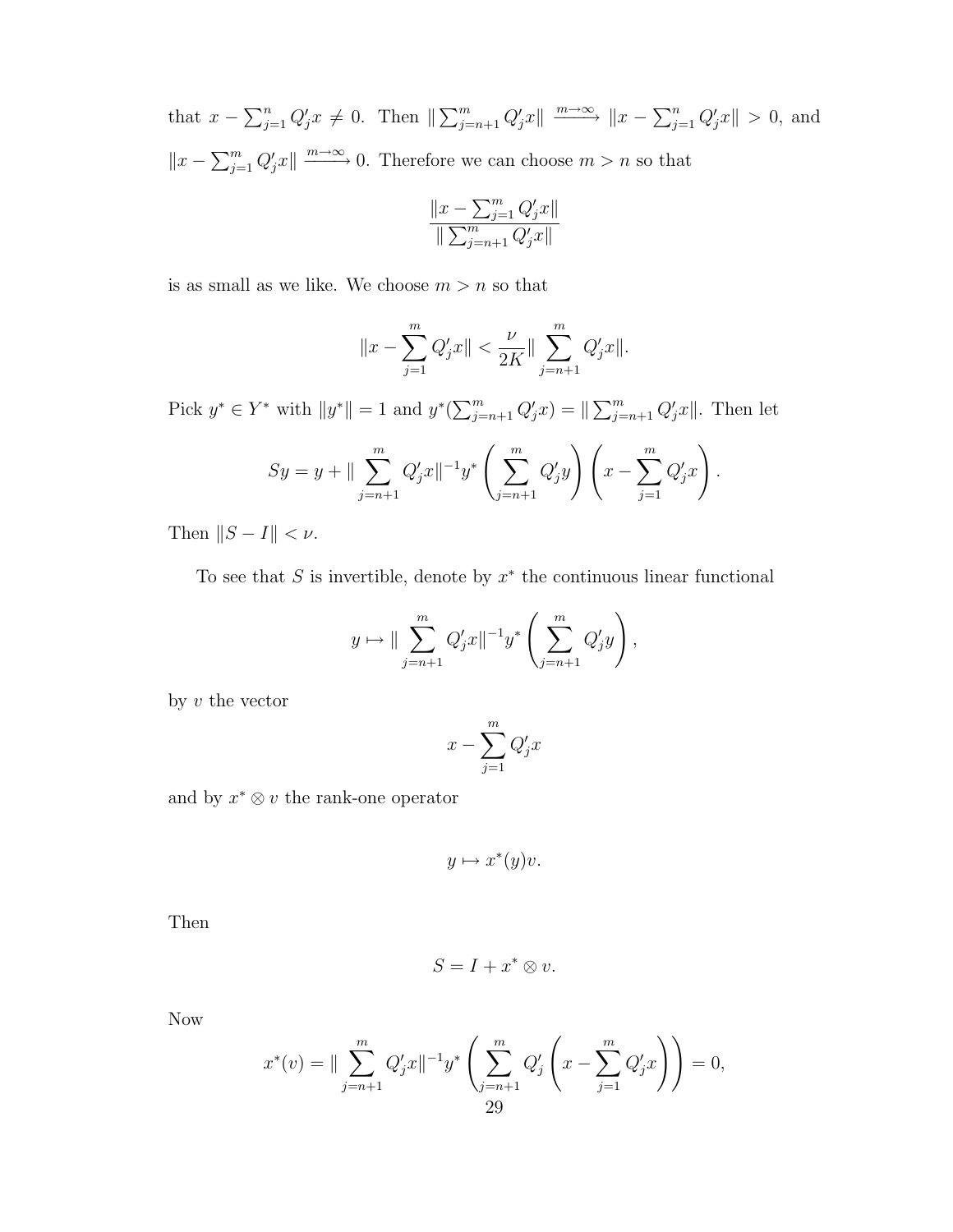so for all  $y$  in  $Y$ ,

$$
(x^* \otimes v)^2 y = (x^* \otimes v)(x^*(y)v) = x^*(y)x^*(v)v = 0,
$$

so  $(x^* \otimes v)^2 = 0$ . Therefore

$$
(I + x^* \otimes v)(I - x^* \otimes v) = (I - x^* \otimes v)(I + x^* \otimes v) = I^2 - (x^* \otimes v)^2 = I,
$$

and S is invertible, with

$$
S^{-1} = I - x^* \otimes v.
$$

Also  $SQ'_j = Q'_j$  if  $j = 1, 2, ..., n$  so that  $SQ'_jS^{-1}(Y) = Q'_j(Y)$ . We also have  $S \sum_{k=1}^{m} Q'_k x = x$ . Hence  $S^{-1} x = \sum_{k=1}^{m} Q'_k x$  and  $\left(\sum_{i=1}^{m}$  $j=1$  $Q_j'$  $\setminus$  $S^{-1}x = \left(\sum_{n=1}^{m} \right)$  $j=1$  $Q'_{j}$   $\sum^{m}$  $k=1$  $Q'_k x = \sum^m$  $k=1$  $Q'_k x = S^{-1} x,$ 

so

$$
x = SS^{-1}x = S\left(\sum_{j=1}^{m} Q'_j\right) S^{-1}x = \sum_{j=1}^{m} SQ'_j S^{-1}x.
$$

This concludes the proof of the claim.

$$
\Box
$$

We now turn to the Lemma.

**Proof of Lemma [4.0.11:](#page-33-0)** Now suppose  $\nu_n > 0$  are such that  $\prod_{j=1}^{\infty} (1 + \nu_j) < 1 + \delta$ . Since Y has an FDD, Y is separable, hence X is separable. Let  $(x_n)_{n=1}^{\infty}$  be a dense sequence in X. We inductively define automorphisms  $S_n : Y \to Y$  with  $||S_n - I|| < \nu_n$  and a nondecreasing sequence of integers  $(m_n)_{n=0}^{\infty}$  such that if  $T_0 = I$  and then  $T_n = S_n S_{n-1} \cdots S_1$  we have

$$
T_n Q_j T_n^{-1}(Y) = T_{n-1} Q_j T_{n-1}^{-1}(Y) \qquad \text{for } 1 \le j \le m_{n-1},
$$
\n
$$
30 \qquad \qquad 30
$$
\n(4.1)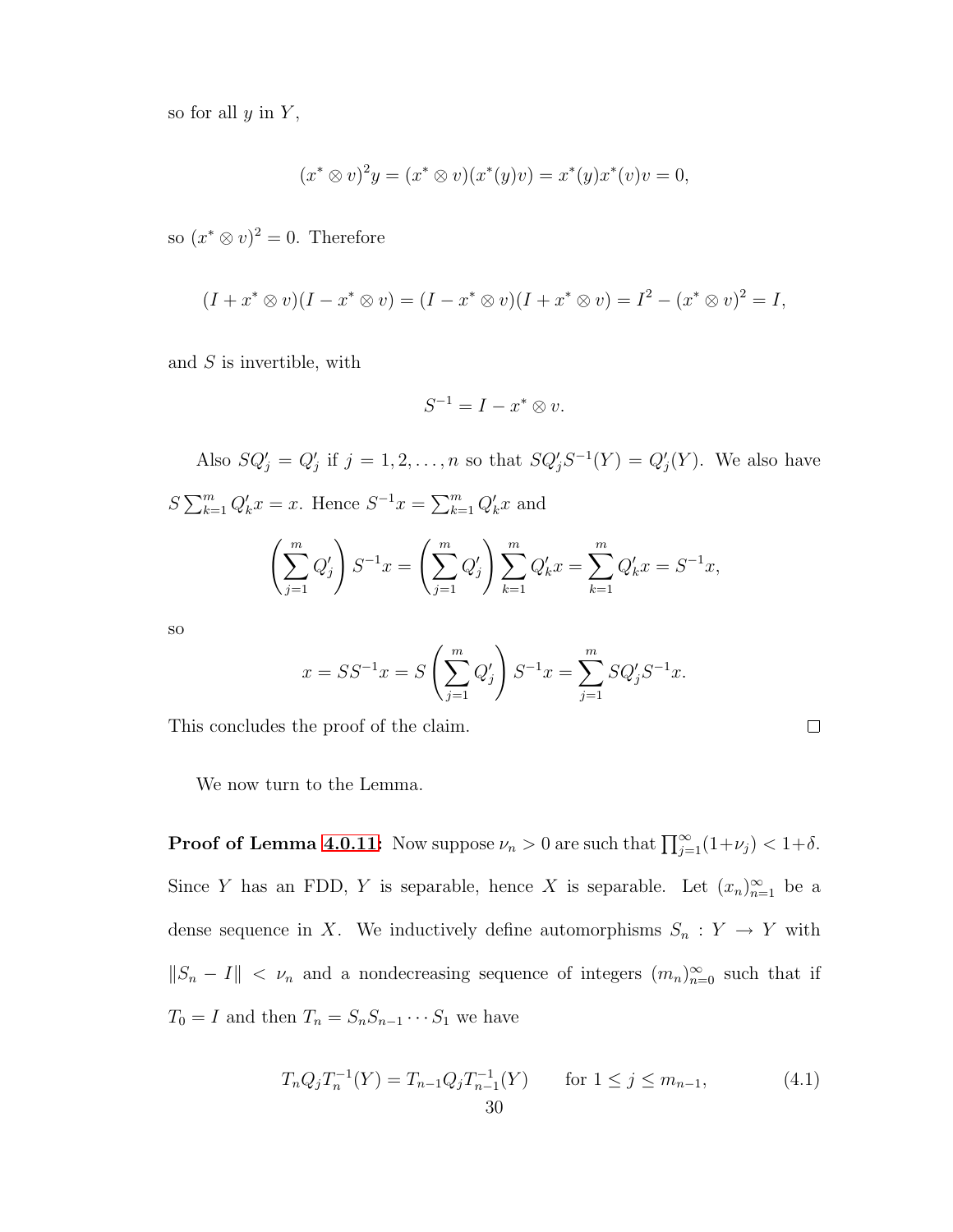and

<span id="page-36-0"></span>
$$
x_n = \sum_{j=1}^{m_n} T_n Q_j T_n^{-1} x_n.
$$
\n(4.2)

To do this pick  $m_0 = 1$ , say and then proceed inductively using the previous claim. If  $m_0, \ldots, m_{n-1}$  and  $S_1, \ldots, S_{n-1}$  have been chosen, we pick  $S_n$  by the claim so that  $||S_n - I|| < \nu_n,$ 

$$
T_n Q_j T_n^{-1}(Y) = S_n T_{n-1} Q_j T_{n-1}^{-1} S_n^{-1}(Y) = T_{n-1} Q_j T_{n-1}^{-1}(Y) \quad \text{for } 1 \le j \le m_{n-1},
$$

and for suitable  $m_n \geq m_{n-1}$  we have

$$
x_n = \sum_{j=1}^{m_n} S_n T_{n-1} Q_j T_{n-1}^{-1} S_n^{-1} x_n = \sum_{j=1}^{m_n} T_n Q_j T_n^{-1} x_n.
$$

Next we show that the sequence  $(T_n)_{n=1}^{\infty}$  is Cauchy. First recall that the convergence of  $\prod_{j=1}^{\infty} (1 + \nu_j)$  is equivalent to the convergence of  $\sum_{j=1}^{\infty} \nu_j$ , since for all  $N \in \mathbb{N}, 1 + \sum_{j=1}^{N} \nu_j \le \prod_{j=1}^{N} (1 + \nu_j) \le \exp\left(\sum_{j=1}^{N} \nu_j\right)$ . Then for  $j \ge 2$ ,  $||T_j - T_{j-1}|| \leq ||S_j - I|| ||\prod$  $j-1$  $k=1$  $S_k$ ||  $< \nu_j \prod$  $j-1$  $k=1$  $||S_k||$  $< \nu_j \prod^{\infty}$  $k=1$  $(1 + \nu_k)$ 

$$
\langle \nu_j(1+\delta).
$$

So for  $m > n$ 

$$
||T_m - T_n|| \le \sum_{j=n+1}^m ||T_j - T_{j-1}||
$$
  
< 
$$
< (1 + \delta) \sum_{j=n+1}^m \nu_j
$$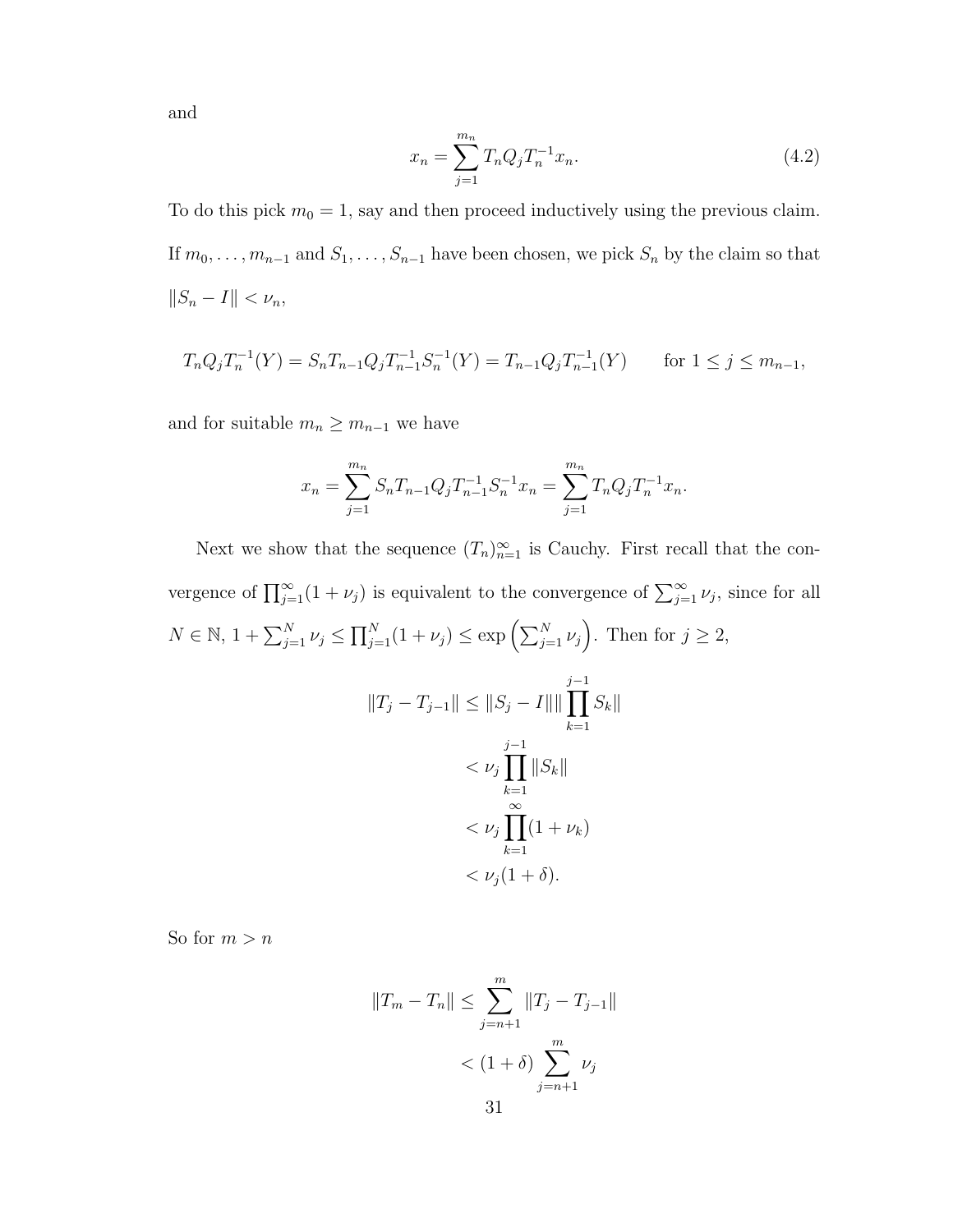$$
\langle (1+\delta) \sum_{j=n+1}^{\infty} \nu_j
$$
  

$$
\xrightarrow{n \to \infty} 0,
$$

as required. Therefore the sequence  $(T_n)_{n=1}^{\infty}$  converges in operator norm to an operator T.

By induction, for all  $n \in \mathbb{N}$ ,  $||T_n - I|| < \prod_{j=1}^n (1 + \nu_j) - 1$ . Indeed, when  $n = 1$ , we have

$$
||S_1 - I|| < \nu_1 = \prod_{j=1}^n (1 + \nu_j) - 1.
$$

Now suppose the inequality holds for some  $n$ . Then

$$
||T_{n+1} - I|| \le ||T_{n+1} - T_n|| + ||T_n - I||
$$
  
\n
$$
< ||(S_{n+1} - I)\prod_{j=1}^n S_j|| + \prod_{j=1}^n (1 + \nu_j) - 1
$$
  
\n
$$
\le ||S_{n+1} - I|| \prod_{j=1}^n ||S_j|| + \prod_{j=1}^n (1 + \nu_j) - 1
$$
  
\n
$$
< \nu_{n+1} \prod_{j=1}^n (1 + \nu_j) + \prod_{j=1}^n (1 + \nu_j) - 1
$$
  
\n
$$
= (1 + \nu_{n+1}) \prod_{j=1}^n (1 + \nu_j) - 1
$$
  
\n
$$
= \prod_{j=1}^{n+1} (1 + \nu_j) - 1,
$$
  
\n
$$
= \prod_{j=1}^{n+1} (1 + \nu_j) - 1,
$$

as required.

Therefore

$$
||T - I|| = \lim_{n} ||T_n - I|| \le \lim_{n} \prod_{j=1}^{n} (1 + \nu_j) - 1 = \prod_{j=1}^{\infty} (1 + \nu_j) - 1 < 1 + \delta - 1 = \delta.
$$

By induction on [\(4.1\)](#page-35-0) and by taking a limit,

$$
TQ_jT^{-1}(Y) = T_nQ_jT_n^{-1}(Y), \quad \text{for } 1 \le j \le m_n.
$$
  
32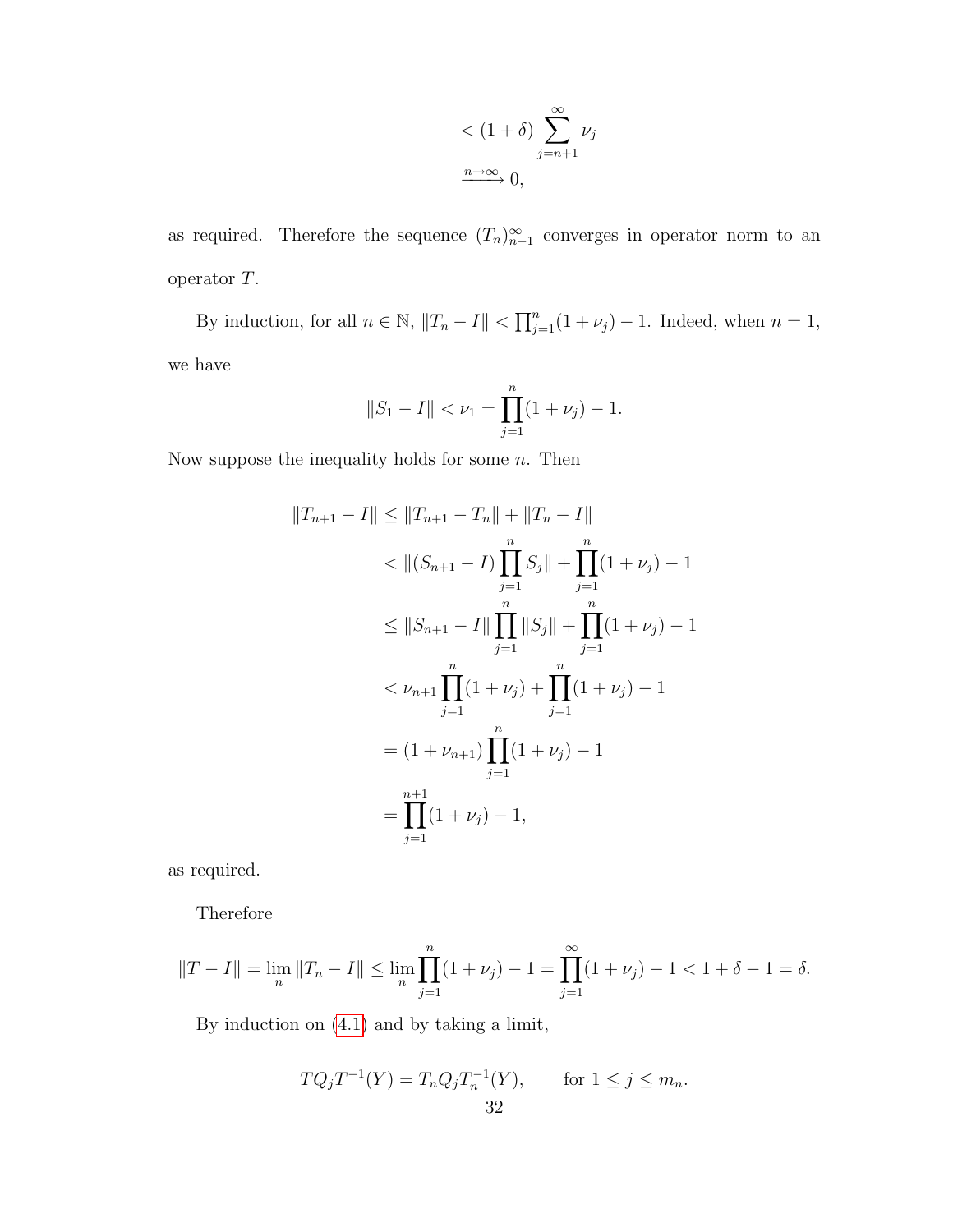Since  $(TQ_jT^{-1})(TQ_kT^{-1}) = \delta_{jk}TQ_jT^{-1},$ 

$$
\left(\sum_{j=1}^{m_n} TQ_j T^{-1}\right)(Y) = \sum_{j=1}^{m_n} TQ_j T^{-1}(Y),
$$

and since  $(T_n Q_j T_n^{-1}) (T_n Q_k T_n^{-1}) = \delta_{jk} T_n Q_j T_n^{-1}$ ,

$$
\left(\sum_{j=1}^{m_n} T_n Q_j T_n^{-1}\right)(Y) = \sum_{j=1}^{m_n} T_n Q_j T_n^{-1}(Y).
$$

Therefore

$$
\left(\sum_{j=1}^{m_n} T_n Q_j T_n^{-1}\right)(Y) = \left(\sum_{j=1}^{m_n} T Q_j T^{-1}\right)(Y).
$$

Equation [\(4.2\)](#page-36-0) says that  $x_n$  is in the range of the projection  $\sum_{j=1}^{m_n} T_n Q_j T_n^{-1}$ , hence  $x_n$  is in the range of the projection  $\sum_{j=1}^{m_n} T Q_j T^{-1}$ , that is,

$$
x_n = \sum_{j=1}^{m_n} TQ_j T^{-1} x_n, \qquad n \in \mathbb{N}.
$$

<span id="page-38-0"></span>

| <b>Proposition 4.0.12.</b> Let X be a separable Banach space containing no comple-                |
|---------------------------------------------------------------------------------------------------|
| mented copy of $\ell_1$ (respectively a separable reflexive Banach space) which is isomet-        |
| rically embedded in a Banach space Y with a 1-UFDD $(Q_i)_{i=1}^{\infty}$ . Suppose X satisfies   |
| the density condition with respect to $(Q_i)_{i=1}^{\infty}$ . Then X can be isometrically embed- |
| ded into a Banach space Z (respectively a reflexive Banach space) with a shrinking                |
| 1-UFDD $(Q'_i)_{i=1}^{\infty}$ with rank $Q'_i \leq$ rank $Q_i$ .                                 |

If further X is  $\lambda$ -complemented in Y then X is  $\lambda$ -complemented in Z.

**Proof:** We assume without loss of generality that  $Q_j(Y) = Q_j(X)$  for each j, if necessary replacing Y by its closed subspace  $[\cup_{j=1}^{\infty} Q_j(X)]$ . Note that  $[\cup_{j=1}^{\infty} Q_j(X)]$ still contains X, since if  $x \in X$ , then  $x = \sum_{j=1}^{\infty} Q_j x$ .

 $\Box$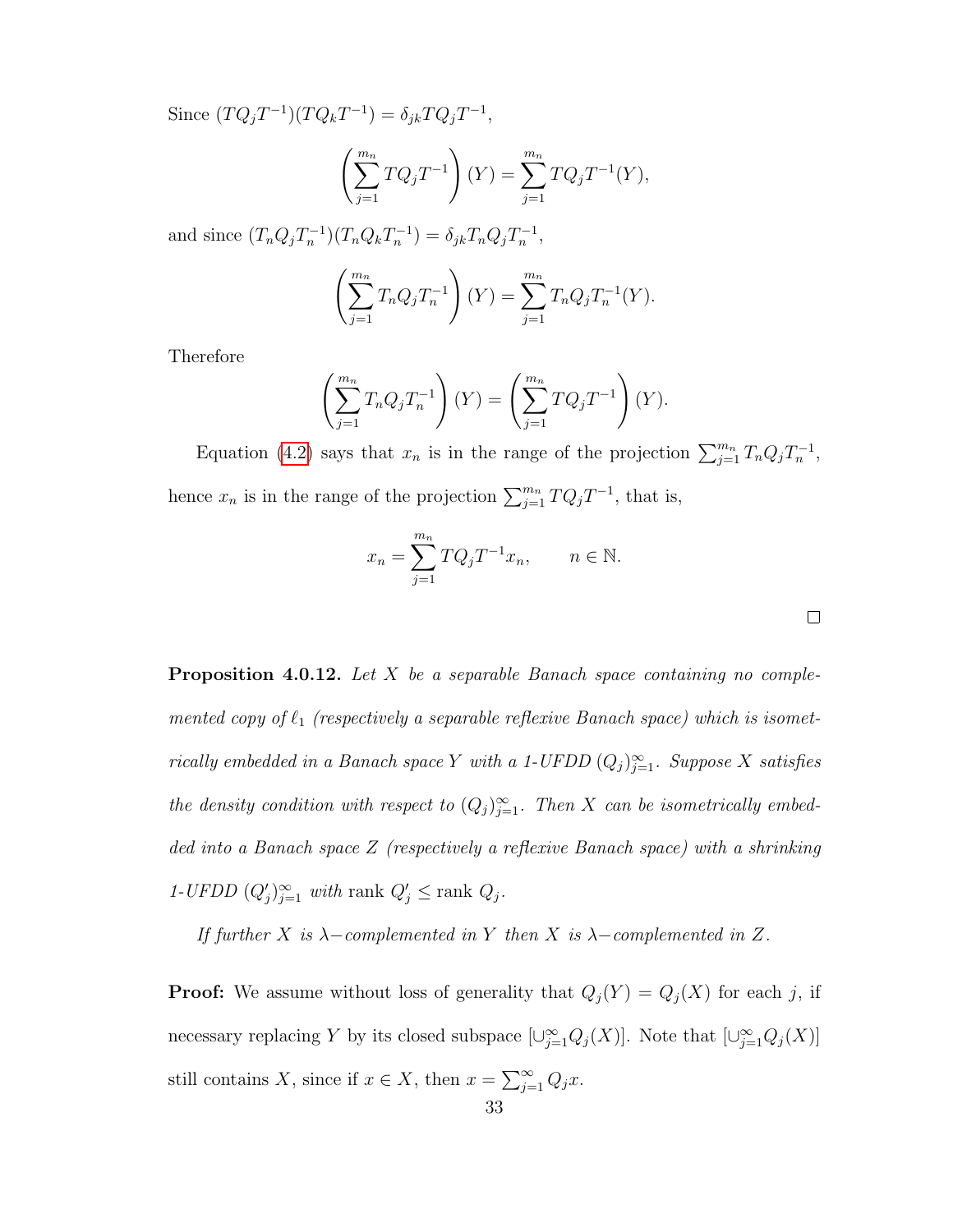Let  $J: X \to Y$  be an isometric embedding. Define on  $Y^*$  the norm

$$
|||y^*||| = \sup_n \sup_{\epsilon_j = \pm 1} || \sum_{j=1}^n \epsilon_j J^* Q_j^* y^* ||.
$$

Note that since  $(Q_j)_{j=1}^{\infty}$  is 1-unconditional, we have  $|||y^*||| \le ||y^*||$ , in particular  $|||y^*||| < \infty$ .

It is straightforward to check that  $\| \cdot \|$  is a seminorm on  $Y^*$ . Now suppose  $|||y^*||| = 0$ . Then in particular, for all  $j \in \mathbb{N}$ ,  $J^*Q_j^*y^* = 0$ . Let  $y \in Y$ . Since  $Q_j(Y) = Q_j(J(X))$  for all j, there exist  $x_j \in X$  such that  $Q_j y = Q_j J x_j$ . Then

$$
\langle y, y^* \rangle = \langle \sum_{j=1}^{\infty} Q_j y, y^* \rangle = \sum_{j=1}^{\infty} \langle Q_j y, y^* \rangle = \sum_{j=1}^{\infty} \langle Q_j J x_j, y^* \rangle = \sum_{j=1}^{\infty} \langle x_j, J^* Q_j^* y^* \rangle = 0.
$$

Since y is arbitrary,  $y^* = 0$ , hence  $|||\cdot|||$  is a norm. Although we have  $|||\cdot||| \le ||\cdot||$ , we have no inequality in the other direction, so the normed space  $(Y,|||\cdot|||)$  need not be complete.

Although  $\frac{|||y^*|||}{||y^*||}$  $\frac{||y^*||}{||y^*||}$  ≤ 1 for all y<sup>\*</sup>, there need not be any lower bound on this ratio. In particular, given a  $z \in Y$ ,  $\{|y^*(z)| : |||y^*||| \leq 1\}$  need not be bounded. Denote by  $\tilde{Z}$  the vector space of elements z of Y such that

$$
||z||_Z = \sup\{|y^*(z)| : |||y^*||| \le 1\} < \infty.
$$

Then  $\|\cdot\|_Z$  is a norm on  $\tilde{Z}$  and the inclusion map from  $(\tilde{Z}, \|\cdot\|_Z)$  into  $(Y, \|\cdot\|)$  is a bounded linear map, indeed,

$$
||z||_Y = \sup\{|y^*(z)| : ||y^*|| \le 1\} \le \sup\{|y^*(z)| : |||y^*||| \le 1\} = ||z||_Z, \qquad z \in \tilde{Z}.
$$

In fact,  $(\tilde{Z}, \|\cdot\|_Z)$  is complete: Suppose that  $(z_n)_{n=1}^{\infty} \subset \tilde{Z}$  is Cauchy in the norm  $\|\cdot\|_Z$ . Since  $\|\cdot\|_Y \leq \|\cdot\|_Z$ ,  $(z_n)_{n=1}^{\infty}$  is also Cauchy in  $(Y, \|\cdot\|)$ , hence convergent to some  $y \in Y$ .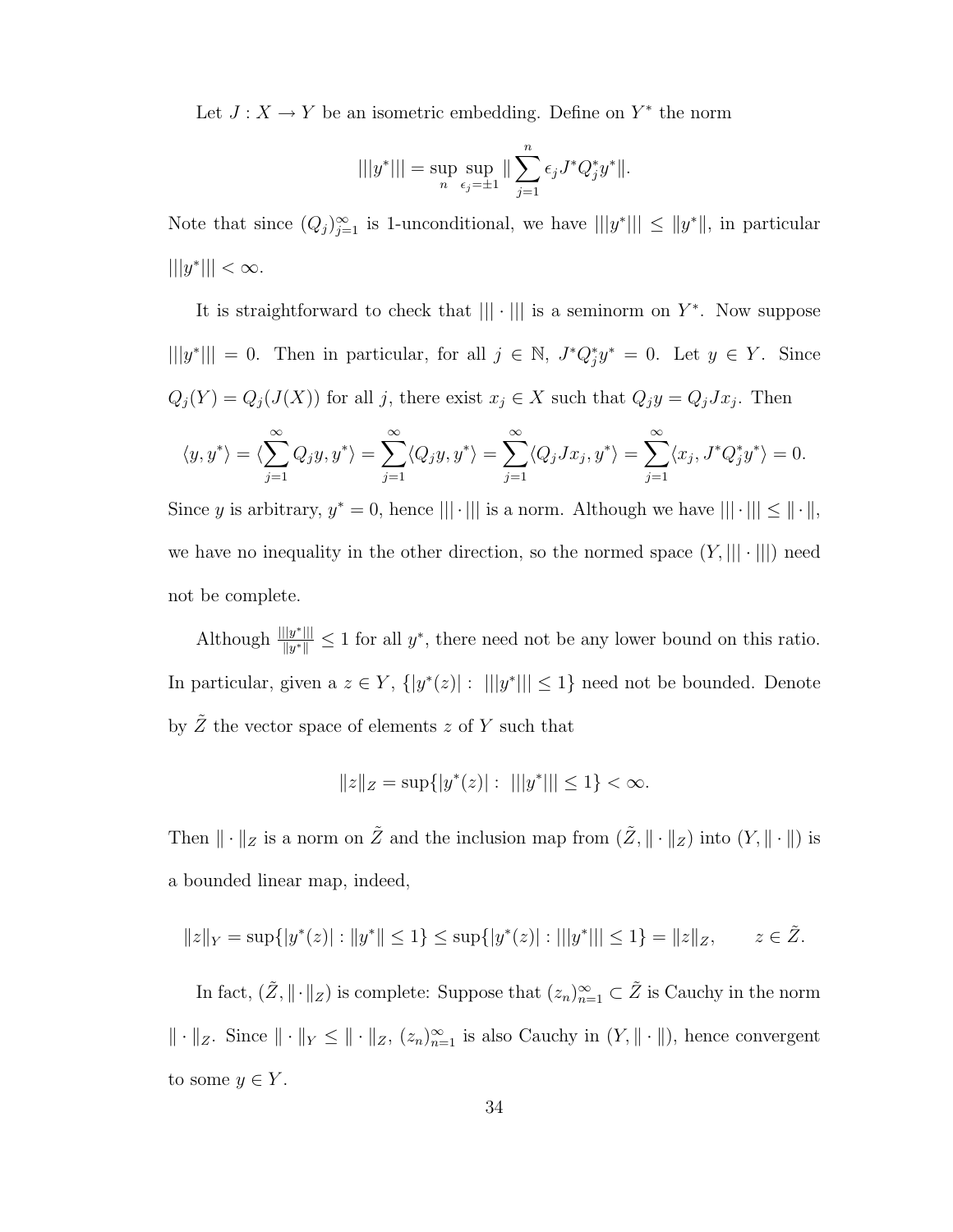Next we show that  $y \in \tilde{Z}$ . Note that since  $(z_n)_{n=1}^{\infty}$  is Cauchy in the  $\|\cdot\|_Z$  norm, there exists M such that for all  $n, ||z_n|| \leq M < \infty$ . Let  $y \in Y^*$ , with  $|||y^*||| \leq 1$ . Then for all  $n, |y^*(z_n)| \leq ||z_n||_Z \leq M < \infty$ . Therefore

$$
|y^*(y)| = \lim_n |y^*(z_n)| \le M < \infty,
$$

and taking the supremum over  $y^*$  with  $|||y^*||| = 1$ ,  $||y||_Z \leq M < \infty$ , so  $y \in \tilde{Z}$  as required.

Now we show that  $||z_n-y||_Z \to 0$ . Since  $||z_n-y||_Y \to 0$ , certainly  $y^*(z_n-y) \to 0$ for all  $y^* \in Y^*$ , in particular for all  $y^* \in Y^*$  such that  $|||y^*||| \leq 1$ . Let  $\varepsilon > 0$ . Then there exists an  $N \in \mathbb{N}$  such that  $m, n > N \implies ||z_m - z_n||_Z < \varepsilon$ , therefore for all  $y^* \in B_{(Y^*,\|\|\cdot\|)}, |y^*(z_m - z_n)| < \varepsilon$ . Taking the limit as  $m \to \infty$ , we have that if  $n > N$  then for all  $y^* \in B_{(Y^*,||\cdot|||)}, |y^*(y - z_n)| \leq \varepsilon$ . Thus  $||y - z_n||_Z \to 0$ , as required.

Next we show that  $\| |\cdot| \|$  is weak<sup>\*</sup>-lower semicontinuous: Fix an  $n \in \mathbb{N}$  and a sequence  $(\epsilon_j)_{j=1}^n \in \{-1,1\}^n$ . The operator  $\sum_{j=1}^n \epsilon_j J^* Q_j^* : Y^* \to X^*$  is weak<sup>\*</sup> to weak<sup>\*</sup> continuous, and the norm on  $X^*$  is weak<sup>\*</sup> lower semicontinuous (see eg Theorem 2.6.14 of  $[21]$ , hence

$$
y^*\mapsto \|\sum_{j=1}^n \epsilon_j J^*Q_j^*y^*\|
$$

is a weak<sup>∗</sup> lower semicontinuous function on Y ∗ . The supremum of any family of lower semicontinuous functions is also lower semicontinuous, hence ||| · ||| is weak<sup>∗</sup> lower semicontinuous, as claimed.

Let  $x \in X$  and  $y^* \in Y^*$  with  $|||y^*||| \leq 1$ . Then

$$
\langle Q_j Jx, y^* \rangle = \langle x, J^* Q_j^* y^* \rangle \le ||x|| ||J^* Q_j^* y^*|| \le ||x|| ||y^*||| \le ||x||.
$$
  
35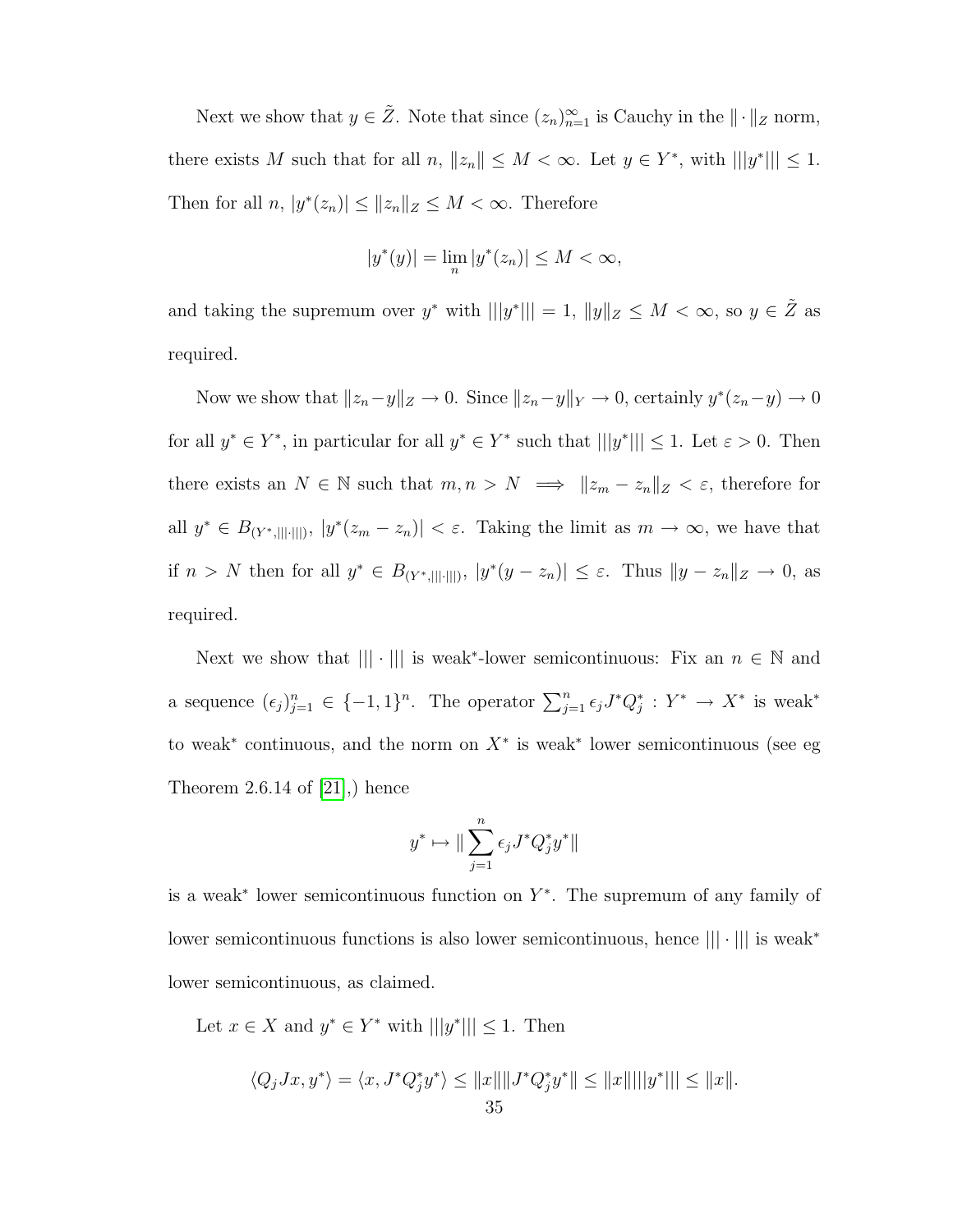Taking the supremum over  $y^*$  with  $|||y^*||| \leq 1$ , it follows that  $Q_j J x \in \tilde{Z}$ , hence  $Q_j(Y) = Q_j(X) \subset \tilde{Z}.$ 

Let Z be the closed linear span of  $\cup_{j=1}^{\infty} Q_j(Y)$  in  $\tilde{Z}$  with respect to  $\|\cdot\|_Z$ . Then since  $\|\cdot\|$  is weak<sup>\*</sup> lower semicontinuous,  $Z^*$  can be identified with the completion of  $(Y^*,|||\cdot|||)$  (see eg the proof of Theorem 2.6.15 in [\[21\]](#page-79-0), but note that in our case, ||| · ||| need not be equivalent to  $\|\cdot\|$  on  $Y^*$ , nor need  $\|\cdot\|_Z$  be equivalent to  $\|\cdot\|$ on  $Z.$ )

Then  $(Q_j)_{j=1}^{\infty}$  is a 1-UFDD for Z. We must check that  $(Q_j)_{j=1}^{\infty}$  is shrinking for Z. Indeed if not we can find a blocked sequence  $z_j^* \in \sum_{i=N_{j-1}+1}^{N_j} Q_i^*(Y^*)$  where  $N_0 = 0 < N_1 < N_2 < \cdots$  which is equivalent to the canonical basis  $(e_j)_{j=1}^{\infty}$  of  $c_0$ . See, eg, Theorems 3.2.12 and 3.3.2 of [\[1\]](#page-78-0).

Let  $S: c_0 \to (Y^*, ||| \cdot |||)$  be an isomorphism into  $(Y^*, ||| \cdot |||)$  such that  $Se_j = z_j^*$ . Choose  $\epsilon_i = \pm 1$  so that

$$
||J^* \sum_{i=N_{j-1}+1}^{N_j} \epsilon_i Q_i^* z_j^* || = |||z_j^*|||.
$$

Note that we can do this, since  $z_j^*$  is supported on finitely many  $Q_i^*(Y^*)$ , so the supremum in the definition of  $|||z_j^*|||$  is attained. Let

$$
x_j^* = J^* \left( \sum_{i=N_{j-1}+1}^{N_j} \epsilon_i Q_i^* z_j^* \right).
$$

Denote by  $R: [z_j^*] \to X^*$  the bounded linear operator such that  $Rz_j^* = x_j^*$ . Then the bounded linear operator  $R \circ S : c_0 \to X^*$  satisfies  $R \circ S e_j = x_j^*$ . Since  $X^*$ contains no copy of  $c_0$ , it must be that  $||x_j^*|| \to 0$ , hence  $|||z_j^*||| \to 0$ , contrary to assumption.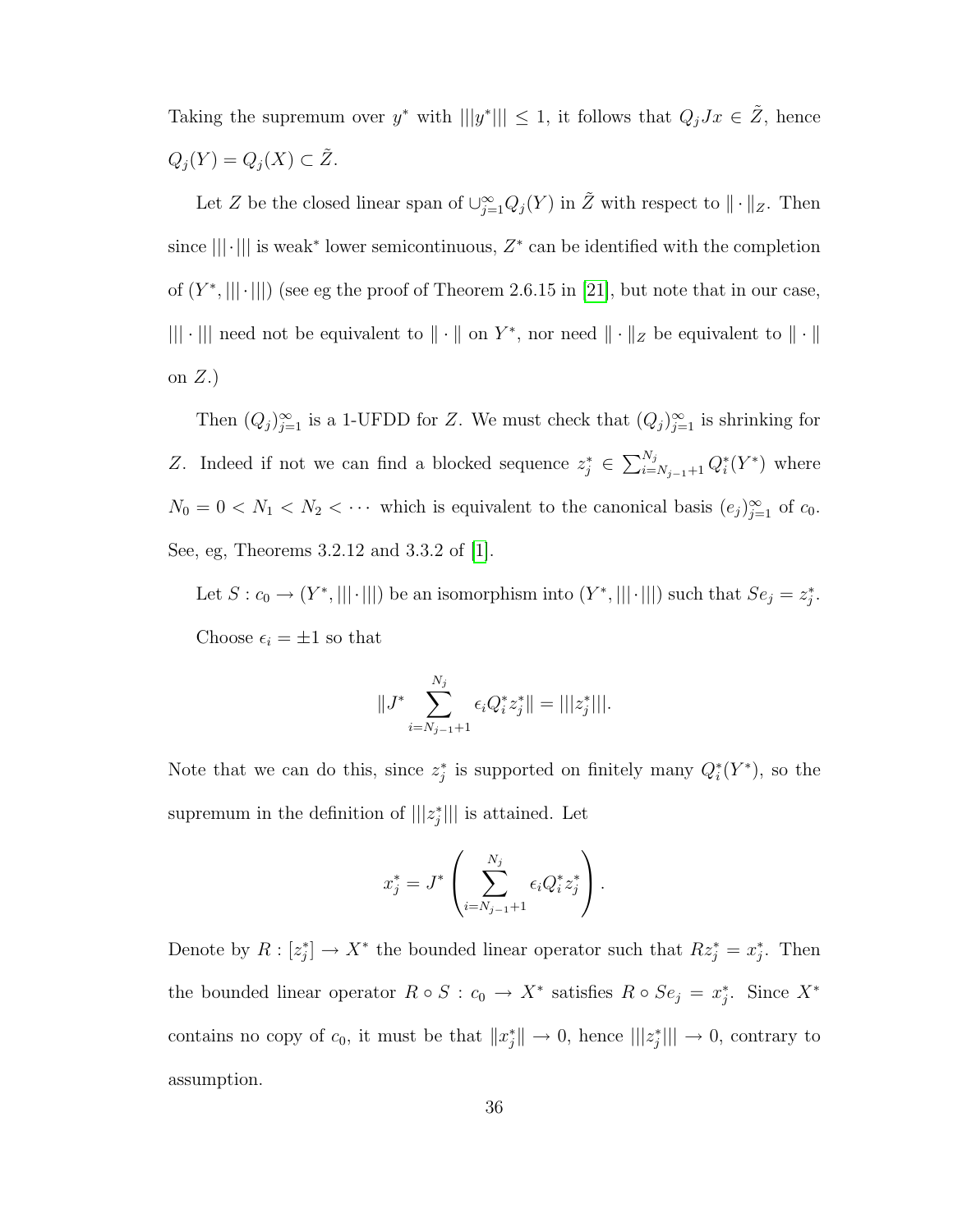Also if  $x \in X$  then  $||x||_Y = ||x||_Z$  so that X is isometrically embedded in  $\tilde{Z}$ . By the assumption that X satisfies the density condition with respect to  $(Q_j)_{j=1}^{\infty}$ , a dense subset of X lies in the linear span of  $Q_j(Y)$  and it follows that  $X \subset Z$ . Further since  $||z||_Z \ge ||z||_Y$  in general, if there is a projection  $P : Y \to X$  with  $||P|| = \lambda \text{ then } ||P||_{Z \to X} \leq \lambda.$ 

Finally if  $X$  is reflexive we show that  $Z$  is reflexive. To do this it is necessary and sufficient to show that the UFDD of  $Z^*$  given by  $(Q_j^*(Z^*))_{j=1}^{\infty}$  is also shrinking. See eg Theorem 3.2.13 of [\[1\]](#page-78-0).

Suppose not. Then we can find a blocked sequence  $z_j^* \in \sum_{i=N_{j-1}+1}^{N_j} Q_i^*(Y^*)$ where  $N_0 = 0 < N_1 < N_2 < \cdots$  which is equivalent to the canonical basis  $(e_j)_{j=1}^{\infty}$ of  $\ell_1$ . See eg Theorem 3.3.1 of [\[1\]](#page-78-0).

Let  $\Delta$  denote the Cantor set  $\{-1, +1\}^{\mathbb{N}}$  of all sequences  $\epsilon = (\epsilon_i)_{i=1}^{\infty}$  and consider the Hausdorff space  $\Omega = \Delta \times B_X$  where  $B_X$  has the weak topology. Note that  $B_X$  is weakly compact because X is reflexive, and  $\Delta$  is compact by Tychonoff's theorem, hence  $\Omega$  is a compact Hausdorff space.

Let  $f_j \in C(\Omega)$  be defined by

$$
f_j(\epsilon, x) = \left\langle x, J^* \left( \sum_{i=N_{j-1}+1}^{N_j} \epsilon_i Q_i^* z_j^* \right) \right\rangle.
$$

If  $n \in \mathbb{N}$  and  $a_j \in \mathbb{R}$ , then

$$
\|\sum_{j=1}^{n} a_j f_j\| = \sup_{\epsilon \in \Delta, x \in B_X} \left| \left\langle x, \sum_{j=1}^{n} a_j J^* \left( \sum_{i=N_{j-1}+1}^{N_j} \epsilon_i Q_i^* z_j^* \right) \right\rangle \right|
$$
  

$$
= \sup_{\epsilon \in \Delta} \left\| \sum_{j=1}^{n} a_j J^* \left( \sum_{i=N_{j-1}+1}^{N_j} \epsilon_i Q_i^* z_j^* \right) \right\|_{X^*}
$$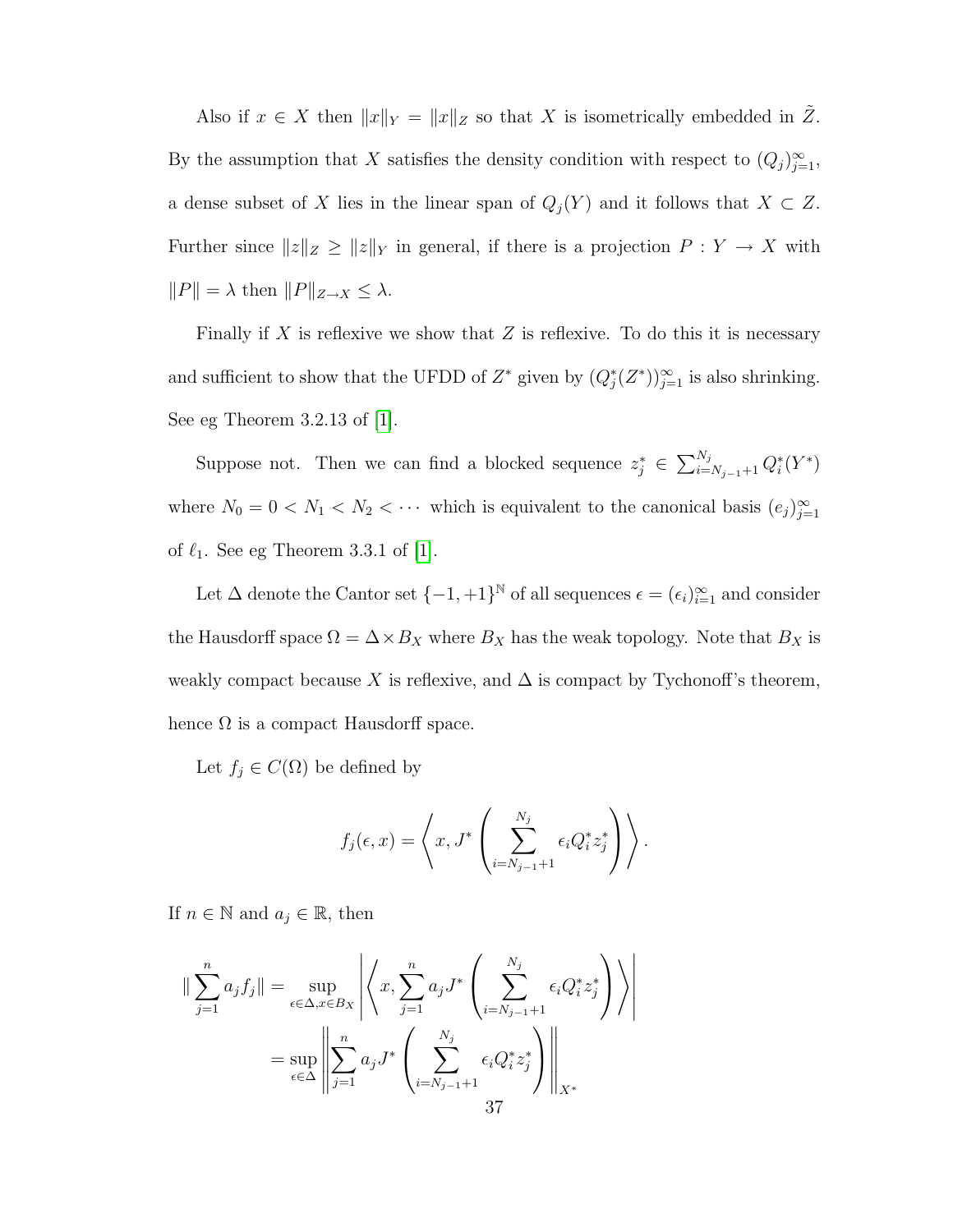$$
= \sup_{m \in \mathbb{N}} \sup_{\epsilon_i = \pm 1} \left\| \sum_{j=1}^n a_j J^* \sum_{i=1}^m \epsilon_i Q_i^* z_j^* \right\|_{X^*}, \quad \text{since} \quad z_j^* \in \sum_{i=N_{j-1}+1}^{N_j} Q_i^*(Y^*),
$$
  
\n
$$
= \sup_{m \in \mathbb{N}} \sup_{\epsilon_i = \pm 1} \left\| \sum_{i=1}^m \epsilon_i J^* Q_i^* \sum_{j=1}^n a_j z_j^* \right\|_{X^*}
$$
  
\n
$$
= ||| \sum_{j=1}^n a_j z_j^* |||.
$$

Therefore, since  $(z_j)_{j=1}^\infty$  is equivalent to the canonical basis  $(e_j)_{j=1}^\infty$  of  $\ell_1$ , so is  $(f_j)_{j=1}^{\infty}$ .

Since  $[f_j]_{j=1}^{\infty} \subset C(\Omega)$  is isomorphic to  $\ell_1$ , there is an element of  $C(\Omega)^*$  whose restriction to  $[f_j]_{j=1}^{\infty}$  corresponds to the element  $(1,1,1,\ldots) \in \ell_{\infty} = \ell_1^*$ . In particular, its action on the vectors  $f_j$  is uniformly bounded below. Let  $\nu$  be the standard representation of this functional as a signed regular Borel measure on Ω. Then there exists a probability measure  $\mu$  on  $\Omega$ , that is, a positive regular Borel measure of total variation 1, and a Borel function  $\varphi \in L_1(\mu)$  such that  $d\nu = \varphi d\mu$ . That is,  $\varphi$  is the Radon-Nikodym derivative of  $\nu$  with respect to  $\mu$ . By scaling we may assume that

$$
\int_{\Omega} f_j \varphi \, d\mu \ge 1, \qquad j = 1, 2, \dots.
$$

We argue that  $\lim_{j\to\infty} f_j(\epsilon, x) = 0$  for every  $(\epsilon, x) \in \Omega$  and this contradicts the Dominated Convergence Theorem. Note that since the sequence  $(f_j)_{j=1}^{\infty}$  is uniformly bounded above, and since  $\varphi \in L_1(\mu)$ , the sequence  $(f_j \varphi)_{j=1}^{\infty}$  is dominated by an  $L_1(\mu)$  function.

Indeed

$$
|f_j(\epsilon, x)| = |\langle \sum_{i=N_{j-1}+1}^{N_j} \epsilon_i Q_i Jx, z_j^* \rangle|
$$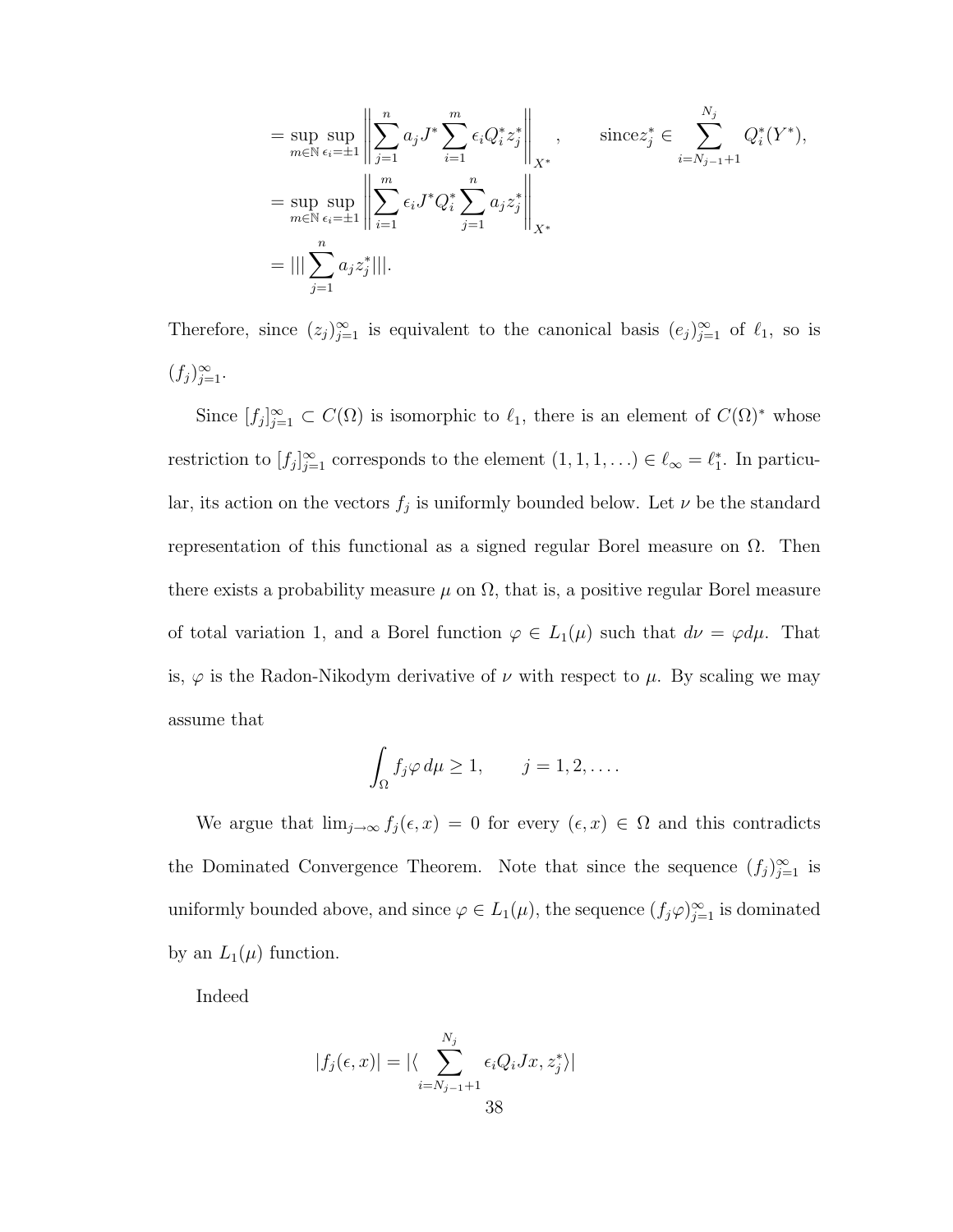$$
\leq \|\sum_{i=N_{j-1}+1}^{N_j} \epsilon_i Q_i Jx\|_Z \|z_j^*\|_{Z^*} \xrightarrow{j \to \infty} 0
$$

since  $\sum_{i=1}^{\infty} \epsilon_i Q_i J x$  converges.

<span id="page-44-0"></span>The proof of the next Proposition is standard.

**Proposition 4.0.13.** Let X be a separable Banach space. Then the following conditions on X are equivalent:

(i) Given  $\delta > 0$  there exists a Banach space Y with a 1-UFDD and a subspace  $X_{\delta}$ of Y with  $d(X, X_\delta) < 1 + \delta$ .

(ii) Given  $\delta > 0$  there exists a Banach space Y with a 1-unconditional basis and a subspace  $X_{\delta}$  of Y with  $d(X, X_{\delta}) < 1 + \delta$ .

(iii) Given  $\delta > 0$  there exists a Banach space Y containing X (isometrically) and a sequence of finite-rank operators  $A_n: X \to Y$  such that

$$
\|\sum_{j=1}^{n} \epsilon_j A_j\| < 1 + \delta, \qquad \epsilon_j = \pm 1, \ n = 1, 2, \dots
$$

and

$$
x = \sum_{j=1}^{\infty} A_j x, \qquad x \in X.
$$

**Proof:** (i)  $\implies$  (ii): It is essentially contained in [\[19\]](#page-79-1) Theorem 1.g.5 (p. 51) that every Banach space with a 1-UFDD is  $(1 + \delta)$ -isomorphic to a subspace of a space with a 1-unconditional basis; in [\[19\]](#page-79-1) the constants are not tracked, but the same argument proves this more precise statement. In fact, the norm of the isomorphism in Theorem 1.g.5 of [\[19\]](#page-79-1) is bounded above by 1, and the norm of its inverse is bounded above by  $\frac{1+\sum_{n=1}^{\infty} 4^{-n}}{1-\sum_{n=1}^{\infty} 4^{-n}}$  $\frac{1+2}{1-\sum_{n=1}^{\infty}4^{-n}}$ . Replacing 4 by b, where  $b > 2$ , we have

$$
\frac{1 + \sum_{n=1}^{\infty} b^{-n}}{1 - \sum_{n=1}^{\infty} b^{-n}} = \frac{b}{b-2},
$$
  
39

 $\Box$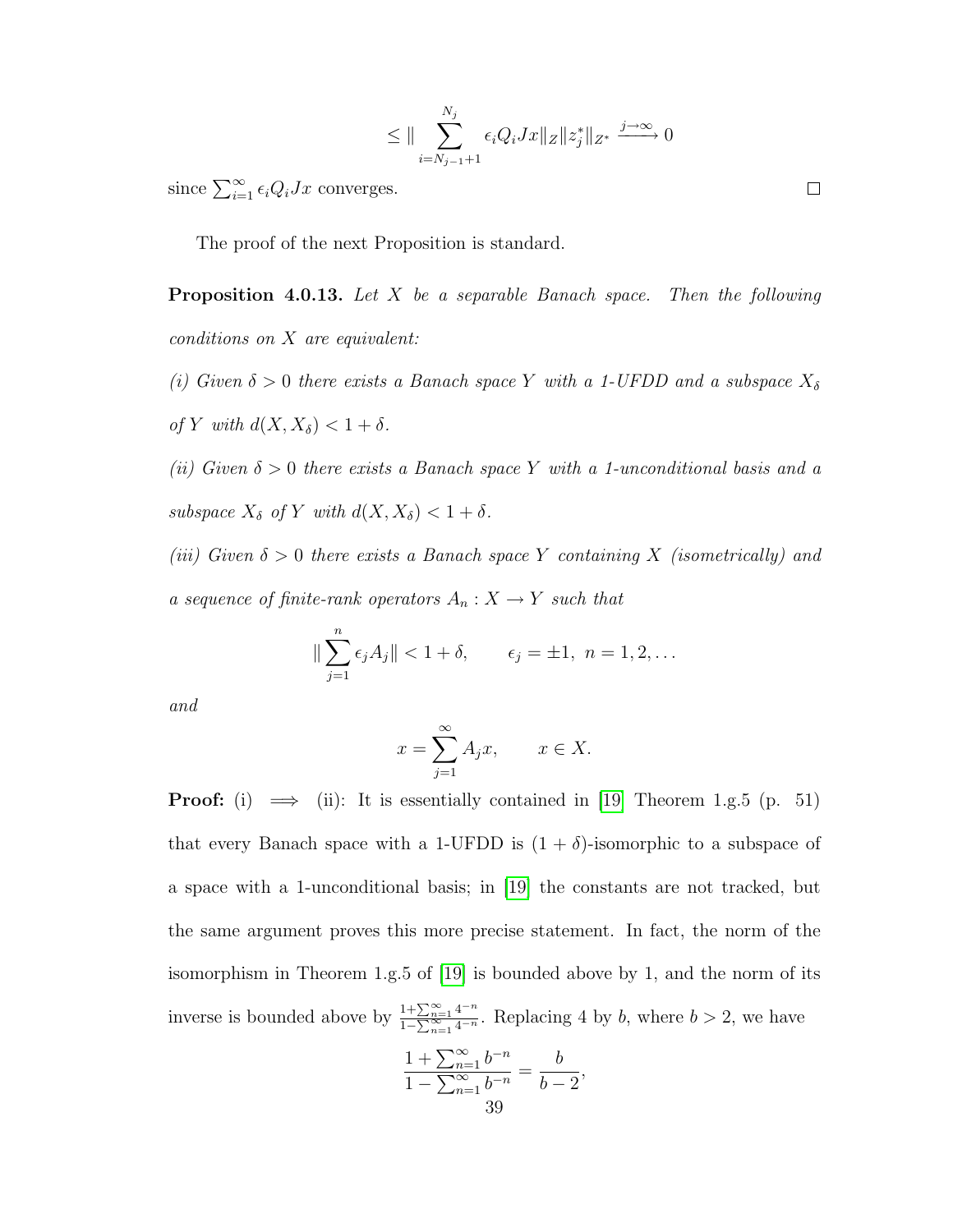and provided that  $b > 2\frac{1+\delta}{\delta}$  $\frac{+\delta}{\delta}$ , we have  $\frac{b}{b-2} < 1 + \delta$ . Now composing the two embeddings,  $d(X, X_{\delta}) < (1 + \delta)^2$ , and we may choose  $\delta$  as small as we like.

(ii)  $\implies$  (iii): By Lemma [4.0.10](#page-31-0) Y can be equivalently renormed so that  $X_{\delta}$ is isometrically isomorphic to  $X$ , and so that the 1-unconditional basis for  $Y$  is at most  $(1 + \delta)$ -unconditional with respect to the new norm. Then let the operators  $A_n$  be the coordinate projections for the basis.

(iii)  $\implies$  (i): Note that the conditions on  $(A_j)_{j=1}^{\infty}$  imply that for all  $x \in X$ ,  $\sum_{j=1}^{\infty} A_j x$  is a WUC series in Y, but they fall short of guaranteeing that  $\sum_{j=1}^{\infty} A_j x$ converges unconditionally. However, by passing to a blocking of  $(A_j)_{j=1}^{\infty}$ , we will ensure that even a dense subset of X has an absolutely convergent, in particular, unconditionally convergent expansion with respect to  $(A_j)_{j=1}^{\infty}$ .

Let  $(x_n)_{n=1}^{\infty} \subset X$  be a dense sequence in X. We will use a diagonal argument to choose a blocking of  $(A_j)_{j=1}^{\infty}$ .

Set  $A_j^0 = A_j$  for all  $j \in \mathbb{N}$ . Choose  $N_1^1 \in \mathbb{N}$  so that for all  $N > N_1^1$ ,  $\|\sum_{i=N_1^1+1}^N A_i^0 x_1\| < \frac{1}{2^{1+1}}$  $\frac{1}{2^{1+2}}$ . Now choose  $N_2^1 > N_1^1$  so that for all  $N > N_2^1$ ,  $\|\sum_{i=N_2^1+1}^N A_i^0 x_1\|$  < 1  $\frac{1}{2^{1+3}}$ . Thus define inductively a sequence  $N_0^1 = 0 < N_1^1 < N_2^1 < \cdots$  such that

$$
\|\sum_{i=N_{j-1}^1+1}^{N_j^1}A_i^0x_1\|<\frac{1}{2^{1+j}},\qquad j\geq 2.
$$

For all  $j \in \mathbb{N}$ , let  $A_j^1 = \sum_{i=N_{j-1}^1+1}^{N_j^1} A_i^0$ . So

$$
||A_j^1x_1|| < \frac{1}{2^{1+j}}, \qquad j \geq 2.
$$

Then  $(A_j^1)_{j=1}^{\infty}$  is a blocking of  $(A_j^0)_{j=1}^{\infty}$ . In particular,  $\sum_{j=1}^{\infty} A_j^1 x$  converges to x, for all  $x \in X$ .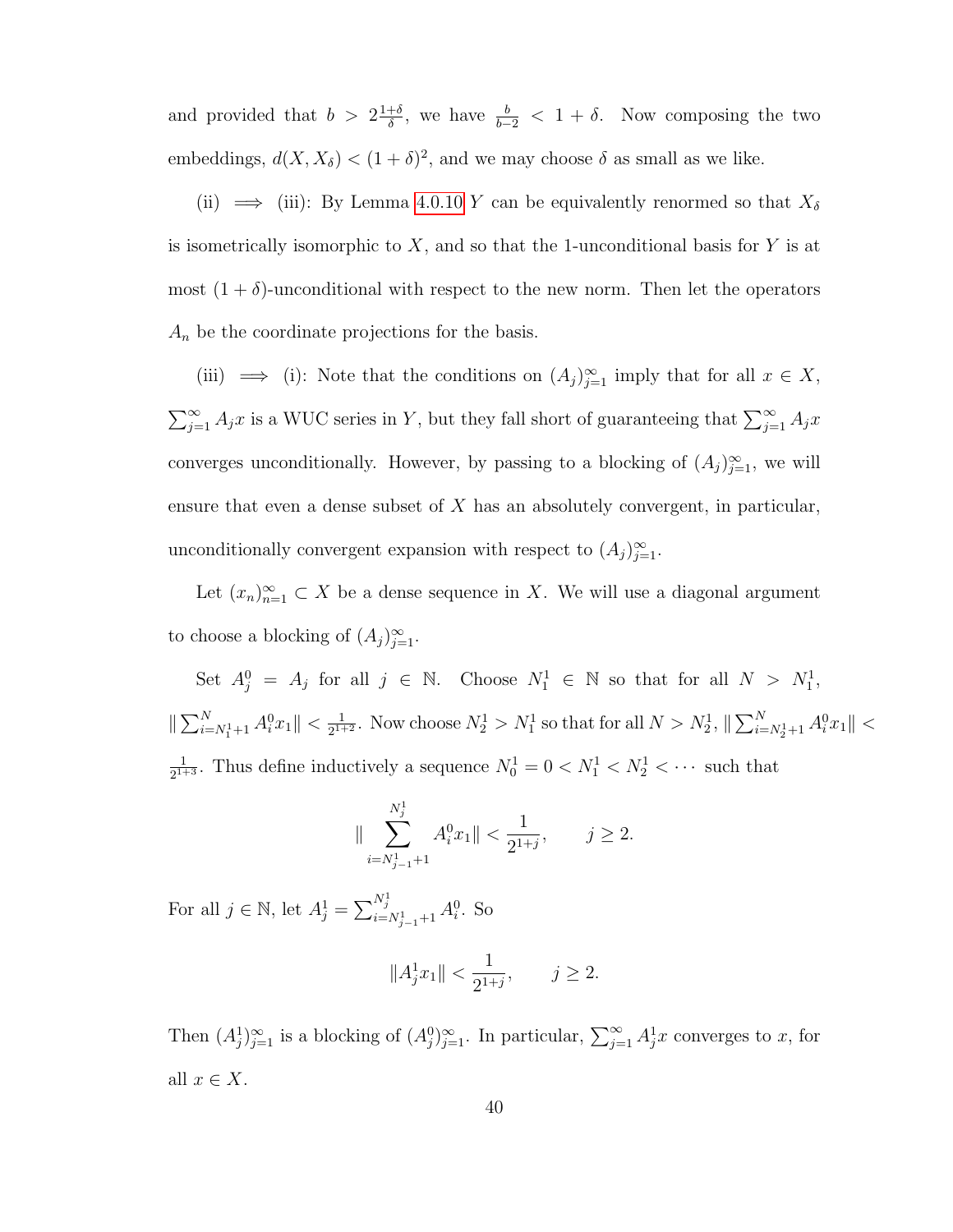Now suppose that for some  $n \in \mathbb{N}$ , n sequences  $((N_j^k)_{j=0}^{\infty})_{k=1}^n$  have been chosen, with  $N_0^k = 0 \lt N_1^k \lt N_2^k \lt \cdots$  for  $1 \leq k \leq n$ , and suppose that if  $A_j^k =$  $\sum_{i=N_{j-1}^k+1}^{N_j^k} A_i^{k-1}$  $i^{k-1}$  for  $1 \leq k \leq n$  and  $j \in \mathbb{N}$ , then

$$
||A_j^k x_m|| < \frac{1}{2^{m+j}}, \qquad 1 \le m \le k \le n, \qquad j \ge 2.
$$

As above, choose a sequence  $N_0^{n+1} = 0 \langle N_1^{n+1} \langle N_2^{n+1} \rangle \langle \cdots \rangle$  such that if  $A_j^{n+1} = \sum_{i=N}^{N_j^{n+1}}$  $\sum_{i=N_{j-1}^{n+1}+1}^{N_j^{n+1}} A_i^n$  for  $j \in \mathbb{N}$ , then

$$
||A_j^{n+1}x_{n+1}|| < \frac{1}{2^{n+1+j}}, \qquad j \ge 2.
$$

Then if  $1 \leq m \leq n$  and  $j \geq 2$  we have

$$
||A_j^{n+1}x_m|| \le \sum_{i=N_{j-1}^{n+1}+1}^{N_j^{n+1}} ||A_i^n x_m|| < \sum_{i=N_{j-1}^{n+1}+1}^{N_j^{n+1}} \frac{1}{2^{m+i}} < \frac{2}{2^{m+N_{j-1}^{n+1}+1}} = \frac{1}{2^{m+N_{j-1}^{n+1}}} \le \frac{1}{2^{m+j}},
$$

assuming, as we may, that  $N_{j-1}^{n+1} \geq j$  for all  $j \geq 2$ . Hence

$$
||A_j^{n+1}x_m|| < \frac{1}{2^{m+j}}, \qquad 1 \le m \le n+1, \qquad j \ge 2.
$$

Therefore

$$
||A_j^k x_m|| < \frac{1}{2^{m+j}}, \qquad 1 \le m \le k \le n+1, \qquad j \ge 2.
$$

Thus we construct inductively a sequence  $((A_j^k)_{j=1}^\infty)_{k=1}^\infty$  of successive blockings of  $(A_j)_{j=1}^{\infty}$  such that for all  $n \in \mathbb{N}$ ,

$$
||A_j^n x_m|| < \frac{1}{2^{m+j}}, \qquad 1 \le m \le n, \qquad j \ge 2.
$$

Next we consider the diagonal sequence  $(A_i^j)$  $(j)_{j=1}^{\infty}$ , where  $A_j^j = \sum_{i=1}^{N_j^j}$  $\sum_{i=N_{j-1}^j+1}^{N_j^j} A_i^{j-1}$  $i^{-1},$ and modify it to ensure that it forms a blocking of  $(A_j)_{j=1}^{\infty}$  with no gaps. Let

$$
A'_{j} = \sum_{i=N_{j-1}^{j}+1}^{N_{N_{j}^{j}+1}^{j}} A_{i}^{j-1}, \qquad j \in \mathbb{N}.
$$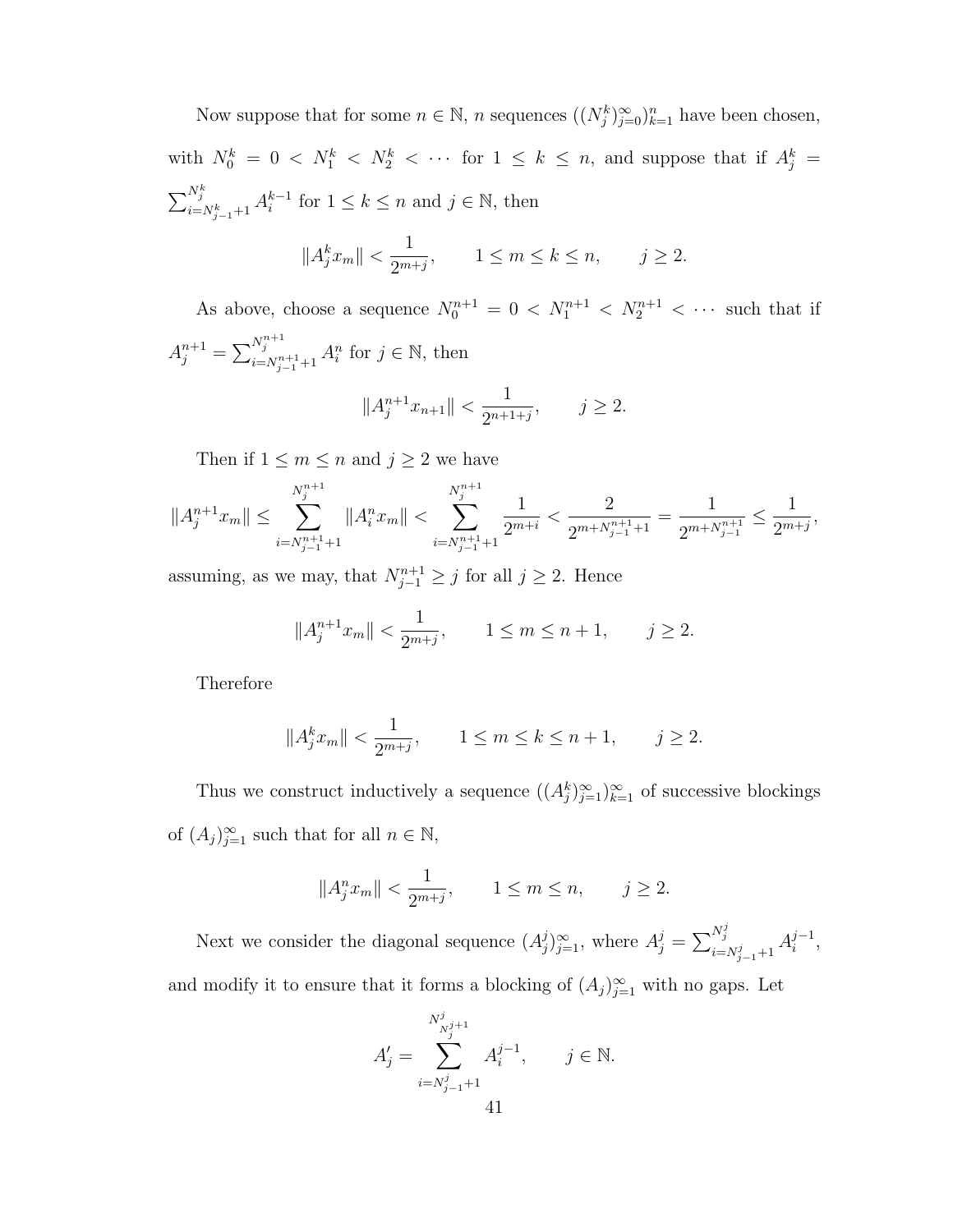Then  $(A'_j)_{j=1}^{\infty}$  is a blocking of  $(A_j)_{j=1}^{\infty}$ , and for  $1 \leq m \leq j-1$  we have

$$
\|A_j'x_m\|\leq \sum_{i=N_{j-1}^j+1}^{N_{N_j^j+1}^j}\|A_i^{j-1}x_m\|< \sum_{i=N_{j-1}^j+1}^{N_{N_j^j+1}^j}\frac{1}{2^{m+i}}<\frac{2}{2^{m+N_{j-1}^j+1}}=\frac{1}{2^{m+N_{j-1}^j}}\leq \frac{1}{2^{m+j}},
$$

assuming, as we may, that  $N_{j-1}^j \ge j$  for all  $j \ge m+1$ .

Therefore

$$
\sum_{j=1}^{\infty} ||A'_j x_m|| = \sum_{j=1}^m ||A'_j x_m|| + \sum_{j=m+1}^{\infty} ||A'_j x_m||
$$
  

$$
< \sum_{j=1}^m ||A'_j x_m|| + \sum_{j=m+1}^{\infty} \frac{1}{2^{m+j}}
$$
  

$$
= \sum_{j=1}^m ||A'_j x_m|| + \frac{1}{4^m} < \infty, \qquad m \in \mathbb{N}.
$$

Since  $(A'_j)_{j=1}^{\infty}$  is a blocking of  $(A_j)_{j=1}^{\infty}$ , it shares with  $(A_j)_{j=1}^{\infty}$  all of its hypothetical properties. Therefore by relabeling  $A'_{j}$  as  $A_{j}$ , we can assume that

$$
\sum_{j=1}^{\infty} \|A_j x_m\| < \infty \qquad \text{for all } m \in \mathbb{N}.
$$

Note that although  $(x_n)_{n=1}^{\infty}$  is dense in X and  $\sum_{j=1}^{\infty} A_j x_n$  converges absolutely for all n, we cannot conclude that  $\sum_{j=1}^{\infty} A_j x$  converges absolutely, or even unconditionally, for all  $x \in X$ .

We define W to be the Banach space of all sequences  $(y_j)_{j=1}^{\infty}$  with  $y_j \in A_j(X)$ such that  $\sum_{j=1}^{\infty} y_j$  is a WUC series in Y, under the norm

$$
||(y_j)_{j=1}^{\infty}|| = \sup_n \sup_{\epsilon_j = \pm 1} || \sum_{j=1}^n \epsilon_j y_j ||.
$$

We also define the subspace Z of W to be the space of all sequences  $(y_j)_{j=1}^{\infty}$ with  $y_j \in A_j(X)$  such that  $\sum_{j=1}^{\infty} y_j$  converges unconditionally in Y. Then Z is closed in  $W$ , and in particular,  $Z$  is complete.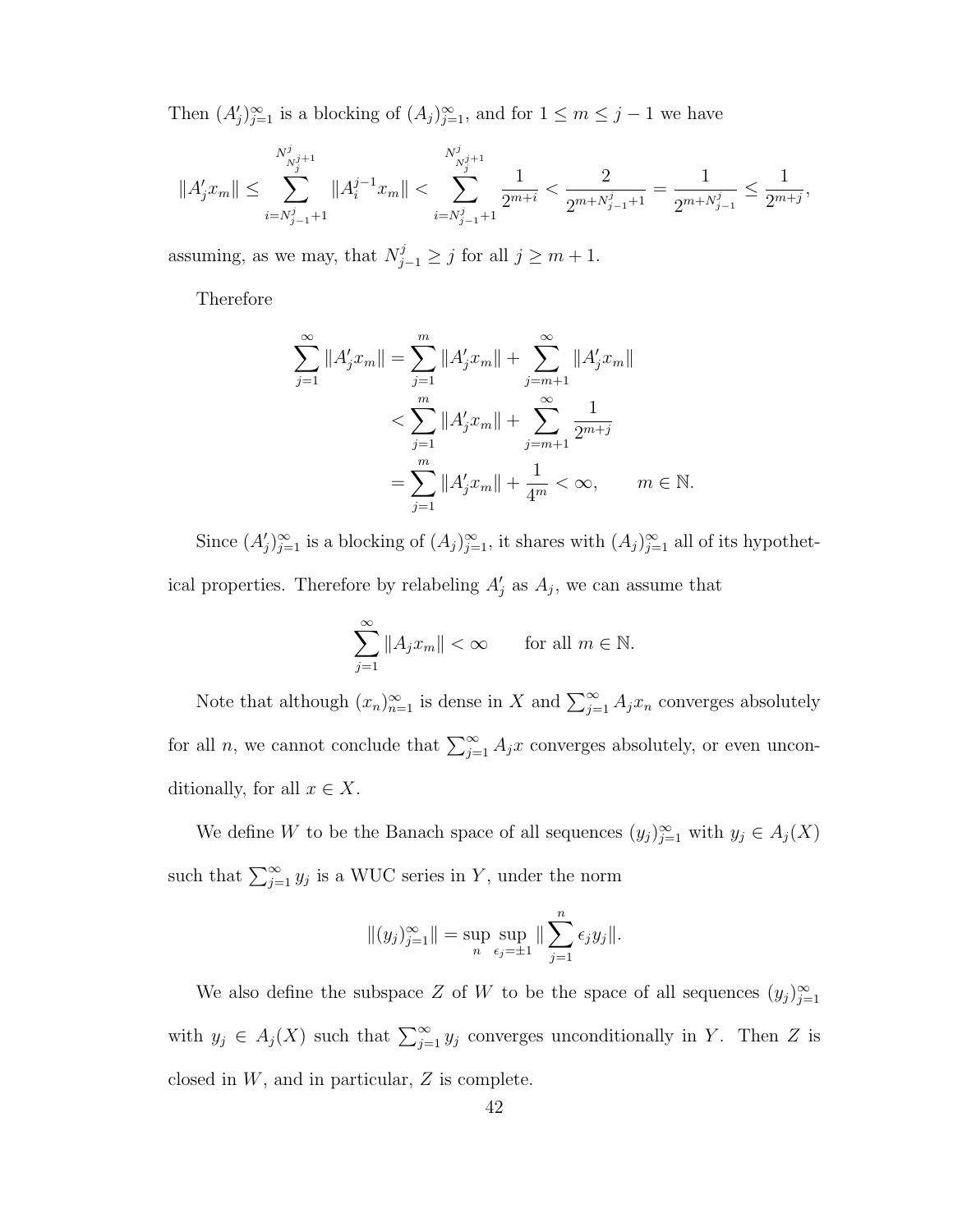By definition of its norm, the natural coordinate projections on  $Z$  are a 1-UFDD for Z. Define  $\tilde{T}$  as the unique bounded linear operator on  $\langle x_n : x \in \mathbb{N} \rangle$  such that

$$
\tilde{T}x_n = (A_j x_n)_{j=1}^{\infty}, \qquad n \in \mathbb{N}.
$$

Since  $\sum_{j=1}^{\infty} A_j x_n$  converges absolutely, in particular unconditionally, in Y, we have  $T(\langle x_n : n \in \mathbb{N} \rangle) \subset Z$ .

Let T be the unique continuous extension of  $\tilde{T}$  to X. Since for all  $x \in X$ ,  $\sum_{j=1}^{\infty} A_j x$  is a WUC series in Y, we have that  $T(X) \subset W$ . Moreover, since Z is closed in Y, we have  $T(X) \subset Z$ . Setting  $\epsilon_j = 1$  for  $1 \leq j \leq n$  and letting n tend to infinity, we have that  $||Tx|| \ge ||x||$  for all  $x \in X$ , hence T is invertible and  $||T^{-1}|| \leq 1$ . Finally, by the conditions on  $(A_j)_{j=1}^{\infty}$ , we have that  $||T|| \leq 1 + \delta$ . Therefore  $d(X, T(X)) \leq ||T|| ||T^{-1}|| \leq 1 + \delta$ .  $\Box$ 

Combining Proposition [4.0.12,](#page-38-0) Proposition [4.0.13](#page-44-0) and Lemma [4.0.11](#page-33-0) gives the following result. Part (ii) is contained in Corollary IV.4 of [\[7\]](#page-78-1) (where the proof is inaccurate); by an example on pg 51 of [\[19\]](#page-79-1) one cannot hope for (iii) to hold with Z having an unconditional basis. The example cited is a Banach space X with a UFDD, such that  $X$  cannot be embedded complementedly in any Banach space with an unconditional basis.

<span id="page-48-0"></span>**Proposition 4.0.14.** Suppose X is a separable Banach space containing no complemented copy of  $\ell_1$ . Suppose, given  $\delta > 0$  there exists a Banach space Y containing X (isometrically) and a sequence of finite-rank operators  $A_n: X \to Y$  such that

$$
\|\sum_{j=1}^{n} \epsilon_j A_j\| < 1 + \delta, \qquad n \in \mathbb{N}, \ \epsilon_j = \pm 1
$$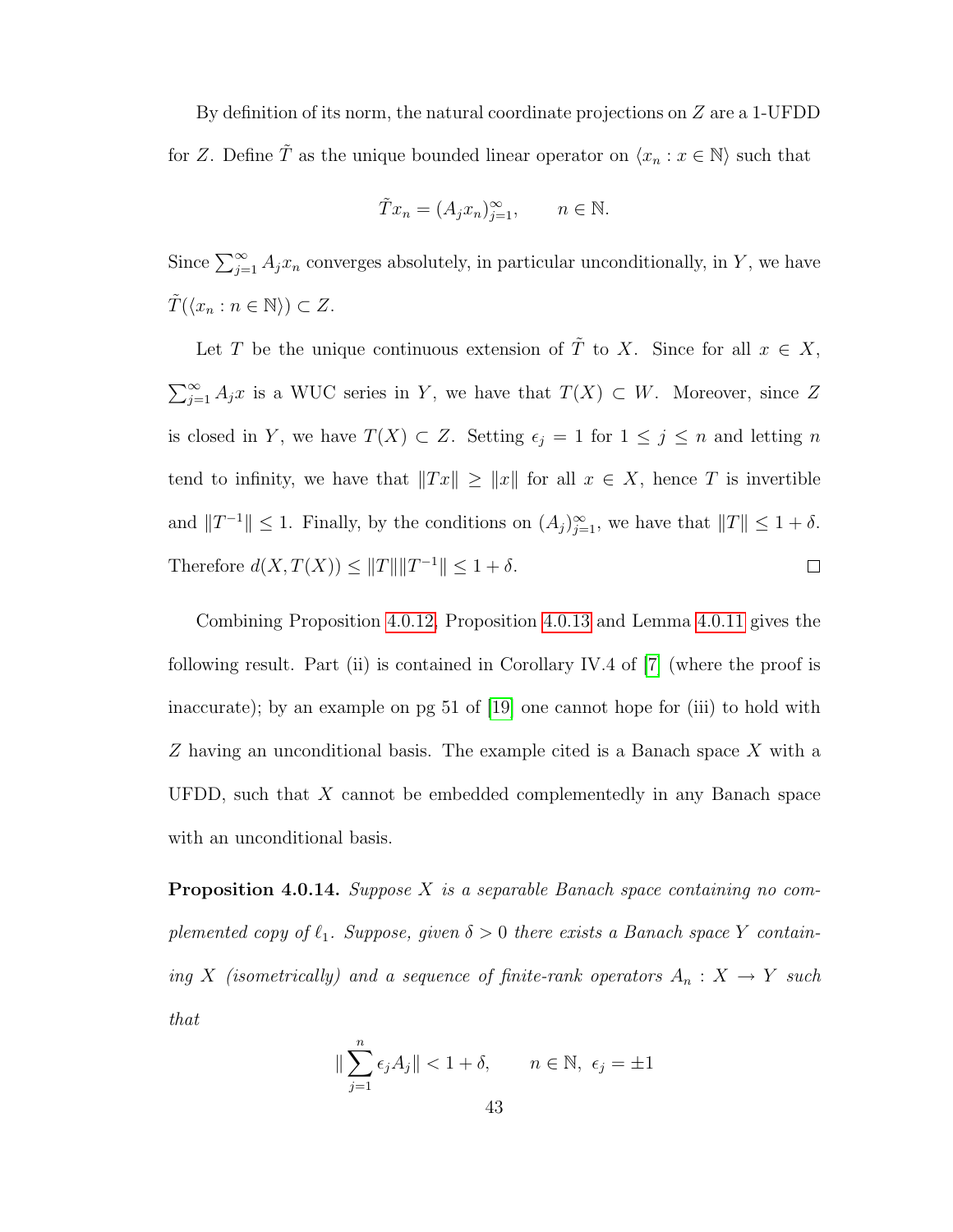and

$$
x = \sum_{j=1}^{\infty} A_j x, \qquad x \in X.
$$

Then

(i) For any  $\delta > 0$ , there is a Banach space Z with a shrinking 1-unconditional basis and a subspace  $X_{\delta}$  of Z such that  $d(X, X_{\delta}) < 1 + \delta$ .

(ii) If  $X$  is reflexive then we may take  $Z$  reflexive in (i).

(iii) If for every  $\delta > 0$  we can take  $Y = X$  (i.e. X has (UMAP)) then for any  $\delta > 0$ , there is a Banach space Z with a shrinking 1-UFDD and a  $(1 + \delta)$ -complemented subspace  $X_{\delta}$  of Z such that  $d(X, X_{\delta}) < 1 + \delta$ .

(iv) If X is reflexive then we may take Z reflexive in (iii).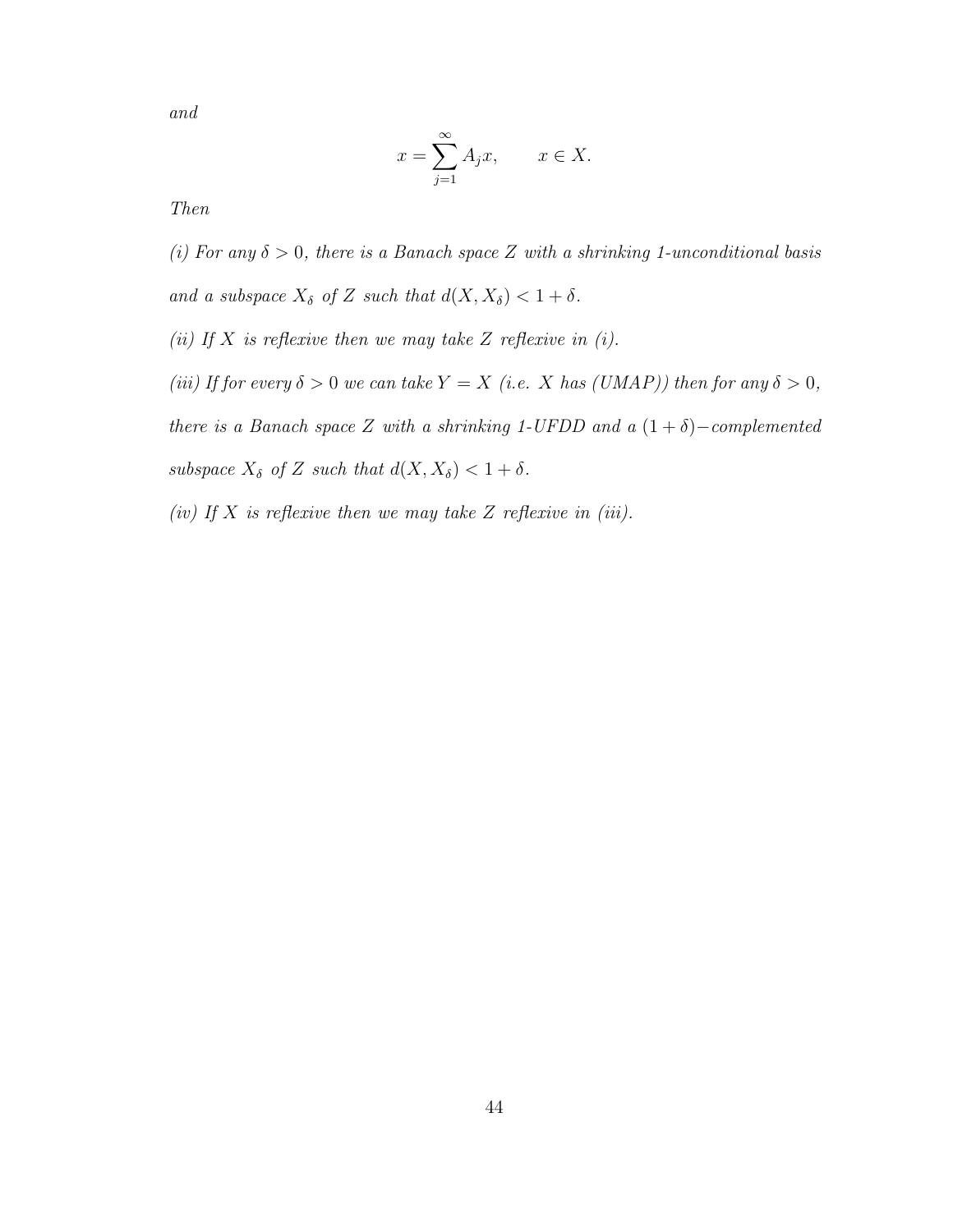## Chapter 5 The Main Result

<span id="page-50-1"></span>**Lemma 5.0.15.** Let Y be a Banach space and suppose X is a closed subspace of Y. Denote by Q the quotient map  $Q: Y \to Y/X$ . Suppose  $(B_n)_{n=1}^{\infty}$  is a uniformly bounded sequence of operators on Y such that

$$
\lim_{n \to \infty} ||QB_n||_{X \to Y/X} = 0 \tag{5.1}
$$

and

$$
\limsup_{n \to \infty} \|B_n\|_{X \to Y} \le 1. \tag{5.2}
$$

Then given  $\delta > 0$  there is an infinite subset M of N such that if  $n_1 < n_2 < \cdots < n_k$ with  $n_j \in \mathbb{M}$  for  $1 \leq j \leq k$  then

$$
||B_{n_1}B_{n_2}\cdots B_{n_k}||_{X\to Y} < 1 + \delta.
$$

**Proof:** We suppose  $||B_n|| \leq M$  for all n. We assume  $\delta < 1/2$ . By passing to a subsequence of  $(B_n)_{n=1}^{\infty}$ , it suffices to prove this for  $\mathbb{M} = \mathbb{N}$  when  $||QB_n||_{X \to Y/X}$  $\nu_n/3$  and  $||B_n||_{X\to Y} \leq 1 + \nu_n/3$  where  $(\nu_n)_{n=1}^{\infty}$  is the decreasing positive sequence given by  $\nu_n = (3M + 6)^{-n+1}\delta$ . We will prove by induction on k that

<span id="page-50-0"></span>
$$
||QB_{n_1}\cdots B_{n_k}||_{X\to Y/X} < \nu_{n_1}
$$
\n
$$
45
$$
\n(5.3)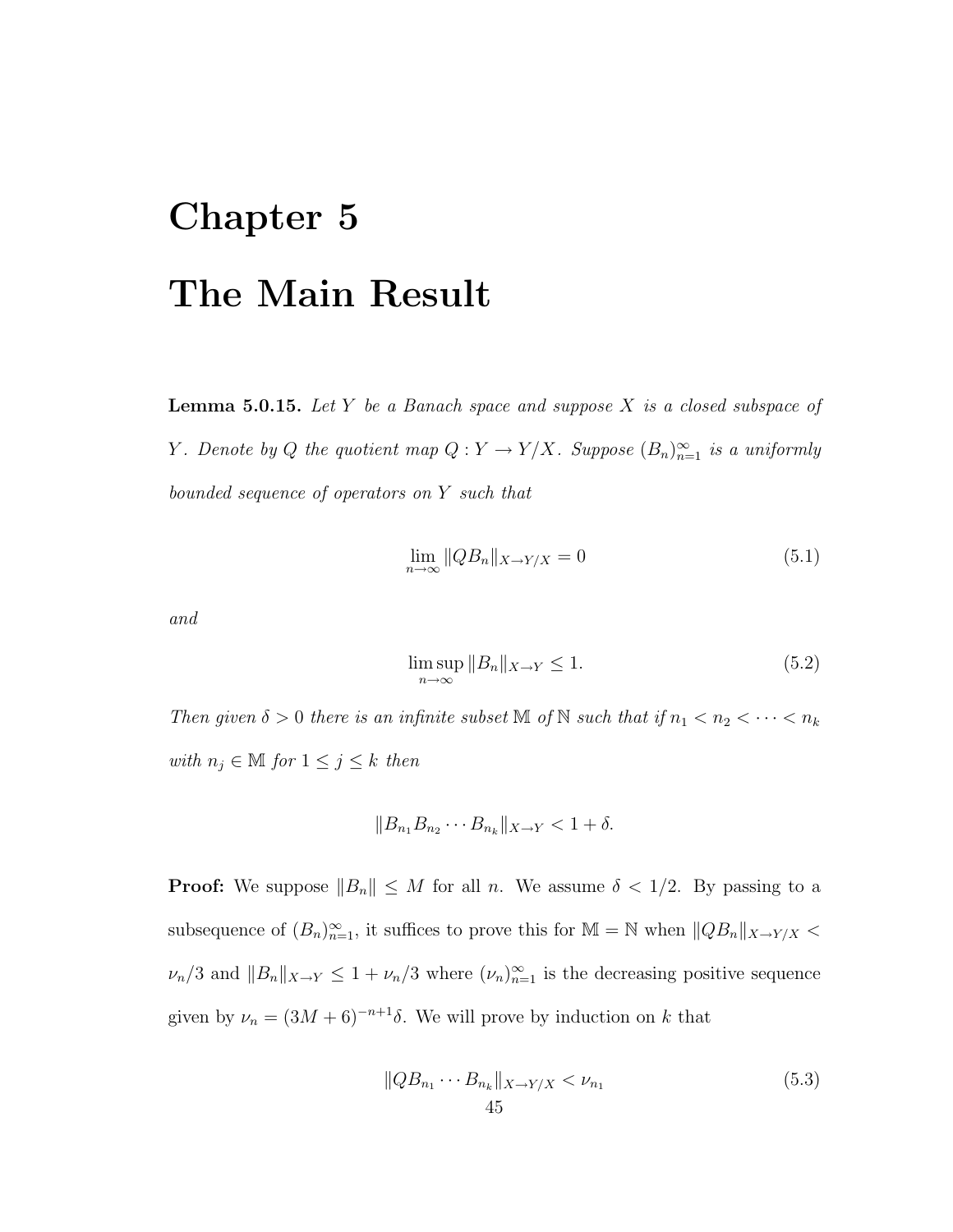and

<span id="page-51-2"></span>
$$
||B_{n_1} \cdots B_{n_k}||_{X \to Y} < 1 + \nu_{n_1}.\tag{5.4}
$$

Under these hypotheses the conclusion is true for  $k = 1$ . We next assume it is true for some  $k\in\mathbb{N}$  and prove it for products of length  $k+1.$  Consider  $m< m_1 <$  $\cdots < m_k$ . Then if  $S = B_{m_1} \cdots B_{m_k}$  we have, by the induction hypothesis,

<span id="page-51-0"></span>
$$
||QS||_{X \to Y/X} < \nu_{m_1} \le \nu_{m+1} \tag{5.5}
$$

and

<span id="page-51-1"></span>
$$
||S||_{X \to Y} < 1 + \nu_{m_1} \le 1 + \nu_{m+1}.\tag{5.6}
$$

By [\(5.5\)](#page-51-0), if  $x \in X$  with  $||x|| \leq 1$  then there exists  $x' \in X$  so that

$$
||x' - Sx|| < \nu_{m+1}
$$

and therefore by [\(5.6\)](#page-51-1),

$$
||x'|| \le ||Sx|| + ||x' - Sx|| < 1 + 2\nu_{m+1}.
$$

Now

$$
B_m S x = B_m x' + B_m (S x - x')
$$

and so we have

$$
||QB_m Sx|| \le ||QB_m||_{X \to Y/X} ||x'|| + ||Q|| ||B_m||_{Y \to Y} ||Sx - x'||
$$
  

$$
< \frac{1}{3} \nu_m (1 + 2\nu_{m+1}) + M\nu_{m+1}
$$
  

$$
< \frac{2}{3} \nu_m + M\nu_{m+1}
$$
  

$$
< \nu_m
$$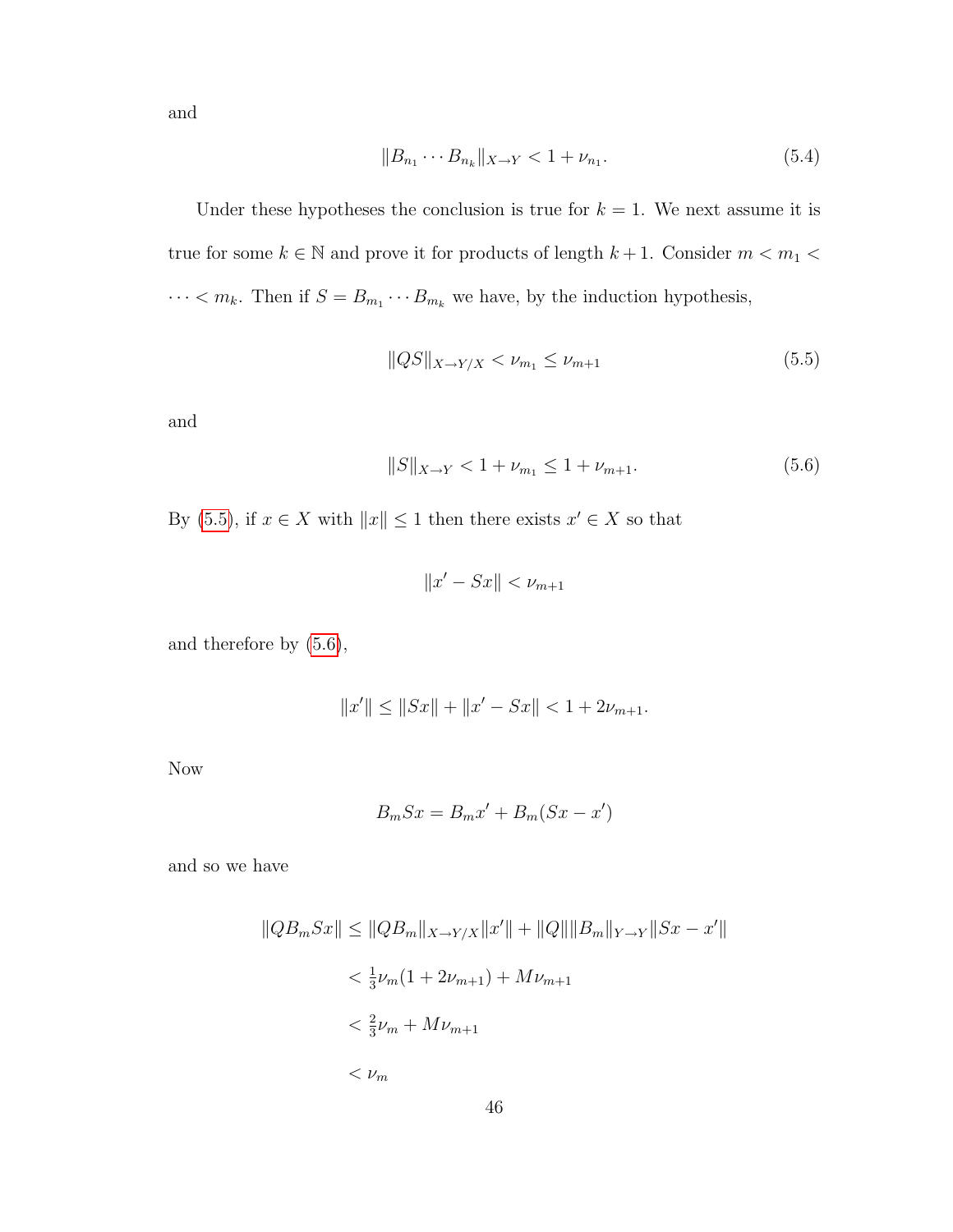and

$$
||B_m Sx|| \le ||B_m||_{X\to Y}||x'|| + ||B_m||_{Y\to Y}||Sx - x'||
$$
  
\n
$$
\le (1 + \frac{1}{3}\nu_m)(1 + 2\nu_{m+1}) + M\nu_{m+1}
$$
  
\n
$$
< 1 + \frac{2}{3}\nu_m + (M + 2)\nu_{m+1}
$$
  
\n
$$
= 1 + \nu_m
$$

establishing both inductive hypotheses [\(5.3\)](#page-50-0) and [\(5.4\)](#page-51-2).

 $\Box$ 

<span id="page-52-0"></span>Our main result is:

**Theorem 5.0.16.** Let  $X$  be a separable Banach space. Then the following conditions are equivalent:

 $(i)$  X has  $(au^*)$ .

(ii) For any  $\delta > 0$  there is a Banach space Y with a shrinking 1-unconditional basis and a subspace  $X_{\delta}$  of Y such that  $d(X, X_{\delta}) < 1 + \delta$ .

**Proof:** (ii)  $\implies$  (i): Let  $T : X \to X_{\delta}$  be an isomorphism onto  $X_{\delta}$ , with  $||T|| < 1+\delta$ and  $||T^{-1}|| = 1$ . By the second part of Proposition [3.0.8,](#page-24-0) Y has (au\*), and by the fourth part of that proposition, so does  $X_{\delta}$ . Now if  $x^* \in X^*$  and  $(x_n^*)_{n=1}^{\infty} \subset X^*$  is weak<sup>∗</sup> -null, then

$$
\limsup_{n} \|x^* + x_n^*\| = \limsup_{n} \|T^*((T^*)^{-1}x^* + (T^*)^{-1}x_n^*)\|
$$
  
\n
$$
\leq (1 + \delta) \limsup_{n} \|(T^*)^{-1}x^* + (T^*)^{-1}x_n^*\|
$$
  
\n
$$
= (1 + \delta) \limsup_{n} \|(T^*)^{-1}x^* - (T^*)^{-1}x_n^*\|
$$
  
\n
$$
\leq (1 + \delta) \limsup_{n} \|x^* - x_n^*\|.
$$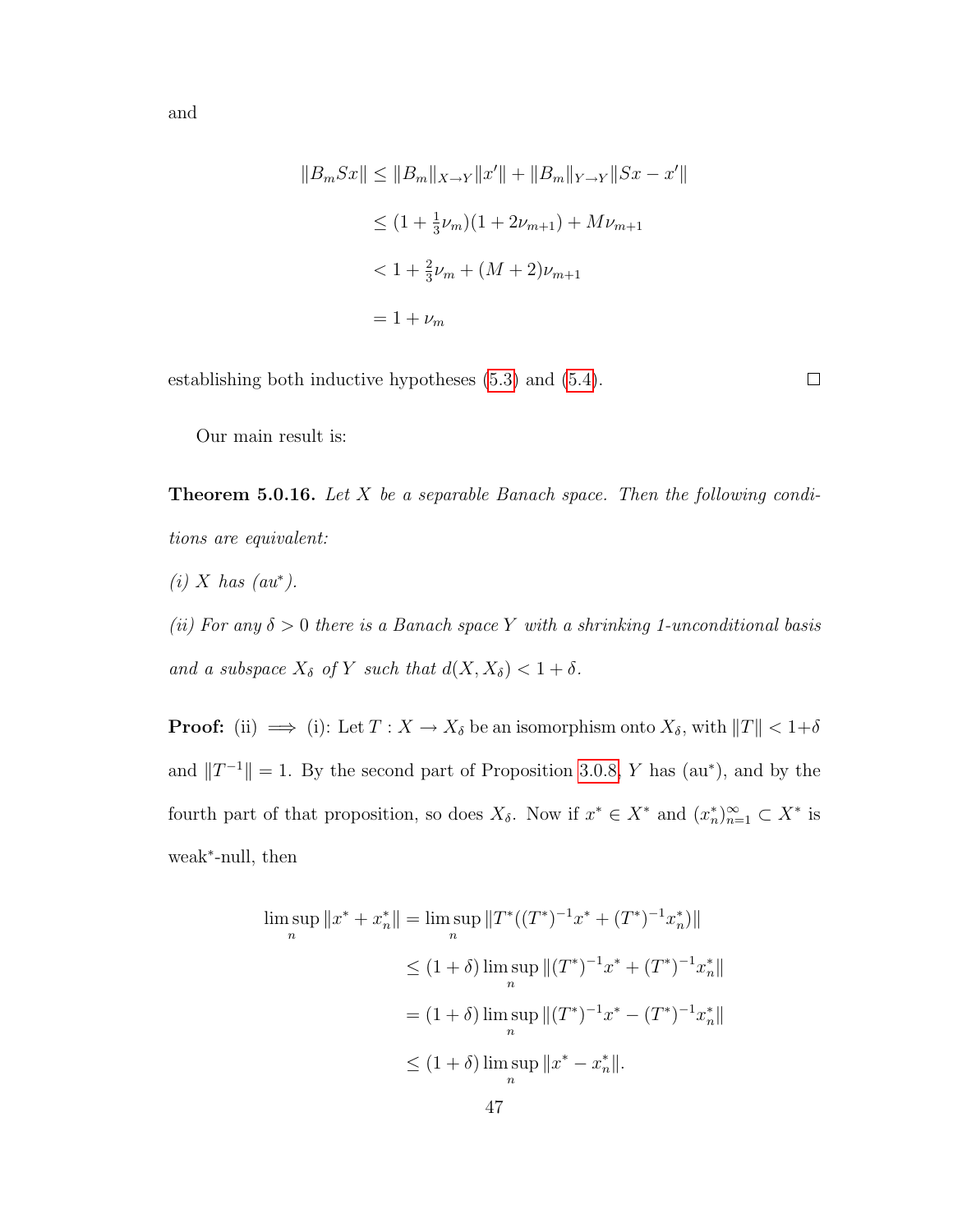Since  $\delta > 0$  is arbitrary,  $\limsup_n ||x^* + x^*_n|| \leq \limsup_n ||x^* - x^*_n||$ .

It follows that  $\limsup_n (||x^* + x^*_{n}|| - ||x^* - x^*_{n}||) \leq 0$ . Indeed, if not, then  $\limsup_n (||x^* + x^*_{n}|| - ||x^* - x^*_{n}||) = c > 0$ . Note that any subsequence of  $(x^*_{n})_{n=1}^{\infty}$  is still weak<sup>\*</sup>-null. We may pass to a subsequence of  $(x_n^*)_{n=1}^{\infty}$  such that  $\lim_n (||x^* + x_n^*|| ||x^* - x_n^*||$  exists and equals c. It follows that  $\limsup_n ||x^* + x_n^*|| > \limsup_n ||x^* - x_n^*||$  $x_n^*$ , which contradicts the foregoing argument.

Replacing  $(x_n^*)_{n=1}^{\infty}$  by  $(-x_n^*)_{n=1}^{\infty}$ , we also have that  $\limsup_n(||x^* - x_n^*|| - ||x^* +$  $\|x_n^*\| \leq 0$ . Therefore

$$
\liminf_{n} (\|x^* + x_n^*\| - \|x^* - x_n^*\|) = \liminf_{n} (-(\|x^* - x_n^*\| - \|x^* + x_n^*\|))
$$
  
= 
$$
-\limsup_{n} (\|x^* - x_n^*\| - \|x^* + x_n^*\|)
$$
  

$$
\ge 0,
$$

that is,  $\liminf_{n}(\|x^* + x^*_n\| - \|x^* - x^*_n\|) \geq 0$ . Thus  $\lim_{n}(\|x^* + x^*_n\| - \|x^* - x^*_n\|)$ exists and equals 0. Therefore  $X$  has  $(au^*)$ .

We turn to the proof of (i)  $\implies$  (ii).

By Proposition [3.0.6](#page-22-0)  $X^*$  is separable. We start by using the result of Zippin [\[31\]](#page-79-2) that X can be embedded in a space Y with a shrinking basis (by Lemma  $4.0.10$  we can assume the embedding is isometric). Let  $S_n$  denote the partial sum operators with respect to this basis, and let  $Q: Y \to Y/X$  be the quotient map. We also denote by  $J$  the inclusion  $J : X \to Y$ .

<span id="page-53-0"></span>We will prove the following Lemma:

**Lemma 5.0.17.** Given  $a \nu > 0$  and an  $n \in \mathbb{N}$  there exists a T in the convex hull of  $\{S_k : k > n\}$  such that  $||QT||_{X\rightarrow Y/X} < \nu$  and  $||I - 2T||_{X\rightarrow Y} < 1 + \nu$ .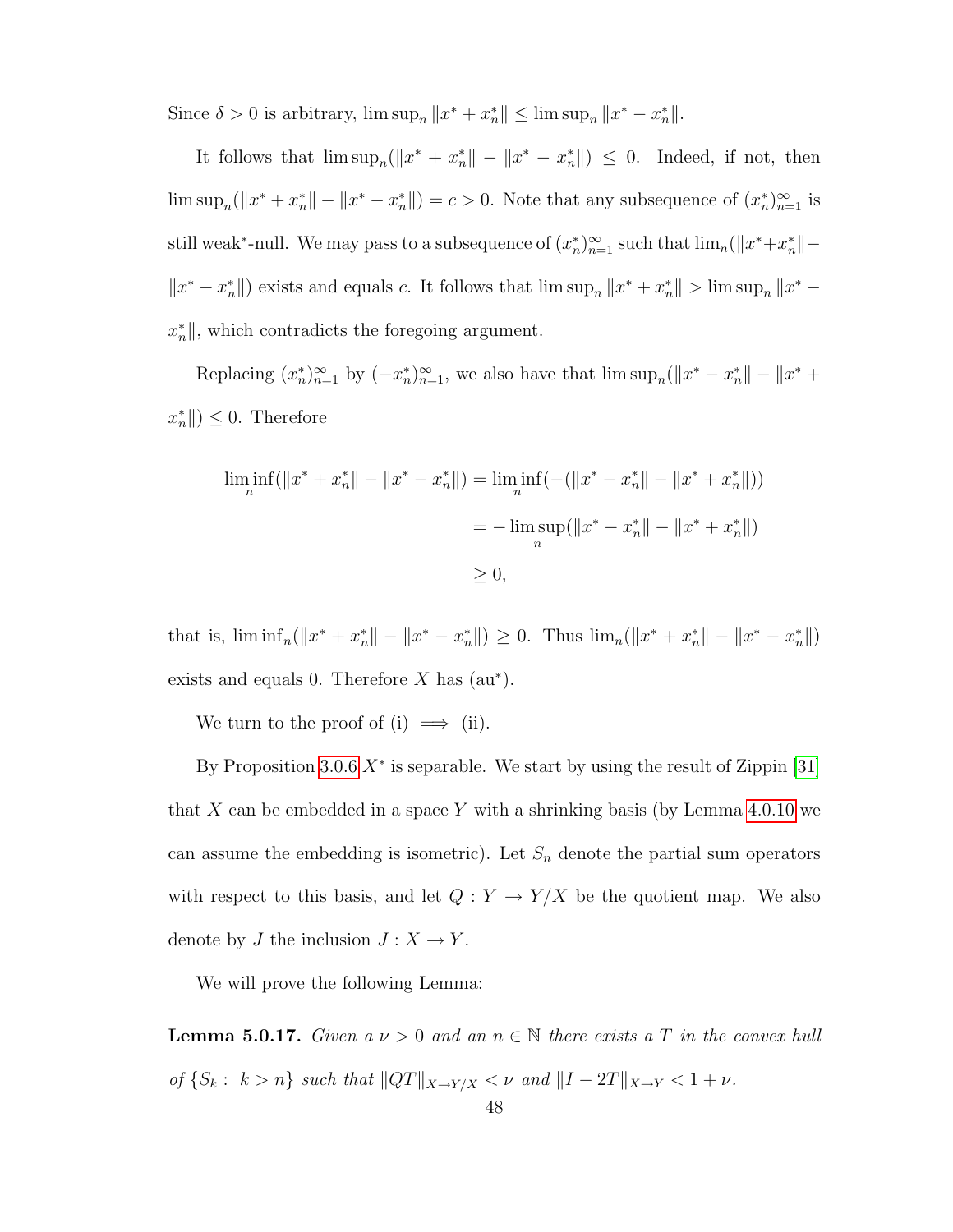**Proof of Lemma [5.0.17:](#page-53-0)** First we will argue that for every  $n \in \mathbb{N}$  there exists an  $m > n$  such that

<span id="page-54-0"></span>
$$
||J^*(S_n^* + S_m^* - I)y^*|| \le ||J^*(S_n^* - S_m^* + I)y^*|| + \frac{1}{2}\nu||y^*||, \qquad y^* \in Y^*.
$$
 (5.7)

If [\(5.7\)](#page-54-0) fails we may find a sequence  $(y_m^*)_{m>n}$  such that  $||y_m^*|| = 1$  and

$$
||J^*(S_n^*y_m^* + S_m^*y_m^* - y_m^*)|| > ||J^*(S_n^*y_m^* - S_m^*y_m^* + y_m^*)|| + \frac{1}{2}\nu, \qquad m > n.
$$

By the Banach-Alaoglu theorem we may pass to a subsequence M of  $\{n+1, n+1\}$ 2,...} so that  $\lim_{m \in \mathbb{M}} y_m^* = y^*$  weak\* for some  $y^* \in Y^*$ . Since  $S_n$  is finite rank  $\lim_{m \in \mathbb{M}} \|S_n^*(y^* - y_m^*)\| = 0.$  Hence

<span id="page-54-1"></span>
$$
\liminf_{m \in \mathbb{M}} (\|J^* S_n^* y^* + J^* (S_m^* y_m^* - y_m^*)\| - \|J^* S_n^* y^* - J^* (S_m^* y_m^* - y_m^*)\|) \ge \frac{1}{2} \nu. \tag{5.8}
$$

Now  $(S_m^* y_m^* - y_m^*)_{m=1}^{\infty}$  is weak\*-null in  $Y^*$  since for  $y \in Y$ ,

$$
|\langle y, S_m^* y_m^* - y_m^* \rangle| = |\langle S_m y - y, y_m^* \rangle| \le ||S_m y - y||.
$$

Hence the sequence  $(J^*(S_m^*y_m^* - y_m^*))_{m=1}^{\infty}$  is weak\*-null in  $X^*$ . Thus [\(5.8\)](#page-54-1) contradicts (au\*) for X. This shows that [\(5.7\)](#page-54-0) holds for some  $m = m(n) > n$ .

Let us put  $R_n = S_{m(n)} - S_n$ . Thus we have

$$
||J^*(2S_n - I)^*y^*|| = ||J^*(S_n^* + S_m^* - I - R_n^*)y^*||
$$
  
\n
$$
\leq ||J^*(S_n^* + S_m^* - I)y^*|| + ||J^*R_n^*y^*||
$$
  
\n
$$
\leq ||J^*(S_n^* - S_m^* + I)y^*|| + ||R_n^*y^*|| + \frac{1}{2}\nu||y^*||
$$
  
\n
$$
\leq ||y^* - R_n^*y^*|| + ||R_n^*y^*|| + \frac{1}{2}\nu||y^*||
$$
  
\n
$$
\leq (1 + \frac{1}{2}\nu)||y^*|| + 2||R_n^*y^*||, \qquad y^* \in Y^*.
$$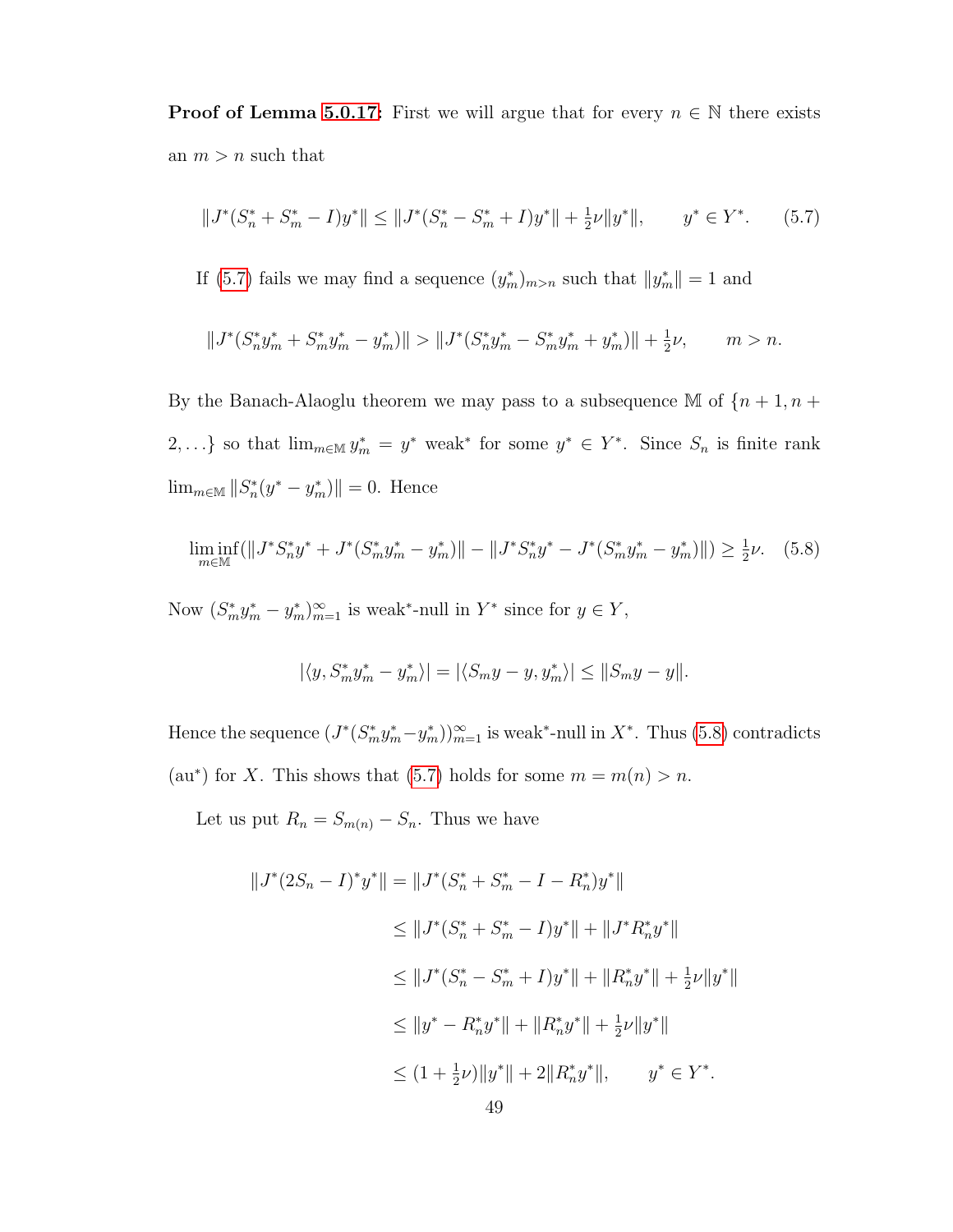That is,

<span id="page-55-0"></span>
$$
||J^*(I - 2S_n)^* y^*|| \le (1 + \frac{1}{2}\nu) ||y^*|| + 2||R_n^* y^*||, \qquad y^* \in Y^*.
$$
 (5.9)

We next consider two sequences of finite-rank operators. First we consider the sequence  $(QS_nJ)_{n=1}^{\infty}$  in  $\mathcal{K}(X,Y/X)$ . Note that if  $z^* \in (Y/X)^*$  then  $J^*Q^*z^* =$ 0. Since  $\lim_{n\to\infty} ||S_n^*Q^*z^* - Q^*z^*|| = 0$  (as the basis is shrinking) we conclude that  $\lim_{n\to\infty} ||J^*S_n^*Q^*z^*|| = 0$ . This implies [\[13\]](#page-78-2) that  $(QS_nJ)_{n=1}^{\infty}$  is a weakly null sequence in  $\mathcal{K}(X, Y/X)$ .

Next consider  $\tilde{R}_n : c_0(Y) \to Y$  defined by  $\tilde{R}_n(y_k)_{k=1}^\infty = R_n y_n$ . Then  $\tilde{R}_n^* : Y^* \to Y$  $\ell_1(Y^*)$  is given by  $\tilde{R}_n^* y^* = (0, \ldots, 0, R_n^* y^*, 0, \ldots)$  with the non-zero entry in the nth slot. Indeed, if  $(y_k)_{k=1}^{\infty} \in c_0(Y)$  and  $y^* \in Y^*$ , then

$$
\langle (y_1, y_2, \ldots), \tilde{R}_n^* y^* \rangle = \langle \tilde{R}_n(y_1, y_2, \ldots), y^* \rangle
$$
  
=  $\langle R_n y_n, y^* \rangle$   
=  $\langle y_n, R_n^* y^* \rangle$   
=  $\langle (y_1, y_2, \ldots), (0, \ldots, 0, R_n^* y^*, 0, \ldots) \rangle$ .

In particular,

$$
\|\tilde{R}_n^*y^*\| = \|(0,\ldots,0,R_n^*y^*,0,\ldots)\| = \|R_n^*y^*\|.
$$

Since the basis of Y is shrinking we have  $\lim_{n\to\infty} ||R_n^*y^*|| = 0$  for  $y^* \in Y^*$  and so also  $\lim_{n\to\infty} \|\tilde{R}_n^*y^*\| = 0$ . This implies that  $(\tilde{R}_n)_{n=1}^\infty$  is weakly null in  $\mathcal{K}(c_0(Y), Y)$ again using [\[13\]](#page-78-2).

Since  $(QS_nJ)_{n=1}^{\infty}$  is weakly null in  $\mathcal{K}(X,Y/X)$  and  $(\tilde{R}_n)_{n=1}^{\infty}$  is weakly null in  $\mathcal{K}(c_0(Y), Y)$ , the sequence  $((QS_n J, \tilde{R}_n))_{n=1}^{\infty}$  is weakly null in  $\mathcal{K}(X, Y/X) \oplus \mathcal{K}(c_0(Y), Y)$ .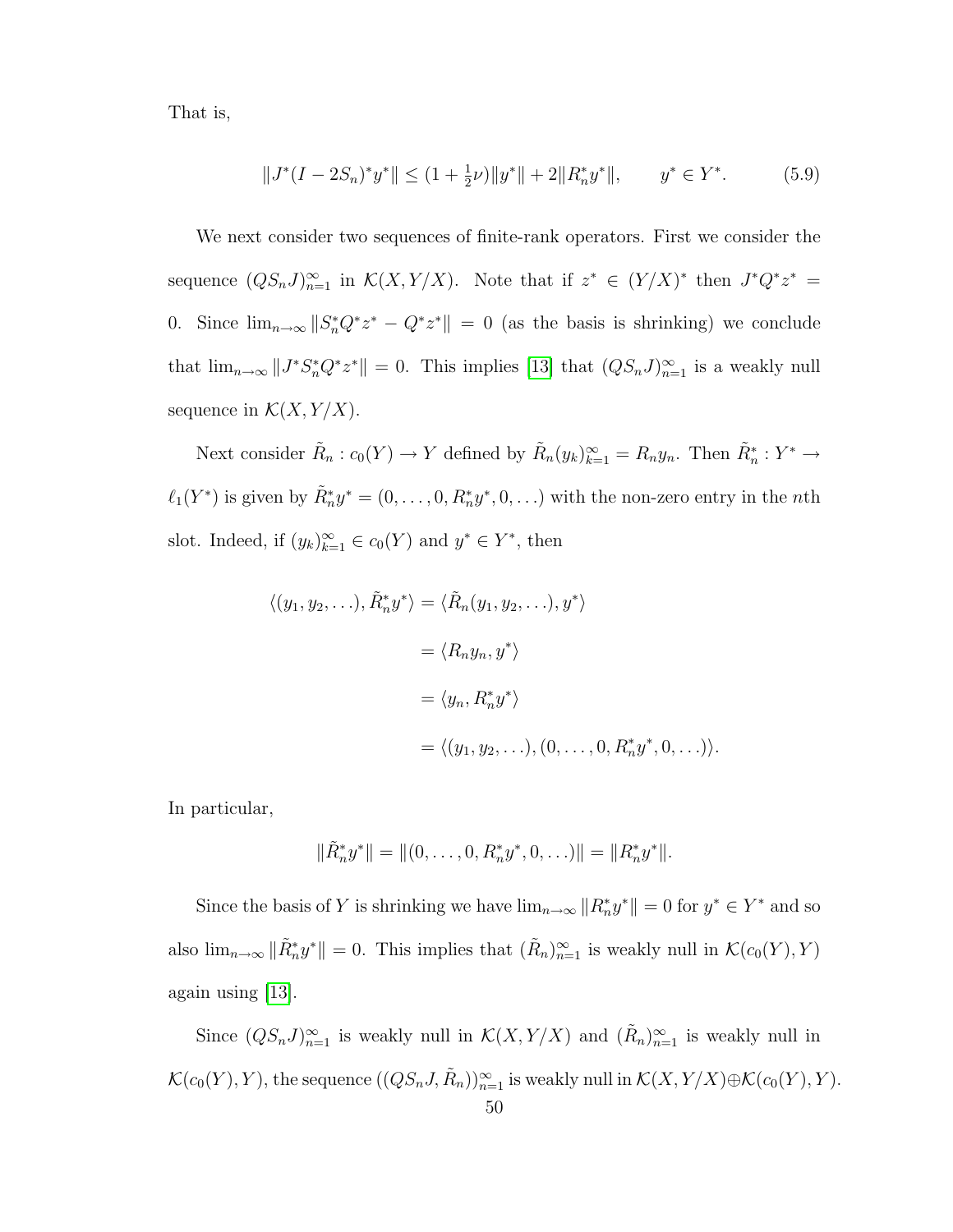Here  $||(S, T)|| = N(||S||, ||T||)$  for all  $(S, T) \in K(X, Y/X) \oplus K(c_0(Y), Y)$ , where N is any norm on  $\mathbb{R}^2$ . Therefore for all  $n \in \mathbb{N}$ ,  $(0,0) \in \overline{\{(QS_j J, \tilde{R}_j) : j > n\}}^w$ and certainly  $(0,0) \in \overline{\text{co}\{(QS_jJ,\tilde{R}_j) : j > n\}}^w$ . By Mazur's theorem, the weak and norm closures of  $\text{co}\{(QS_j J, \tilde{R}_j) : j > n\}$  coincide, so for all  $n \in \mathbb{N}, 0 \in$  $\text{co}\{(QS_j J, \tilde{R}_j) : j > n\}.$ 

Therefore for any n we can find  $r > n$  and  $(\alpha_j)_{j=n+1}^r$  with  $\alpha_j \geq 0$  and  $\sum_{j=n+1}^{r} \alpha_j = 1$  such that

$$
\|\sum_{j=n+1}^r \alpha_j QS_jJ\| < \nu \quad \text{and} \quad \|\sum_{j=n+1}^r \alpha_j \tilde{R}_j\| < \frac{1}{4}\nu.
$$

Here we allow  $\alpha_j = 0$  in order to have a consecutive sequence of operators, indexed by  $n+1 \leq j \leq r$ .

Let 
$$
T = \sum_{j=n+1}^{r} \alpha_j S_j
$$
. Then  $||QT||_{X \to Y/X} = ||QTJ|| < \nu$ .

Also if  $y^* \in Y^*$ , using  $(5.9)$ ,

$$
||J^*(I - 2T)^*y^*|| \le \sum_{j=n+1}^r \alpha_j ||J^*(I - 2S_j)^*y^*||
$$
  
\n
$$
\le (1 + \frac{1}{2}\nu) ||y^*|| + 2 \sum_{j=n+1}^r \alpha_j ||R_j^*y^*||
$$
  
\n
$$
= (1 + \frac{1}{2}\nu) ||y^*|| + 2|| \sum_{j=n+1}^r \alpha_j \tilde{R}_j^*y^*||.
$$

by definition of  $\tilde{R}^*_{j}$ .

Therefore

$$
||(I - 2T)J|| = ||J^*(I - 2T)^*||
$$
  
\n
$$
\leq 1 + \frac{1}{2}\nu + 2||\sum_{j=n+1}^r \alpha_j \tilde{R}_j^*||
$$
  
\n
$$
= 1 + \frac{1}{2}\nu + 2||\sum_{j=n+1}^r \alpha_j \tilde{R}_j||
$$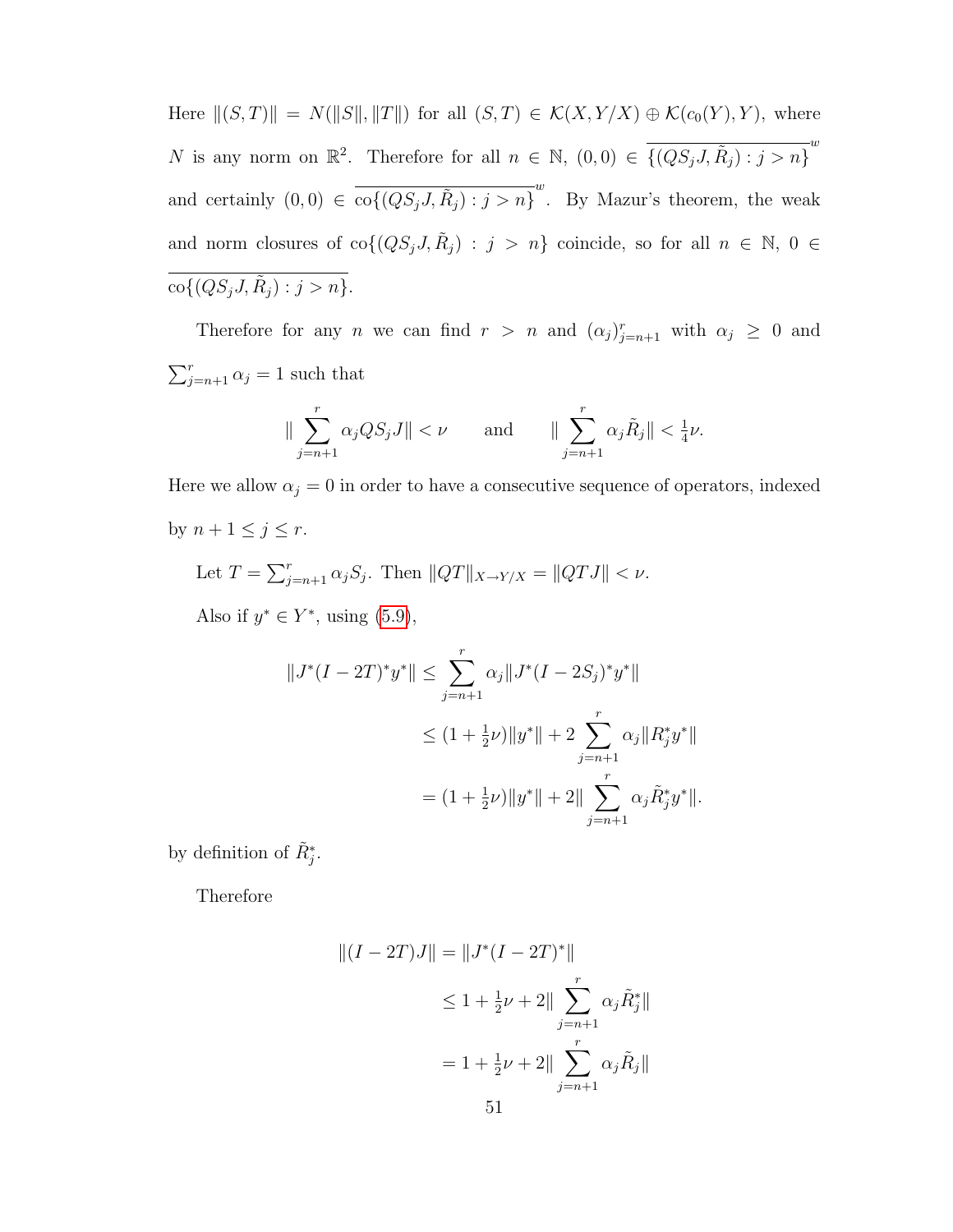$$
\langle 1 + \frac{1}{2}\nu + \frac{1}{2}\nu
$$

$$
= 1 + \nu.
$$

This completes the proof of Lemma [5.0.17.](#page-53-0)

We now return to the proof of Theorem [5.0.16.](#page-52-0) Using Lemma [5.0.17,](#page-53-0) we choose a sequence of convex combinations

$$
T_j = \sum_{i=N_{j-1}+1}^{N_j} \alpha_i S_i
$$

where  $N_0 = 0 < N_1 < N_2 < \cdots$  and  $\alpha_i \geq 0$  are such that  $\sum_{i=N_{j-1}+1}^{N_j} \alpha_i = 1$ , such that for all  $j$ ,

$$
||QT_j||_{X\to Y/X} < \frac{1}{j}
$$

and

$$
||I - 2T_j||_{X \to Y} < 1 + \frac{1}{j}.
$$

Note that  $Q(I - 2T_j)|_X = -2QT_j|_X$ , so

$$
||Q(I - 2T_j)||_{X \to Y/X} = 2||QT_j||_{X \to Y/X} < \frac{2}{j}.
$$

Setting  $B_n = (I - 2T_n)$  in Lemma [5.0.15,](#page-50-1) we pass to a subsequence of  $(T_n)_{n=1}^{\infty}$ 

such that

<span id="page-57-0"></span>
$$
||(I - 2T_{n_1})(I - 2T_{n_2}) \cdots (I - 2T_{n_k})||_{X \to Y} < 1 + \delta
$$
\n(5.10)

whenever  $n_1 < n_2 < \cdots < n_k$ .

Let  $A_j = T_j - T_{j-1}$  where  $T_0 = 0$ . Suppose  $\epsilon_j = \pm 1$ . Since  $S_m S_n = S_{\min(m,n)}$ for all  $m, n \in \mathbb{N}$ , and since distinct operators  $T_j$  and  $T_k$  are "disjointly supported" in the sequence  $(S_n)_{n=1}^{\infty}$ , we have  $T_jT_k = T_{\min(j,k)}$ , whenever  $j \neq k$ .

 $\Box$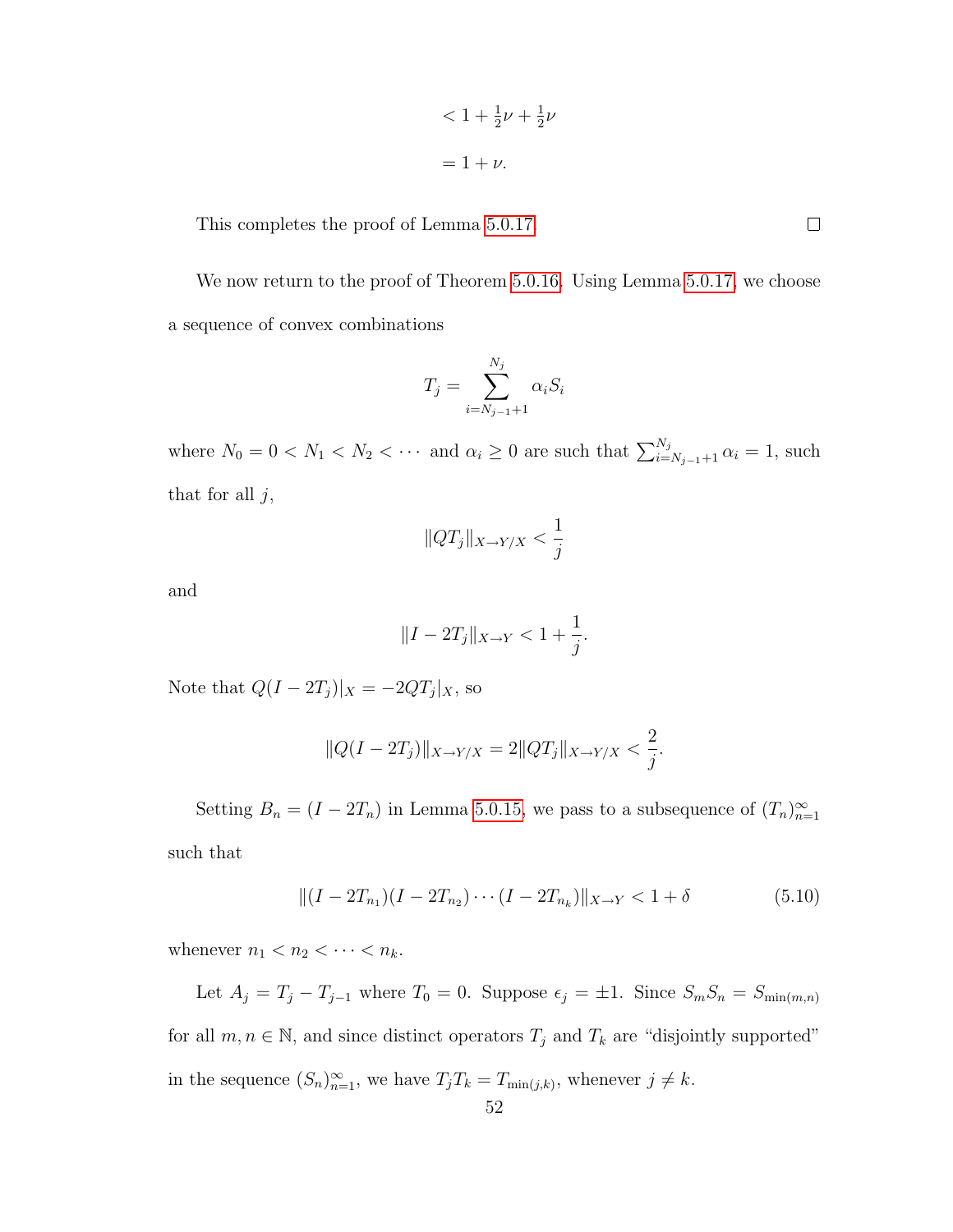We now repeat a calculation in [\[5\]](#page-78-3) Theorem 3.8 with a correction to a small misprint. (Here the index  $n-j+1$  replaces  $n-j-1$ .) We prove by induction that

<span id="page-58-0"></span>
$$
\epsilon_n T_n \prod_{j=1}^{n-1} (I - T_{n-j} + \epsilon_{n-j+1} \epsilon_{n-j} T_{n-j}) = \sum_{j=1}^n \epsilon_j A_j, \qquad n \ge 2.
$$
 (5.11)

(Note that the product notation is unambiguous, since  $(I - 2T_j)(I - 2T_k) = (I 2T_k$ )( $I - 2T_j$ ) for all  $j, k \in \mathbb{N}$ .)

Indeed, if  $n = 2$ , then the left hand side of  $(5.11)$  becomes

$$
\epsilon_2 T_2 (I - T_1 + \epsilon_2 \epsilon_1 T_1) = \epsilon_2 T_2 - \epsilon_2 T_1 + \epsilon_1 T_1 = \epsilon_2 (T_2 - T_1) + \epsilon_1 (T_1 - T_0) = \epsilon_2 A_2 + \epsilon_1 A_1,
$$

as required. Now suppose that [\(5.11\)](#page-58-0) holds for some  $n \geq 2$ . Then

$$
\epsilon_{n+1}T_{n+1}\prod_{j=1}^{n}(I - T_{n+1-j} + \epsilon_{n+2-j}\epsilon_{n+1-j}T_{n+1-j})
$$
\n
$$
= \epsilon_{n+1}T_{n+1}(I - T_n + \epsilon_{n+1}\epsilon_nT_n)\prod_{j=2}^{n}(I - T_{n+1-j} + \epsilon_{n+2-j}\epsilon_{n+1-j}T_{n+1-j})
$$
\n
$$
= \epsilon_{n+1}(T_{n+1} - T_n + \epsilon_{n+1}\epsilon_nT_n)\prod_{j=1}^{n-1}(I - T_{n-j} + \epsilon_{n+1-j}\epsilon_{n-j}T_{n-j})
$$
\n
$$
= \epsilon_{n+1}\left(T_{n+1}\prod_{j=1}^{n-1}(I - T_{n-j} + \epsilon_{n+1-j}\epsilon_{n-j}T_{n-j}) - T_n\prod_{j=1}^{n-1}(I - T_{n-j} + \epsilon_{n+1-j}\epsilon_{n-j}T_{n-j})\right)
$$
\n
$$
+ \epsilon_nT_n\prod_{j=1}^{n-1}(I - T_{n-j} + \epsilon_{n+1-j}\epsilon_{n-j}T_{n-j})
$$
\n
$$
= \epsilon_{n+1}(T_{n+1} - T_n) + \sum_{j=1}^{n}\epsilon_jA_j
$$
\n
$$
= \sum_{j=1}^{n+1}\epsilon_jA_j,
$$

so that  $(5.11)$  holds for  $n + 1$ .

Intuitively, [\(5.11\)](#page-58-0) says that flipping the signs of finitely many "coordinates", and chopping off the infinite tail, is the same as flipping the signs of the first  $n_1$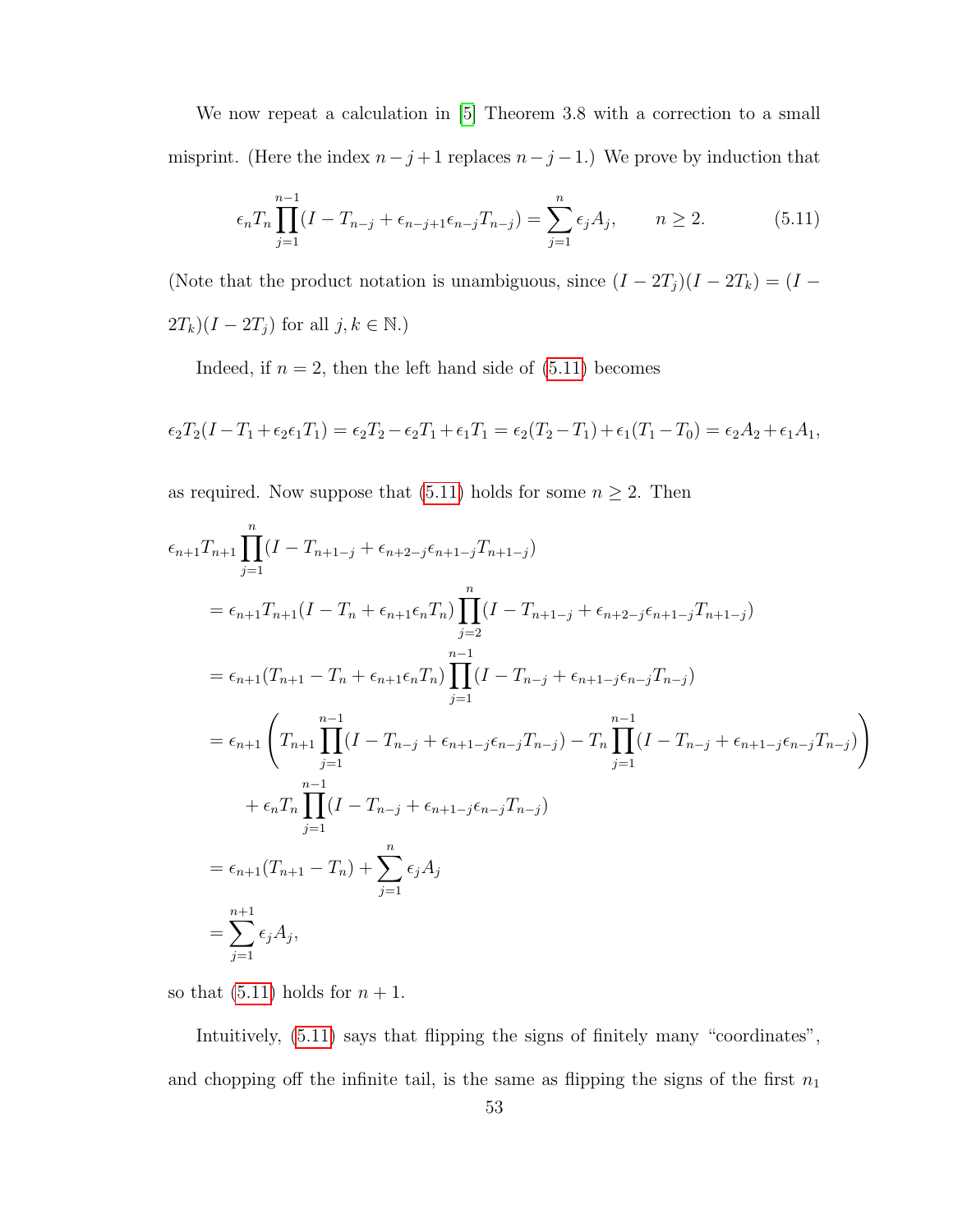coordinates, then flipping the signs of the first  $n_2$  resulting coordinates, etc, finally flipping the signs of the first  $n_k$  coordinates as they stand after the previous step, and then chopping off the infinite tail.

Note that for all  $x \in X$ ,  $x = \sum_{j=1}^{\infty} A_j x$ . Our aim is to prove that  $\|\sum_{j=1}^{n} \epsilon_j A_j\|_{X\to Y}$  $1 + \delta,$  for all  $n \in \mathbb{N}$  and all  $\epsilon_j = \pm 1.$ 

In fact, if  $n = 1$  then by  $(5.10)$ ,

$$
\|\epsilon_1 A_1\|_{X\to Y} = \|T_1\|_{X\to Y}
$$
  
=  $\|\frac{1}{2}(I - (I - 2T_1))\|_{X\to Y}$   
 $\leq \frac{1}{2}(\|I\|_{X\to Y} + \|I - 2T_1\|_{X\to Y})$   
 $< \frac{1}{2}(1 + 1 + \delta)$   
=  $1 + \frac{\delta}{2}$   
 $< 1 + \delta$ .

Next, if  $n \geq 2$ , then [\(5.10\)](#page-57-0) and [\(5.11\)](#page-58-0) imply that

$$
\|\sum_{j=1}^{n} \epsilon_j A_j \|_{X \to Y} = \|T_n \prod_{j=1}^{n-1} (I - T_{n-j} + \epsilon_{n-j+1} \epsilon_{n-j} T_{n-j}) \|_{X \to Y}
$$
  
\n
$$
= \|\frac{1}{2} (I - (I - 2T_n)) \prod_{j=1}^{n-1} (I - T_{n-j} + \epsilon_{n-j+1} \epsilon_{n-j} T_{n-j}) \|_{X \to Y}
$$
  
\n
$$
= \|\frac{1}{2} \left( \prod_{j=1}^{n-1} (I - T_{n-j} + \epsilon_{n-j+1} \epsilon_{n-j} T_{n-j}) - (I - 2T_n) \prod_{j=1}^{n-1} (I - T_{n-j} + \epsilon_{n-j+1} \epsilon_{n-j} T_{n-j}) \right) \|_{X \to Y}
$$
  
\n
$$
\leq \frac{1}{2} \left( \|\prod_{j=1}^{n-1} (I - T_{n-j} + \epsilon_{n-j+1} \epsilon_{n-j} T_{n-j}) \|_{X \to Y} + \|(I - 2T_n) \prod_{j=1}^{n-1} (I - T_{n-j} + \epsilon_{n-j+1} \epsilon_{n-j} T_{n-j}) \|_{X \to Y} \right)
$$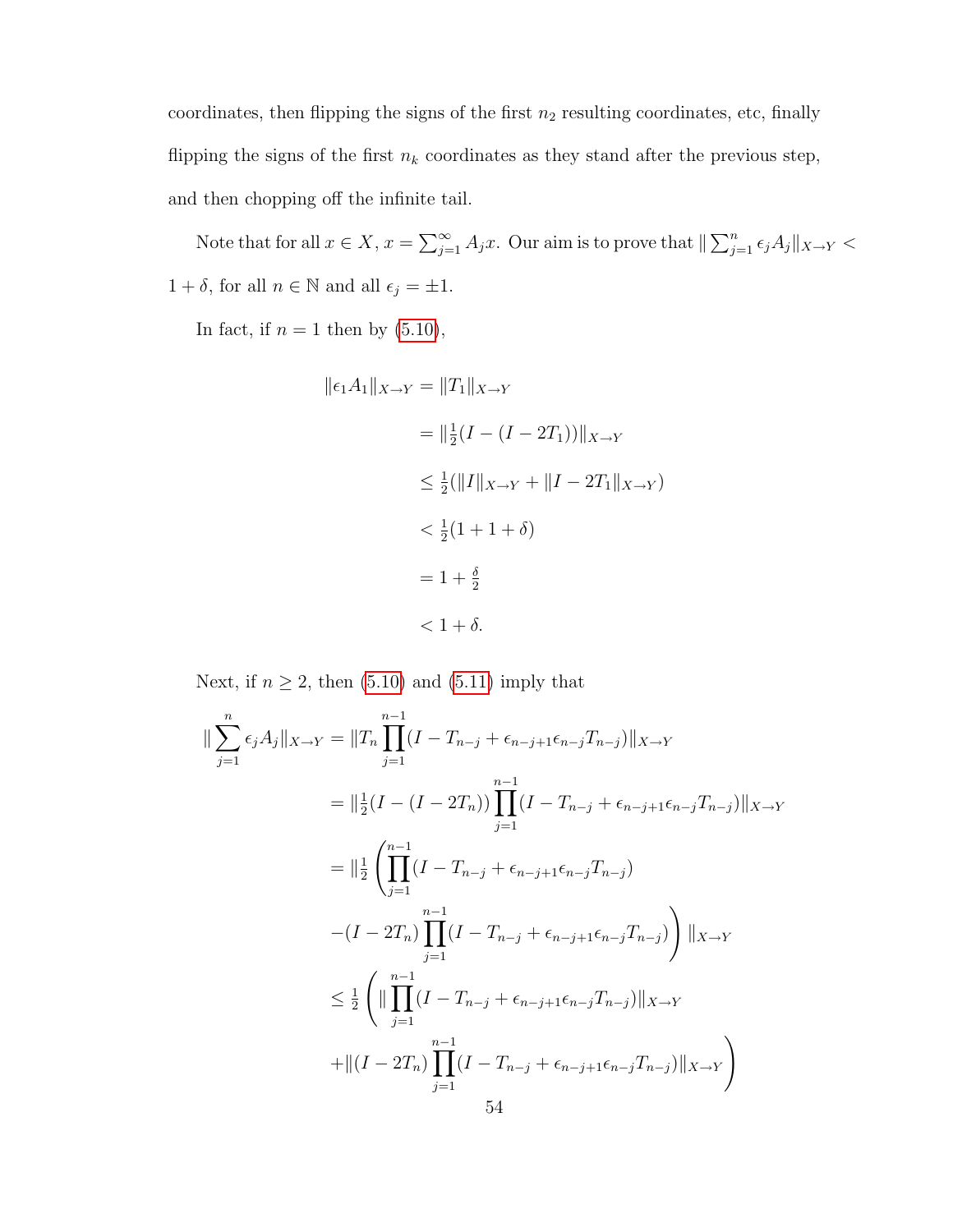Note that since  $X^*$  is separable, X contains no complemented copy of  $\ell_1$ . That is, if  $Z \subset X$  is a subspace of X isomorphic to  $\ell_1$ , and if  $P : X \to Z$  is a bounded linear projection, then  $X/\text{ker } P$  is isomorphic to  $P(X) = Z$ , and the subspace  $(\text{ker } P)^{\perp} \subset X^*$  of  $X^*$  is isomorphic to  $(X/\text{ker}(P)^*$ , hence isomorphic to  $\ell_1^* = \ell_{\infty}$ . Since  $\ell_{\infty}$  is not separable, there can be no such Z. The result now follows by Proposition [4.0.14.](#page-48-0)  $\Box$ 

**Corollary 5.0.18.** Let X be a separable reflexive Banach space. Then the following conditions are equivalent:

 $(i)$  X has  $(au)$ .

(ii) For any  $\delta > 0$  there is a reflexive Banach space Y with a 1-unconditional basis and a subspace  $X_{\delta}$  of Y such that  $d(X, X_{\delta}) < 1 + \delta$ .

Proof: This follows from the proof of Theorem [5.0.16](#page-52-0) and from Propositions [3.0.7](#page-23-0)  $\Box$ and [4.0.14.](#page-48-0)

The next Corollary is due to Johnson and Zheng [\[12\]](#page-78-4) by a quite different proof.

**Corollary 5.0.19.** Any quotient of a Banach space  $X$  with a shrinking unconditional basis is isomorphic to a subspace of a Banach space with a shrinking unconditional basis.

**Proof:** Let  $E$  be a closed subspace of  $X$ . Renorm  $X$  with an equivalent norm  $|||\cdot|||$  so that its shrinking basis is 1-unconditional (pg 19 of [\[19\]](#page-79-1).) Then by part (ii) of Proposition [3.0.8](#page-24-0)  $(X,|||\cdot|||)$  has (au\*). By part (iv) of Proposition 3.0.8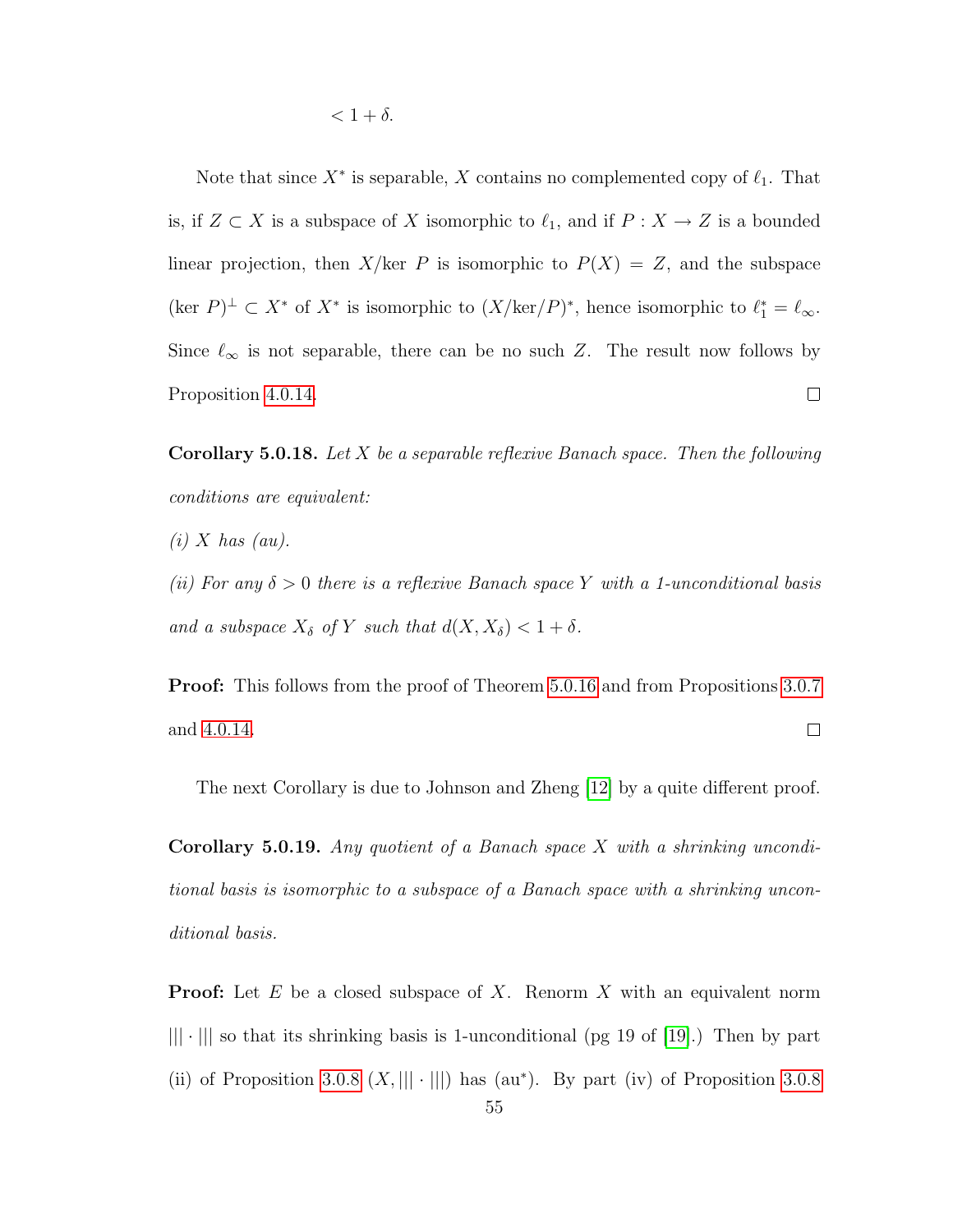$(X, |||·||)/E$  has (au<sup>\*</sup>). Now Theorem [5.0.16](#page-52-0) implies that  $(X, |||·||)/E$  is isomorphic to a subspace  $X'$  of a Banach space Y with a shrinking 1-unconditional basis. Therefore  $(X, \|\cdot\|)/E$  is isomorphic to X'.  $\Box$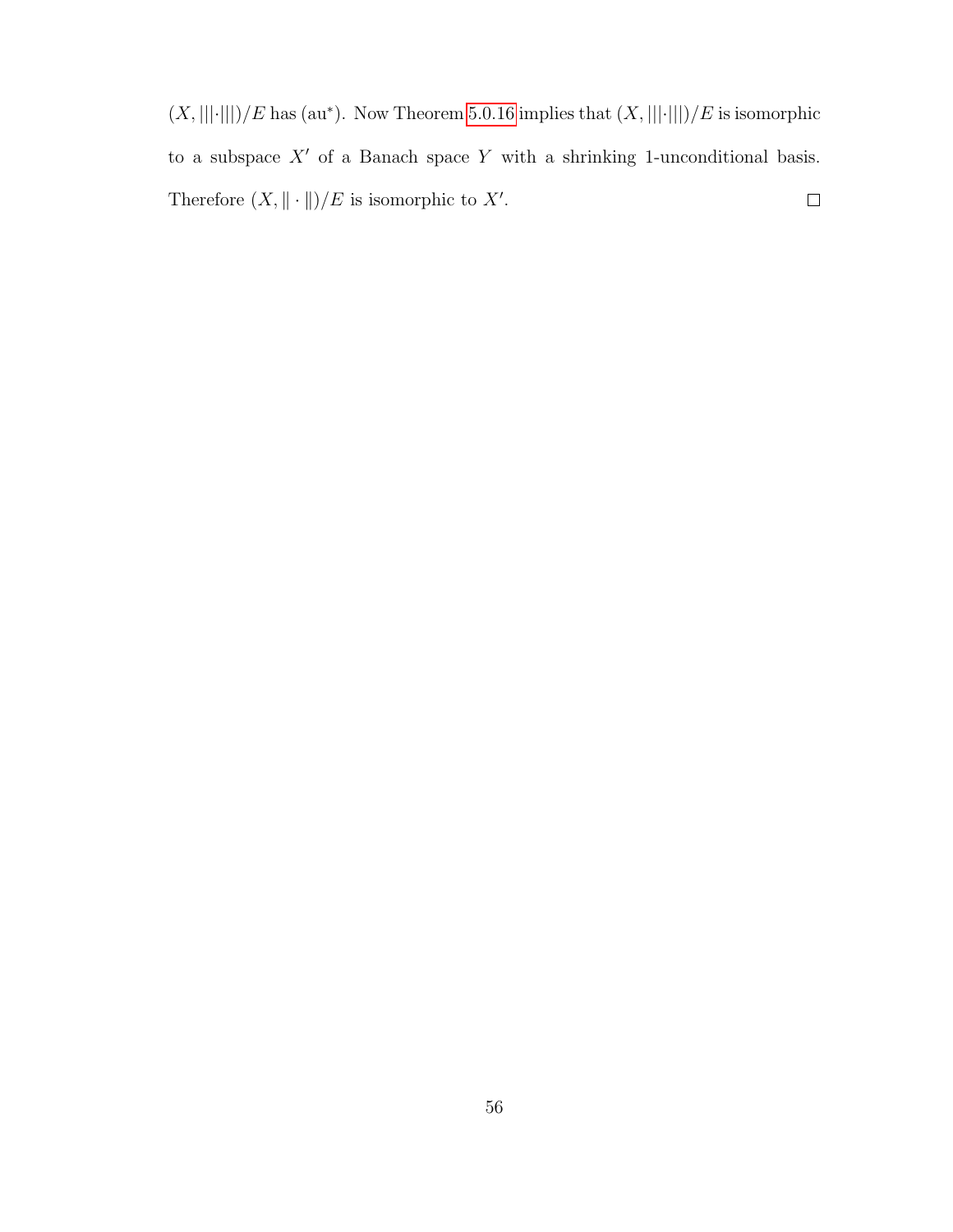## Chapter 6 Skipped Unconditional Bases

Let us say that a basic sequence  $(e_k)_{k=1}^N$  (where  $1 \leq N \leq \infty$ ) in a (finite or infinitedimensional) Banach space X is skipped  $\lambda$ -unconditional if whenever  $0 = m_0$  <  $m_1 < \cdots < m_n < \infty$  with  $m_j - m_{j-1} \geq 2$  for  $1 \leq j \leq n$  and  $y_j \in [e_i]_{m_{j-1}+1}^{m_j-1}$  then for any choice of signs  $(\epsilon_j)_{j=1}^n$ ,

$$
\|\sum_{j=1}^n \epsilon_j y_j\| \leq \lambda \|\sum_{j=1}^n y_j\|,
$$

that is to say, that the basic sequence  $(y_j)_{j=1}^n$  is  $\lambda$ -unconditional.

We shall say that  $(e_k)_{k=1}^{\infty}$  is asymptotically skipped 1-unconditional if for every  $\lambda > 1$  there exists an n so that if  $x \in [e_k]_{k=1}^n \setminus \{0\}$  then the basic sequence  ${x, e_{n+1}, e_{n+2}, \ldots}$  is skipped  $\lambda$ -unconditional.

We will define a basis  $(f_k)_{k=1}^N$  of a finite-dimensional Banach space to be *dual* skipped  $\lambda$ -unconditional when the dual basis  $(f_k^*)_{k=1}^N$  is skipped  $\lambda$ -unconditional. We will need the following Lemma:

<span id="page-62-0"></span>**Lemma 6.0.20.** Let X be a Banach space with a basis  $(e_k)_{k=1}^N$  where  $1 \leq N \leq \infty$ . Suppose  $1 \leq m_1 < m_2 < \cdots < m_n < N$ , and that for every  $x \in [e_j]_{j=1}^{m_1}$  the basic sequence  $\{x, (e_k)_{k=m_1+1}^N\}$  is skipped  $\lambda$ -unconditional. Suppose  $x^*, y^* \in X^* \setminus \{0\}$  are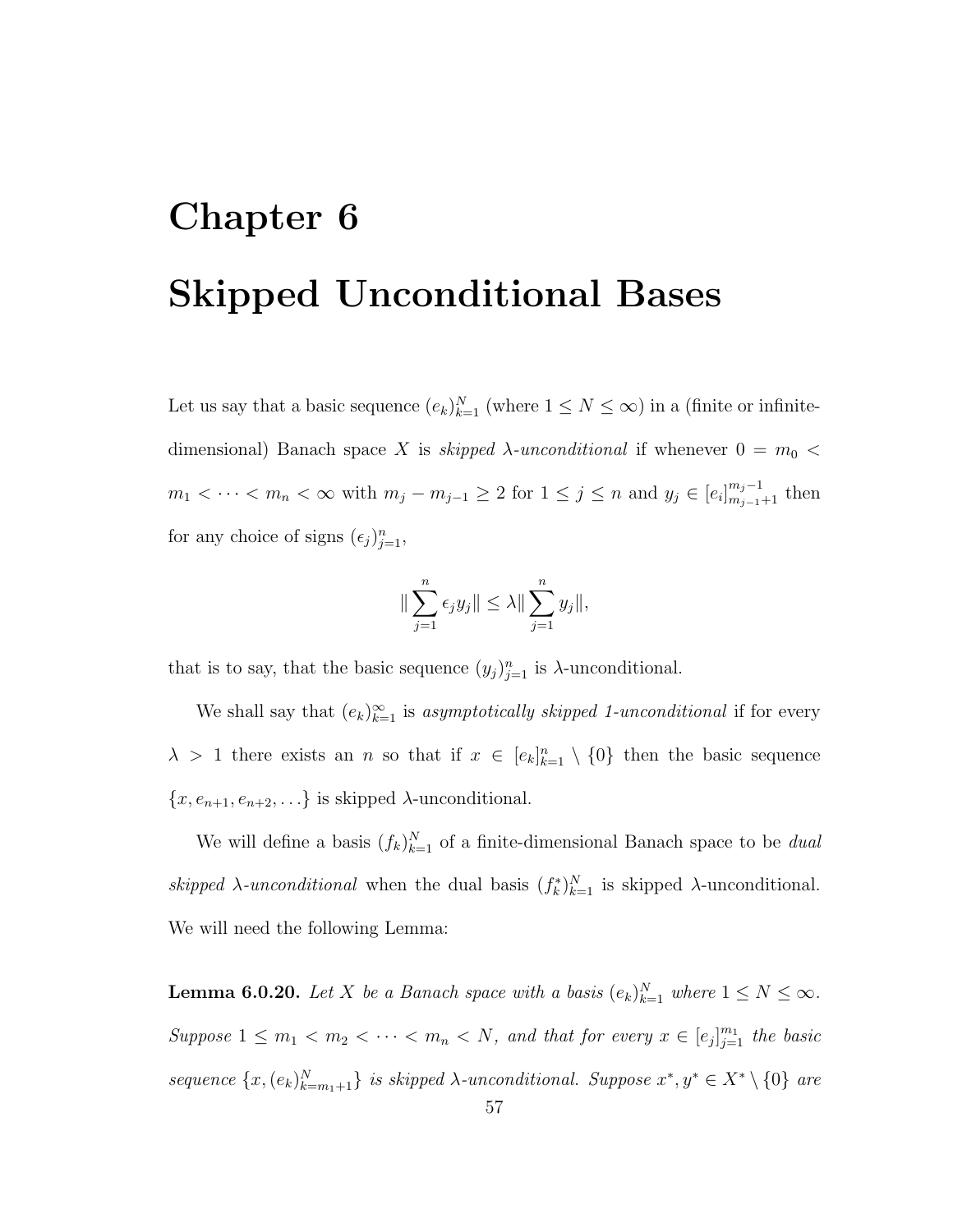such that  $x^* \in [e_k^*]_{k=1}^{m_1}$ ,  $y^*(e_j) = 0$  for  $1 \leq j \leq m_n$ . Then  $\{x^*, e_{m_2}^*, \ldots, e_{m_{n-1}}^*, y^*\}$  is a dual skipped λ-unconditional basis of its linear span.

In particular if  $(e_k)_{k=1}^N$  is skipped  $\lambda$ -unconditional then the finite sequence  ${x^*, e^*_{m_2}, \ldots, e^*_{m_{n-1}}, y^*}$  is a dual skipped  $\lambda$ -unconditional basis of its linear span.

**Proof:** Define a map  $T: X \to \mathbb{R}^n$  by

$$
Tx = (x^*(x), e^*_{m_2}(x), \dots, e^*_{m_{n-1}}(x), y^*(x))
$$

and consider the quotient norm  $\|\xi\|_T = \inf\{\|x\| : Tx = \xi\}$  on  $\mathbb{R}^n$ .

Let  $(f_i)_{i=1}^n$  denote the canonical basis of  $\mathbb{R}^n$ . Then  $T^*$  is an isometric isomorphism from  $(\mathbb{R}^n, \|\cdot\|_T)^*$  into  $X^*$ , which maps  $(f_1^*, f_2^*, \ldots, f_{n-1}^*, f_n^*)$  onto  $(x^*, e_{m_2}^*, \ldots, e_{m_{n-1}}^*, y^*)$ . Thus it suffices to show that  $(f_1^*, \ldots, f_n^*)$  is a dual skipped  $\lambda$ -unconditional basis for  $(R_n^*, \|\cdot\|_T)^*$ , i.e. that  $(f_1, \ldots, f_n)$  is a skipped  $\lambda$ -unconditional basis for  $(R_n, \|\cdot\|_T)$ .

In fact, suppose that  $0 = k_0 < k_1 < \cdots < k_p < \infty$ , with  $k_j - k_{j-1} \geq 2$  for  $1 \leq j \leq p$ . Suppose that for  $1 \leq j \leq p$ ,  $\xi_j \in [f_i]_{i=k_{j-1}+1}^{k_j-1}$  and  $\epsilon_i = \pm 1$ . Choose  $x \in X$  such that  $Tx = \sum_{j=1}^p \xi_j$ . Then  $e_{m_{k_j}}^*(x) = 0$  for all  $1 \le j \le p$ . Thus

$$
x = \sum_{j=1}^{p+1} x_j
$$
, where  $x_j \in [e_i]_{i=m_{k_{j-1}}+1}^{m_{k_j}-1}$  for  $1 \le j \le p$ ,

and

$$
x_{p+1} \in [e_i]_{i=m_{k_p}+1}^N.
$$

Then  $T(\sum_{j=1}^p \epsilon_j x_j + x_{p+1}) = \sum_{j=1}^p \epsilon_j \xi_j$ . By assumption,

<span id="page-63-0"></span>
$$
\|\sum_{j=1}^{p} \epsilon_j x_j + x_{p+1}\| \le \lambda \|\sum_{j=1}^{p+1} x_j\|.\tag{6.1}
$$

Now  $\sum_{j=1}^{p+1} x_j \mapsto \sum_{j=1}^p \epsilon_j x_j + x_{p+1}$  is a 1-1 correspondence between the coset  $T^{-1}(\sum_{j=1}^p \xi_j)$  and the coset  $T^{-1}(\sum_{j=1}^p \epsilon_j \xi_j)$ , so taking the infimum over  $x \in T^{-1}(\sum_{j=1}^p \xi_j)$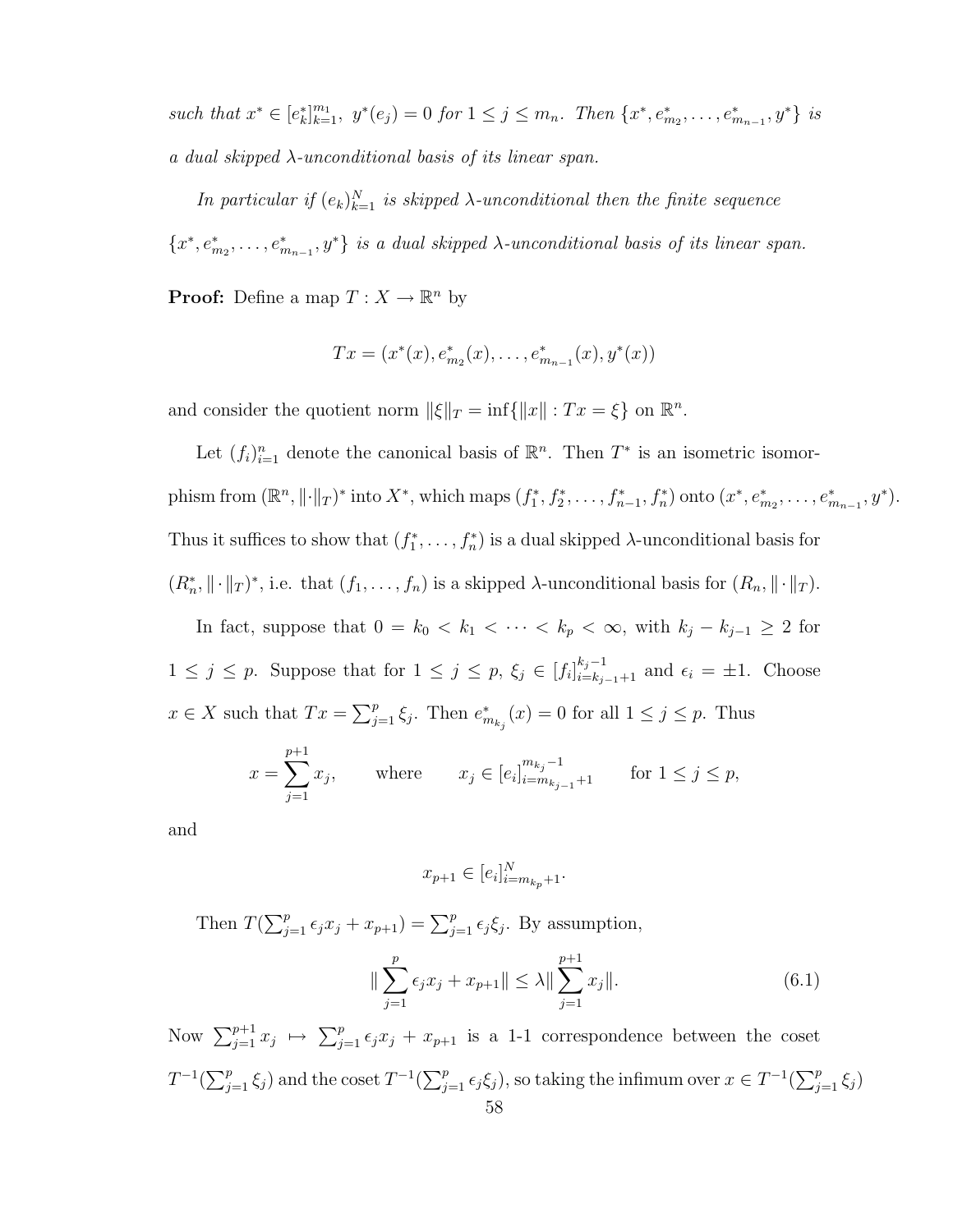on the left hand side of [\(6.1\)](#page-63-0), and then on the right hand side, we have  $\|\sum_{j=1}^p \epsilon_j \xi_j\|$   $\leq$  $\lambda \|\sum_{j=1}^p \xi_j\|$ , as required.  $\Box$ 

Our next result concerns the unconditionality of the biorthogonal sequence  $(e_k^*)_{k=1}^{\infty}$  in  $X^*$ . If A is a finite subset of N we denote by  $\text{ubc}(e_j^*)_{j\in\mathbb{A}}$  the unconditional basis constant of  $(e_j^*)_{j\in\mathbb{A}}$ .

<span id="page-64-0"></span>**Lemma 6.0.21.** Let X be a finite-dimensional Banach space with a skipped  $1$ -unconditional basis  $(e_k)_{k=1}^{2N+1}$ . Suppose ubc $(e_{2j-1}^*)_{j=1}^{N+1} = \mu > 1$ . Then

$$
\text{ubc}(e_j^*)_{j=1}^{2N+1} \ge 1 + 2(\mu - 1).
$$

**Proof:** By assumption there exist real numbers  $(\alpha_j)_{j=1}^{N+1}$  and signs  $(\epsilon_j)_{j=1}^{N+1}$  so that

$$
\|\sum_{j=1}^{N+1} \alpha_j e_{2j-1}^* \| = 1
$$

and

$$
\|\sum_{j=1}^{N+1} \epsilon_j \alpha_j e_{2j-1}^* \| = \mu.
$$

Let  $E = [e_{2j-1}]_{j=1}^{N+1}$ . Then we have

$$
\|\sum_{j=1}^{N+1} \alpha_j e_{2j-1}^*|_E\| \le 1.
$$

By the skipped unconditionality condition  $(e_{2j-1})_{j=1}^{N+1}$  is 1-unconditional in E, moreover its biorthogonal functionals are isometrically isomorphic to  $(e_{2j-1}^*|_E)_{j=1}^{N+1}$ , so we have

$$
\|\sum_{j=1}^{N+1} \epsilon_j \alpha_j e_{2j-1}^*|_E\| \le 1.
$$

By the Hahn-Banach theorem there exists  $(\beta_j)_{j=1}^N$  such that

$$
\|\sum_{j=1}^{N+1} \epsilon_j \alpha_j e_{2j-1}^* + \sum_{j=1}^N \beta_j e_{2j}^* \| = \|\sum_{j=1}^{N+1} \epsilon_j \alpha_j e_{2j-1}^* \|_E \|\le 1.
$$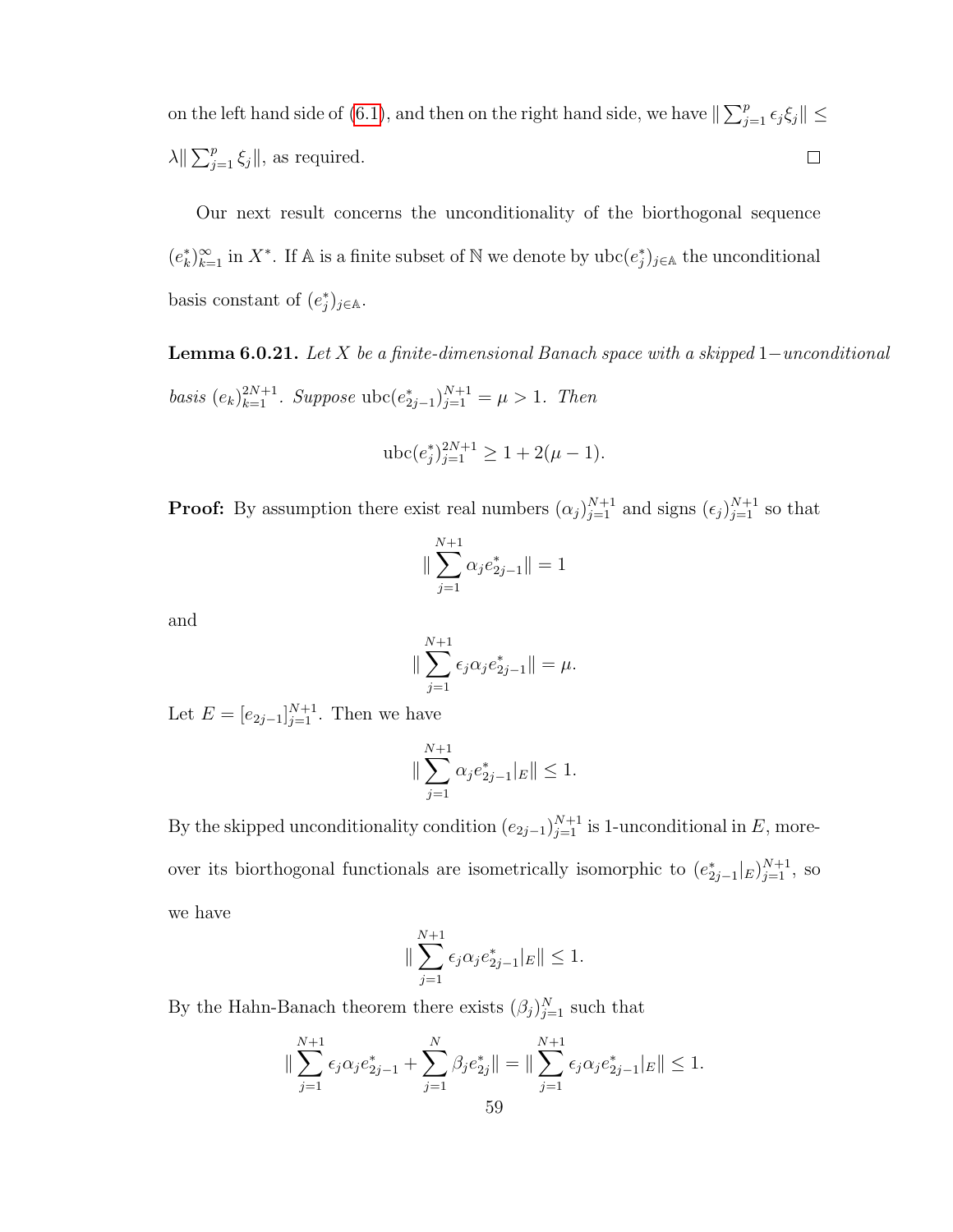Thus

$$
2\mu = \|\left(\sum_{j=1}^{N+1} \epsilon_j \alpha_j e_{2j-1}^* + \sum_{j=1}^N \beta_j e_{2j}^*\right) + \left(\sum_{j=1}^{N+1} \epsilon_j \alpha_j e_{2j-1}^* - \sum_{j=1}^N \beta_j e_{2j}^*\right)\|
$$
  

$$
\leq 1 + \|\sum_{j=1}^{N+1} \epsilon_j \alpha_j e_{2j-1}^* - \sum_{j=1}^N \beta_j e_{2j}^*\|
$$

so that

$$
\operatorname{ubc}(e_j^*)_{j=1}^{2N+1} \ge \frac{\|\sum_{j=1}^{N+1} \epsilon_j \alpha_j e_{2j-1}^* - \sum_{j=1}^N \beta_j e_{2j}^* \|}{\|\sum_{j=1}^{N+1} \epsilon_j \alpha_j e_{2j-1}^* + \sum_{j=1}^N \beta_j e_{2j}^* \|} \ge 2\mu - 1.
$$

<span id="page-65-1"></span>**Lemma 6.0.22.** Suppose  $N \in \mathbb{N}$ . Let X be a Banach space of dimension  $2^N + 1$ with a dual skipped 1–unconditional basis  $(f_k)_{k=1}^{2^N+1}$ . Suppose ubc $(f_1, f_{2^N+1}) = \mu >$ 1. Then

$$
\operatorname{ubc}(f_j)_{j=1}^{2^N+1} \ge 1 + 2^N(\mu - 1).
$$

**Proof:** This is proved by induction on N. If  $N = 1$  it is immediate from Lemma [6.0.21.](#page-64-0) Suppose now that the Lemma is proved for  $N-1$ . Then  $\{f_1, f_3, \ldots, f_{2^N+1}\}\$ is a dual skipped 1−unconditional basis of its linear span by Lemma [6.0.20.](#page-62-0) By the inductive hypothesis

$$
\operatorname{ubc}(f_{2j-1})_{j=1}^{2^{N-1}+1} \ge 1 + 2^{N-1}(\mu - 1).
$$

Now applying Lemma [6.0.21](#page-64-0) we have

$$
\operatorname{ubc}(f_j)_{j=1}^{2^N+1} \ge 1 + 2(\operatorname{ubc}(f_{2j-1})_{j=1}^{2^{N-1}+1} - 1) \ge 1 + 2(1 + 2^{N-1}(\mu - 1) - 1) = 1 + 2^N(\mu - 1).
$$

<span id="page-65-0"></span>**Proposition 6.0.23.** Let X be a Banach space containing no copy of  $\ell_1$  and with a skipped unconditional basis  $(e_k)_{k=1}^{\infty}$ . Then: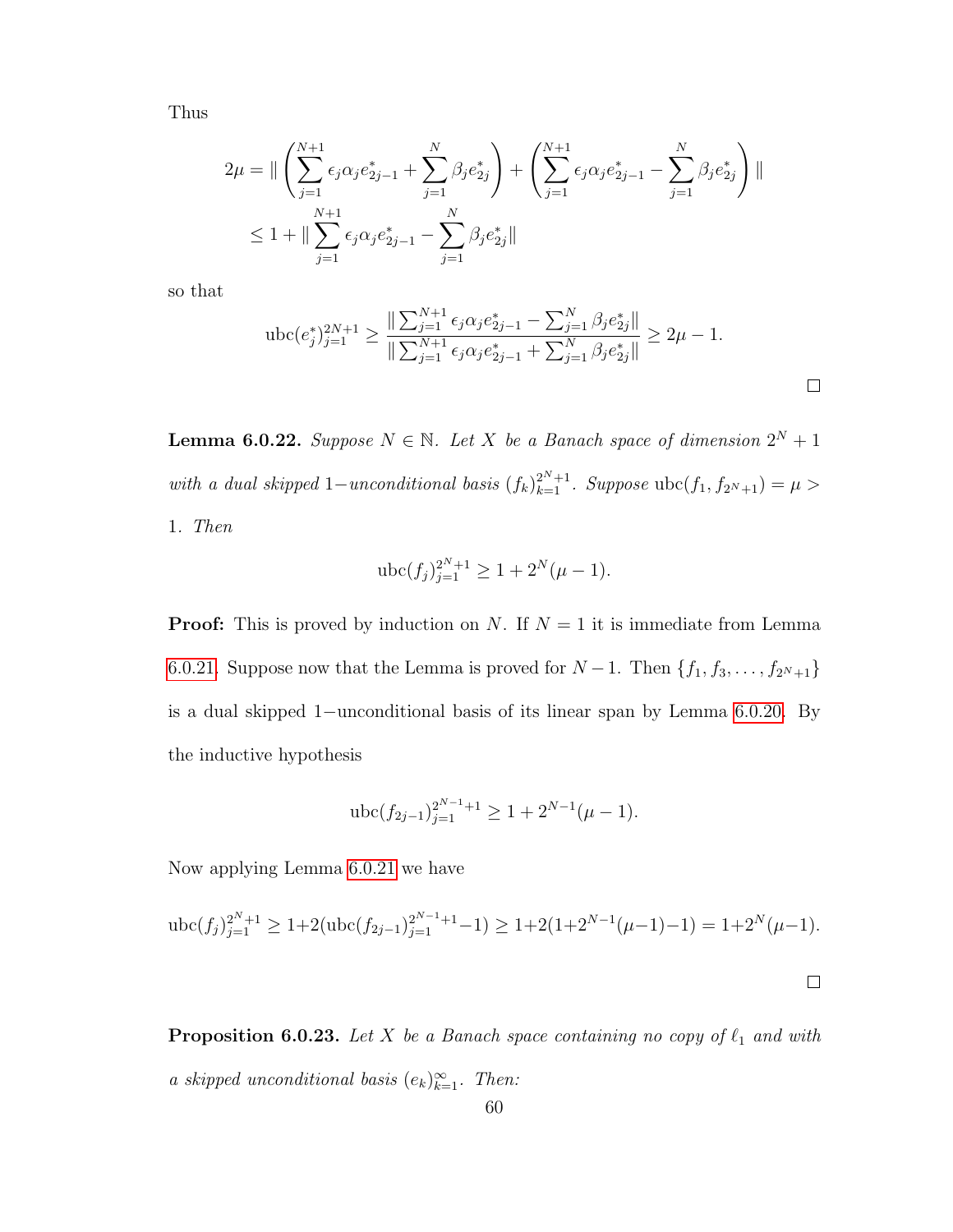(i)  $(e_k)_{k=1}^{\infty}$  is shrinking, and

(ii) If X contains no copy of  $c_0$  then either X is reflexive or X is quasi-reflexive of order one.

**Proof:** (i) Let  $(u_k)_{k=1}^{\infty}$  be any normalized block basic sequence with respect to  $(e_k)_{k=1}^{\infty}$ . Then  $(u_{2k})_{k=1}^{\infty}$  (respectively  $(u_{2k-1})_{k=1}^{\infty}$ ) is an unconditional basic sequence and hence weakly null; thus  $(u_k)_{k=1}^{\infty}$  is weakly null. Hence  $(e_k)_{k=1}^{\infty}$  is shrinking, by Proposition 3.2.7 of [\[1\]](#page-78-0), say.

(ii) We may assume  $||e_k|| = 1$  for all k. Suppose  $x^{**} \in X^{**}$  is such that  $\lim_{k\to\infty} x^{**}(e_k^*)=0$ . Select a strictly increasing sequence  $(m_k)_{k=0}^{\infty}$  (with  $m_0=0$ ) such that  $|x^{**}(e_{m_k}^*)| < 2^{-k}$  for  $k \ge 1$ . Then the series

$$
\sum_{k=1}^{\infty} \left( \sum_{i=m_{k-1}+1}^{m_k-1} x^{**}(e_i^*) e_i \right)
$$

is a WUC series and hence convergent in X. On the other hand the series  $\sum_{k=1}^{\infty} x^{**}(e_{m_k}^*)e_k$ is absolutely convergent and so  $x^{**} \in X$ .

Now suppose X is non-reflexive and  $x_0^{**} \in X^{**} \setminus X$ . Then  $\liminf_k |x_0^{**}(e_k^*)| > 0$ . For any  $x^{**} \in X^{**}$  we may find  $\lambda \in \mathbb{R}$  so that  $\liminf_k |(x^{**} - \lambda x_0^{**})(e_k^*)| = 0$  and hence  $x^{**} - \lambda x_0^{**} \in X$ . Thus  $\dim X^{**}/X = 1$ .  $\Box$ 

**Proposition 6.0.24.** Let X be a Banach space containing no copy of  $\ell_1$  and with a normalized asymptotically skipped 1-unconditional basis  $(e_k)_{k=1}^{\infty}$ . Suppose X fails to have property (au<sup>∗</sup> ). Then:

- (i) No subsequence of  $(e_k^*)_{k=1}^\infty$  is unconditional, and
- (ii) Every spreading model of  $(e_k)_{k=1}^{\infty}$  is equivalent to the standard  $\ell_1$ -basis.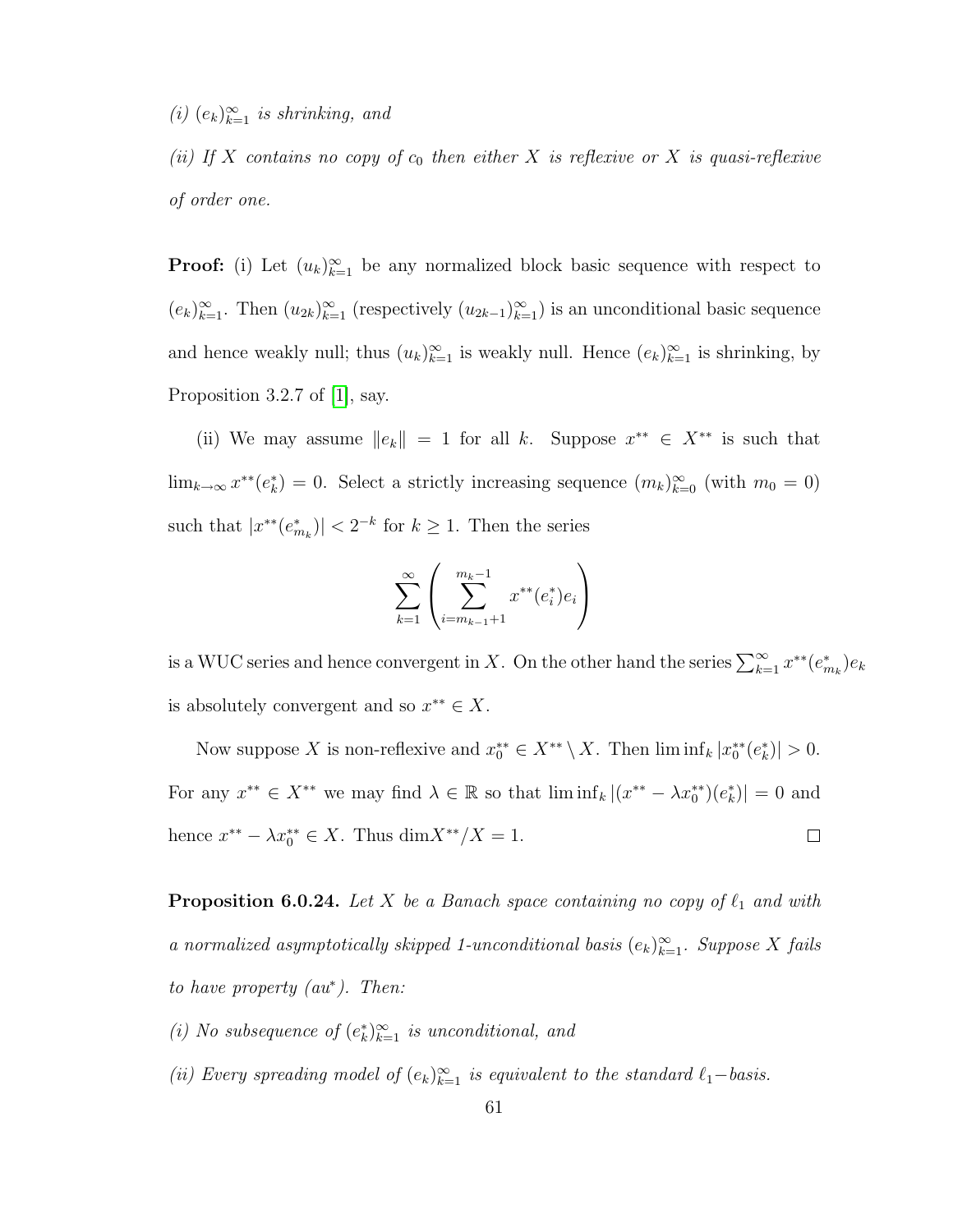**Proof:** Since  $(e_k)_{k=1}^{\infty}$  is shrinking by Proposition [6.0.23](#page-65-0) we can assume the existence of  $\mu > 1$ ,  $r \in \mathbb{N}$ ,  $\alpha, \beta \in \mathbb{R}$ ,  $x^* \in [e_k^*]_{k=1}^r$  and a sequence  $(y_n^*)_{n>r}$  with  $y_n^*(e_j) = 0$  for  $j < n$  such that  $||x^*|| = ||y_n^*|| = 1$  and  $||\alpha x^* - \beta y_n^*|| = 1$  for all n but  $||\alpha x^* + \beta y_n^*|| \ge \mu$ . Let K be the basis constant of  $(e_k)_{k=1}^{\infty}$ . We first argue that for any  $n \in \mathbb{N}$  with  $n > 80K/(\mu - 1)$  there exists a  $k = k(n)$  so that if  $k < m_1 < m_2 < \cdots < m_n$  then

<span id="page-67-0"></span>
$$
\operatorname{ubc}(e_{m_1}^*, \dots, e_{m_n}^*) \ge \frac{(\mu - 1)n}{10K^2}.\tag{6.2}
$$

Assume not. Then for each  $k > r$  we may select  $k < m_{k,1} < \ldots < m_{k,n}$  so that

$$
\text{ubc}(e_{m_{k,1}}^*, \dots, e_{m_{k,n}}^*) \le \frac{(\mu-1)n}{10K^2}.
$$

Hence since the basis constant of  $(x^*, e_{m_{k,1}}^*, \ldots, e_{m_{k,n}}^*, y_{m_{k,n}+1}^*)$  is at most K we have that if  $\epsilon_1, \epsilon_2, \ldots, \epsilon_{n+2} = \pm 1$  and  $\xi_1, \ldots, \xi_{n+2}$  are real numbers,

$$
\|\epsilon_1 \xi_1 x^* + \sum_{j=1}^n \epsilon_{j+1} \xi_{j+1} e^*_{m_{k,j}} + \epsilon_{n+2} \xi_{n+2} y^*_{m_{k,n}+1} \|
$$
  
\n
$$
\leq |\xi_1| + |\xi_{n+2}| + \frac{(\mu - 1)n}{10K^2} \|\sum_{j=1}^n \xi_{j+1} e^*_{m_{k,j}} \|
$$
  
\n
$$
\leq \left( 4K + \frac{(\mu - 1)n}{5} \right) \|\xi_1 x^* + \sum_{j=1}^n \xi_{j+1} e^*_{m_{k,j}} + \xi_{n+2} y^*_{m_{k,n}+1} \|
$$
  
\n
$$
\leq \frac{(\mu - 1)n}{4} \|\xi_1 x^* + \sum_{j=1}^n \xi_{j+1} e^*_{m_{k,j}} + \xi_{n+2} y^*_{m_{k,n}+1} \|.
$$

Thus

$$
abc(x^*, e^*_{m_{k,1}}, \ldots, e^*_{m_{k,n}}, y^*_{m_{k,n}+1}) \leq \frac{\mu-1}{4}n.
$$

Note the basis  $(x^*, e_{m_{k,1}}^*, \ldots, e_{m_{k,n}}^*, y_{m_{k,n}+1}^*)$  is dual  $\lambda_k$ -skipped where  $\lim_k \lambda_k = 1$ .

Let us define a norm on  $\mathbb{R}^{n+2}$  by

$$
\|(\xi_1,\ldots,\xi_{n+2})\| = \lim_{\mathcal{U}} \|\xi_1 x^* + \sum_{j=1}^n \xi_{j+1} e^*_{m_{k,j}} + \xi_{n+2} y^*_{m_{k,n}+1}\|
$$
  
62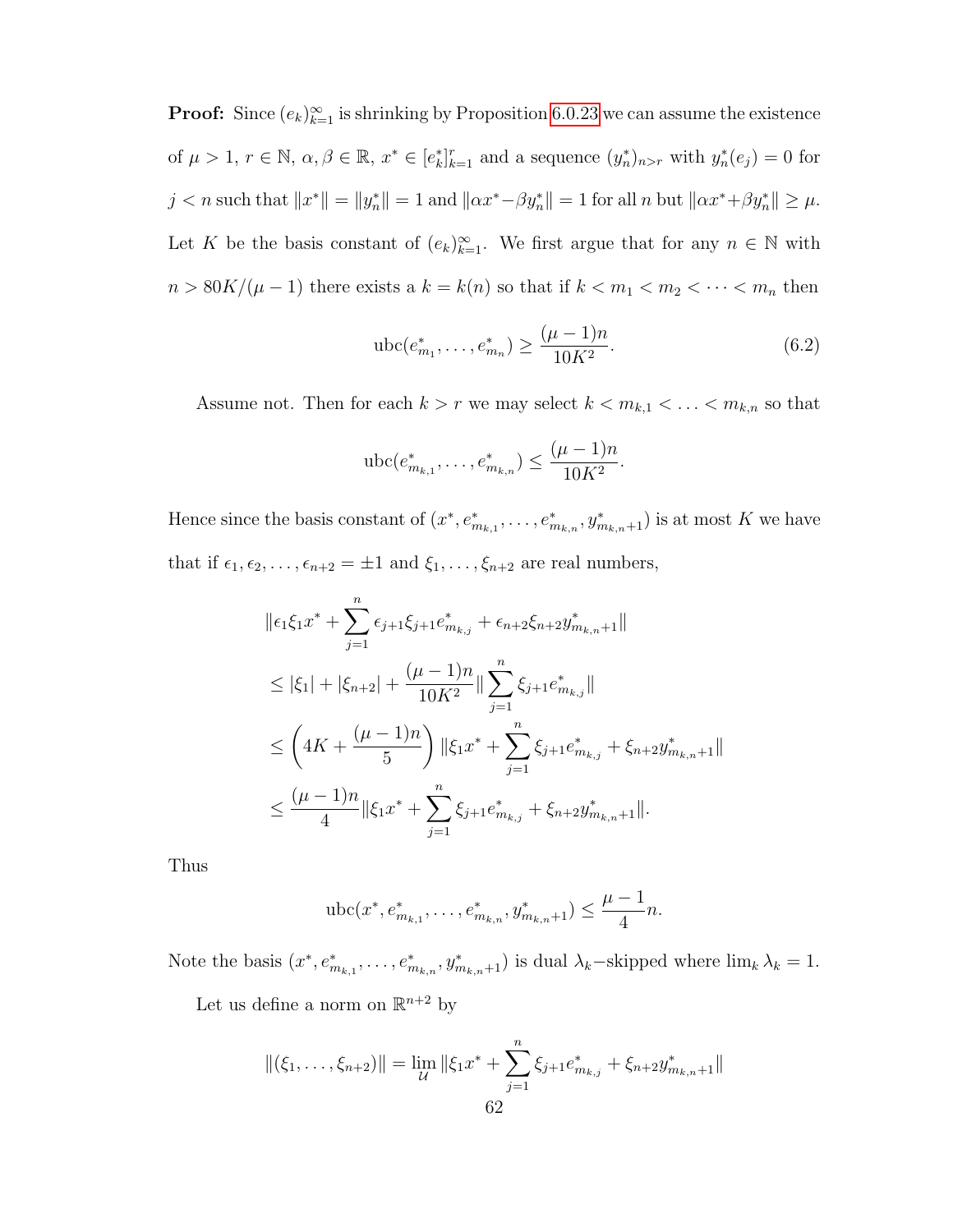where *U* is some non-principal ultrafilter. The canonical basis  $(f_1, \ldots, f_{n+2})$  is then dual skipped 1-unconditional and

$$
abc(f_1,...,f_{n+2}) \leq \frac{1}{4}(\mu-1)n.
$$

Also ubc $(f_1, f_{n+2}) \ge \mu$ . Hence by Lemma [6.0.22](#page-65-1) (and utilizing Lemma [6.0.20](#page-62-0) since  $n+1$  need not be a power of 2)

$$
\operatorname{ubc}(f_1,\ldots,f_{n+2}) \ge \frac{1}{2}(\mu-1)(n+1).
$$

This gives a contradiction and [\(6.2\)](#page-67-0) is established.

(i) is now immediate.

For (ii) observe that any spreading model of  $(e_k)_{k=1}^{\infty}$  is 1-unconditional. For any *n* there exists  $k(n)$  so that [\(6.2\)](#page-67-0) holds. Suppose  $k(n) < m_1 < \cdots < m_n$ . Then there exist  $(\alpha_1, \ldots, \alpha_n) \in \mathbb{R}^n$  and  $(\epsilon_1, \ldots, \epsilon_n) \in \{-1, 1\}^n$  so that

$$
\|\sum_{j=1}^n \alpha_j e_{m_j}^*\| = 1, \qquad \|\sum_{j=1}^n \epsilon_j \alpha_j e_{m_j}^*\| \ge \frac{\mu - 1}{10K^2}n.
$$

Since  $||e_k^*|| \leq 2K$  we thus have

$$
\sum_{j=1}^{n} |\alpha_j| \ge \frac{\mu - 1}{20K^3}n
$$

and so for a suitable choice of signs  $\eta_j$  we have

$$
\|\sum_{j=1}^{n} \eta_j e_{m_j}\| \ge \frac{\mu-1}{20K^3}n.
$$

Thus in any spreading model with basis  $(f_j)_{j=1}^{\infty}$  we have  $||f_1 + \cdots + f_n|| \ge cn$  for suitable  $c > 0$ . This implies that  $(f_j)_{j=1}^{\infty}$  is equivalent to the canonical basis of  $\ell_1$ (since it is a 1-unconditional spreading model).  $\Box$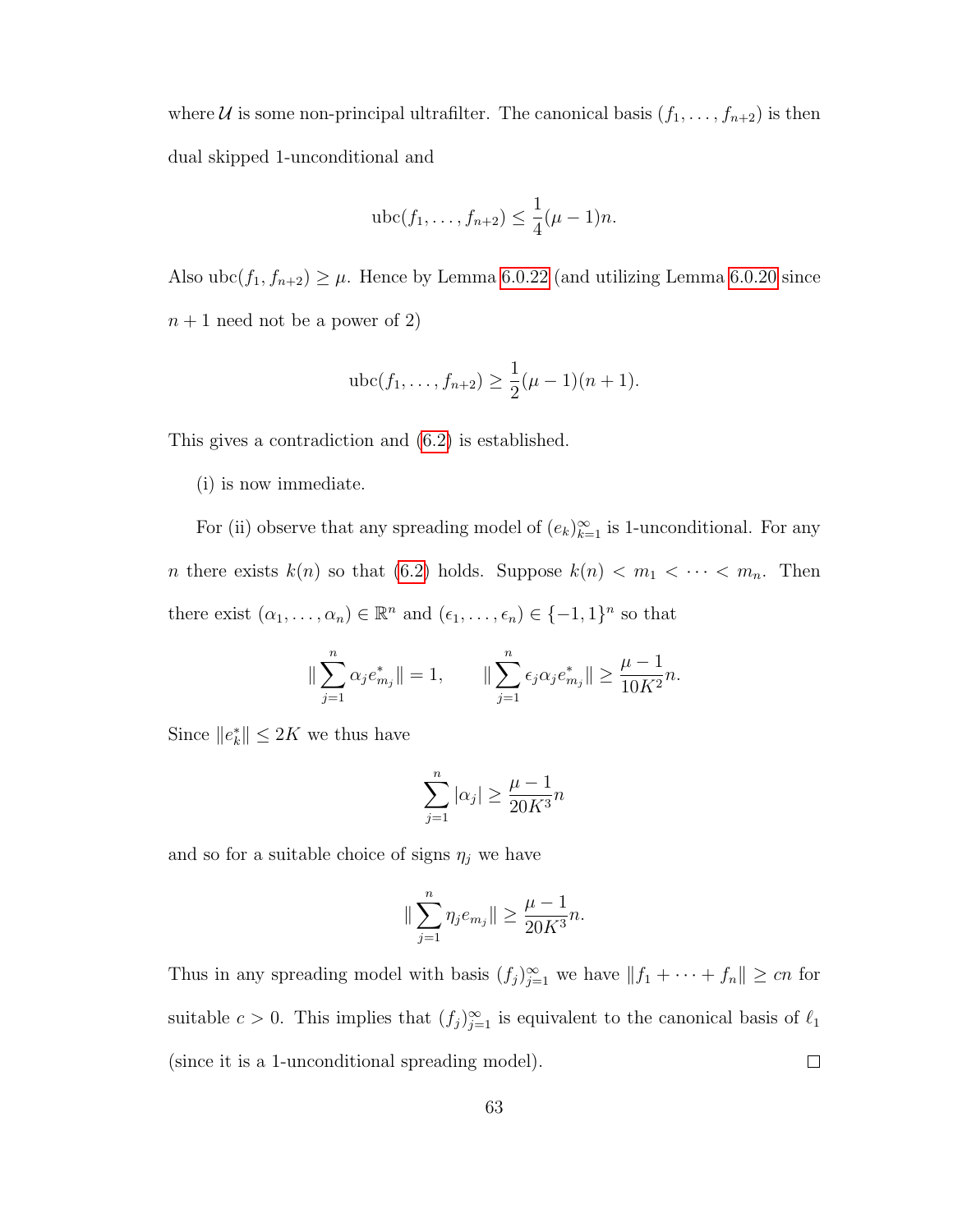## Chapter 7

## The Weak Alternating Banach-Saks Property

We recall that a Banach space  $X$  is said to have the Alternating Banach-Saks (ABS) property if every bounded sequence  $(x_n)_{n=1}^{\infty}$  in X has a subsequence  $(y_n)_{n=1}^{\infty}$ such that

<span id="page-69-0"></span>
$$
\lim_{n \to \infty} \sup_{r_1 < r_2 < \dots < r_n} \| \frac{1}{n} \sum_{j=1}^n (-1)^j y_{r_j} \| = 0. \tag{7.1}
$$

This is equivalent to the requirement that some spreading model of  $(x_n)_{n=1}^{\infty}$  is not equivalent to the  $\ell_1$ −basis (see [\[2\]](#page-78-5)).

We shall say that  $X$  has the *Weak Alternating Banach-Saks (WABS) property* if every bounded sequence  $(x_n)_{n=1}^{\infty}$  in X has a convex block sequence  $(y_n)_{n=1}^{\infty}$  such that [\(7.1\)](#page-69-0) holds. Here  $(y_n)_{n=1}^{\infty}$  is a convex block sequence if

$$
y_n = \sum_{j=p_{n-1}+1}^{p_n} \lambda_j x_j
$$

where  $p_0 = 0 < p_1 < p_2 < \cdots, \lambda_j \geq 0$ , and  $\sum_{p_{n-1}+1}^{p_n} \lambda_j = 1$  for every *n*. Note that if  $(y_n)_{n=1}^{\infty}$  satisfies [\(7.1\)](#page-69-0) then so does every further sequence of convex blocks.

Let us recall at this point that a Banach space  $X$  has Pelczyński's property (u) if for every weakly Cauchy sequence  $(x_n)_{n=1}^{\infty}$  there is a weakly null sequence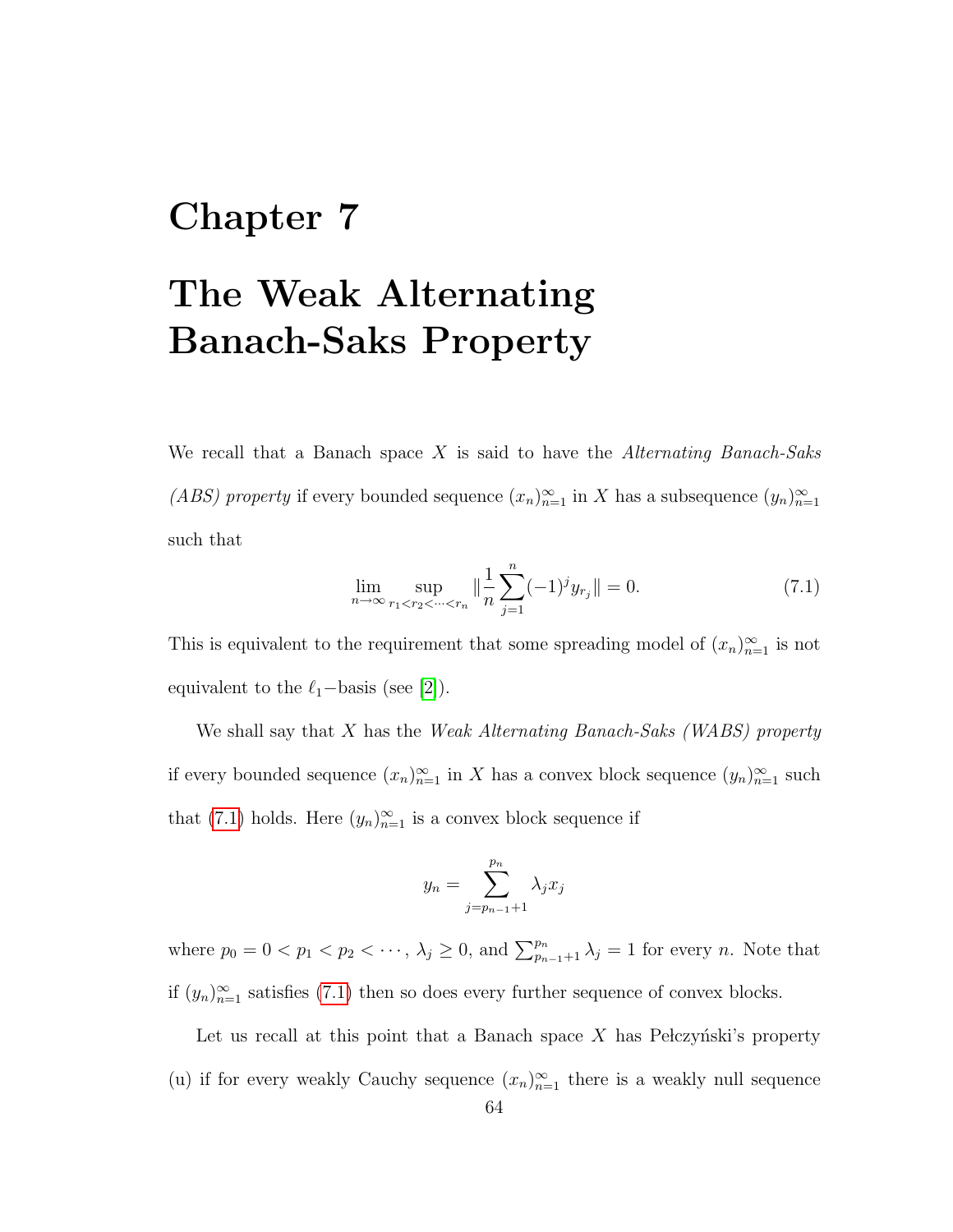$(z_n)_{n=1}^{\infty}$  so that if  $u_n = x_n - z_n$  then the series  $\sum_{n=1}^{\infty} (u_n - u_{n-1})$  (where  $u_0 = 0$ ) is weakly unconditionally Cauchy (WUC). Any Banach space with an unconditional basis has property (u)  $(26)$ ,  $[20]$  p.31) Let us note the following, which shows the connection with the (WABS) property:

Proposition 7.0.25. Let X be a separable Banach space. Then X contains no copy of  $\ell_1$  and has property (u) if and only if every bounded sequence  $(x_n)_{n=1}^{\infty}$  has a convex block sequence  $(y_n)_{n=1}^{\infty}$  such that

<span id="page-70-0"></span>
$$
\sup_{n} \sup_{r_1 < r_2 < \dots < r_n} \| \sum_{j=1}^n (-1)^j y_{r_j} \| < \infty. \tag{7.2}
$$

**Proof:** If X contains no copy of  $\ell_1$ , we can assume  $(x_n)_{n=1}^{\infty}$  is weakly Cauchy [\[27\]](#page-79-5). If X has property (u) we can write  $x_n = u_n + z_n$  where  $(z_n)$  is weakly null and  $\sum (u_n - u_{n-1})$  is a WUC series. We may then pass to convex blocks  $(\hat{x}_n)_{n=1}^{\infty}$  so that the corresponding convex blocks  $(\hat{z}_n)_{n=1}^{\infty}$  and  $(\hat{u}_n)_{n=1}^{\infty}$  satisfy  $\|\hat{z}_n\| < 2^{-n}$ . Then  $(\hat{x}_n)_{n=1}^{\infty}$  satisfies our requirements.

Conversely it is clear X cannot contain  $\ell_1$ . If  $(x_n)_{n=1}^{\infty}$  is weakly Cauchy we may pass to convex blocks  $(y_n)_{n=1}^{\infty}$  verifying [\(7.2\)](#page-70-0). But then  $\sum (y_n - y_{n-1})$  is a WUC series and  $x_n - y_n$  is weakly null.  $\Box$ 

In [\[9\]](#page-78-6) Haydon, Odell and Rosenthal introduced the class of Baire-1/2 functions: If  $\Omega$  is a compact metric space then a bounded function f on  $\Omega$  is Baire-1/2 if for every  $\epsilon > 0$  there exist bounded lower-semicontinuous functions  $\varphi, \psi$  such that  $|f(s) - (\varphi(s) - \psi(s))| < \epsilon$  for  $s \in \Omega$ .

Suppose X is a separable Banach space and  $x^{**} \in X^{**} \setminus X$ . We can generate a sequence  $\chi_n = \chi_n(x^{**}) \in X^{(2n)}$  by  $\chi_1 = x^{**}$  and then  $\chi_n = j_{n-1}^{**} x^{**}$  where  $j_{n-1}$ 65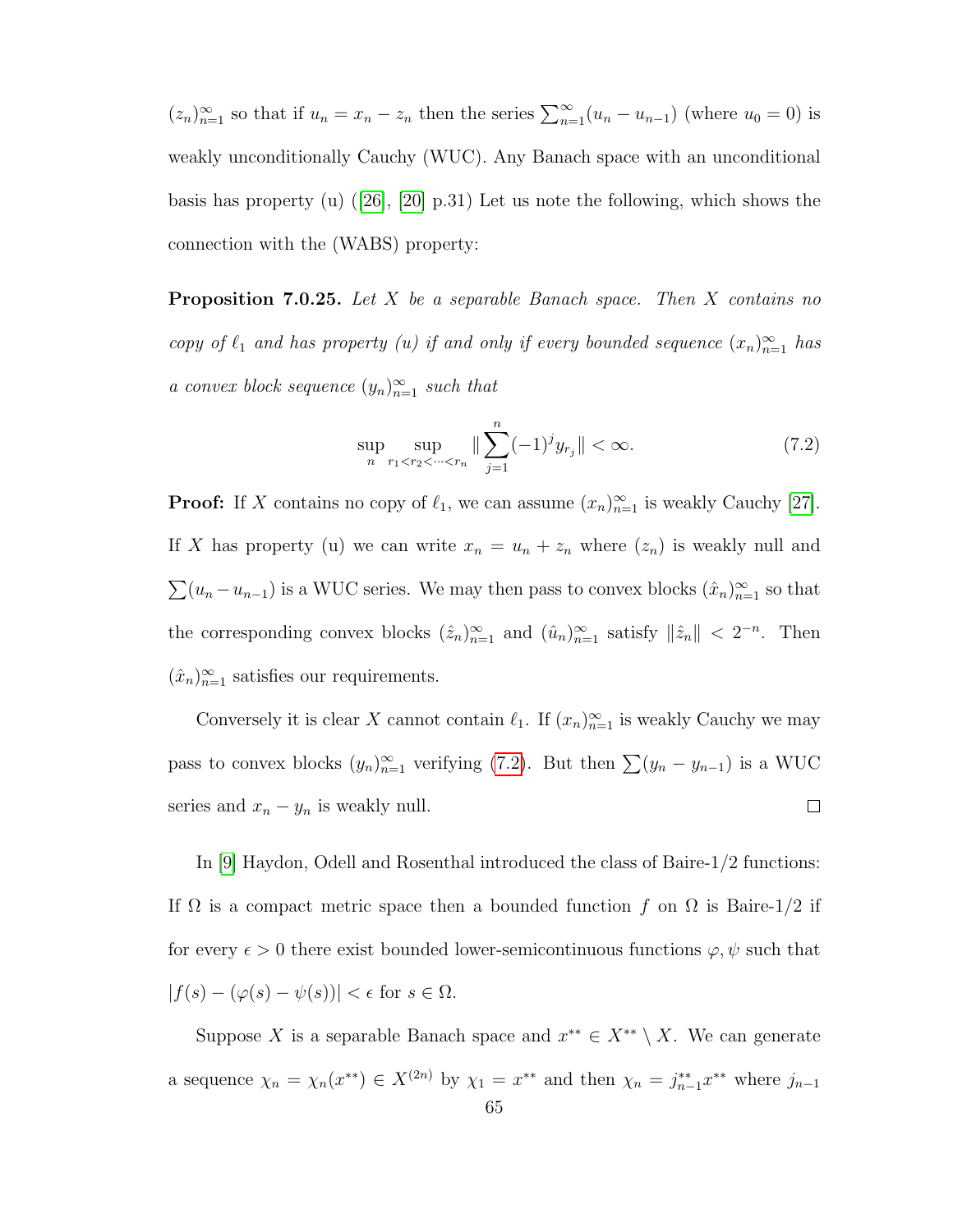is the canonical embedding  $X \subset X^{**} \subset \cdots \subset X^{2(n-1)}$ . The sequence  $(\chi_n)_{n=1}^{\infty}$  is considered in the transfinite dual  $X^{\omega}$  defined as the completion of  $\cup_{n\geq 1} X^{(2n)}$ .

The following theorem follows from [\[9\]](#page-78-6) and [\[6\]](#page-78-7):

**Theorem 7.0.26.** If X is a separable Banach space then the following are equivalent:

 $(i)$  X has the (WABS) property.

(ii) Every  $x^{**} \in X^{**}$  is Baire-1/2 as a function on  $B_{X^*}$  with the weak\*-topology.

(iii) There is no  $x^{**} \in X^{**} \setminus X$  so that  $(\chi_n(x^{**}))_{n=1}^{\infty}$  is equivalent to the unit vector basis of  $\ell_1$ .

**Proof:** (i)  $\implies$  (ii). Since X contains no copy of  $\ell_1$ , every  $x^{**} \in X^{**} \setminus X$  is the weak<sup>\*</sup>-limit of a sequence  $(x_n)_{n=1}^{\infty}$  [\[23\]](#page-79-6). We pass to a sequence of convex blocks  $(y_n)_{n=1}^{\infty}$  so that [\(7.1\)](#page-69-0) holds. Now apply Theorem B of [\[9\]](#page-78-6) to deduce that  $x^{**}$  is Baire-1/2.

(ii)  $\iff$  (iii). This is Theorem 11 of Farmaki [\[6\]](#page-78-7) (since (iii) also implies that X contains no copy of  $\ell_1$  by Proposition 6 of  $[6]$ ).

(ii)  $\implies$  (i). Let  $(x_n)_{n=1}^{\infty}$  be a bounded sequence in X. If  $(x_n)_{n=1}^{\infty}$  has a weakly convergent subsequence then Mazur's theorem quickly yields a sequence of convex blocks satisfying [\(7.1\)](#page-69-0). By Rosenthal's theorem [\[27\]](#page-79-5) we may therefore pass to the case when  $(x_n)_{n=1}^{\infty}$  is weakly Cauchy and converging weak<sup>\*</sup> to some  $x^{**} \in X^{**} \setminus X$ . By Theorem 3.7 and Lemma 3.8 of [\[9\]](#page-78-6) there is a bounded sequence  $(f_n)_{n=1}^{\infty}$  in  $C(B_{X^*})$  converging pointwise to  $x^{**}$  so that  $(f_n)_{n=1}^{\infty}$  satisfies [\(7.1\)](#page-69-0). By Mazur's theorem, we may find a sequence of convex blocks  $(y_n)_{n=1}^{\infty}$  of  $(x_n)_{n=1}^{\infty}$  and a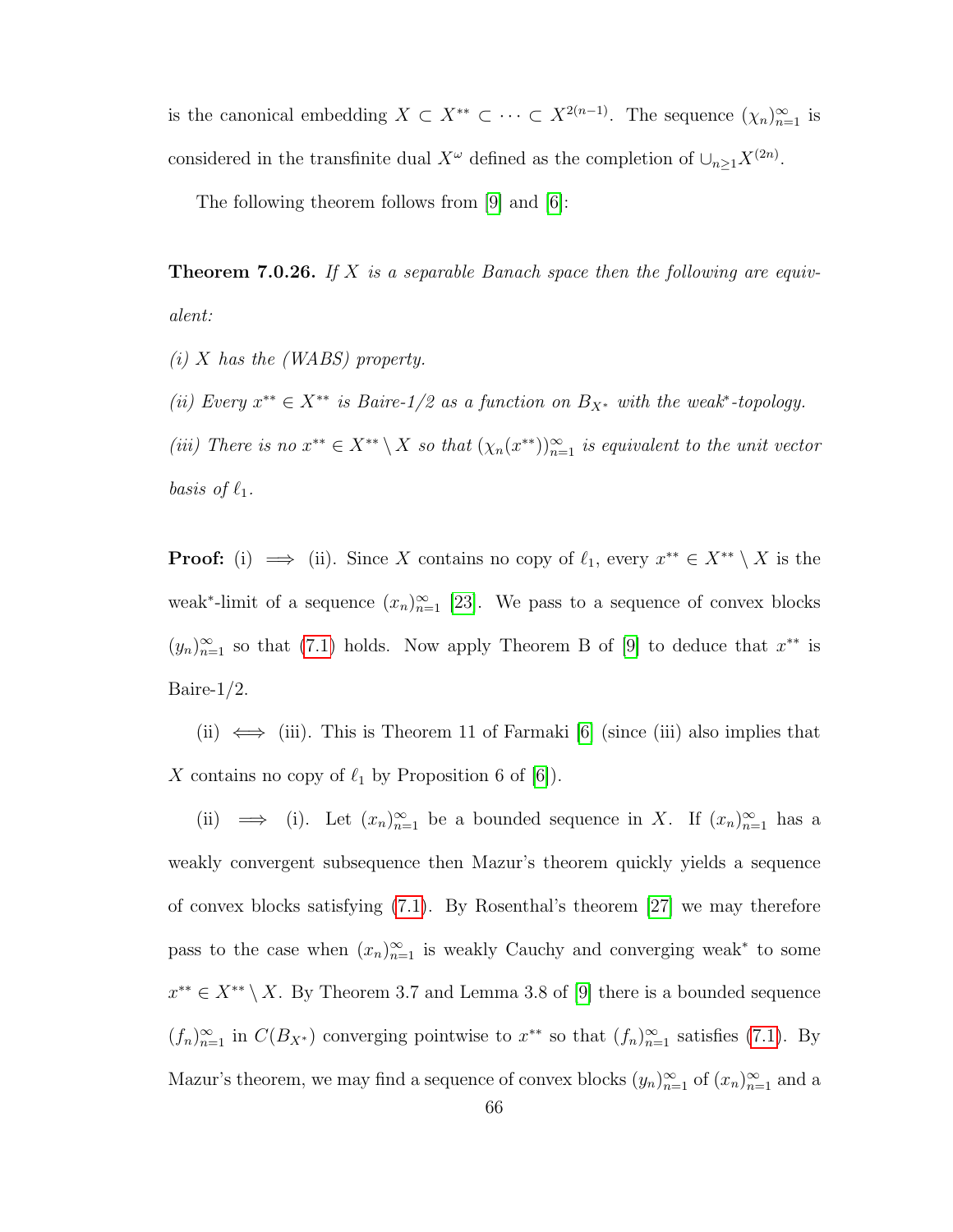sequence of convex blocks  $(g_n)_{n=1}^{\infty}$  of  $(f_n)_{n=1}^{\infty}$  such that  $||g_n-g_n|| < 2^{-n}$  (considering X as a subspace of  $C(B_{X^*})$ ). Then  $(y_n)_{n=1}^{\infty}$  satisfies [\(7.1\)](#page-69-0).  $\Box$ 

We next give a very similar argument to Lemma [3.0.9](#page-28-0) for the case when  $(x_n)_{n=1}^{\infty}$ converges weak<sup>\*</sup> to some  $x^{**} \in X^{**} \setminus X$ .

<span id="page-72-0"></span>**Lemma 7.0.27.** Let X be a separable Banach space with property  $(au)$ , and suppose that  $(x_n)_{n=1}^{\infty}$  is a weakly Cauchy sequence in X converging weak<sup>\*</sup> to some  $x^{**} \in X^{**} \setminus X$ . Then there is a subsequence  $(y_n)_{n=1}^{\infty}$  of  $(x_n)_{n=1}^{\infty}$  such that the sequence  $(y_n - y_{n-1})_{n=1}^{\infty}$  (where  $y_0 = 0$ ) is an asymptotically skipped 1-unconditional basic sequence.

**Proof:** We may suppose, by passing to a subsequence, that  $(x_n)_{n=1}^{\infty}$  is basic (see e.g. [\[1\]](#page-78-0) Theorem 1.5.6), and that if  $x^* \in X^*$  is such that  $x^{**}(x^*) = 1$  then  $|x^*(x_n) - 1| <$  $2^{-n}$ . This implies the existence of  $y^* \in X^*$  with  $y^*(x_n) = 1$  for all n and so  $(x_n - x_{n-1})_{n=1}^{\infty}$  (with  $x_0 = 0$ ) is also a basic sequence (see [\[29\]](#page-79-0) pp. 308-311); note this remark applies to all subsequences of  $(x_n)_{n=1}^{\infty}$ . Let K be the basis constant for the sequence  $(x_n)_{n=1}^{\infty}$  and assume that  $0 < c \leq ||x_k|| \leq C < \infty$  for all k.

Let  $(\delta_n)_{n=1}^{\infty}$  be a decreasing sequence of positive numbers with the property that  $\sum_{n=1}^{\infty} \delta_n < \infty$ . We will construct a subsequence  $(y_n)_{n=1}^{\infty}$  and a sequence  $(F_n)_{n=1}^{\infty}$  of closed finite-codimensional subspaces inductively.

Let  $y_1 = x_1$  and  $F_1 = X$ . If  $y_1, \ldots, y_{n-1}$  and  $F_1, \ldots, F_{n-1}$  have been chosen then we may choose a closed subspace  $F_n$  of finite codimension so that if  $w \in [y_j]_{j=1}^{n-1}$  $j=1$ and  $z \in F_n$  then

$$
||w - z|| \le (1 + \frac{1}{4}\delta_n) ||w + z||.
$$
  
67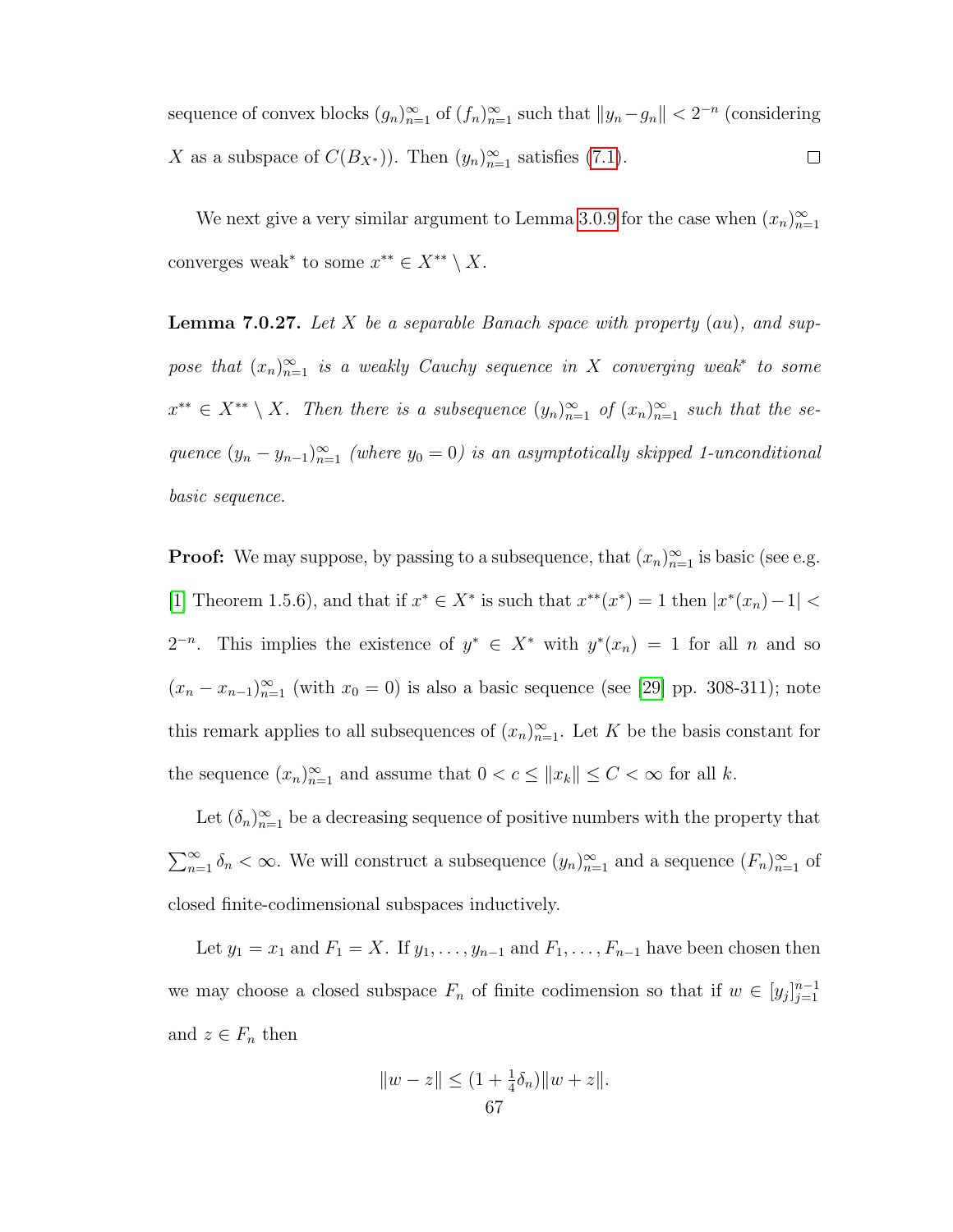Let  $Q_j: X \to X/F_j$  denote the quotient map for  $1 \leq j \leq n$ . If  $y_{n-1} = x_{m_n}$  we may pick  $y_n = x_{m_{n+1}}$  with  $m_{n+1} > m_n$  so that

$$
||Q_j y_n - Q_j^{**} x^{**}|| \le \frac{2^{j-n-1} c \delta_j}{10K}, \qquad 1 \le j \le n.
$$

Now suppose  $w = \sum_{j=1}^{n-1} a_j y_j$  and  $z = \sum_{j=n}^{N} a_j y_j$  where  $||w + z|| = 1$  and  $\sum_{j=n}^{N} a_j = 0$ . Then we have

$$
||Q_nz|| = ||\sum_{j=n}^N a_j(Q_ny_j - Q_n^{**}x^{**})|| \le 2Ke^{-1}\sum_{j=n}^\infty ||Q_ny_j - Q_n^{**}x^{**}|| \le \delta_n/5.
$$

Hence there exists  $z' \in F_n$  such that  $||z - z'|| \leq \delta_n/4$  and thus

$$
||w - z|| \le ||w - z'|| + \frac{1}{4}\delta_n \le (1 + \frac{1}{4}\delta_n)||w + z'|| + \frac{1}{4}\delta_n \le 1 + \delta.
$$

Thus we have the inequality

<span id="page-73-0"></span>
$$
\|\sum_{j=1}^{n-1} a_j y_j - \sum_{j=n}^{N} a_j y_j\| \le (1+\delta_n) \|\sum_{j=1}^{N} a_j y_j\|, \quad \text{if } \sum_{j=n}^{N} a_j = 0. \quad (7.3)
$$

Now let  $z_n = y_n - y_{n-1}$  and suppose  $v_j = \sum_{m_{j-1}+1}^{m_j-1} a_j z_j$  for  $1 \le j \le n$  where  $m_0 = 0 < m_1 < \cdots < m_n$  with  $m_j - m_{j-1} \geq 2$  for  $j \geq 2$ . Then we claim that if  $\epsilon_j = \pm 1$  we have

$$
\|\sum_{j=1}^{n} \epsilon_j v_j\| \le \prod_{j=1}^{n} (1 + \delta_{m_j}) \|\sum_{j=1}^{n} v_j\|.
$$
 (7.4)

This is proved by induction on  $n \geq 2$ . For  $n = 2$  it follows from [\(7.3\)](#page-73-0). Assume it is proved for  $n-1$ . Then

$$
\|\sum_{j=1}^{n} \epsilon_j v_j \| \le (1 + \delta_{m_1}) \|v_1 + v_2 + \sum_{j=3}^{n} \epsilon_j \epsilon_j v_j \|
$$
  

$$
\le \prod_{j=1}^{n} (1 + \delta_{m_j}) \|\sum_{j=1}^{n} v_j \|.
$$

Hence  $(y_j - y_{j-1})_{j=1}^{\infty}$  is asymptotically skipped 1-unconditional.

 $\Box$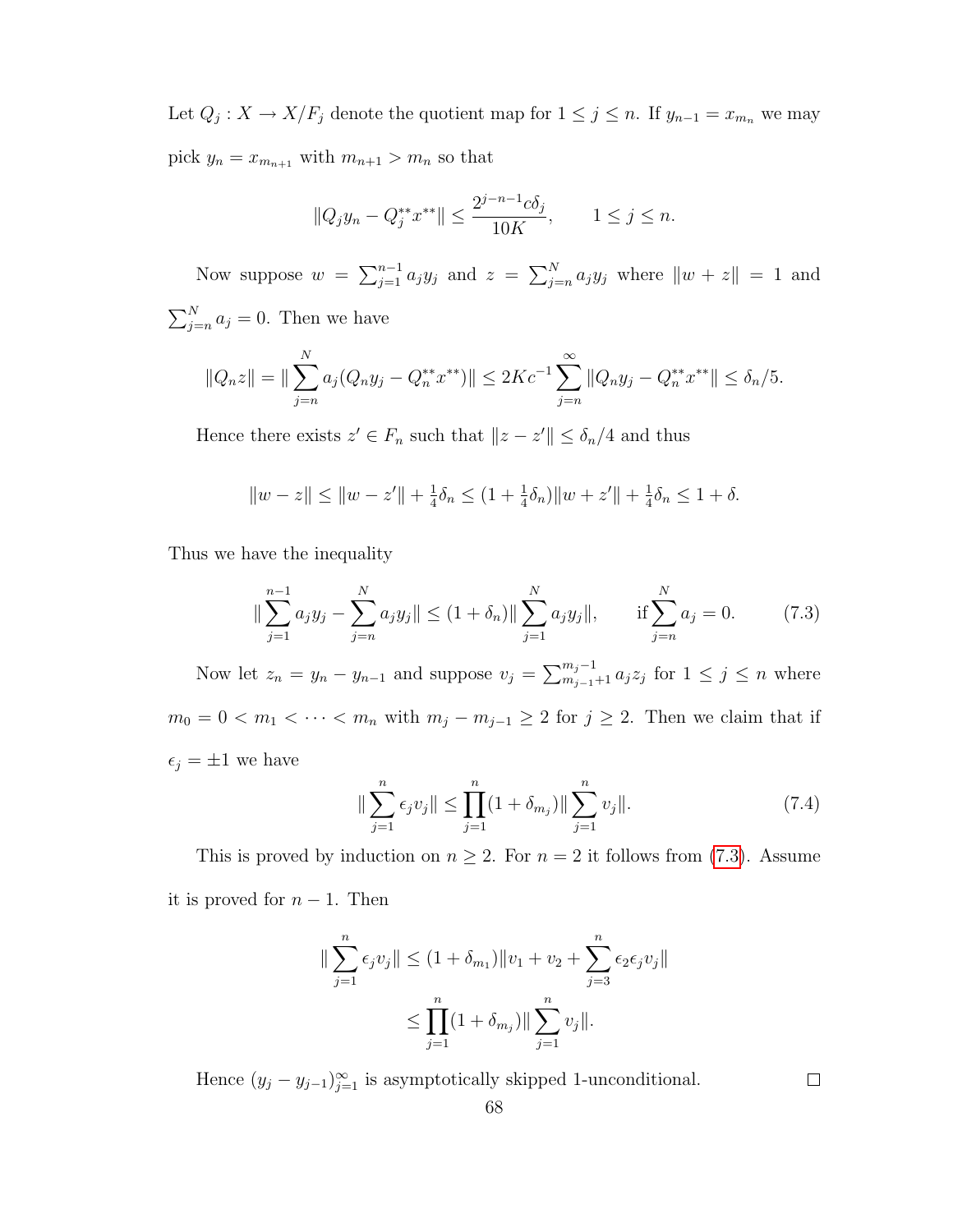<span id="page-74-0"></span>**Theorem 7.0.28.** Let X be a separable Banach space. Then the following are equivalent:

 $(i)$  X has properties (au) and (WABS),

(ii) For any  $\delta > 0$  there is a Banach space Y with a shrinking 1-unconditional basis and a subspace  $X_{\delta}$  of Y such that  $d(X, X_{\delta}) < 1 + \delta$ .

**Proof:** Of course by Theorem [5.0.16](#page-52-0) (ii) is equivalent to the fact that  $X$  has  $(au^*)$ .

(ii)  $\implies$  (i). We observe that (ii) implies that X has property (u) and hence (WABS). Property (au) follows trivially from (ii).

(i)  $\implies$  (ii). Clearly X contains no copy of  $\ell_1$ . Suppose  $x^{**} \in X^{**} \setminus X$ ; by the Odell-Rosenthal theorem [\[23\]](#page-79-1) and property (WABS) there is a sequence  $(x_n)_{n=1}^{\infty}$ converging weak<sup>\*</sup> to  $x^*$ \* with the property that

$$
\lim_{n \to \infty} \sup_{r_1 < r_2 < \dots < r_n} \left\| \frac{1}{n} \left( \sum_{k=1}^n (-1)^k x_{r_k} \right) \right\| = 0.
$$

According to Lemma [7.0.27,](#page-72-0) by passing to a subsequence we can assume that  $(x_n - x_{n-1})_{n=1}^{\infty}$  is asymptotically skipped 1-unconditional. But then no spreading model of  $(x_n - x_{n-1})_{n=1}^{\infty}$  (with  $x_0 = 0$ ) is equivalent to the  $\ell_1$ -basis. Thus, by Proposition [6.0.24](#page-66-0) we have that the space  $E = [x_n - x_{n-1}]_{n=1}^{\infty}$  has property (au\*). In particular by Theorem [5.0.16](#page-52-0) E has property (u). Since  $x^{**}$  is in the weak<sup>\*</sup>closure of  $E$  we conclude that  $X$  has property (u).

We next show that X has property (au\*). Suppose not. Then there exists  $x^* \in$  $X^*$  and a weak<sup>\*</sup>-null sequence  $(x_n^*)_{n=1}^{\infty}$  such that  $||x^*+x_n^*|| \leq 1$  and  $||x^*-x_n^*|| > 1+\delta$ for some  $\delta > 0$ . Pick  $x_n \in X$  so that  $||x_n|| = 1$  but  $x^*(x_n) - x_n^*(x_n) > 1 + \delta$ . If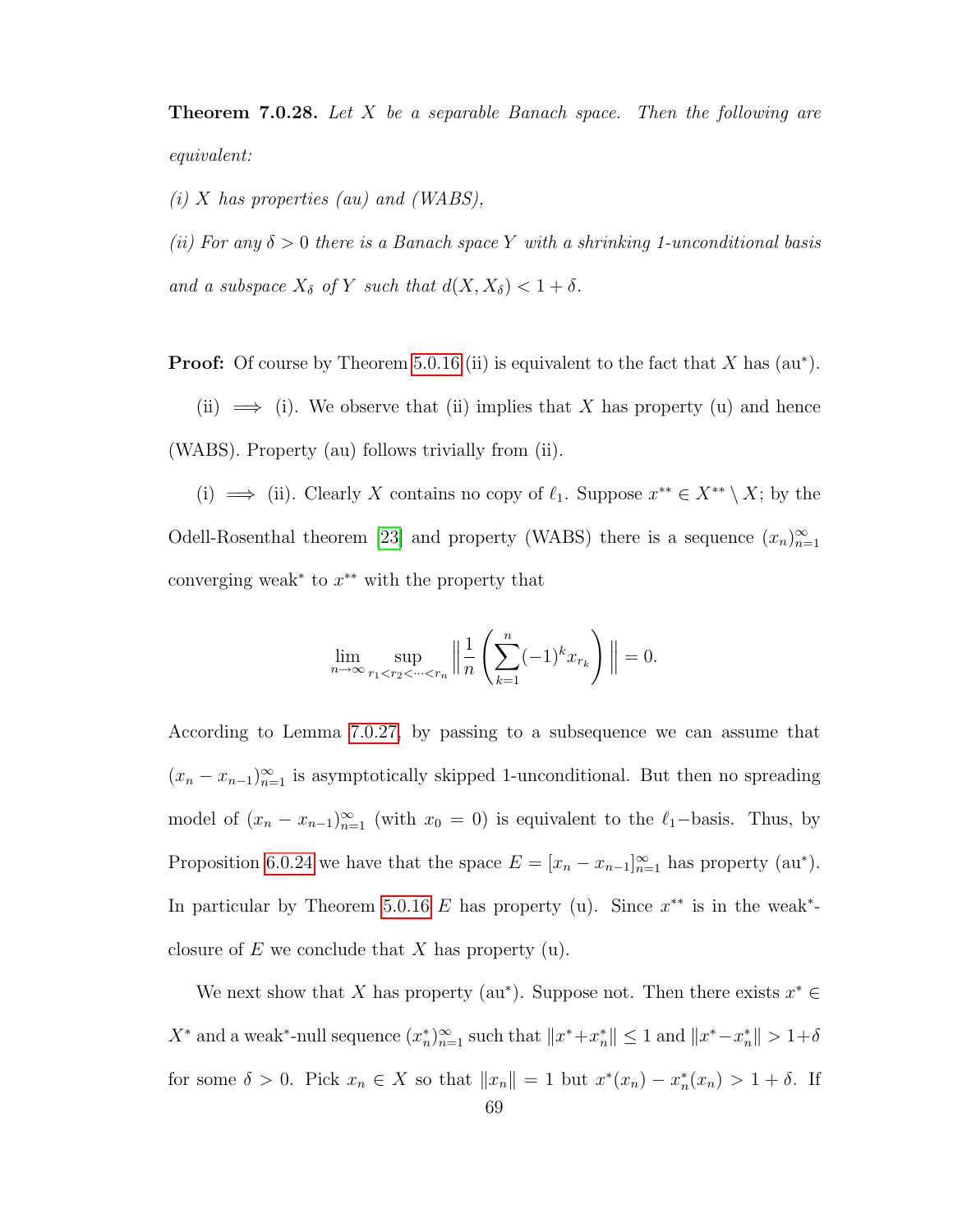$(x_n)_{n=1}^{\infty}$  is weakly convergent to some x then we obtain a contradiction since

$$
\lim_{n \to \infty} x^*(2x - x_n) + x_n^*(2x - x_n) = \lim_{n \to \infty} x^*(x_n) - x_n^*(x_n) > 1 + \delta
$$

but

$$
\lim_{n \to \infty} ||2x - x_n|| = 1.
$$

Thus we can assume, passing to a subsequence, that  $(x_n)_{n=1}^{\infty}$  is a basic sequence which converges weak<sup>\*</sup> to some  $x^{**} \in X^{**} \setminus X$ . Since X has property (u) there is sequence  $(y_n)_{n=1}^{\infty}$  in X so that  $(y_n)_{n=1}^{\infty}$  also converges weak\* to  $x^{**}$  and is equivalent to the summing basis of  $c_0$ . Let  $G = [y_n]_{n=1}^{\infty}$ . By Sobczyk's theorem (see [\[30\]](#page-79-2) or e.g. [\[1\]](#page-78-0) Theorem 2.5.8) there is a projection  $P: X \to G$ . Then  $(P^{**}x_n)_{n=1}^{\infty}$  converges weak<sup>\*</sup> to  $x^{**}$  and so if  $Q = I - P$  the sequence  $(Qx_n)_{n=1}^{\infty}$  is weakly null.

Now, by Lemma [3.0.9,](#page-28-0) passing to a further subsequence of  $(x_n)_{n=1}^{\infty}$  we can suppose that either (a)  $||Qx_n|| < 2^{-n}$  or (b)  $(Qx_n)_{n=1}^{\infty}$  is an unconditional basis for its closed linear span Z. We may also suppose that  $z_n = x_n - x_{n-1}$  (where  $x_0 = 0$ ) defines an asymptotically skipped 1-unconditional basis of Z. In case (a) the space  $E = [x_n]_{n=1}^{\infty}$  is isomorphic to a subspace of  $c_0$ . In case (b) E is isomorphic to a subspace of  $\mathbb{Z}\oplus\mathbb{G}$ . In either case E embeds (isomorphically, not isometrically) into a space with a shrinking unconditional basis. In particular the biorthogonal sequence  $(z_n^*)_{n=1}^{\infty}$  in  $Z^*$  (which is weak<sup>\*</sup>-null) has a subsequence which is an unconditional basic sequence (again by Lemma [3.0.9\)](#page-28-0). By Proposition [6.0.24](#page-66-0) this means that Z has property (au\*). Now  $||(x^* + x^*_n)||_Z|| \le 1$  and so  $\limsup_{n\to\infty}||(x^* - x^*_n)||_Z|| \le 1$ . However  $(x^* - x_n^*)(x_n) > 1 + \delta$  and we have a contradiction.  $\Box$ 

Remark We do not know whether it is possible to replace the (WABS)-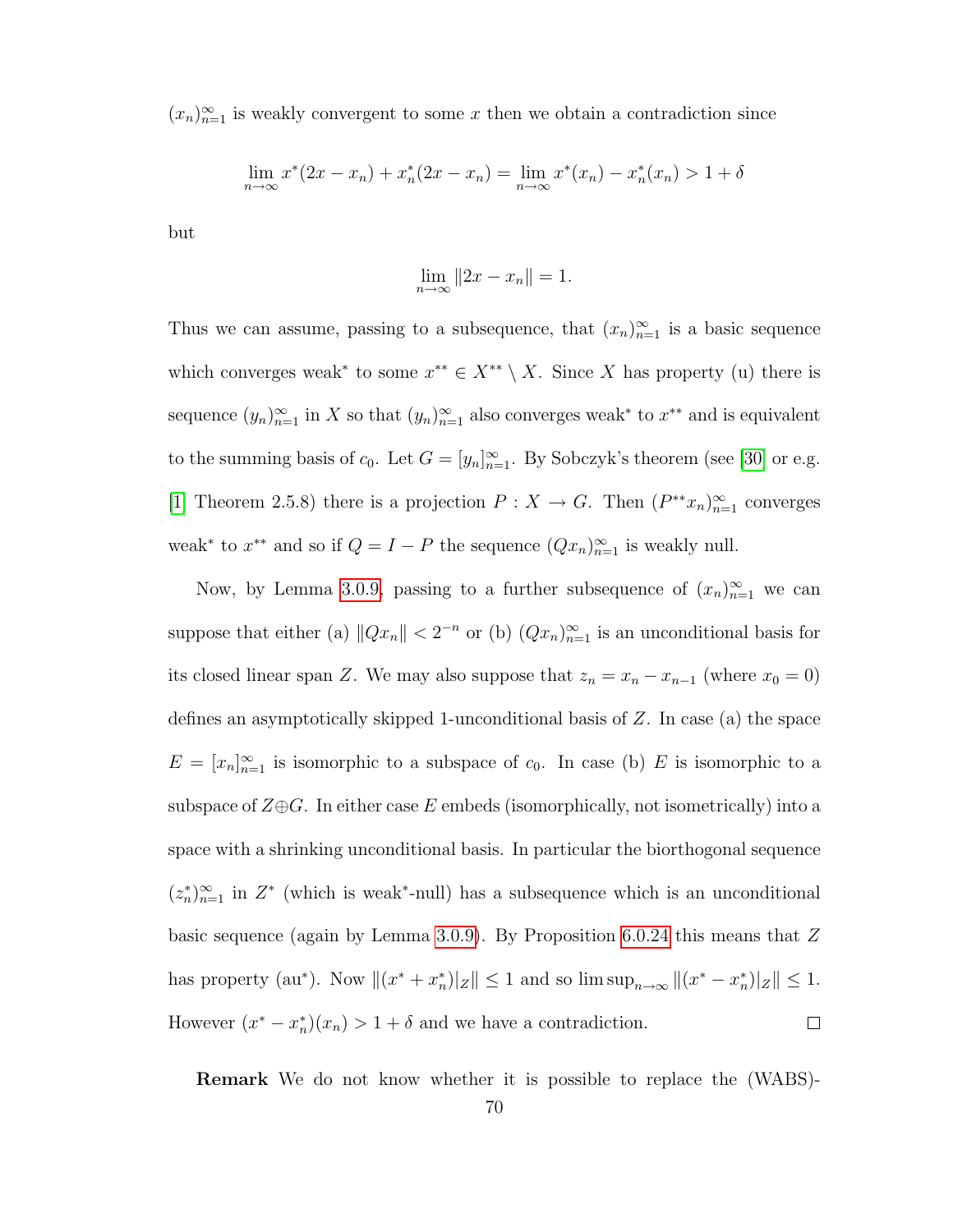condition in (i) by the assumption that X contains no copy of  $\ell_1$  (or even that  $X^*$  is separable). This problem reduces to the question of whether one can find a space Y with an asymptotically skipped 1-unconditional basis, which contains no copy of  $\ell_1$  but does not have property (au\*). If one further imposes the condition that Y contains no copy of  $c_0$  then Y would be quasi-reflexive of order one by Proposition [6.0.23.](#page-65-0) It is certainly possible to find such quasi-reflexive spaces which fail the (WABS) property; this is the requirement that the transfinite dual  $Y^{\omega} \approx Y \oplus \ell_1$ . Examples have been given by Bellenot [\[3\]](#page-78-1) and by Haydon, Odell and Rosenthal [\[9\]](#page-78-2). However it seems difficult to impose the extra condition that Y has an asymptotically skipped 1-unconditional basis and therefore leads us to speculate that Theorem [7.0.28](#page-74-0) can be improved.

Note that the James space  $[10]$  (or see  $[1]$  p.62) is quasi-reflexive and does have (WABS). It therefore fails  $(au^*)$  (it does not even have property  $(u)$ ). In fact we showed in chapter 3 that the James space fails  $(au)$ , and since it is separable, it follows that it fails ( $au^*$ ). By Theorem [7.0.28](#page-74-0) the James space cannot have  $(au)$ under any equivalent norming. However it does have the (UTP) of Johnson and Zheng [\[11\]](#page-78-4).

Remark The (WABS)-condition also appears implicitly in [\[16\]](#page-78-5) where Theorem 4.5 could be rephrased as saying that a separable Banach space with the (WABS) property and the  $Q$ −property is reflexive; this implies that if X is a space with the (WABS) property such that X coarsely embeds into a reflexive space or  $B_X$ uniformly embeds into a reflexive space then  $X$  is reflexive. There is a clear link with the problems considered here. For example if  $X$  is a separable Banach space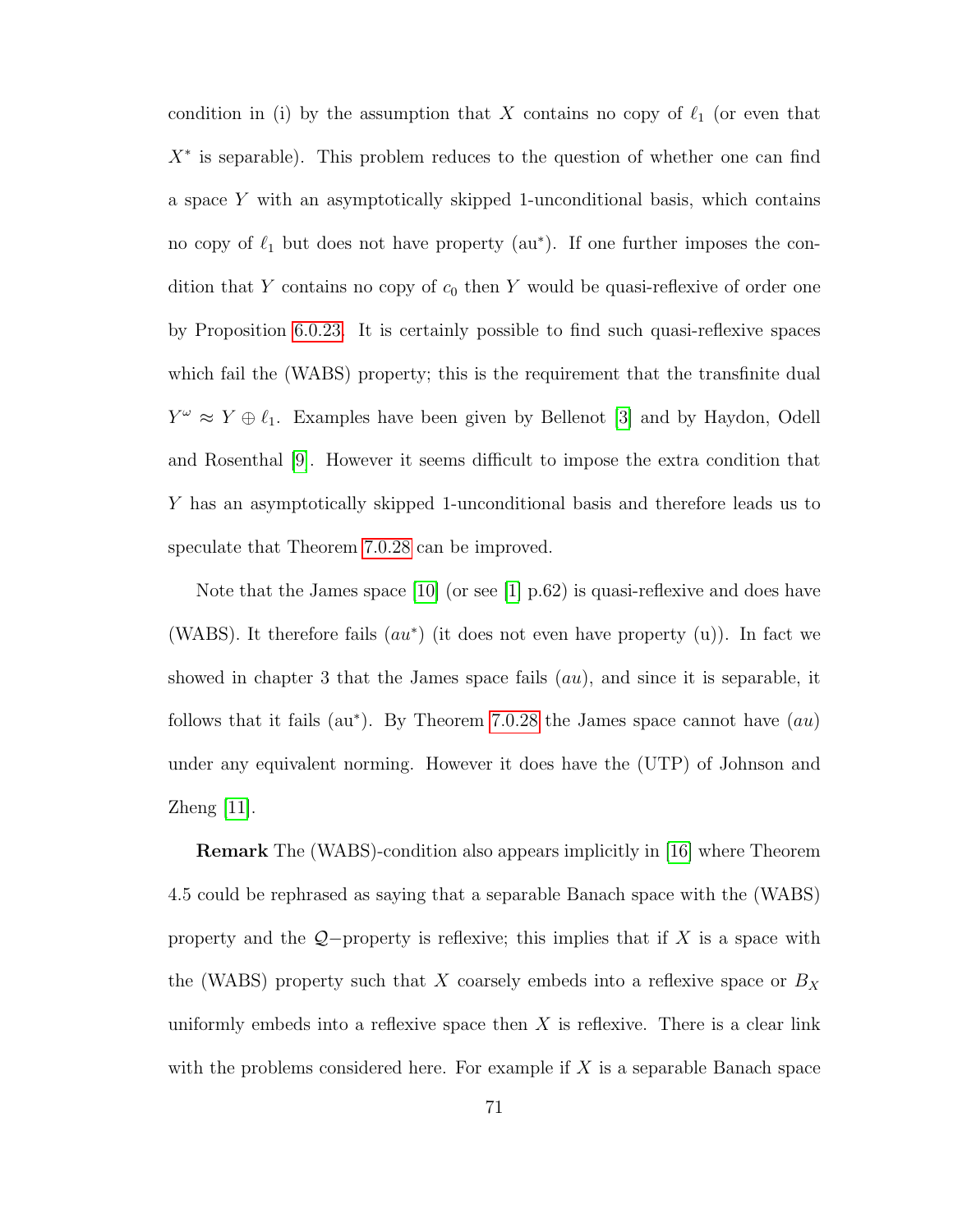with an unconditional basis containing no copy of  $c_0$  then  ${\mathcal B}_X$  uniformly embeds in a reflexive space (Theorem 3.8 of [\[16\]](#page-78-5)).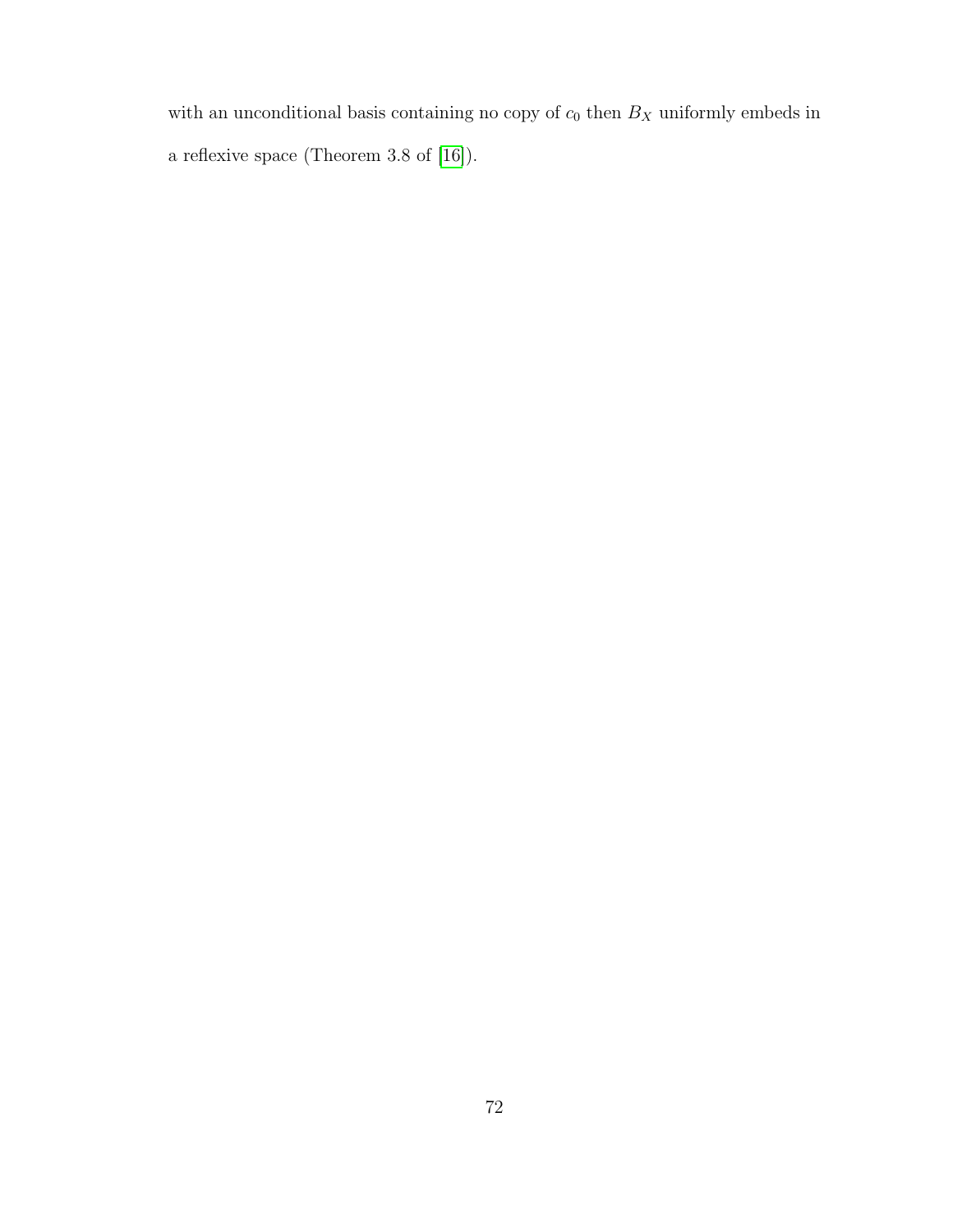## Bibliography

- <span id="page-78-0"></span>[1] F. Albiac and N. J. Kalton, Topics in Banach space theory, Graduate Texts in Mathematics, vol. 233, Springer, New York, 2006.
- [2] B. Beauzamy, Banach-Saks properties and spreading models, Math. Scand. 44 (1979), 357– 384.
- <span id="page-78-1"></span>[3] S. F. Bellenot, Transfinite duals of quasireflexive Banach spaces, Trans. Amer. Math. Soc. 273 (1982), 551–577.
- [4] N. L. Carothers, A Short Course on Banach Space Theory, London Mathematical Society Student Texts, vol. 64, Cambridge University Press, Cambridge, 2005.
- [5] P. G. Casazza and N. J. Kalton, Notes on approximation properties in separable Banach spaces, Geometry of Banach spaces (Strobl, 1989), London Math. Soc. Lecture Note Ser. vol. 158, 1990, pp. 49–63.
- [6] V. Farmaki, Characterizations of elements of a double dual Banach space and their canonical reproductions, Studia Math. 104 (1993), 61–74.
- [7] G. Godefroy and N. J. Kalton, Approximating sequences and bidual projections, Quart. J. Math. Oxford Ser. (2) 48 (1997), 179–202.
- [8] S. Grivaux, Construction of operators with prescribed behaviour, Arch. Math. (Basel) 81 (2003), 291–299.
- <span id="page-78-2"></span>[9] R. Haydon, E. Odell, and H. Rosenthal, On certain classes of Baire-1 functions with applications to Banach space theory, Functional analysis (Austin, TX, 1987/1989), Lecture Notes in Math., vol. 1470, Springer, Berlin, 1991, pp. 1–35.
- <span id="page-78-3"></span>[10] R. C. James, A non-reflexive Banach space isometric with its second conjugate space, Proc. Nat. Acad. Sci. U. S. A. 37 (1951), 174–177.
- <span id="page-78-4"></span>[11] W. B. Johnson and B. Zheng, A characterization of subspaces and quotients of reflexive Banach spaces with unconditional bases, Duke Math. J. 141 (2008), 505–518.
- $[12]$   $\_\_\_\_\$ , in preparation.
- [13] N. J. Kalton, Spaces of compact operators, Math. Ann. 208 (1974), 267–278.
- [14] N. J. Kalton, M-Ideals of compact operators, Ill. J. Math 37 (1993), 147-169.
- [15] N. J. Kalton, On subspaces of  $c_0$  and extension of operators into  $C(K)$ -spaces, Q. J. Math. 52 (2001), 313–328.
- <span id="page-78-5"></span>[16] , Coarse and uniform embeddings into reflexive spaces, Q. J. Math. 58 (2007), 393– 414.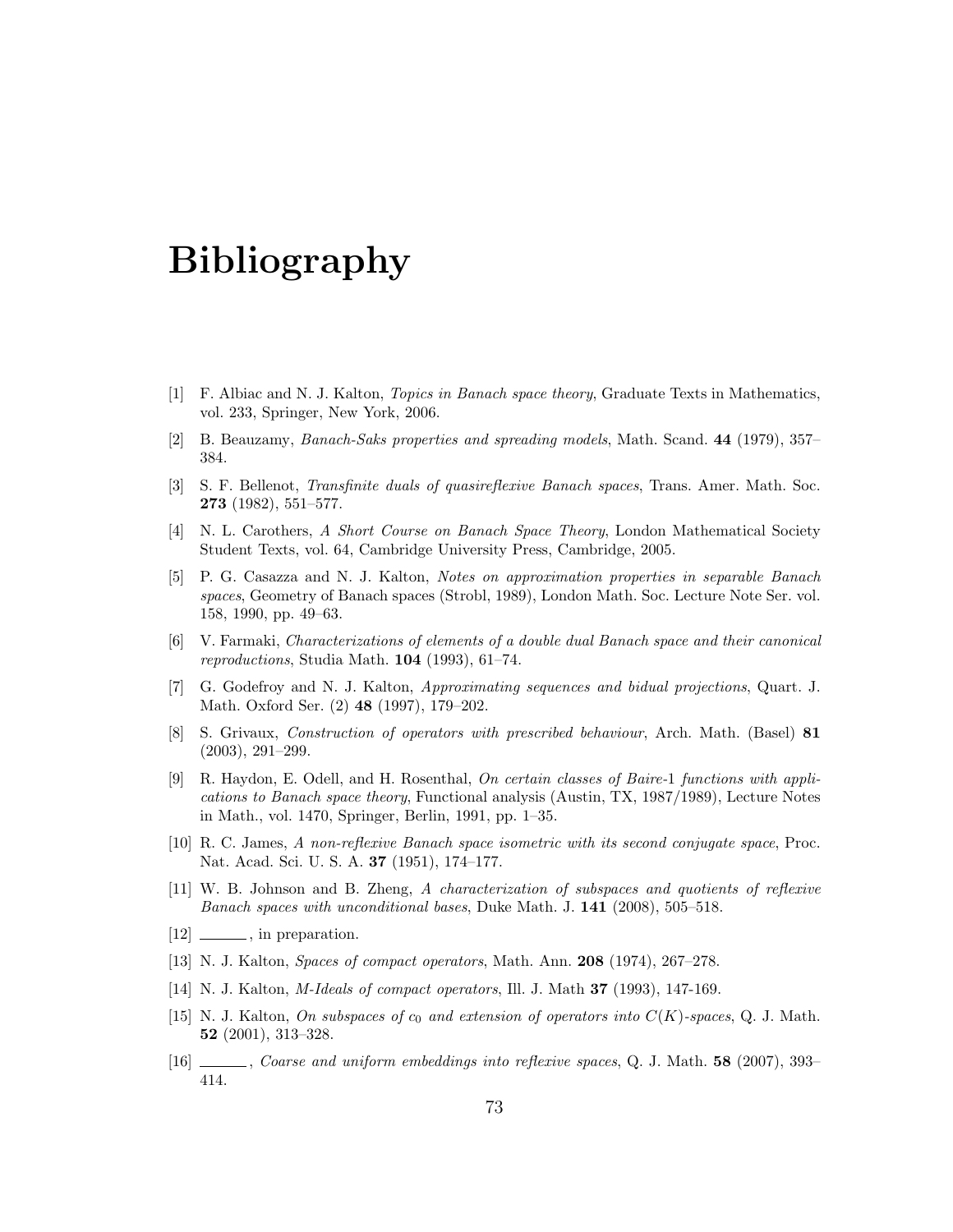- [17] N. J. Kalton and D. Werner, Property (M), M-ideals, and almost isometric structure of Banach spaces, J. Reine Angew. Math. 461 (1995), 137–178.
- [18] Å Lima, Property  $(wM^*)$  and the unconditional metric compact approximation property, Studia Math. 113 (1995), 249–263.
- [19] J. Lindenstrauss and L. Tzafriri, Classical Banach spaces, I, Sequence spaces, Springer-Verlag, Berlin, 1977.
- [20] , Classical Banach spaces, II, Function spaces, Vol. 97, Springer-Verlag, Berlin, 1979.
- [21] R. E. Megginson, An introduction to Banach space theory, Graduate texts in Mathematics, Springer, 1998.
- [22] Stefan Neuwirth, Metric unconditionality and Fourier analysis, Studia Math. 131 (1998), no. 1, 19–62.
- <span id="page-79-1"></span>[23] E. Odell and H. P. Rosenthal, A double-dual characterization of separable Banach spaces containing  $l^1$ , Israel J. Math. **20** (1975), 375-384.
- [24] E. Odell and Th. Schlumprecht, *Trees and branches in Banach spaces*, Trans. Amer. Math. Soc. 354 (2002), 4085–4108 (electronic).
- [25] E. Oja, Geometry of Banach spaces having shrinking approximations of the identity, Trans. Amer. Math. Soc. 352 (2000), 2801–2823.
- [26] A. Pełczyński, A connection between weakly unconditional convergence and weakly completeness of Banach spaces, Bull. Acad. Polon. Sci. Sér. Sci. Math. Astr. Phys. 6 (1958), 251–253 (unbound insert) (English, with Russian summary).
- [27] H. P. Rosenthal, A characterization of Banach spaces containing  $l^1$ , Proc. Nat. Acad. Sci. U.S.A. 71 (1974), 2411–2413.
- [28] B. Sims, A class of spaces with weak normal structure, Bull. Austral. Math. Soc. 49 (1994), 523–528.
- <span id="page-79-0"></span>[29] I. Singer, Bases in Banach spaces. I, Springer-Verlag, New York, 1970. Die Grundlehren der mathematischen Wissenschaften, Band 154.
- <span id="page-79-2"></span>[30] A. Sobczyk, *Projection of the space*  $(m)$  on its subspace  $(c_0)$ , Bull. Amer. Math. Soc. 47 (1941), 938–947.
- [31] M. Zippin, Banach spaces with separable duals, Trans. Amer. Math. Soc. 310 (1988), 371–379.